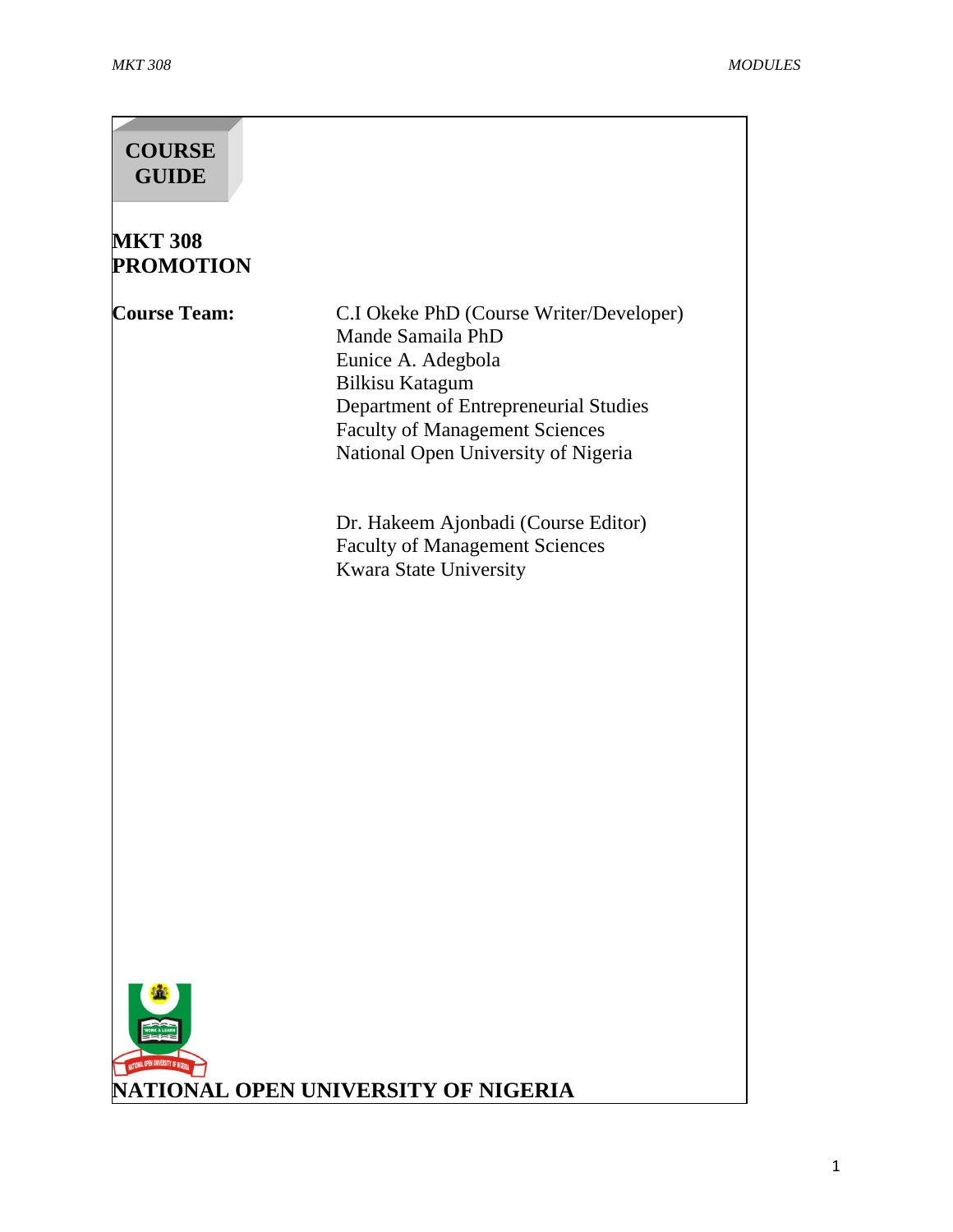National Open University of Nigeria **Headquarters** University Village Plot 91, Cadastral Zone, Nnamdi Azikiwe Expressway Jabi, Abuja.

## **Lagos Office**

14/16 Ahmadu Bello Way Victoria Island Lagos. e-mail: [centralinfo@nou.edu.ng](mailto:centralinfo@nou.edu.ng) URL: [www.nou.edu.ng](http://www.nou.edu.ng/)

National Open University of Nigeria

First Printed

ISBN:

All Rights Reserved

Printed by ……………..

For

National Open University of Nigeria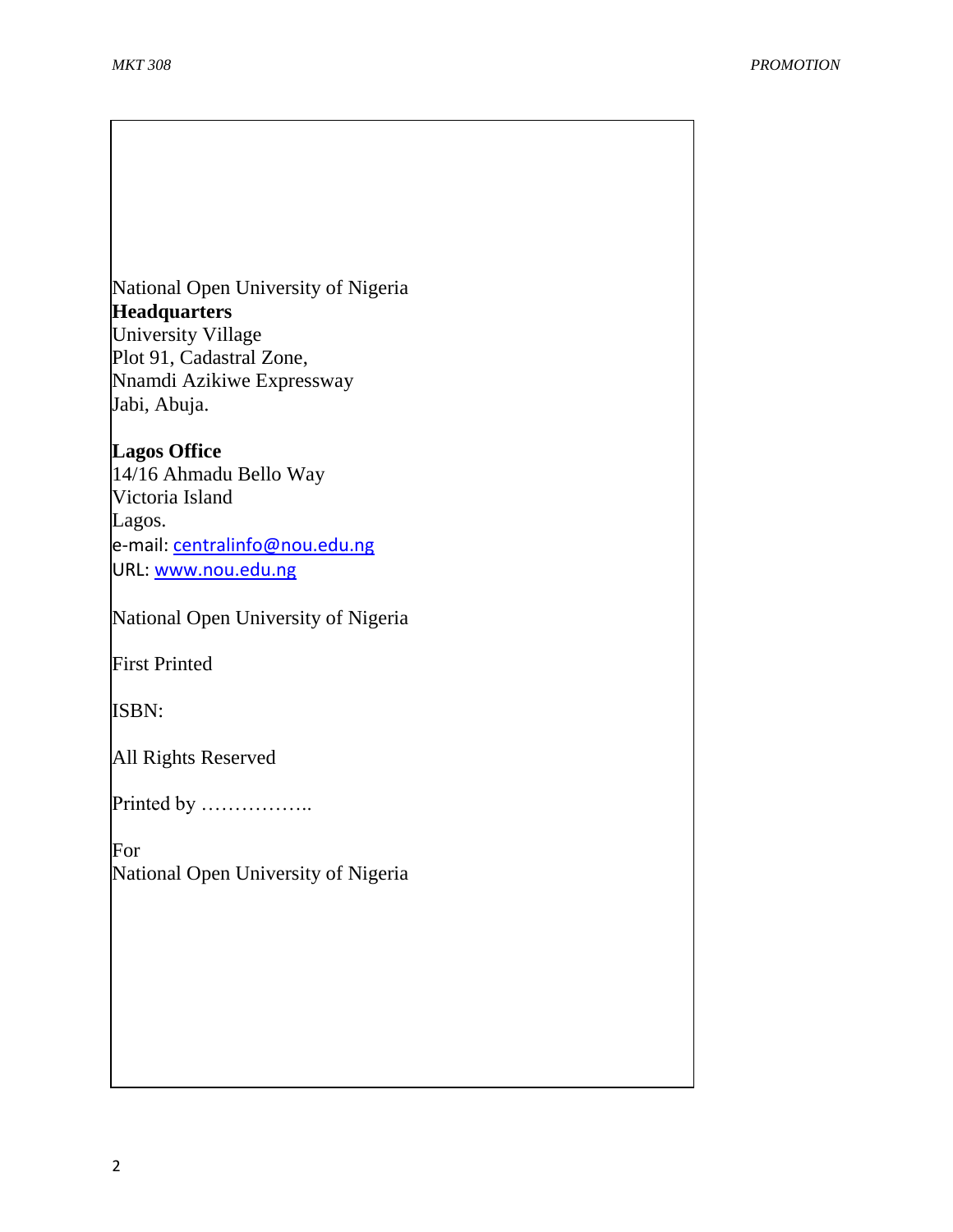# **CONTENTS PAGE**

| 1V                               |
|----------------------------------|
| V                                |
|                                  |
|                                  |
|                                  |
|                                  |
| $\cdot \cdot$<br>V <sub>11</sub> |
| $\cdot \cdot$<br><b>V11</b>      |
| vii                              |
| $\cdots$<br>V <sub>111</sub>     |
| $\cdots$<br><b>V111</b>          |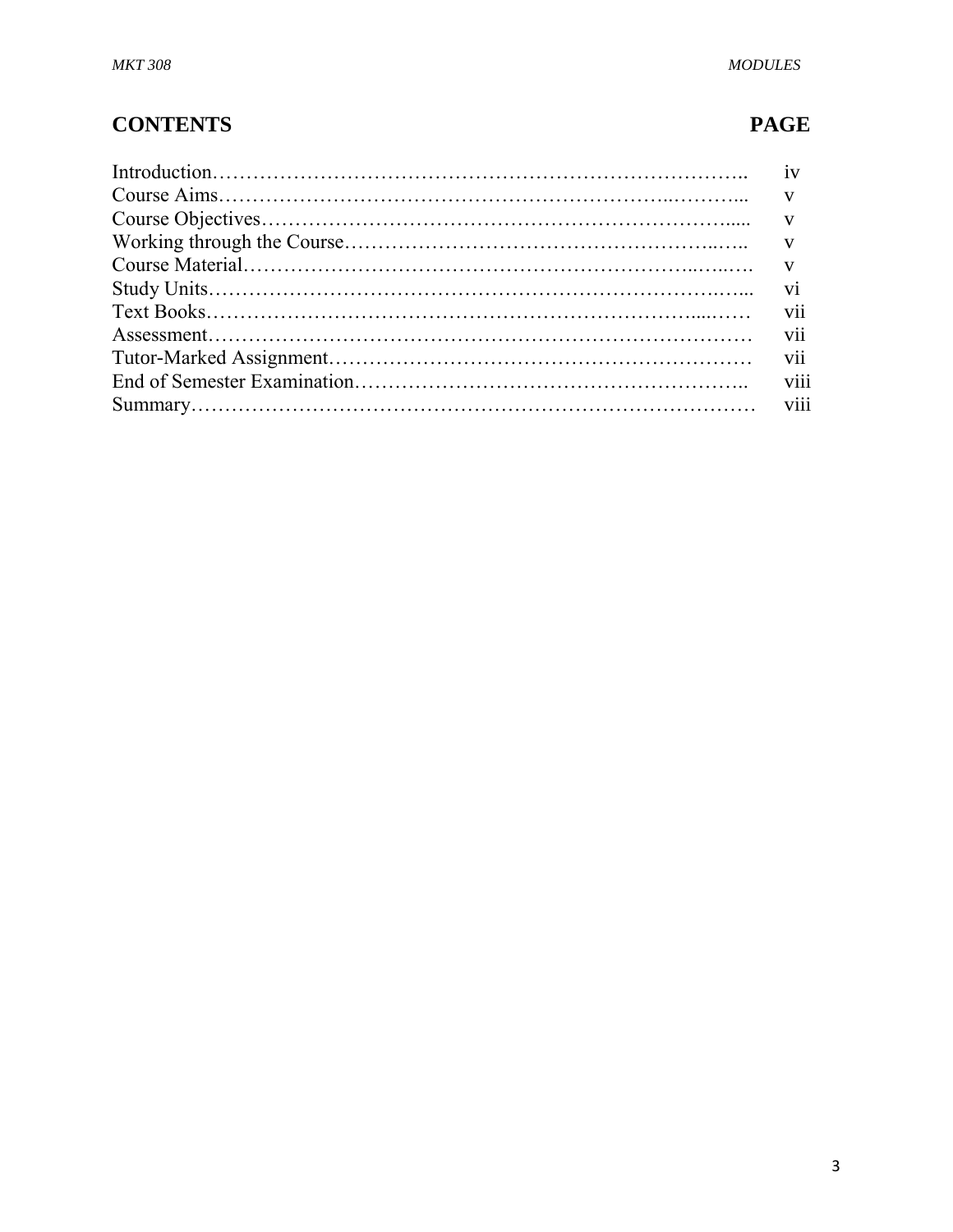# **INTRODUCTION**

There is hardly a single, universally accepted meaning /definition of promotion. The concept has been defined in a variety of ways. It is often defined as the series of services involved in moving product, goods or commodity from the point of production to the point of consumption.

This definition takes into account the activities of many organizations, and governments involved in commodity marketing in the developing world. However, this approach to agricultural marketing omits two key elements of any definition of marketing production to effuse the marketing concept: a customer orientation and inbuilt sustainability. In the light of this development, an alternative definition of promotion in marketing has emerged, which overcomes the problems posed by these two omissions. It has now been defined as a management orientation focusing all the activities of the organization on satisfying customer needs and wants thereby helping achieve the organization's longterm objectives.

The latter definition promotes both customer orientation and the organization's long-term sustainability. Thus, the marketing concept is that an organization achieves its goals through the provision of customer satisfaction. Promotion in marketing is also acknowledged as in integrative force that matches production to customer needs and Satisfaction. It is instructive to note that the definition of promotion in marketing does not preclude non-profit organizations, including cooperatives. Therefore, promotion will be examined in a broad context in this course, highlighting their contributions to the organization.

#### **Module**

This Course Guide tells you, in a nutshell, what you should expect, from going through this material. As individuals within a society become more specialized in their economic activities, they come to rely upon others, to supply at least some of the products and services which they need. Thus begins the process of exchange between buyers and sellers.

As the economy develops and the number and types of exchanges expand, there is a corresponding need for increasingly specialized marketing services, including physical distribution, storage, grading, market information gathering, etc. The number of participants also increases, with many of the specialized services being provided by intermediaries between the seller and the ultimate buyer. The Course examines the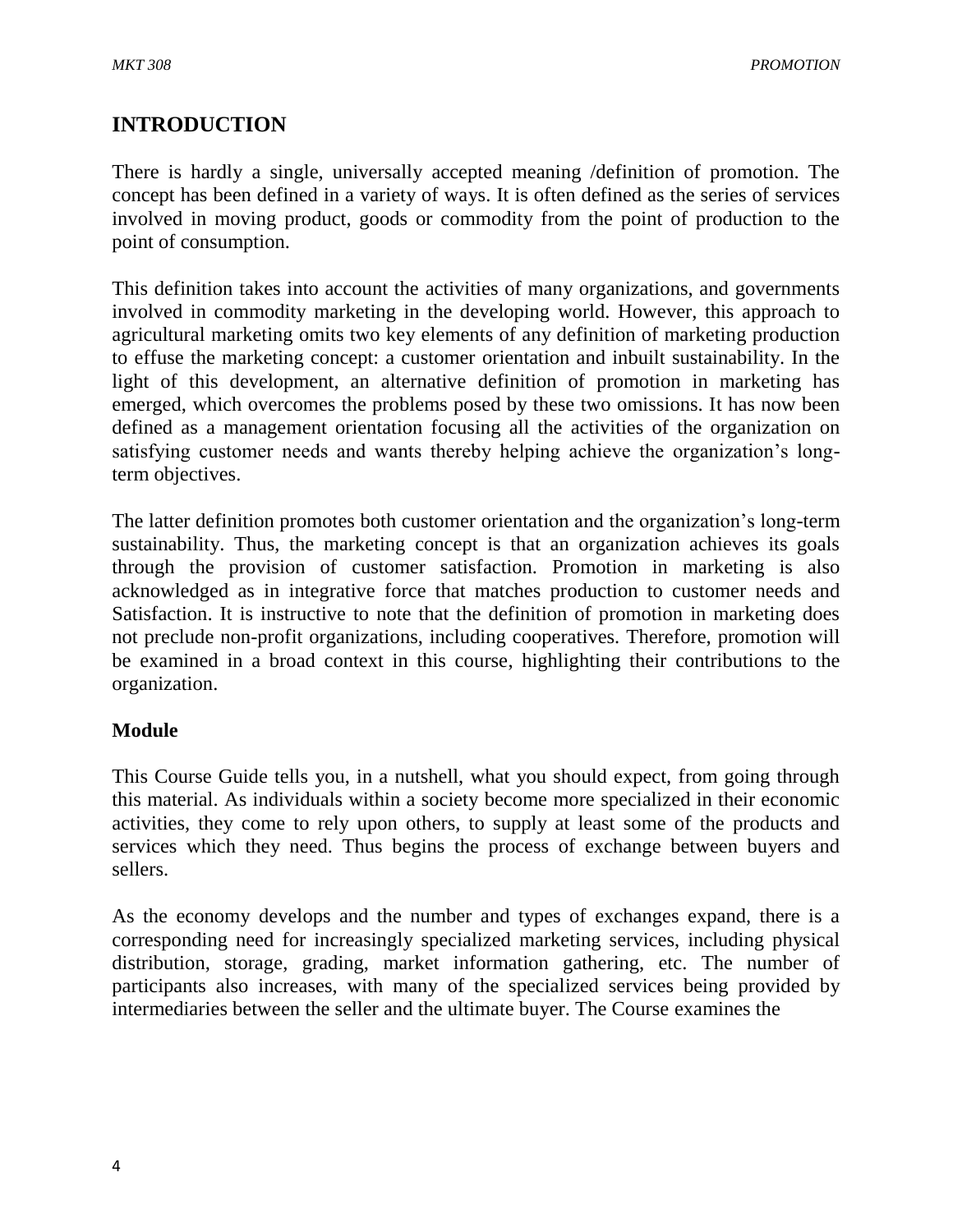It also highlights the:

The course discusses the It also examines basic in promotion.

The course defines the concept of and explores its genesis, as well as its role as a financing agent in development. It captures the problems of in Nigeria and illustrates pertinent measures aimed at solving .

## **COURSE AIM**

The aim of this course is to provide an understanding of promotion in marketing and cooperatives as well as their contributions to the organization. It also aims at examining the evolution, nature and scope of promotion in Nigeria and their relevance to business and non-business organizational development.

# **COURSE OBJECTIVES**

This course, in addition to its aims, is set to achieve some objectives.

At the end of this course, you should be able to:

- understand the relevance of marketing to the and sectors
- explain the meaning of the
- discuss the functions of marketing
- describe the nature and scope of in Nigeria.

# **WORKING THROUGH THE COURSE**

In this course, you will be required to devote considerable time, reading through the material. The content of this material is very dense and it will require you spend great time studying it. This is the reason for the considerable efforts put into the development of this material in an attempt to make it very readable and comprehensive. You will however be required to put tremendous efforts in the reading and studying of the material. You should therefore avail yourself of the opportunity of being present during the tutorial sessions so that you would be able to compare knowledge with your colleagues.

# **COURSE MATERIAL**

You are to be provided with two major materials, namely: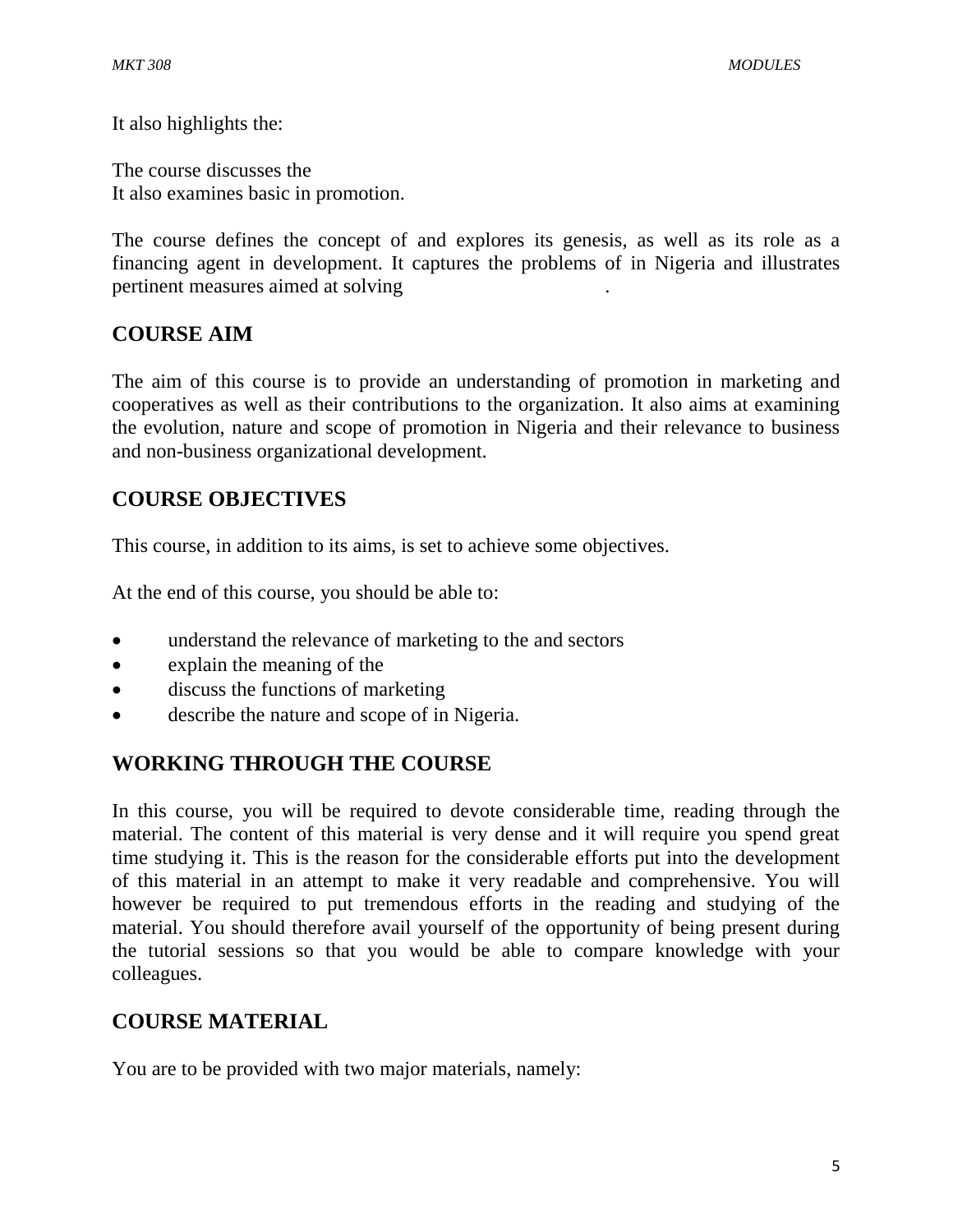- Course Guide
- Study Units

The course, in addition, comes with a list of recommended text books. These text books are however not compulsory for you to acquire or read. They are necessary as supplement to the course material.

# **STUDY UNITS**

This course is divided into five Modules and each Module is in turn divided into Units as follows:

#### **Module 1**

| Unit 1 | <b>Promotion Concept</b>                 |
|--------|------------------------------------------|
| Unit 2 | <b>Promotion Objectives</b>              |
| Unit 3 | <b>Tools of Promotion</b>                |
| Unit 4 | Advertising                              |
| Unit 5 | The Purposes and Planning of Advertising |

#### **Module 2**

| <b>Promotion Strategy</b>                        |
|--------------------------------------------------|
| The Place of Promotion In The Marketing Mix      |
| Controllable Factors Affecting the Promotion Mix |
| Controllable Factors Affecting the Promotion Mix |
| Uncontrollable Factors Affecting the Promotion   |
|                                                  |

#### **Module 3**

| Unit 1 | Sales Promotions and Personal Selling |
|--------|---------------------------------------|
| Unit 2 | Social Influences on Promotion        |

- Unit 3 Planning
- Unit 4 Financial, Measuring, and Controlling the Promotion Program
- Unit 5 Ethics and the Promotion Process

#### **Module 4**

| Unit 1 | The Basis for Ethical Decisions                     |
|--------|-----------------------------------------------------|
| Unit 2 | <b>Consumerism and Promotion</b>                    |
| Unit 3 | <b>Evaluating and Controlling Promotion Efforts</b> |
| Unit 4 | Research Needed on the Promotion Mix                |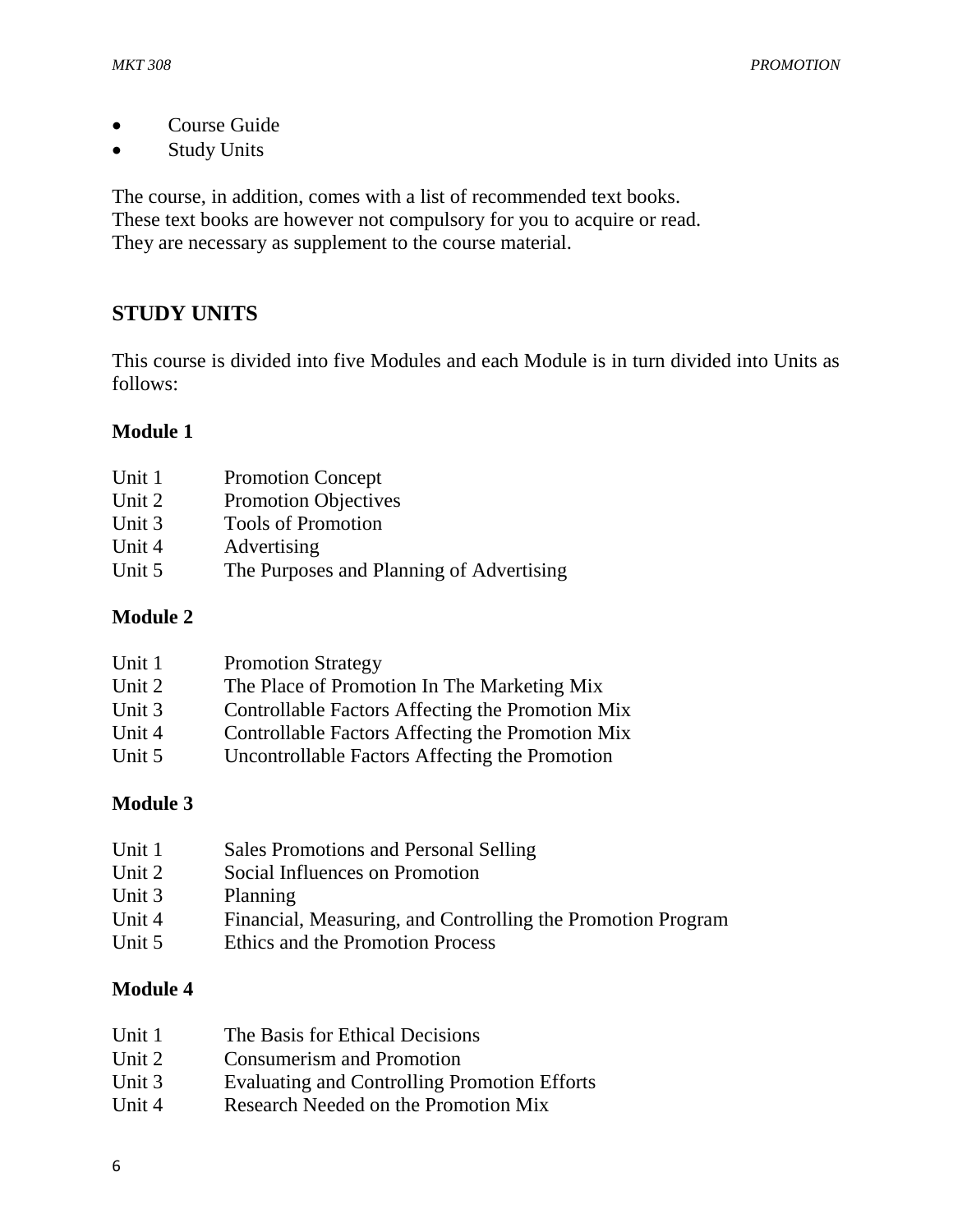The first module introduces you to the concept in promotion in marketing.

In it, you will be exposed to the various approaches to organizational marketing. You will understand operational modes of promoting product and marketing enterprises. In the second module, you will be exposed to the.

You will also be taken through the market mechanism and its impact on both buyers and sellers.

#### **Module**

In the third module, you will be familiar with price mechanisms in commodities. This module also introduces you to price dynamics in promoting product and organization image commodities, as well as pricing strategies.

In the fourth module, you will be exposed to commodity marketing systems. The module introduces you to stages in commodity marketing systems as well as related challenges. You will become familiar with different strategies in marketing various primary commodities.

The last module discusses the an agent of

You will know the history of the cooperative movement and its relevance to production and development.

## **TEXT BOOKS**

I shall like to recommend that you acquire more recent editions of these text books and read:

- Kotler, P. (1988). *Marketing Management, Analysis, Planning, Implementation and Control*. Prentice Hall, New Jersey.
- Gardeke, R.M. and Tootelian, D.H. (1983). *Marketing Principles and Applications.* West Publishing. Minnesota.

Palmer, A. (2000). *Principles of Marketing*. Oxford University Press, Oxford.

Brown, S. (1995). *Postmodern Marketing*, London, Routledge.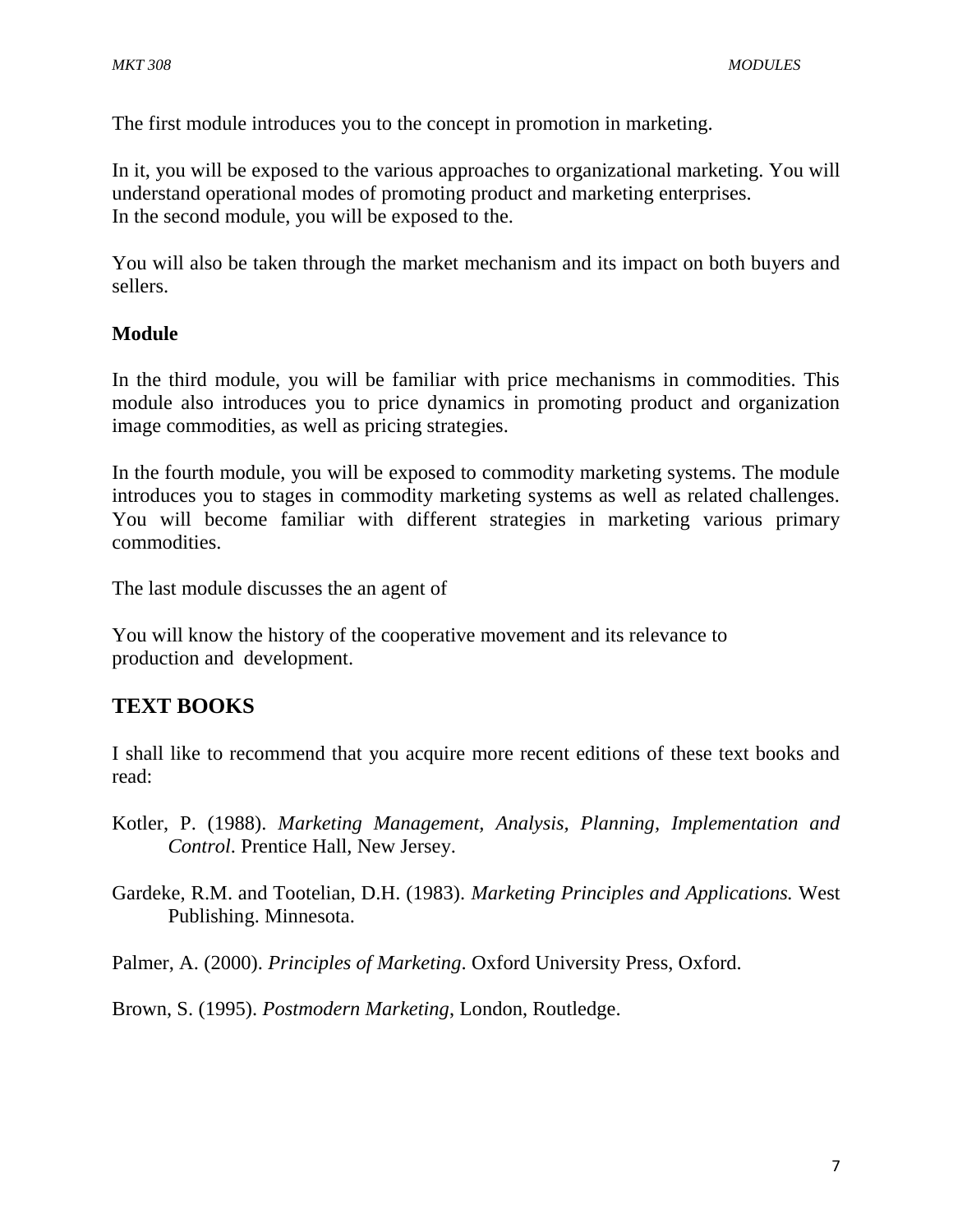## **ASSESSMENT**

There are two components of the assessment for this course: Tutor Marked Assignment (TMA) at the end of each unit, and The End of Course Examination.

## **TUTOR-MARKED ASSESSMENT**

As in many learning processes, where there is always a continuous assessment to keep the student refreshed of what has been learnt, the

#### **Promotion**

TMA is a continuous assessment component of your course. It accounts for 30% of the total score you will obtain in this course.

## **END OF COURSE EXAMINATION**

The course is to be concluded by this examination. It constitutes 70% of the whole course. You will adequately be informed of the time of the examination. It should be noted that this examination may not coincide with the University semester examination. This and the tutor Marked Assignment will determine your final grade.

#### **SUMMARY**

This intends for you to have an underlying knowledge of promotion. By the time you complete this course, you will be able to answer, convincingly, the following questions:

- Differentiate between the different concepts in marketing.
- What is the relevance of promotion in the market to product production?
- What factors affect the commodities?
- What are the operational modalities of?
- What are the contemporary challenges of promotion in Nigeria?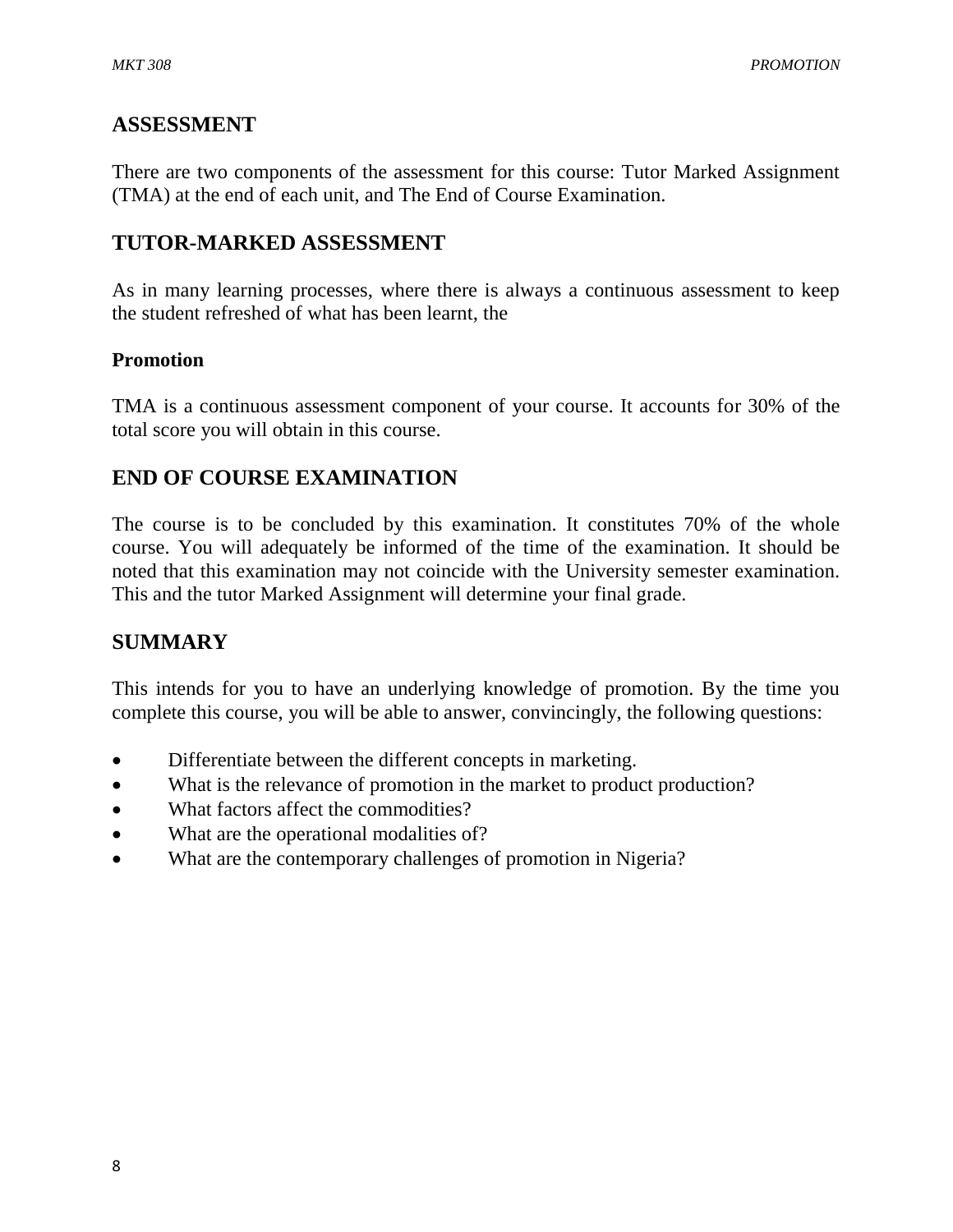| <b>COURSE</b><br><b>GUIDE</b> |                                                     |              |
|-------------------------------|-----------------------------------------------------|--------------|
| <b>CONTENTS</b>               |                                                     | <b>PAGE</b>  |
|                               |                                                     | 1            |
| Unit $1$                      |                                                     | $\mathbf{1}$ |
| Unit $2$                      |                                                     | 6            |
| Unit 3                        |                                                     | 11           |
| Unit $4$                      |                                                     | 18           |
| Unit $5$                      |                                                     | 25           |
|                               |                                                     | 33           |
| Unit $1$                      |                                                     | 33           |
| Unit $2$                      | The Place of Promotion In The Marketing Mix         | 40           |
| Unit $3$                      | Controllable Factors Affecting the Promotion Mix    | 47           |
| Unit $4$                      | Controllable Factors Affecting the Promotion Mix    | 53           |
| Unit $5$                      | Uncontrollable Factors Affecting the Promotion      | 57           |
|                               |                                                     | 61           |
| Unit $1$                      |                                                     | 61           |
| Unit $2$                      |                                                     | 71           |
| Unit $3$                      |                                                     | 75           |
| Unit $4$                      | Financial, Measuring, and Controlling the Promotion |              |
|                               |                                                     | 78           |
| Unit $5$                      |                                                     | 85           |
|                               |                                                     | 90           |
| Unit $1$                      |                                                     | 90           |
| Unit $2$                      |                                                     | 95           |
| Unit 3                        | Evaluating and Controlling Promotion Efforts        | 98           |
| Unit 4                        |                                                     | 103          |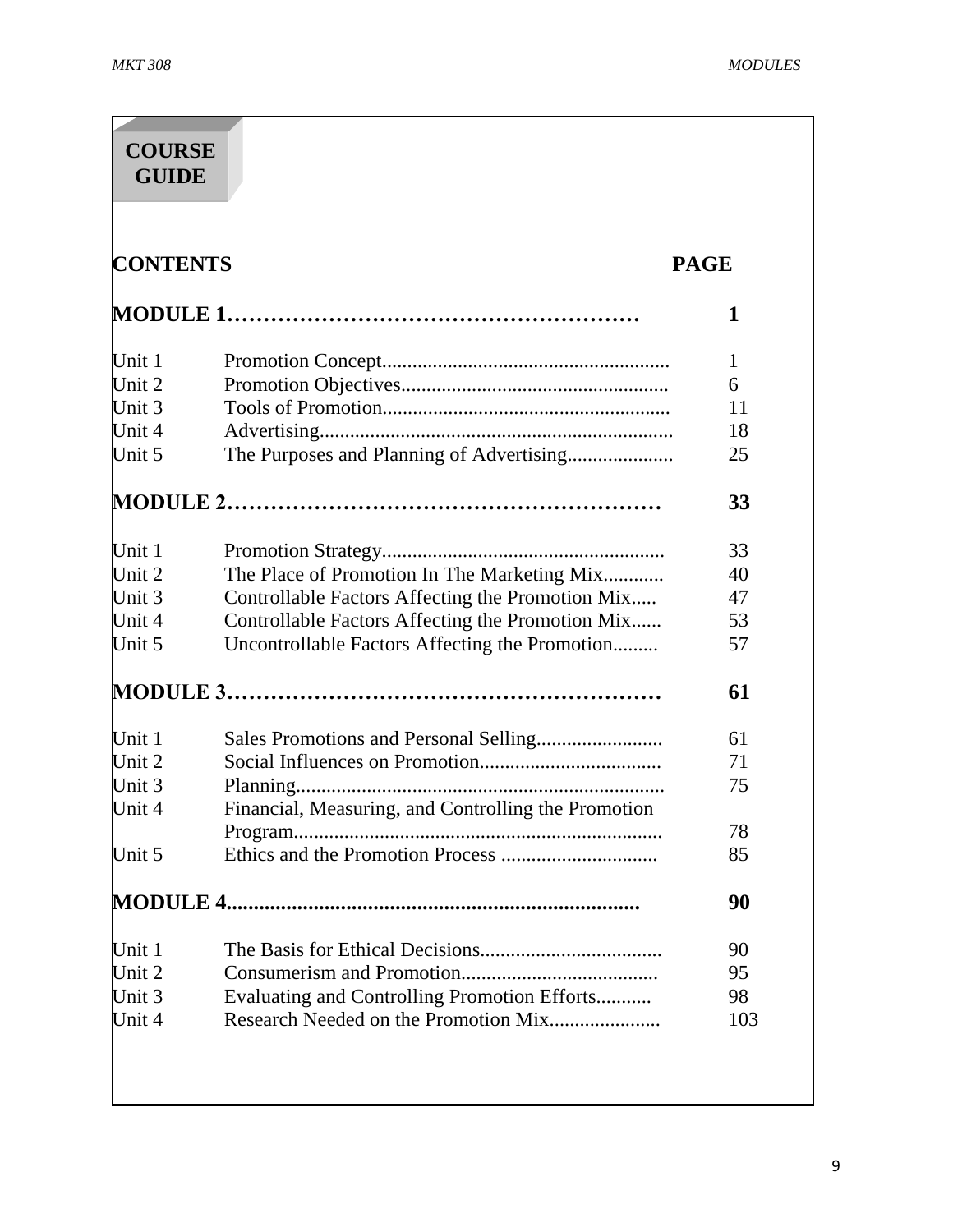# **MODULE 1**

- Unit 1 Promotion Concept
- Unit 2 Promotion Objectives
- Unit 3 Tools of Promotion
- Unit 4 Advertising
- Unit 5 The Purposes and Planning of Advertising

# **UNIT 1 PROMOTION CONCEPT**

## **CONTENTS**

- 1.0 Introduction
- 2.0 Objectives
- 3.0 Main Content
	- 3.1 Nature of promotion
	- 3.2 Definitions of promotion
	- 3.3 Functions of communications objectives
	- 3.4 The role of promotion/communication
	- 3.5 The importance of promotion/communication
- 4.0 Conclusion
- 5.0 Summary
- 6.0 Tutor-Marked Assignment
- 7.0 References/Further Reading

# **1.0 INTRODUCTION**

Promotion is a complex activity, to which most entrepreneur are not attuned. However, you can begin to understand promotion by realizing that it is based on communication. In fact, promotion is worthless unless it communicates. Therefore, let us look at how promotional decisions need to be built on a correct understanding of the communication process and the purpose of company's product promotion is to stimulates the potential customers into being interested in their product and making purchase and to encourage old customers to continue to buy the product.

## **2.0 OBJECTIVES**

At the end of this unit, you should be able to:

- understanding the nature and define promotion
- identify functions of communications objectives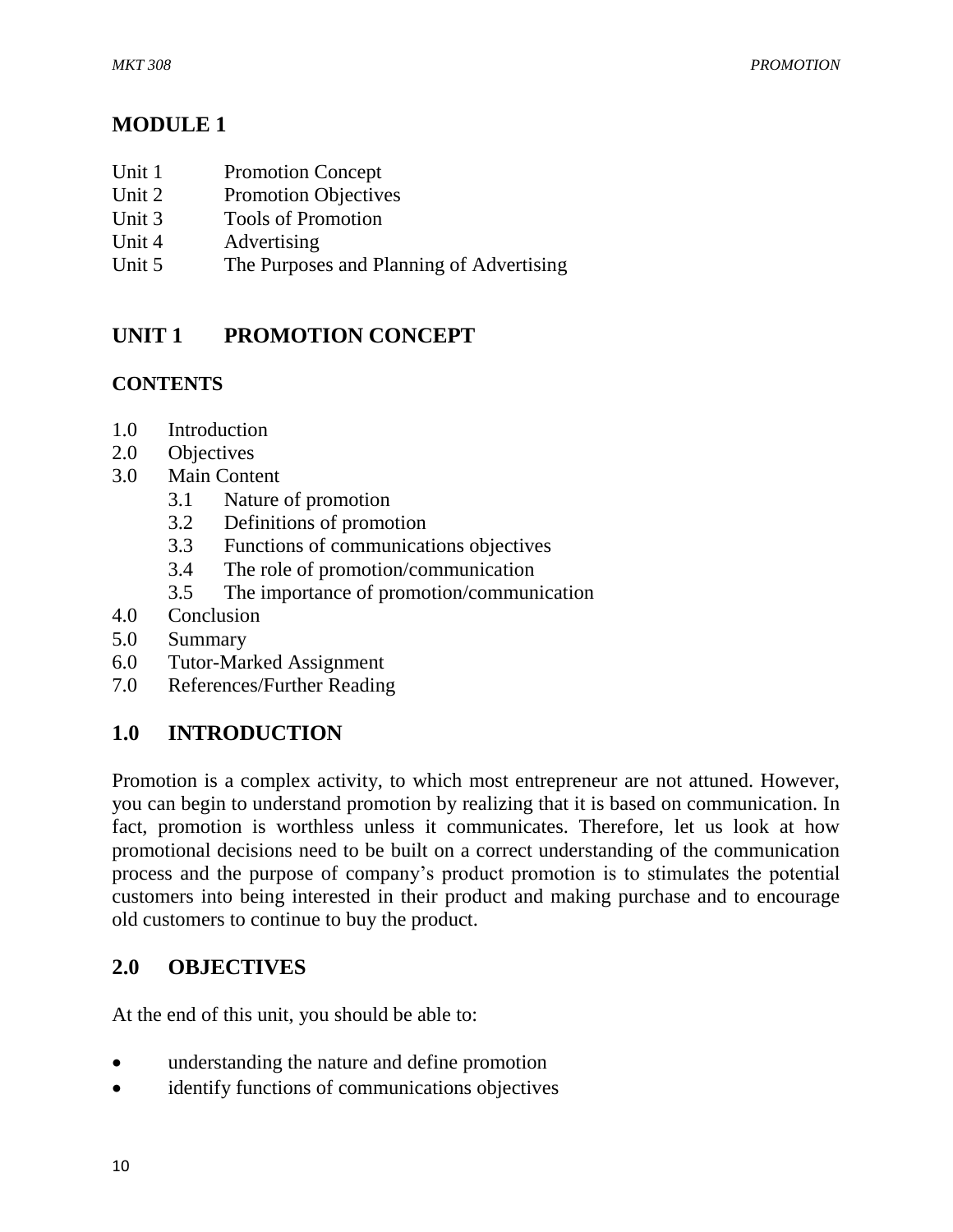- examine the role of promotion/communication
- appraise the importance of promotion/communication
- be able to impact such knowledge to others.

# **3.0 MAIN CONTENT**

## **3.1 Nature of Promotion**

Promotion the last element in marketing that gave rise to the study of marketing communication that is application of basic principles of general communication to achieve a wider customers, clients, stakeholders as well as interest groups' common understanding on any pre-conceived idea, opinion, information, thought, feelings etc. this is also referred to as marketing promotion. Promotion is the act of making the customers to be aware of a particular product. In a sense it involves some effort. Promotion and selling can be regarded as synonyms but the two do not connote the same meaning. Promotion is attempting to provide information whereas selling is act of exchange.

Promotion entails both personal and non-personal selling elements and they are used to familiarise the prospective customers with the products being sold or the service being rendered. The non-personal selling elements of promotion include advertising, sales promotion, public relations and publicity. They set stage for personal selling while personal selling is the final step in the promotion effort both personal and non-personal selling are used to accomplish the goal of promotion programme.

## **3.2 Definitions of Promotion**

Stanton (1975) described promotion as exercise information, education, persuasion and influence.

Achumba (1995) defined Promotion as coordinated sellers initiated efforts to established channels of information and persuasion to faster the sale of a good and service or the acceptance of idea or point of view.

Ahmed-ogundipe (2001) described promotion as part of marketing activity is communication with the target market. This is to inform the public of the existence of the company's products and the likely benefits to be derived from their usage.

Ezumah and Anekeoku (2008) defined promotion as the efforts by a firm to design and disseminate information about its products existence, features/terms and the benefits to the target market using different media.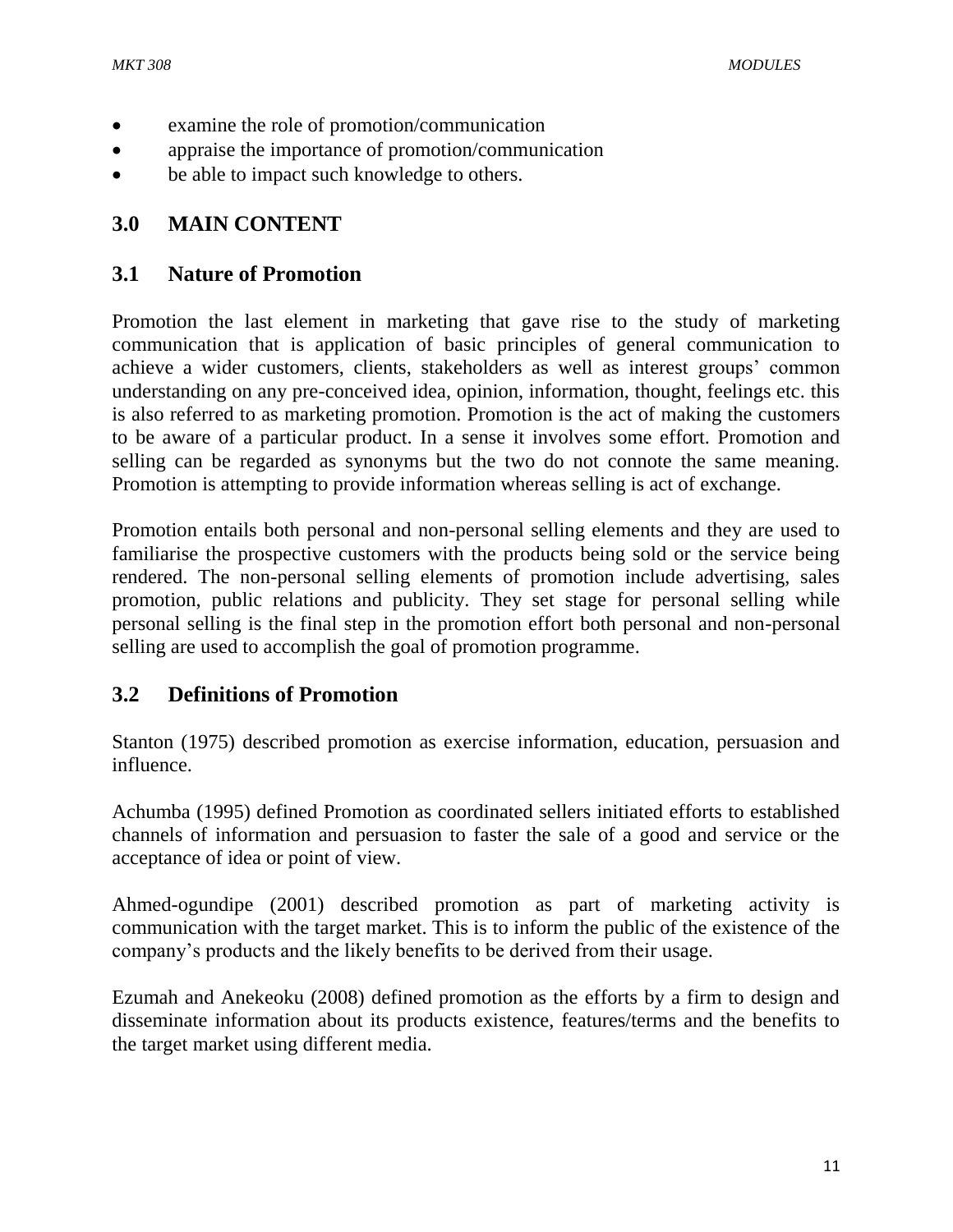Ebue (2000) suggested that a company's communication responsibilities do not ends with the target customer. He opined that company must communication with other parties in its task environment, particularly its dealers and supplers.

Everyone communicates in some way each day. However, it is important to realize that communication is a process with identifiable components. As shown in the diagram below, every communication involves a source, a message, a channel, and a receiver. The diagram represents a small business communication – a company communicating with a customer.

Promotion consists of marketing communications that inform, persuade, and remind consumers of a firm's total product offering. Small businesses use promotion in varying degrees, with any given firm applying some or all of many promotional tools.

Communications objectives organize and coordinate company resources toward common objectives. They specify the target to be reached, the message to be conveyed, and the response to be expected from the target. They are also useful in determining how the promotion target is to be reached with a message strategy and a media strategy.

Communications objectives serve four main functions:

They act as the initial step in planning communications strategy and facilitate the accomplishment of all subsequent steps, such as control and evaluation.

They set the meaning to be conveyed to the promotion target, as well as the number of receivers to be reached.

They establish expectations and help to ensure coordination of the communications program with other marketing activities.

They provide the means for program evaluation.

Some examples of communications objectives might be these:

- (1) to increase awareness of Brand name from 10 percent to 15 percent among middle-income-group.;
- (2) to establish a quality brand image for our product among married men with teenage daughters at home; and
- (3) to secure an increase in package recognition from the present 25 percent to 40 percent among low income earner e.g gardeners, housekeeper.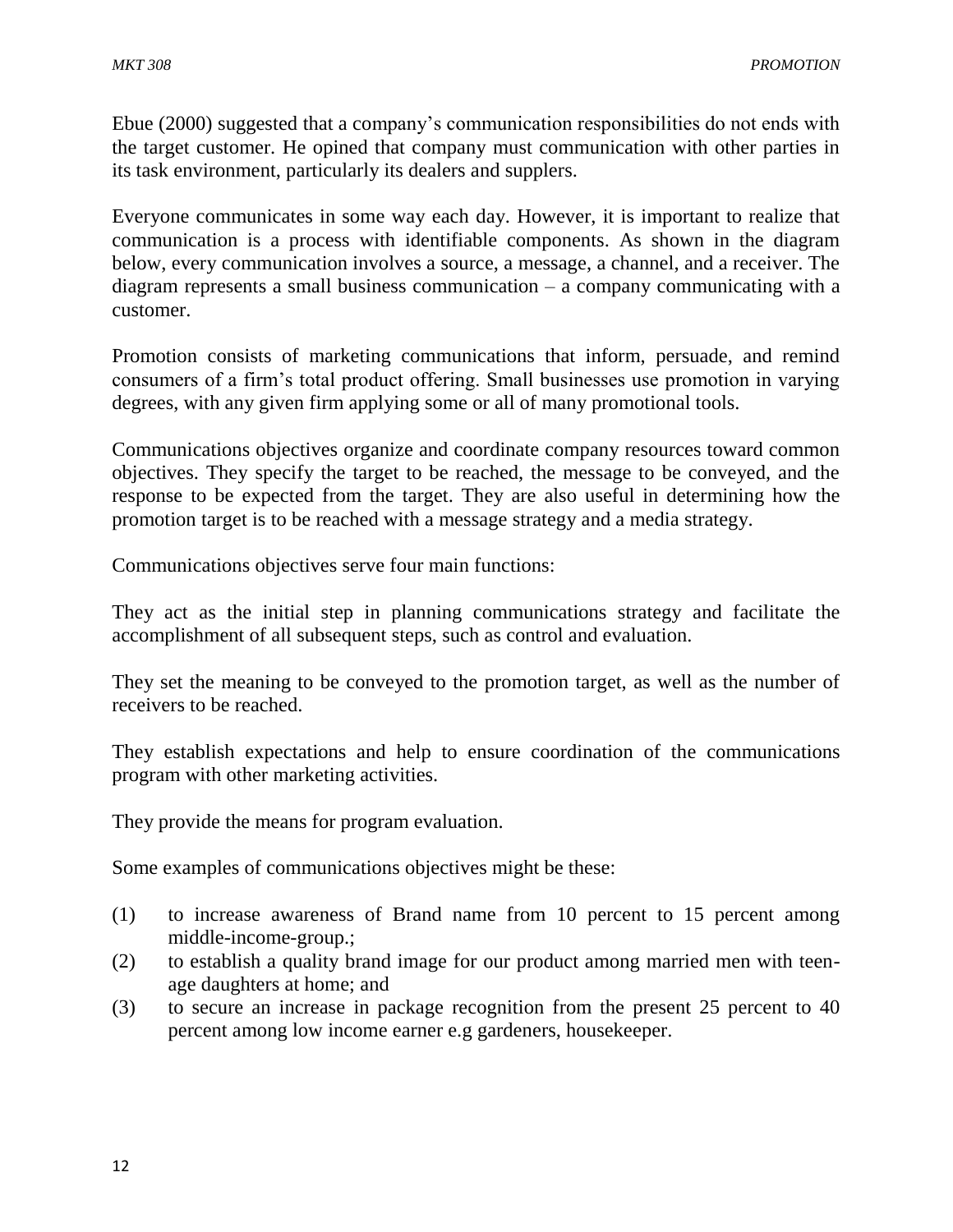## **3.4 The Role of Promotion/Communication**

The role of promotion/communication is very essential and this will be view from marketer's perspective. The relative importance of these roles varies according to the circumstance faced by the firm. Promotion/communication serves three roles these are: It informs(educates)

Persuades and Reminds

# **3.5 The Importance of Promotion/Communication**

The importance of promotion/communication are as follow:

- The importance of marketing communication can be traced from its extent of contribution towards the attainment of overall marketing objectives.
- Promotion/communication aims at identifying consumer needs and satisfying the needs at the time place and form desired by the consumers and at an affordable price must be informed, persuaded reminded and reinforced by using suitable communication appeals that touch felt need.
- Promotion/communication strategy must be capable of supporting the overall product, distribution and price strategies.

Marketing promotion/communication is generally accepted as a useful and necessary function because of the following points.

It can be used to communicate wants-satisfying attributes of the products or any special additional services a firm may offer or any reduction in the price of the product.

It can be used in remarketing of certain products through tactical withdrawal of the promo tools.

It can be used to keep existing product popular and even reposition their images. It is used in market segmentation by directing the massage to a specific target through a medium that is accessible to the target audience.

An effective promotion/communication plan can increase the market share of the firm It generates interest among the members of the distribution channel.

It is sometimes educative and entertaining.

It offers employment opportunity to both media people and advertising agency as a form revenue generation.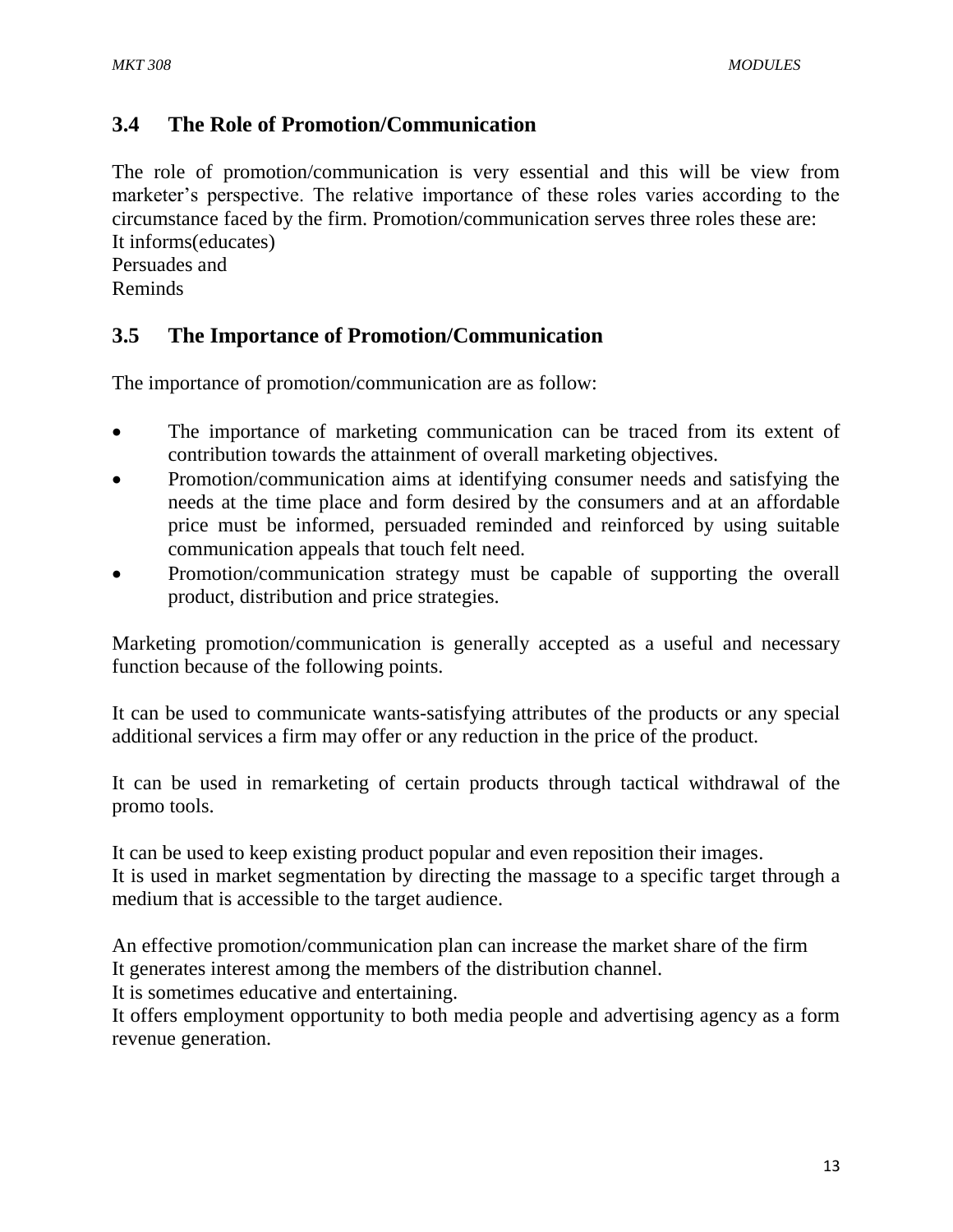# **4.0 CONCLUSION**

The purpose of marketing communication or promotion is to inform prospective customers, client consumers, buyers, agents about the existence of product and what problem it can solve by persuading the customers to maintain their brand loyalty or to brand-switch through reinforcing their existing buying behaviour and reduce or eliminate any possible cognitive dissonance and remind them their past experience (satisfaction) with the brand.

# **5.0 SUMMARY**

In this unit, you have learnt and been exposed to the nature, meaning and identify functions of communications objectives, examined the role of promotion/communication, as well as the application of this concept in the business organization, also appraise the importance of promotion/communication.

## **6.0 TUTOR-MARKED ASSIGNMENT**

- 1. What is the nature of promotion
- 2. Identify and explain functions of communications objectives?
- 3. Discuss the role of promotion/communication?
- 4. List and explain the importance of promotion/communication?

## **7.0 REFERENCES/FURTHER READINGS**

Ahmed-Ogundipe,K. A (2001). The foundation of marketing, Lagos: Percept Limited.

- Achumba, I. C (1995). Sales Management: Concept and Strategies. RockHill, USA, Al-Marks Educational Research. Inc.
- Asika N and Osuagwu L (1997). Research Methods for Marketing Decisions, Lagos: Malthouse Press Ltd.
- Ebue, B. C (2000). Marketing Communication. Enugu, Johnjacob's Press.
- Ezumah, C. O and Anekeoku, W. C (2008). Marketing Communication Strategies. Enugu. Geraldick image Publishers.
- Stanton, W (1975). 'Advertising in Nigeria Perspective. Lagos, Zuc Bureau.
- Houston, F.S. (1986). 'The Marketing Concept: What it is and what it is not'. Journal of Marketing, 50, April, pp. 81-7.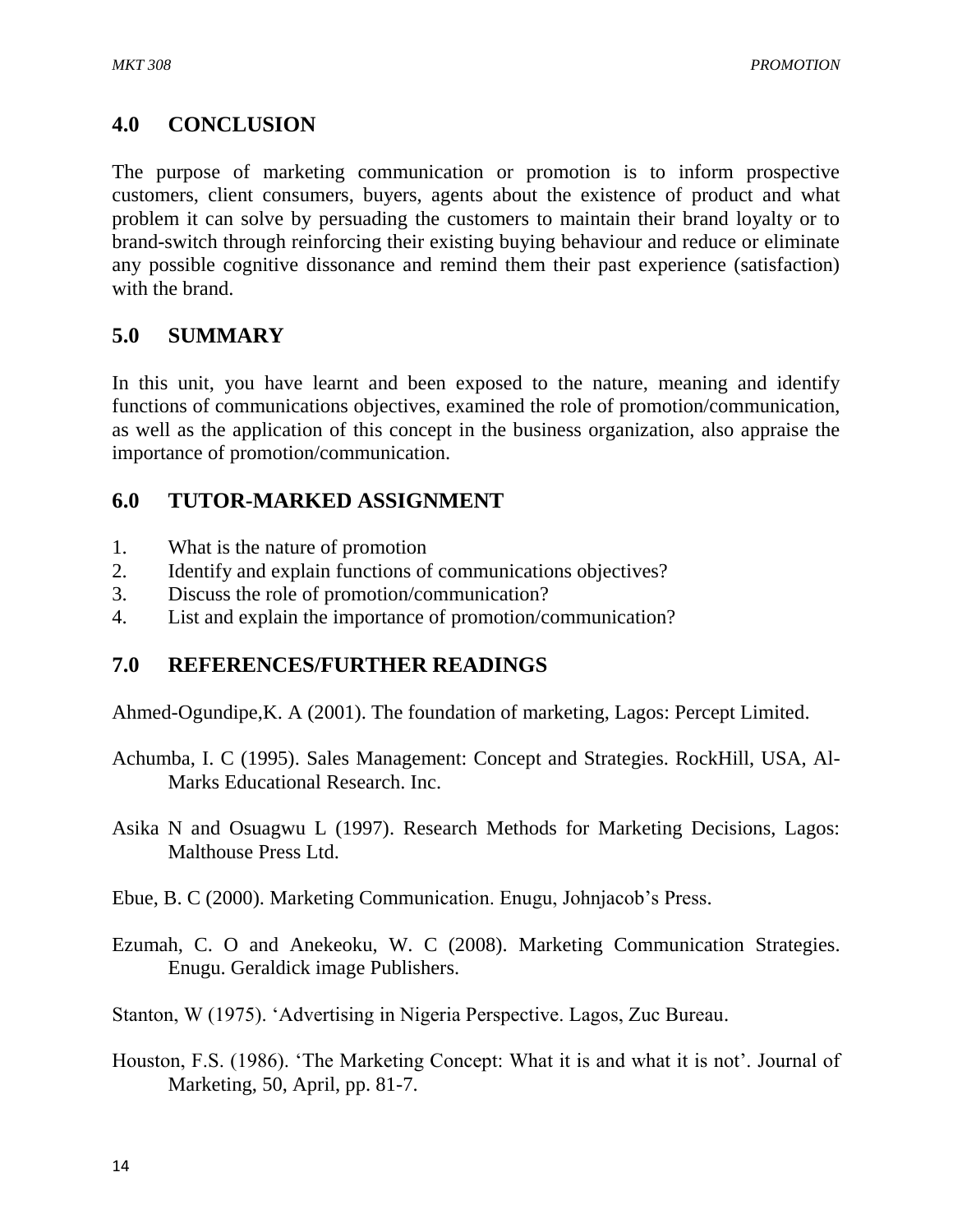# **UNIT 2 PROMOTION OBJECTIVES**

## **CONTENTS**

- 1.0 Introduction
- 2.0 Objectives
- 3.0 Main Content
	- 3.1 Promotion objectives
	- 3.2 Rules for Setting Workable Promotion Objectives
	- 3.3 Benefits of promotion to the firm
- 4.0 Conclusion
- 5.0 Summary
- 6.0 Tutor-Marked Assignment
- 7.0 References/Further Reading

# **1.0 INTRODUCTION**

In unit 1, you have learnt and been exposed to the nature, meaning and identify functions of communications objectives, examined the role of promotion/communication, as well as the application of this concept in the business organization, also appraise the importance of promotion/communication. In this unit we shall focus on Promotion objectives, Rules for Setting Workable Promotion Objectives and benefits of promotion to the firm.

# **2.0 OBJECTIVES**

At the end of this unit, you should be able to:

- understand promotion objectives
- outline rules for setting workable promotion objectives
- describe benefits of promotion to the firm.

# **3.0 MAIN CONTENT**

# **3.1 Promotion Objectives**

Intelligent promotion management requires clearly stated objectives for each promotion tool to be used in the promotion mix. Frequently, objectives for the promotion tools are not stated at all, or are expressed in such broad terms that they are useless to promotion managers. If promotion managers are asked what the objectives of their programs are, some answers that can be expected are (1) to increase sales (too vague and broad); (2) to increase sales by a set percentage, such as 10 percent (this is a marketing program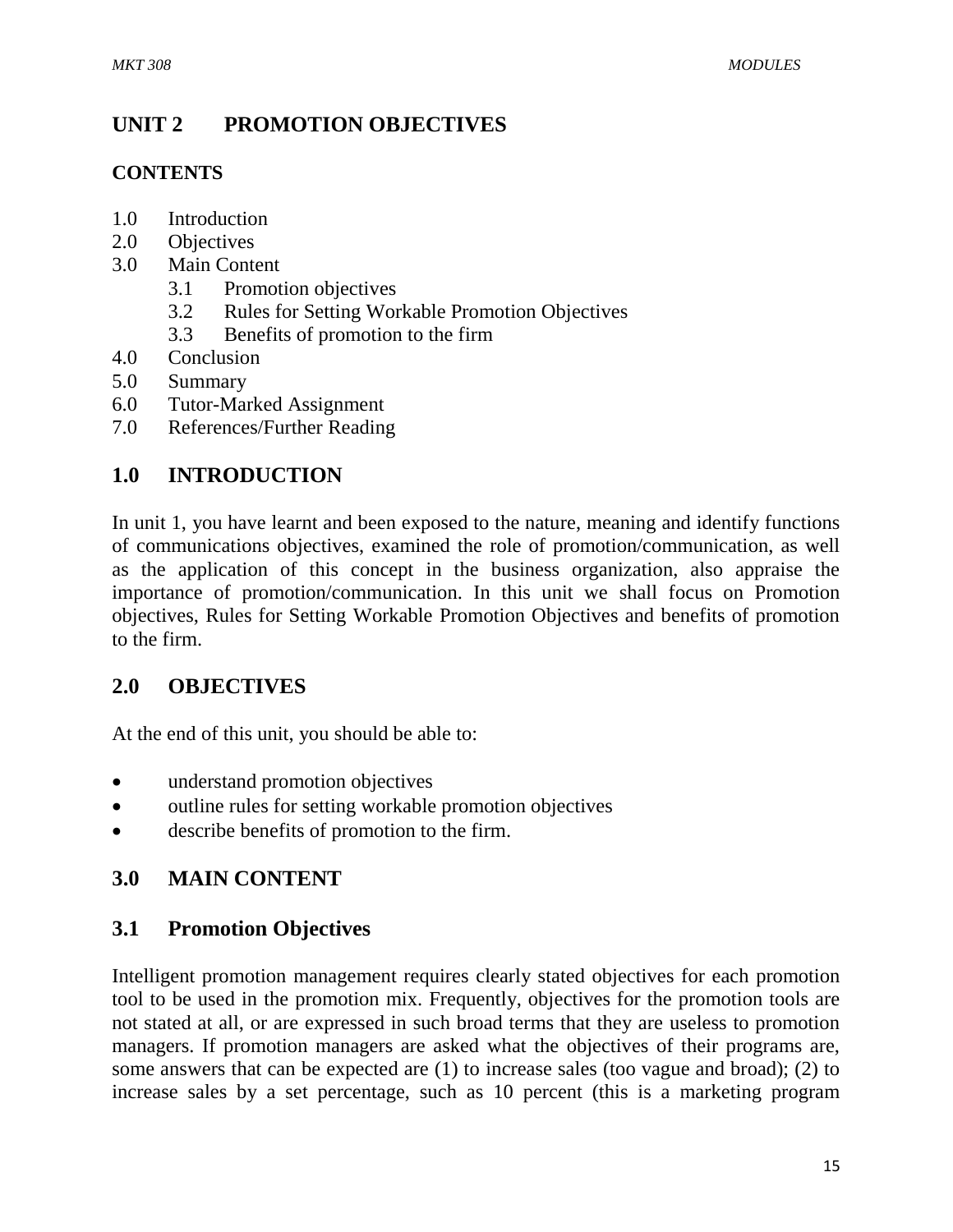objective, and very difficult to attribute to any one promotion tool); or (3) to increase buyer preference for my product (too broad and difficult to measure). The setting of specific objectives against which to measure the results of advertising and publicity programs is recent marketing phenomenon; many promotion programs are still being run without concrete objectives against which results can be measured.

## **3.2 Rules for Setting Workable Promotion Objectives**

Promotion objectives should meet the following seven criteria:

They should be built on a solid foundation of research. The product features consumers want to buy should be uncovered and stated in terms of customer benefits. Many times, products are being used for purposes other than what manufacturers think. For example, Scotch cellophane tape was found to be used in so many different ways that the manufacturer ran a contest to determine all the purposes for which it was being used.

They should be stated in concrete and measurable terms. Vague objectives are of little help in planning and of no help when evaluations need to be made. Where possible, objectives should be subject to quantitative measurement.

They should contain a well-defined promotion target whenever possible. Promotion programs are built for target groups, and it is wise to specify the characteristics of the target in the statement of objectives. This will help top management and promotion managers keep the target in mind when making decisions.

They should be written. Verbal objectives have a way of being changed as they are passed from person to person. The only way to ensure that each person working with objectives has the same understanding of them is to put the objectives in writing and furnish each responsible person with a copy.

They should be stated in terms of what promotion can realistically achieve. Promotion objectives set too high lead to discouragement and low morale when they are not reached. If they are set too low, the incentive to excel is removed. Promotion objectives should be capable of being reached with good, sustained efforts.

They should help reinforce and attain the overall marketing objectives. Advertising, publicity, personal selling, and sales promotion objectives, when achieved, should contribute to the securing of marketing objectives. Promotion objectives are subordinate to marketing objectives and must be designed to support and enhance them.

They should be reviewed periodically to determine if promotion programs are running according to plan or whether changes are necessary. This review should take place at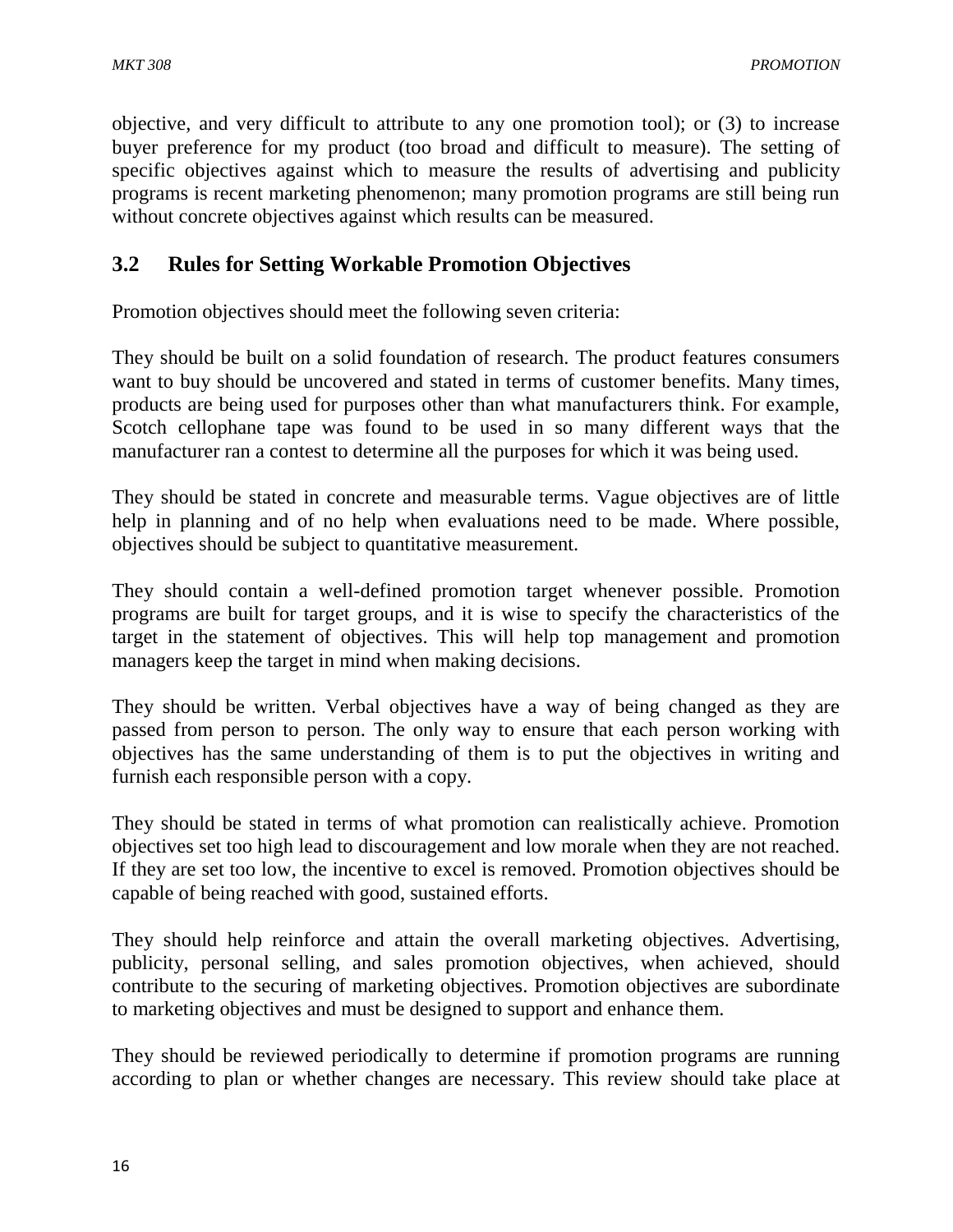least quarterly, so that any required changes can be made before serious disruptions in the programs occur.

These criteria for objectives can be applied to determine whether an objective is properly stated. As an illustration of this, consider the following advertising objective stated by a major department store. "The objective of this year's advertising is to communicate to the maximum number of consumers that convenient credit terms can be arranged so that you can buy now and pay later." Two obvious shortcomings of this objective are that:

- (1) the advertising target is ill-defined and provides little help in the creation of an advertising message or the selection of advertising media;
- (2) there is no basis on which to assess the effectiveness of the communications message. Would an increase in awareness of 25 percent be enough, or is 40 percent needed? A much better statement of the advertising objective would be the following: "The objective of this advertising campaign is to communicate the availability of easy credit terms to an additional 25 percent of customers and potential customers where they are located and who are 25 to 54 years of age and earnings per year."

Variables such as economic conditions, price changes, marketing-channel variations, political environment, and the like all combine to affect the sales of a product, and it is most difficult and expensive to try to isolate, from this complex combination of marketing and non-marketing factors, the effect of any of these variables on sales. Furthermore, there is often a time lag between the appearance of an advertising or publicity message and final purchasing action.

Many promotion authorities have come to the conclusion that, because the role of advertising and publicity is to communicate, communications goals, not sales goals, are the only reasonable standards against which advertising and publicity programs can be measured. It is possible to measure the accomplishment of communications objectives by researching before and after the message is run. Advertising and publicity objectives should be clearly stated communications, objectives, so that success or failure can be easily measured. Mass-communications objectives must be consistent with other promotion objectives and overall marketing objectives.

# **3.3 Benefits of Promotion to the Firm**

In an accounting sense, promotion is a current expense to a firm. From the expenditure of its promotion budget, the firm expects to make a short-term or long-term profit. However, this profit may come about in different ways. Some of the basic contributions promotion can make, directly or indirectly, to a firm's profits are these: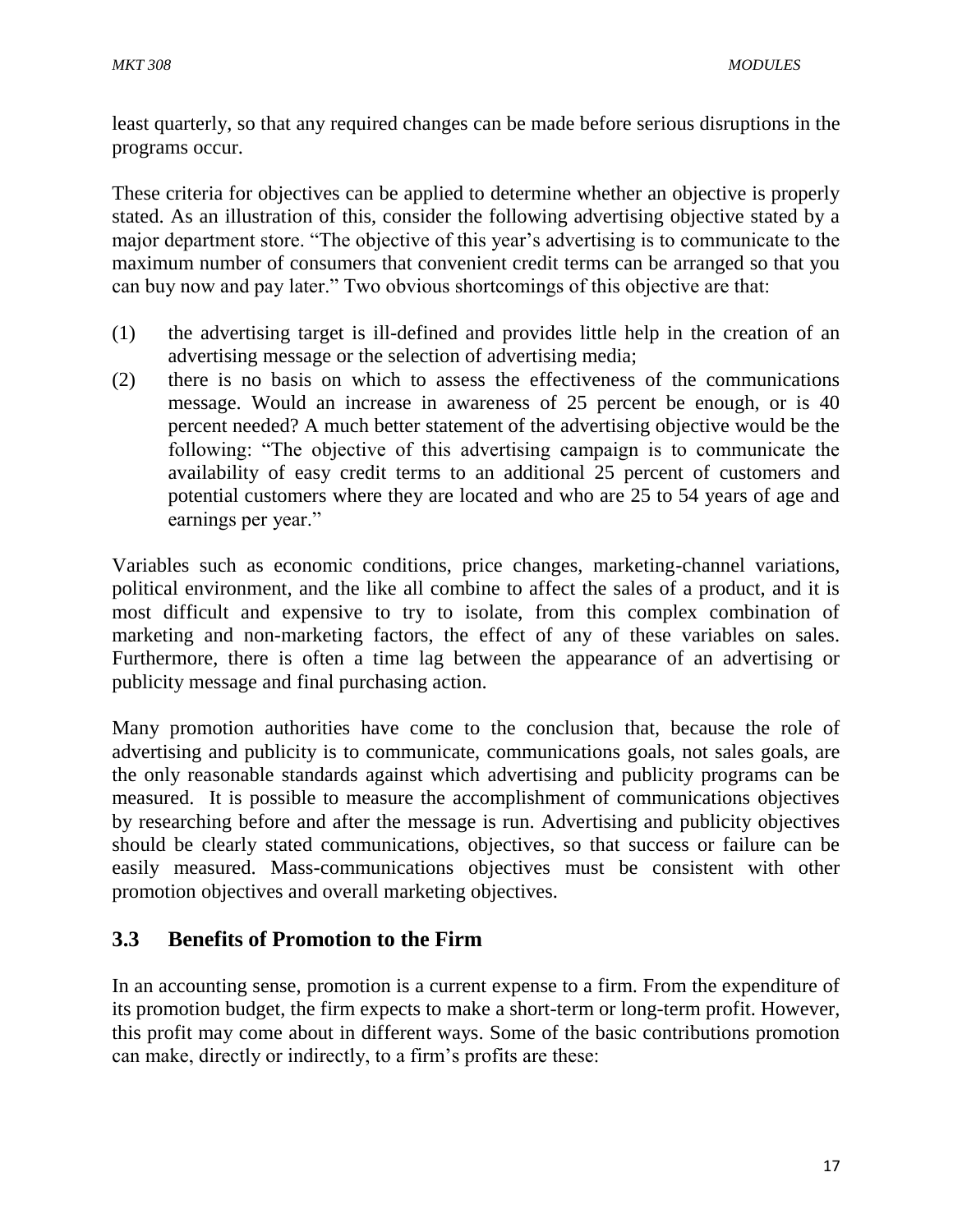- Promotion provides a "voice" for the firm in the marketplace, so that it can communicate product features and benefits to prospective customers.
- Promotion helps a firm increase the sales of its products in all but purely competitive markets.
- Promotion aids a firm in establishing new products.
- Promotion aids a firm in securing distribution of its products among marketingchannel members.
- Promotion helps a firm in establishing a preference for its branded products.
- Production aids a company in building a favorable corporate image.
- Promotion can assist a firm in leveling out peaks and valleys in its production schedule.
- Promotion keeps a seller in contact with his markets. Customers and prospective customers (prospects) want to know of the existence of want-satisfying products, where to buy them, and their qualities expressed in terms of benefits. Without this information, buyers are severely handicapped in attempting to maximize the results of their expenditures. Some product information is available to buyers through such publications as *Consumer Reports,* but most is delivered by various forms of promotion.

Ultimately, sellers expect the use of promotion to increase the sales of their products or services. Sales are necessary to ensure the existence of any profit-making enterprise; they provide the revenue with which a firm keeps operating.

New products are particularly difficult to establish in markets served by strong competitors. In general, the odds are against a new product's succeeding in the marketplace. In fact, some studies have estimated that 8 out of 10 new products introduced to the market fail. A survey by the National Industrial Conference Board, of 87 companies to be highly successful in introducing new products, revealed that even with the application of modern marketing methods, 3 out of 10 new products introduced had failed during the preceding five years. A high failure rate among new-product introductions can be considerably reduced when proper promotion methods are applied. The members of a marketing channel (wholesalers and/or retailers) wish to handle products that are properly promoted, since well-promoted products sell rapidly and with a minimum of effort. Before they stock a new product, one of the key questions middlemen ask is, "How much and what kind of promotion effort is behind the product in my area?" New products without sufficient promotion of the right kind are unlikely to be stocked. A brand preference within a product class, often exhibited by consumers, is brought about by satisfactions received from the use of that brand and the actual and/or psychologically perceived qualities attributed to it. Proper promotion can do much to enhance the value of a brand in the buyer's mind by pointing out the satisfactions to be received, the social status of the brand, and other benefits of interest. It is important to develop a favorable corporate image, as this helps with product sales as well as other matters. Production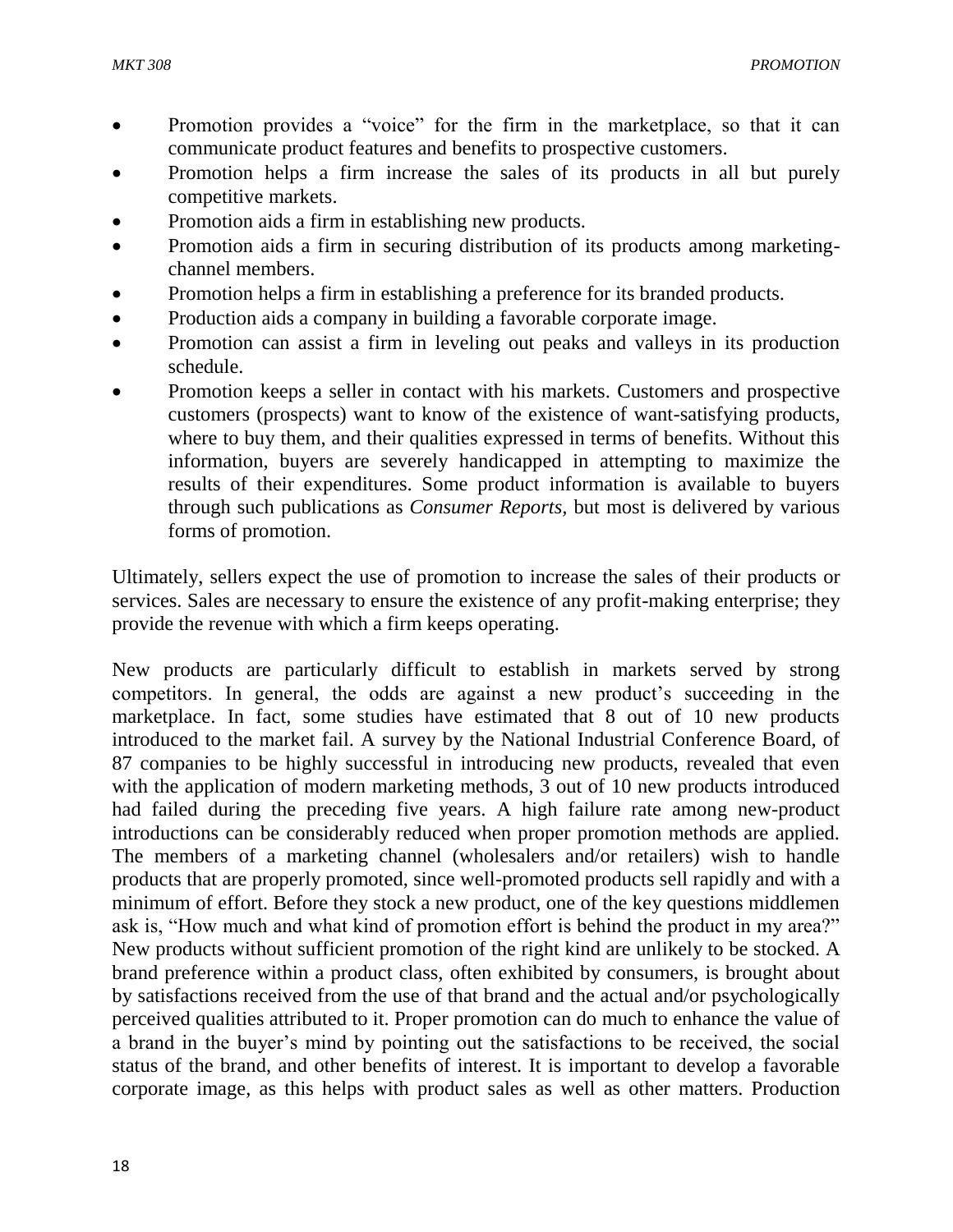peaks and valleys brought about by seasonal consumption are descriptive forces in a company's operations. Peaks can put heavy strains upon the firm's work force, machinery, raw-material inventories, and so on. Valleys can bring about employee layoffs and idle machinery. Most companies prefer to avoid wide fluctuation in their production schedules and may store for future delivery or promote their products heavily in the off-seasons. Promotion has helped smooth out the peaks and valleys for products.

## **4.0 CONCLUSION**

The benefits of promotion to a firm are so strong that few firms, beyond those engaged in pure competition, fail to use some form of promotion. The types of promotion used and the amounts spent on vary widely, but even the smallest companies normally find promotion to be a vital aspect of their business operations and the judicious use of promotion can also do much to enhance the "corporate image"—the way the buyer perceives the company, or the "personality" that the firm has created in the minds of its various publics

# **5.0 SUMMARY**

In this unit, you have learnt that:

- understand promotion objectives
- outline rules for setting workable promotion objectives and
- describe benefits of promotion to the firm.

## **6.0 TUTOR-MARKED ASSIGNMENT**

- 1. Discuss what do you understand by promotion objectives?
- 2. Enumerate rules for setting workable promotion objectives
- 3. Discuss the benefits of promotion to the firm?

## **7.0 REFERENCES/FURTHER READINGS**

Ahmed-Ogundipe, K. A (2001). The foundation of marketing, Lagos: Percept Limited.

Brown, O. S. (1995). *Post-modern Marketing*, London: Routledge.

- Gronroos, C. (1989). 'Defining Marketing: A Market-Oriented Approach'. European Journal of Marketing, 23, 1, pp. 52-60.
- Houston, F.S. (1986). 'The Marketing Concept: What it is and what it is not'. Journal of Marketing, 50, April, pp. 81-7.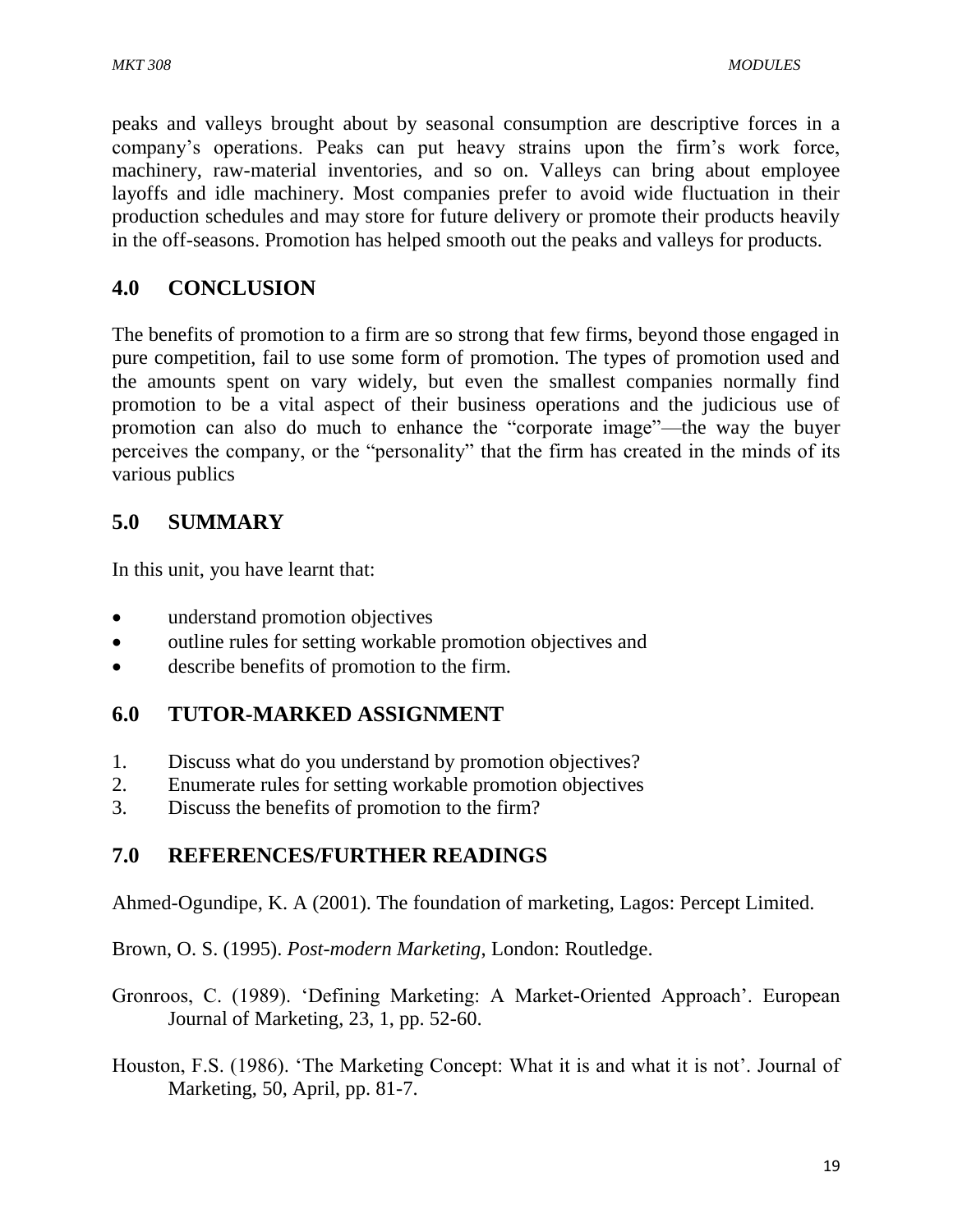# **UNIT 3 TOOLS OF PROMOTION**

## **CONTENTS**

- 1.0 Introduction
- 2.0 Objectives
- 3.0 Main Content
	- 3.1 Tools of Promotion
	- 3.2 Objectives for Specific Promotion Tools
- 4.0 Conclusion
- 5.0 Summary
- 6.0 Tutor-Marked Assignment
- 7.0 References/Further Reading

# **1.0 INTRODUCTION**

Promotion tools are more or less interchangeable, and not all tools have to be used in any promotion mix. Some products are sold entirely through mail-order advertising. Others, such as Fuller Brush products, depend primarily on door-to-door selling to achieve sales objectives. New, undercapitalized producers may have to depend completely upon publicity to secure initial orders. However, no one promotion tool is better than any other in all situations. Seldom does a company use any single promotion tool as the entire promotion mix.

# **2.0 OBJECTIVES**

At the end of this unit, you should be able to:

- describe tools of promotion
- appreciate the objectives for Specific Promotion Tools

# **3.0 MAIN CONTENT**

## **3.1 Tools of Promotion**

In the determination of the proper promotion mix, the decision is made as to which promotion tools are to be used and how much dollar support will be given them. The major factors influencing this decision, one must consider the type of market (whether consumer or industrial), the customer, the product, buying habits, stage in the product's life cycle, channels of distribution, and pricing policies. In addition, the strengths and weaknesses of each promotion tool must be considered, as well as the preferences of the marketing manager.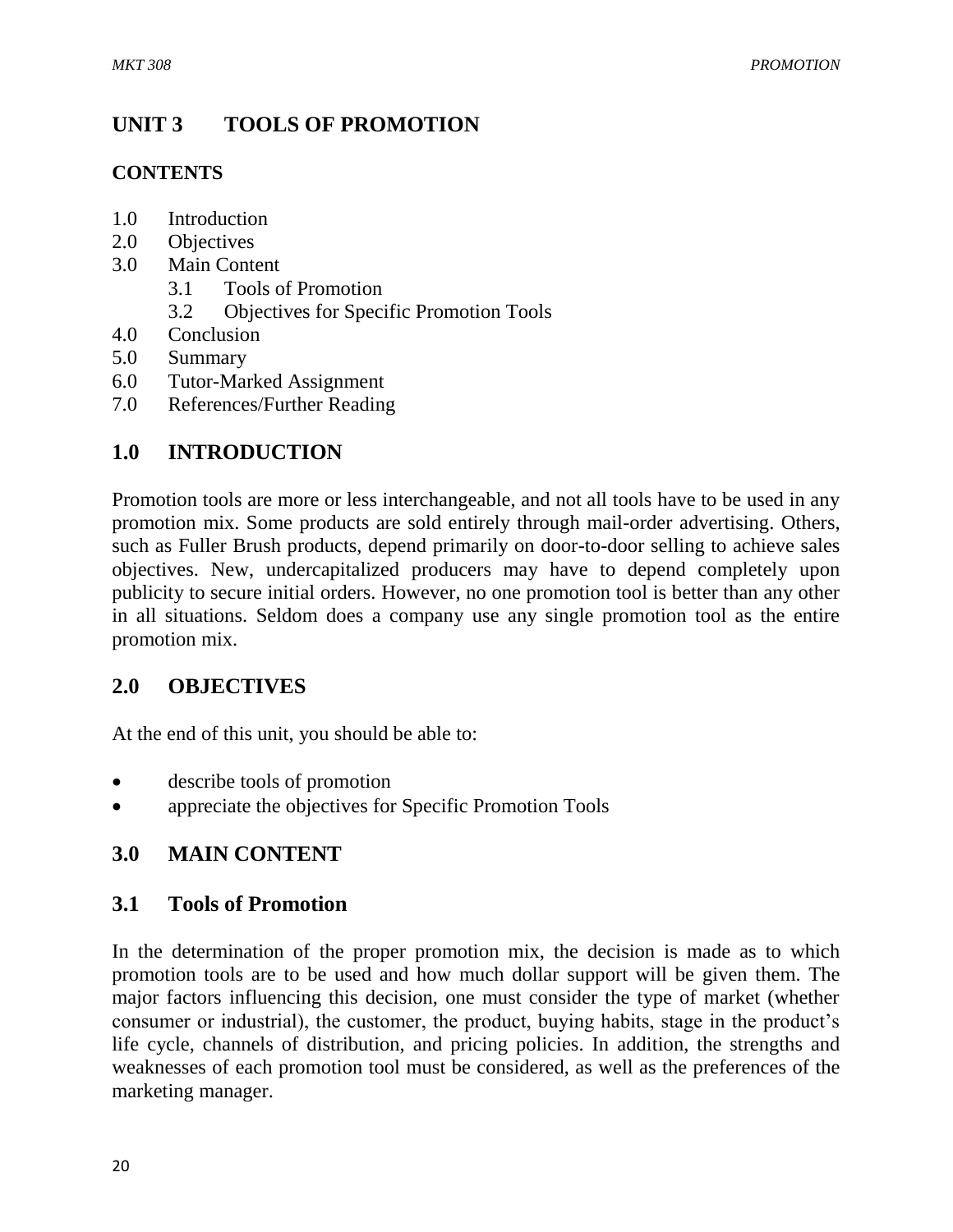In his effort to shift the demand curve for his product upward and to the right, the seller can use one, all, or any combination of advertising, publicity, personal selling, and sales promotion. These are the promotion tools available for his use, which he can combine in any desired manner to secure appropriate results.

Advertising is any paid form of non-personal presentation of products, services, or ideas by an identified sponsor. With advertising, a seller presents his message to consumers in such media as television, radio, newspapers, magazines, and direct mail.

Publicity is news or information about a product, service, or idea that is published on behalf of a sponsor but is not paid for by the sponsor. Publicity is "free" in the sense that the sponsor does not pay for space or time used in presenting his message. Usually, publicity messages are presented as news, helpful information, or announcements, in such media as newspapers, magazines, television, and radio, and the sponsor's name may or may not be given.

Personal selling is the presentation of a product, service, or idea by a salesman in direct contact with his prospect. It covers all types of salesmanship, including telephone selling, and encompasses selling to industry, middlemen, and the ultimate consumer.

Sales promotion is any promotional activity that is designed to directly supplement other promotion activities. Such things as contests, premiums, trading stamps, and trade-show exhibits are definitely of a sales promotion nature. Other sales promotion activities may not be so easily categorized and must be recognized by elimination. In other words, if a promotion activity does not fall into the classifications of advertising, publicity, or personal selling, it should be classified as sales promotion. The relative strengths and weaknesses of the promotion tools in completing a sale are as shown in Table.

All decisions regarding the promotion mix are customer-oriented and should be made with the customer's satisfaction as the key consideration. Mass communications such as advertising and publicity can create awareness and interest but are unlikely to generate specific buying action. Personal selling and sales promotion are much stronger in stimulating such action.

| $\frac{1}{2}$ = $\frac{1}{2}$ = $\frac{1}{2}$ = $\frac{1}{2}$ = $\frac{1}{2}$ = $\frac{1}{2}$ = $\frac{1}{2}$ = $\frac{1}{2}$ = $\frac{1}{2}$ = $\frac{1}{2}$ = $\frac{1}{2}$ = $\frac{1}{2}$ = $\frac{1}{2}$ = $\frac{1}{2}$ = $\frac{1}{2}$ = $\frac{1}{2}$ = $\frac{1}{2}$ = $\frac{1}{2}$ = $\frac{1$ |                  |                 |                   |              |                 |
|-----------------------------------------------------------------------------------------------------------------------------------------------------------------------------------------------------------------------------------------------------------------------------------------------------------|------------------|-----------------|-------------------|--------------|-----------------|
|                                                                                                                                                                                                                                                                                                           | <b>Awareness</b> | <b>Interest</b> | <b>Evaluation</b> | <b>Trial</b> | <b>Adoption</b> |
| Publicity                                                                                                                                                                                                                                                                                                 |                  |                 |                   |              |                 |
| Advertising<br>Personal                                                                                                                                                                                                                                                                                   | A                |                 |                   |              |                 |
| selling<br>Sales                                                                                                                                                                                                                                                                                          | E                | Е               |                   |              | ่               |
|                                                                                                                                                                                                                                                                                                           |                  |                 |                   |              |                 |
| promotion                                                                                                                                                                                                                                                                                                 |                  |                 |                   |              |                 |

#### **TABLE 1:** Using Promotion Tools to Complete a Five-Step Sale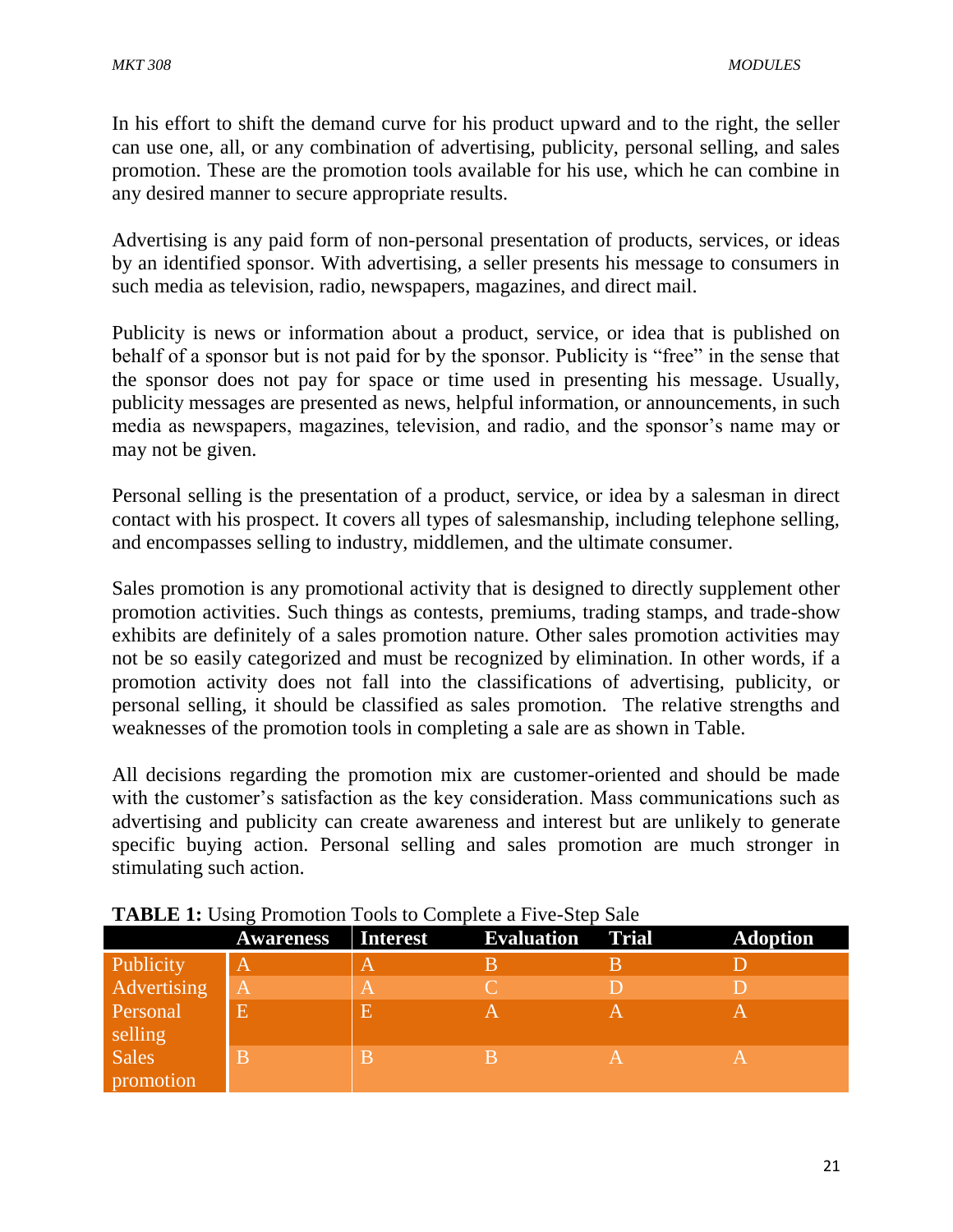- A—Very good for this purpose
- B—Performs satisfactory
- C—Average performance
- D—Does not perform well
- E—Usually too costly to use alone for this purpose

Public relations and institutional advertising can provide an overall favorable atmosphere in which the promotion tools can more effectively operate. Promotion tools tend to complement each other, as disclosed in the study made by John Morrill Company, Inc., of the approximate effects of personal selling and business-publication advertising on the sales of products in five categories. According to this research, increased sales per call result when advertising is added to personal selling, and selling costs are also reduced by this combination. The exact percentage of increases and decreases are as depicted in Table 2. More studies of this type need to be made to fully understand the effects on sales of the promotion tools working singly and in combination.

| <b>Industry class</b>     | Percentage increase in Reduced selling costs as a<br>sales-per-call when ads percentage of sales when<br>are added | ads are added |
|---------------------------|--------------------------------------------------------------------------------------------------------------------|---------------|
| <b>Utilities products</b> | 6.4%                                                                                                               | $-7.5\%$      |
| <b>Commodities</b>        | 23.6                                                                                                               | $-19.6$       |
| <b>Electrical</b>         | 12.6                                                                                                               | $-11.4$       |
| <b>Metalworking</b>       | 20.8                                                                                                               | $-18.6$       |
| <b>Chemicals</b>          | 6.9                                                                                                                | $-6.3$        |

**TABLE 2:** Results of Combining Business-Publication Advertising with Personal Selling

**SOURCE:** *How Advertising Works In Today's Marketplace; The Morill Study (*New York: Mcgraw-Hill, 1971), P. 4.

To get maximum promotional results at minimum cost, the right combination of promotion tools to meet specific promotion objectives should be determined. Then, for a given promotion tools to be used in a manner that yields the same marginal profit on the marginal dollar spent on each tool. However, when the varying productivity of the promotion tools and the numerous other variables affecting sales besides the promotion mix are taken into account, the "marginal theory" leaves much to be desired in a practical sense. At this time, more can be gained by studying the effects of the product, place, and price mixes on the promotion mix.

# **3.2 Objectives for Specific Promotion Tools**

Just as there should be overall marketing objectives, there should be objectives set for each promotion tool used, such as advertising, publicity, personal selling, and sales promotion. Marketing objectives should help further the overall company objectives, and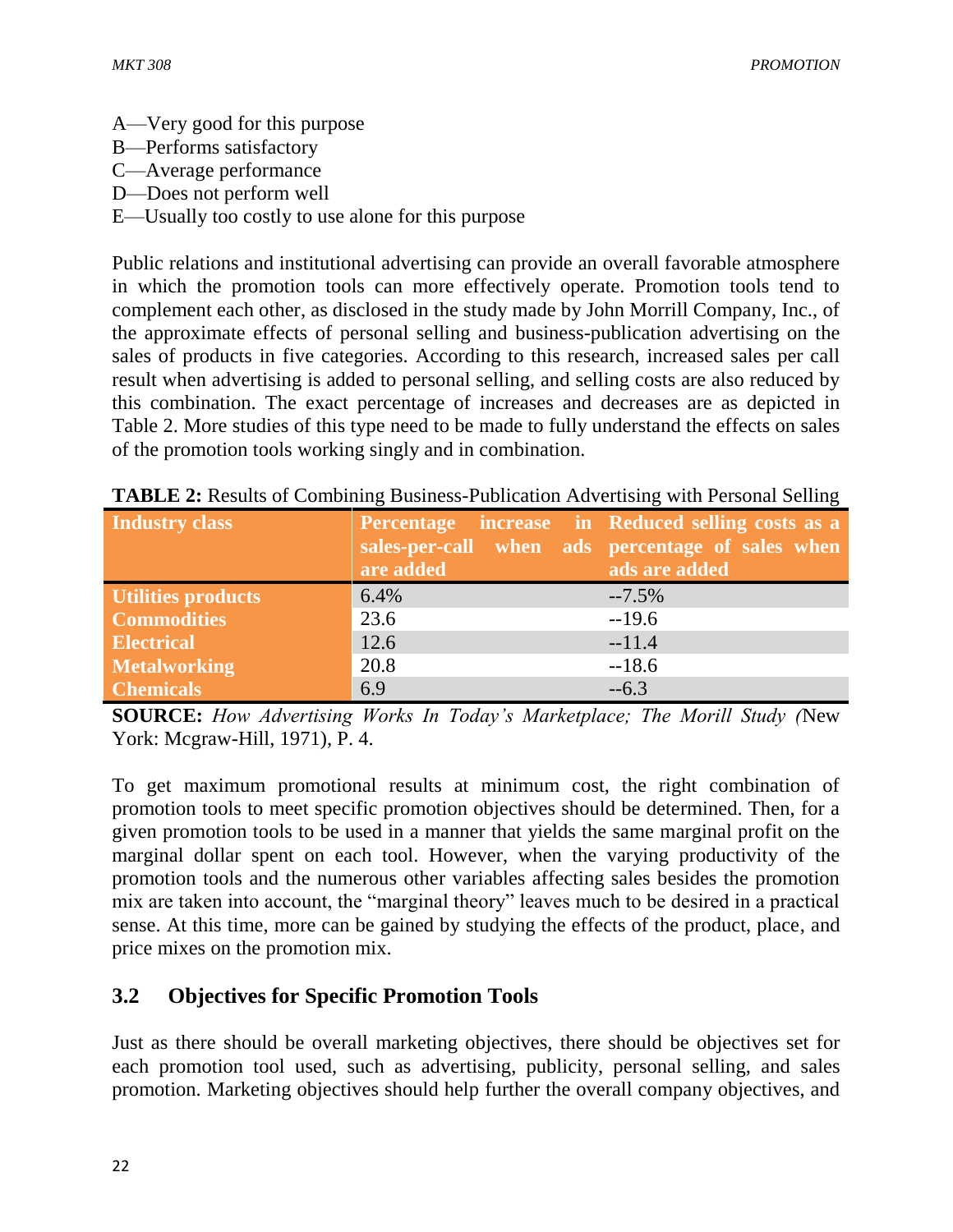objectives for each promotion tool should harmonize with one another and with overall marketing goals.

**Advertising Objectives:** Advertising goals should be stated as specifically as possible, so that they are able to guide the creative team in developing effective copy, the media team in choosing proper media, and the research team in evaluating the results of advertising.<sup>4</sup> The advertising manager, with the help of general management, must decide what part of the total promotion effort is to be assigned to advertising and define those tasks in terms of specific communications goals or objectives.

In order to properly measure the results of advertising, communications goals rather than sales goals should be set. Although the end purpose of most advertising is to aid in making sales, its short-range purpose can be defined much better in terms of communications. Russell H. Colley, in his book, *Defining Advertising Goals for Measured Advertising Results,* maintains that advertising objectives must be stated in communications terms if any meaningful measurement of results is to take place, since advertising efforts cannot be related to sales unless full-scale market experiments are used whereby all variables except the one being measured are held constant. In stating this viewpoint, which has become known as DAGMAR, Colley defines an advertising goal as "a specific communications task to be accomplished among a defined audience to a given degree in a given period of time."<sup>5</sup> He also divides advertising objectives into four stages of "commercial communication," as follows:

**Awareness:** The prospect must become aware of the existence of the brand or company. **Comprehension:** The prospect must understand what the product is and what it will do for him.

**Conviction:** The prospect must be mentally convinced to buy the product.

**Action:** The prospect must take meaningful action.

In essence, communications objectives should be stand be stated in terms of what it is we want to tell people. For example, the overall marketing objective might be to increase the market share for a brand from 2 to 25 percent among retired people in the Southeast during the coming year. The advertising objective, stated in communications terms, could be to increase awareness of Brand X from 40 to 55 percent among senior citizens in the Southeast by letting them know that the product is specifically designed to satisfy the needs of people over 65 years of age.

Often, advertising may have more than one objective, but one major theme should be developed to carry throughout the advertising campaign. Advertising objectives are reached through a series of advertisements, each incorporating the basic theme, if the advertising program is to be a success. Usually, manufacturers do not expect advertising to bring immediate results, but rather plan that the returns from it will build over a long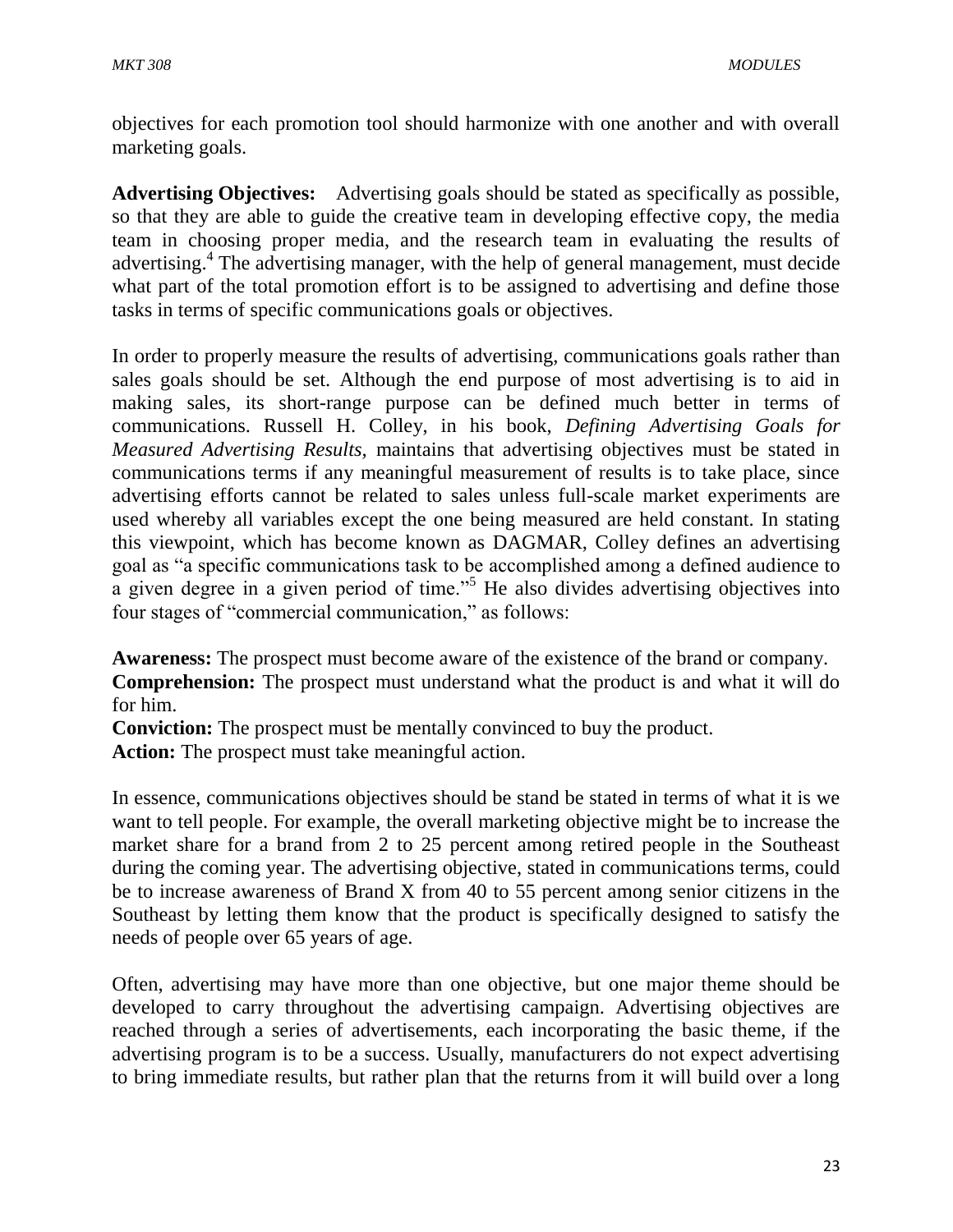period. As an example, the multiple goals used to guide the advertising planning for United Air Freight are these:

- To create a better understanding of what air freight is and does
- To advertise United Air Freight's position within the air-freight industry
- To come up with a concept that sets United Air Freight apart from all its competitors<sup>7</sup>
- These objectives are not good examples of specific advertising goals, although they are better than those used by many companies. Specific objectives are most helpful to the advertising manager, because they furnish actual promotion targets and lend themselves to measurement.

**Publicity Objectives:** These objectives should also be stated as communications objectives if results are to be determined. Since publicity is news or information about a product, service, or idea, which is published on behalf of a sponsor but whose space or time costs are not paid for by the sponsor, the publicity manager does not know if none, part, or all of his publicity messages will be used. Since he lacks control over the space or time, it would be difficult, if not impossible, to measure the effects of a publicity program directly on sales. Again, communications objectives that are measurable can be set for publicity.

For example, a publicity manager can set the objective of securing 1 million agate lines of publicity on the product in newspapers throughout the United States. By utilizing a clipping service to send him cutouts of the publicity used, he can determine at the end of a period whether or not he has reached his objective. Likewise, on a new product, he can set the objective of getting 25 percent of the promotion target to recognize the product's brand name before advertising breaks or salesmen make their first calls.

To a company's public relations director, objectives often mean the building of a favorable corporate image. For example, the public relations objective for this year might be to get stockholders to think of the company as a progressive, safe place to invest their money. When the desired image is determined, all the company's communications efforts can be focused upon achieving it.

**Personal Selling Objectives:** These objectives are perhaps, the easiest to relate to sales volume, expenses, and profits. Although personal selling can be used for many purposessuch as overcoming objections, closing sales, creating interest, and so on-specific quantitative objectives can be set for the sales force that are subject to measurement. Four types of personal selling objectives may be set: These objectives must be in agreement with and help to attain overall marketing objectives.

The sales-volume objective, or quota, is often the only sakes-force objective established. There is usually an overall sales quota for the company, which is broken down into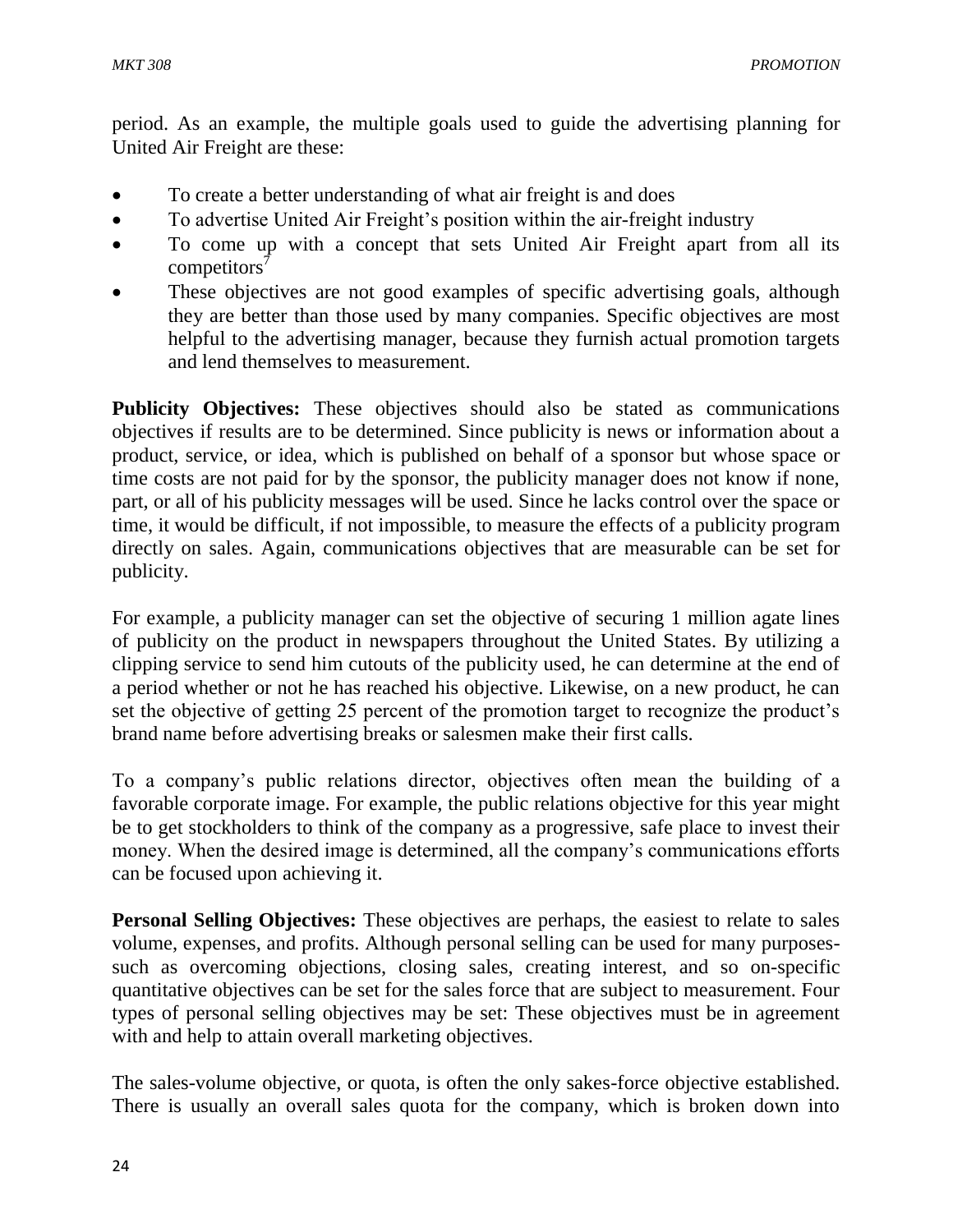regions, divisions, districts, and finally to the salesman's territory. The sales quota states in units or dollars the volume that management believes can be sold by a salesman may have a sales-volume objective of \$500,000 in his territory on a particular product. The sum of the sales-volume quotas for the territories in a district will equal the sales-volume objective on that product for the district. Likewise, the total of the sales-volume quotas for each district will be the sales-volume objective for the region, and the sum of the totals for each region will yield the overall company sales-volume objective. Salesvolume objectives may be set for individual products, groups of products, individual salesmen, types of customers, and the like.

Profit objectives are often established for each salesmen, customer type, sales territory, and product for the planning period. Sales cost accounting is used to determine whether these profit objectives are met. Experience with profit objectives has shown that the salesmen with the largest sales volume is not necessary the most profitable salesman.

A large number of sales organizations set expense objectives to control the direct-selling expenses of salesmen. Salesmen's compensation, travel, lodging, entertainment, and incidental expenses are used to set expense objectives for individual territories, districts, and regions. These expense objectives may be set as a percentage of total sales, by customer, by call, or by order. For example, a sales-expense objective may be for a salesman not to exceed a certain percentage of the net sales in his territory during the coming year.

Sales-activity objectives may be determined for salesmen on such things as number of new prospects to be called upon, number of displays to be set up, number of calls to be made, number of sales interviews to be secured, and so on. These objectives may be set for a daily, weekly, monthly, or some other time period. The company should first determine through research the relation between effective selling and the different activities that go to make up a salesman's day.

**Sales Promotion Objectives:** Sales promotions should be planned toward accomplishing specific objectives. Again, the foundation for sales promotion objectives is the marketing objectives of the firm. Some examples of sales promotion objectives for a product might be to get retailers to handle a product and promote it actively, to introduce a product to a specific promotion target or to a new marketing area, to induce consumers to try a product, or to support a product caught up in a competitive situation. Since sales promotion is used at both distributor and consumer levels, a wide range of objectives is possible.

Promotion tools are somewhat interchangeable, and not all tools have to be used in any promotion mix. For example, mail-order firms may depend exclusively upon advertising, door-to-door sales organizations may restrict themselves to personal selling, and new, undercapitalized producers may use only publicity to secure initial orders.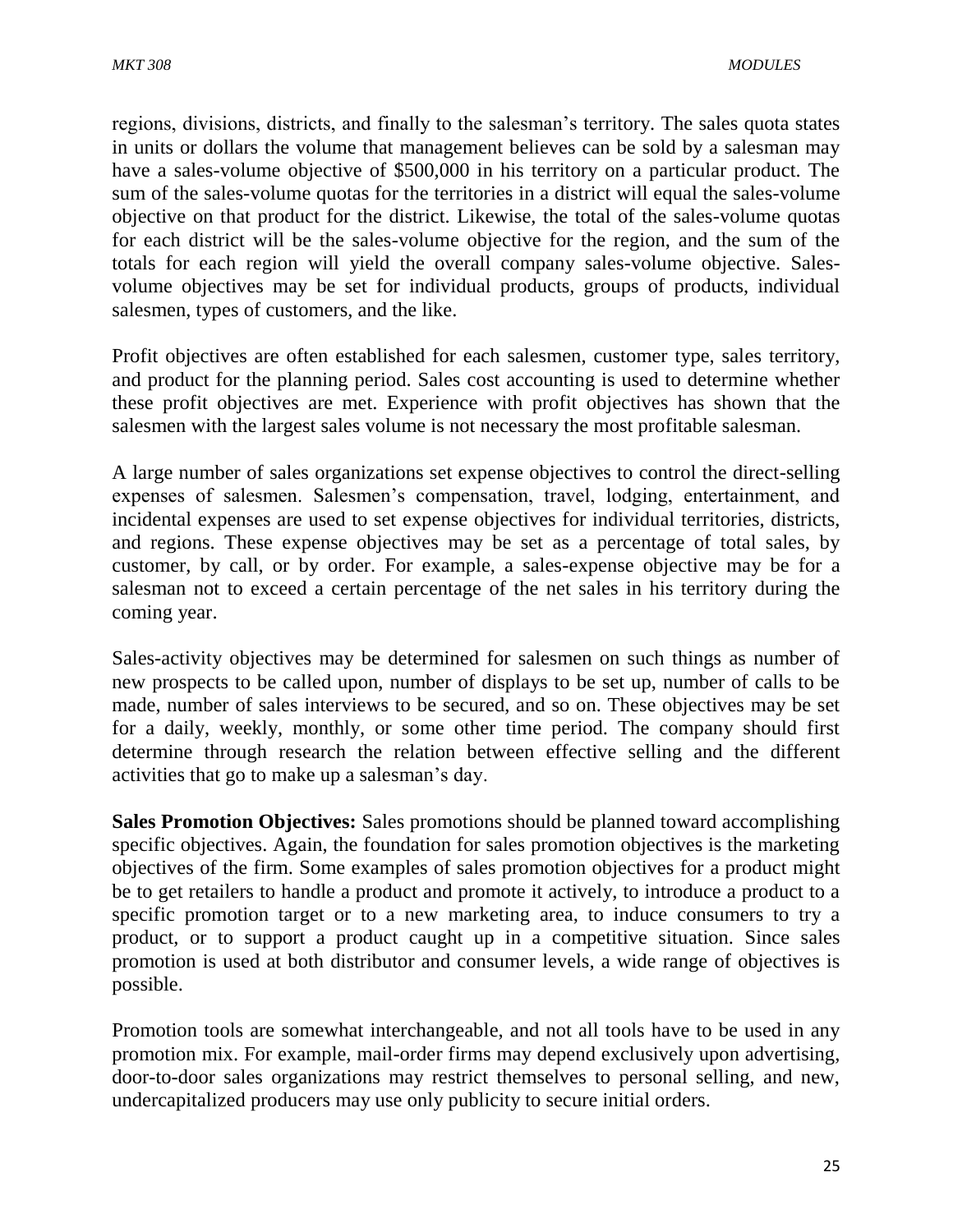However, no single promotion tool is customarily used as the entire promotion mix. Most companies use a combination of promotion tools and attempt to weave their strengths into a strong promotion program in a manner designed to offset their weakness. The peculiar combination of promotion tools used and the relative amounts of promotion dollars spent on each is called the *promotion mix* for a product or service.

## **4.0 CONCLUSION**

No one promotion tool is better, per se, than any other. The promotion tool or tools that are to dominate the promotion mix depend upon a number of environmental and cost factors, company and marketing objectives, and the preference of the marketing manager.

## **5.0 SUMMARY**

In this unit, you have learnt that:

describe tools of promotion appreciate the objectives for Specific Promotion Tools

## **6.0 TUTOR-MARKED ASSIGNMENT**

- 1. What is the  $\cdot$  describe tools of promotion
- 2. Enumerate the objectives for Specific Promotion Tools ?

## **7.0 REFERENCES/FURTHER READINGS**

Ahmed-Ogundipe,K.A (2001). The foundation of marketing, Lagos: Percept Limited.

Asika N and Osuagwu L (1997). Research Methods for Marketing Decisions, Lagos: Malthouse Press Ltd

Brown, O.S. (1995). *Post-modern Marketing*, London: Routledge.

- Gronroos, C. (1989). 'Defining Marketing: A Market-Oriented Approach'. European Journal of Marketing, 23, 1, pp. 52-60.
- Houston, F.S. (1986). 'The Marketing Concept: What it is and what it is not'. Journal of Marketing, 50, April, pp. 81-7.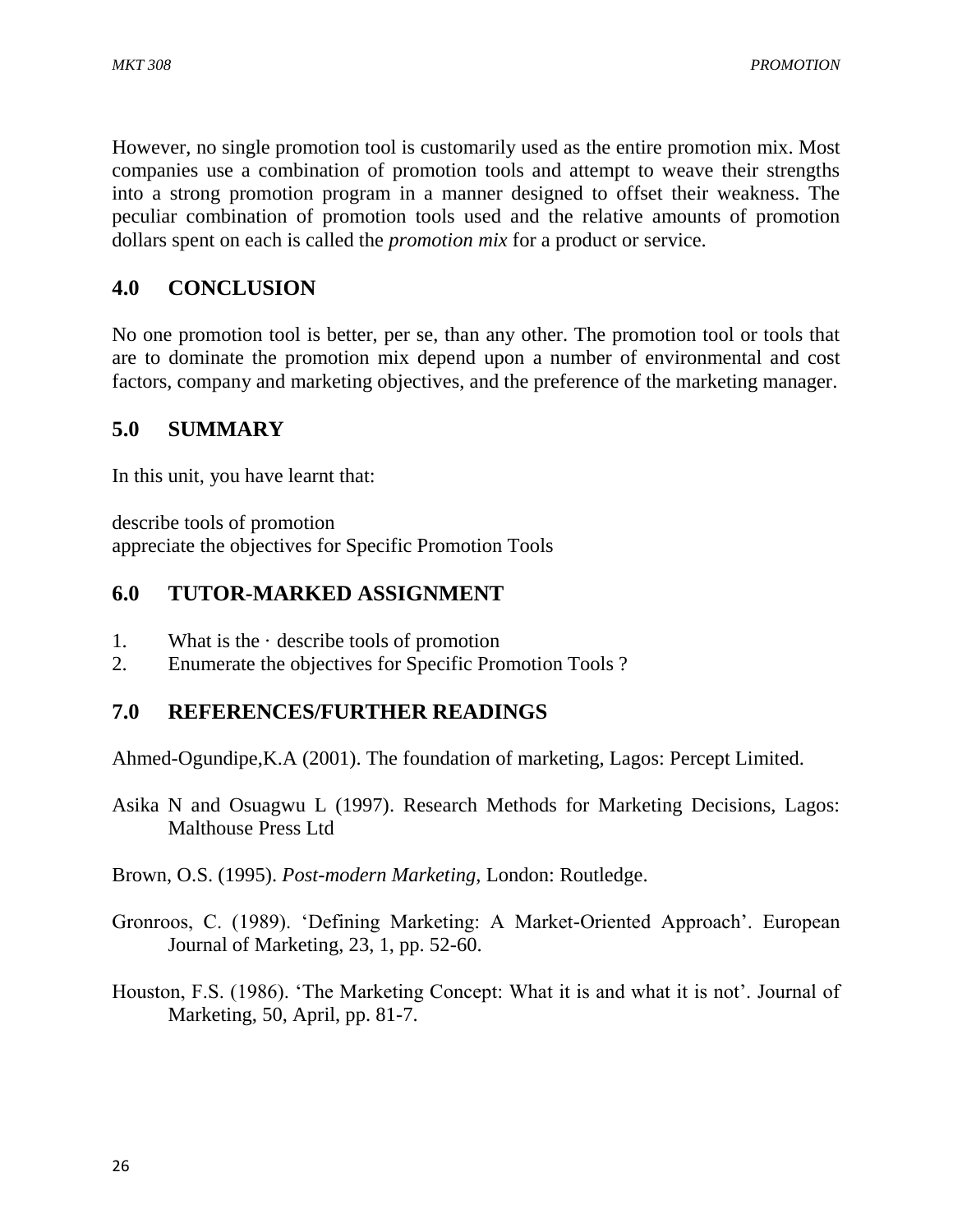# **UNIT 4 ADVERTISING**

## **CONTENTS**

- 1.0 Introduction
- 2.0 Objectives
- 3.0 Main Content
	- 3.1 Meaning of Advertising
	- 3.2 Basic Concepts of Advertising
	- 3.3 Role of Advertising
	- 3.4 Types of Advertising
	- 3.5 Methods of Advertising
	- 3.6 Advertising Media
	- 3.7 Merits and Demerits of Advertising
	- 3.8 Advertising Agencies
	- 3.9 Consumer Protection in Advertising
- 4.0 Conclusion
- 5.0 Summary
- 6.0 Tutor-Marked Assignment
- 7.0 References/Further Readings

# **1.0 INTRODUCTION**

Meaning of Advertising, Basic Concepts of Advertising, Role of Advertising, Types of Advertising, Methods of Advertising, Advertising Media, Merits and Demerits of Advertising, Advertising Agencies.

# **2.0 OBJECTIVES**

At the end of this unit, you should be able to:

- develop a strategic awareness of
- appreciate the elements of
- understand the concept of
- be able to impact such knowledge to others.

# **3.0 MAIN CONTENT**

# **3.1 Meaning of Advertising**

Advertising can be defined as any paid form of non-personal communication which is directed to the customers of target audience through various media in order to present and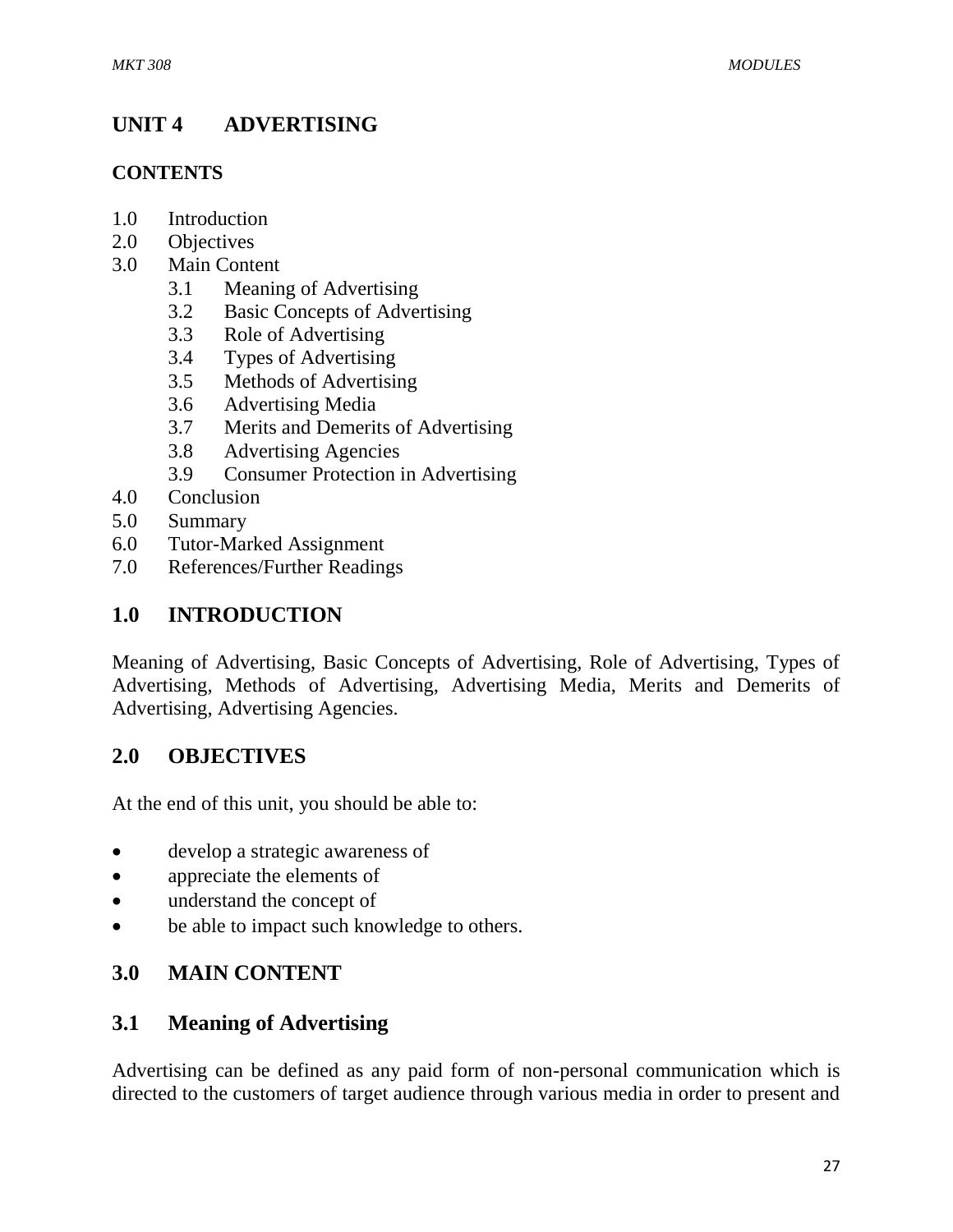promote products, service and ideas. It is a branch of commerce which is used to create awareness for a particular product and it must be paid for.

Advertising informs, educates and persuades people to buy the advertised goods and services.

## **3.2 Basic Concepts of Advertising**

The following are basic concept in advertising:

**Theme:** This is the essential message the advertiser wishes to communicate.

**Target:** This refers to the target audience i.e. people the advertisement is aimed at.

**Advertising Medium:** This is the medium which the message is passed e.g. radio, television, newspaper etc.

**Frequency:** This is the number of time an advert is delivered.

**Reach:** This is refers to the size of the audience that has seen or heard the advert.

# **3.3 Role of Advertising**

#### **To introduce new product**

One of the roles of advertising is to inform customers about the existence of new products in the market i.e. creation of awareness.

#### **To persuade customer to buy**

Advertising helps in arousing the customers' interest and by so doing persuade them to buy the product.

#### **Creation of demand**

Advertising stimulates demand by constantly reminding potential consumers about the availability of the product in the market.

#### **To educate the people on the uses of a product**

It educates consumers on the usage of the product and the benefits to be derived.

#### **It Promotes the Images of the Firm**

Advertising builds a corporate image for a company.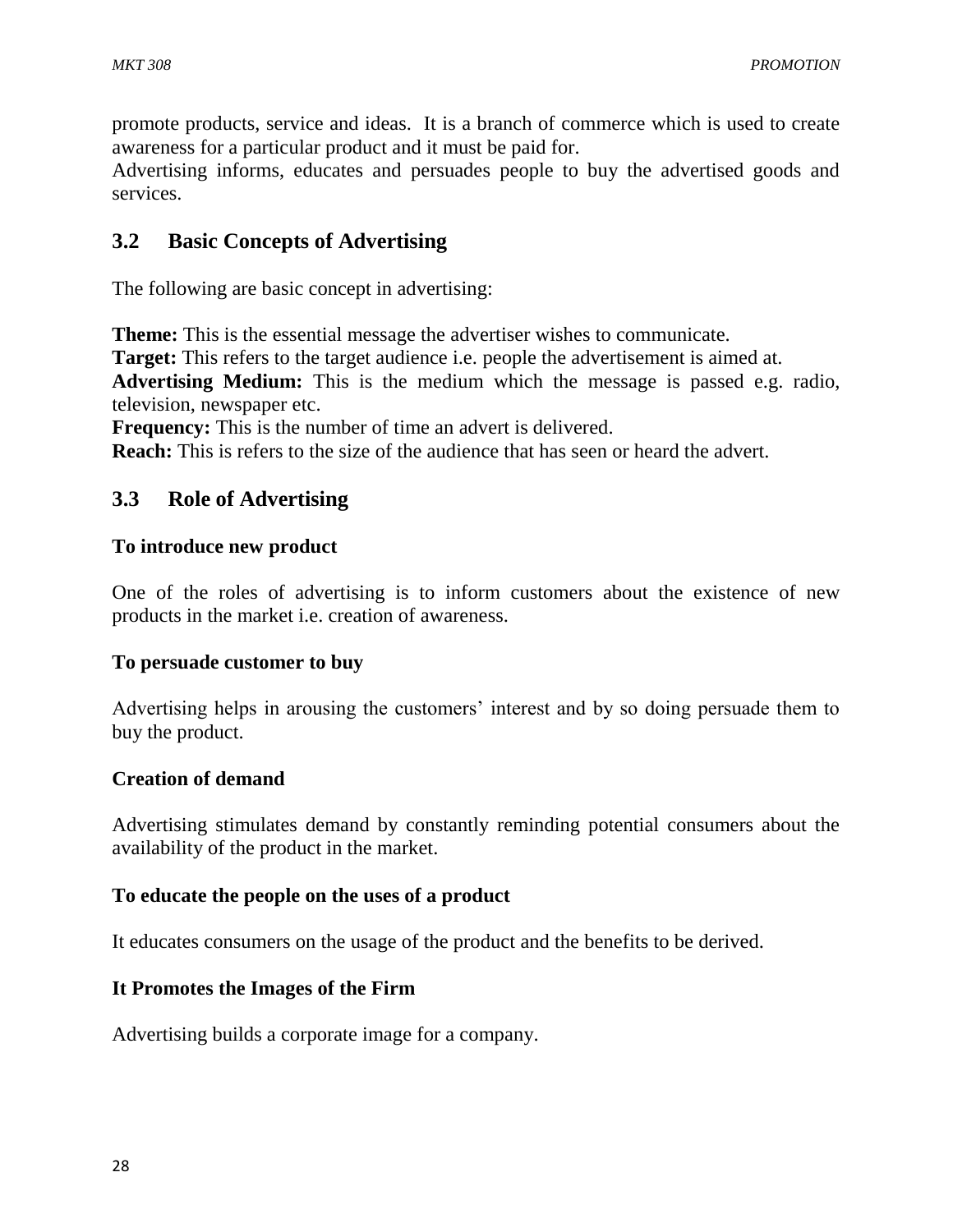#### **It Increases the Firm's Turnover**

Advertising facilitates sales for a firm, and as a result the turnover and profit of a business may be enhanced.

#### **Development of Large Markets**

Advertising creates large market segment which leads to the development of larger markets.

#### **Provision of technical information about a product**

Advertising provides information that is needed by the consumers. Such information as quality, price changes and special offers are provided by advertising.

#### **It helps to improve the quality of goods**

Research can embarked upon to improve quality of products in order to outplay competitors i.e. healthy competition can help to improve the quality of products.

#### **To create brand loyalty**

The Demand of the customers can be maintained by constantly arousing their interest on a particular product and this will ultimately create brand loyalty.

#### **Types of advertising**

Informative advertising

This is a kind of advertising which aimed at disseminating information that will let consumers know that goods and services are available. Informative advertising informs the public about the existence of a product. It also assists the customers to choose between alternative on offer. It supplies information which are useful to the consumers by calling their attention to a particular product. It also gives information about the benefits and uses of a product.

Informative advertising is good for introducing new products or job vacancies.

#### **Persuasive advertising**

This is a type of advertising which tries to persuade customers to buy a particular brand of a product as being different from other brands. Persuasive advertising which is emotional in nature is used to induce or arouse consumers' interest in order to persuade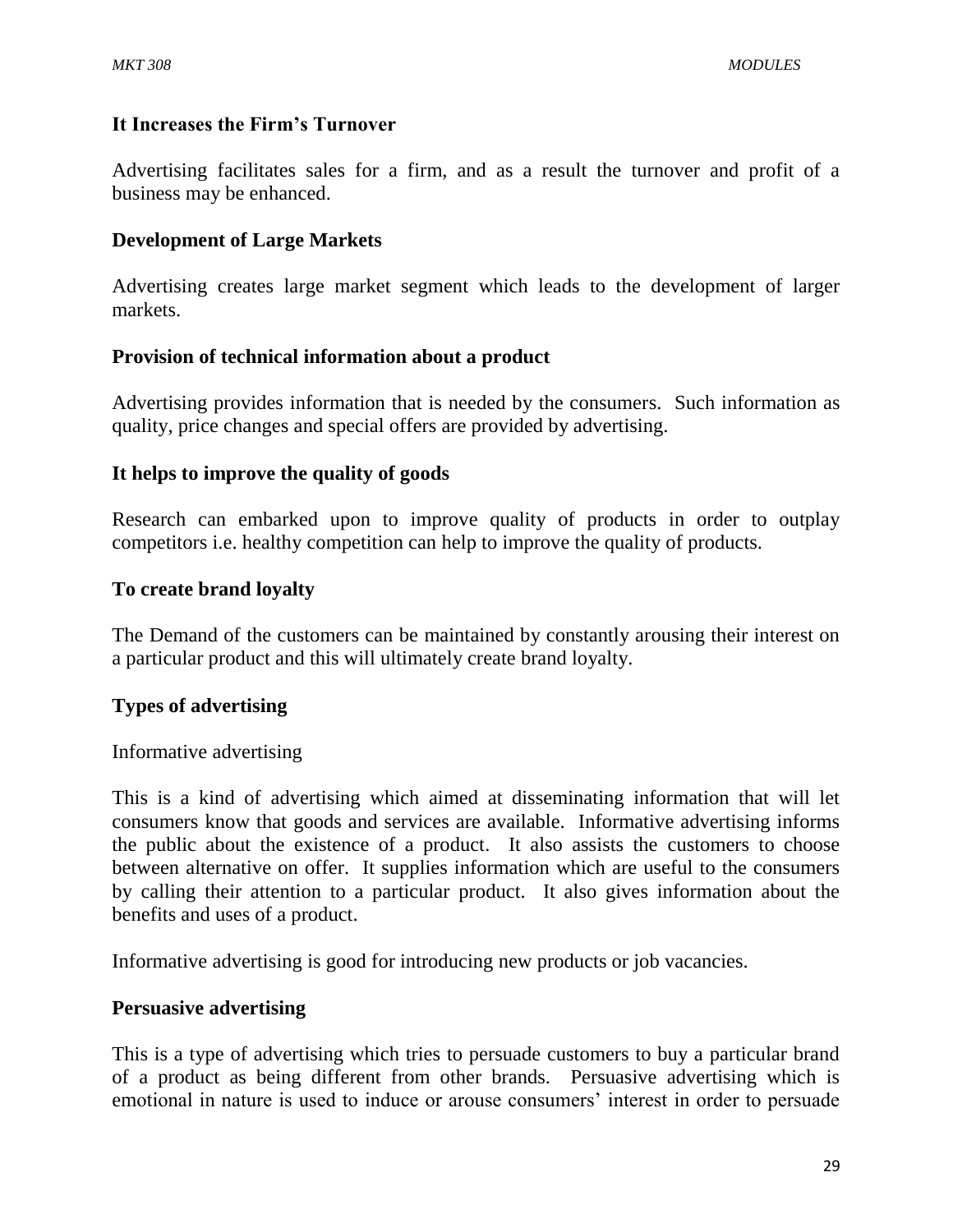them to buy a particular product. It sometimes lay emphasis on the distinctive characteristics of a product and appeals to people to buy and use a particular products e.g. medicine, cosmetics etc.

#### **Competitive advertising**

This is a type of advertising which is aimed at persuading customers to buy one brand of product in preference to another brand by another producer. It tries to woo customers to consume a product at the expense of another. Competitive advertising is good for products with close substitutes and it is associated with clear cut competition. It emphasized on the fact that product is far better than another in terms of quality e.g. 7up and Coke.

#### **Mass and specific advertising**

This is a type of advertising in which manufacturers of similar products or same commodity come together to jointly advertise their products to the consuming public. They will not lay emphasis on or mention a particular product brand. The major reason is to reduce the cost and advertising. Specific advertising provides information specially on some lines of goods or a particular brand which is unique in nature.

#### **Methods of advertising**

#### **Direct advertising**

Direct advertising is a method of advertising which is aimed at providing information to a section, target market segment or group of people with relatively similar needs. The market will be segmented and advertising will be directed to or targeted at a particular audience or group, e.g. youths, school, hospital etc. An advertisement on jeans for instance, must as a matter of professionalism is directed to the youths. This method gives direction to the advertising process to avoid wastage.

#### **Indirect advertising**

Indirect advertising is directed to the totality or generality of the consuming public. It is not aimed at providing information to a section or a group but to advertise goods and services consumed by all categories of people e.g. advertisement on bread, salt, sugar etc.

#### **Advertising media**

Advertising media are means through which information concerning goods and services is conveyed to the audience, target market or the general public. The various advertising media available to advertising are: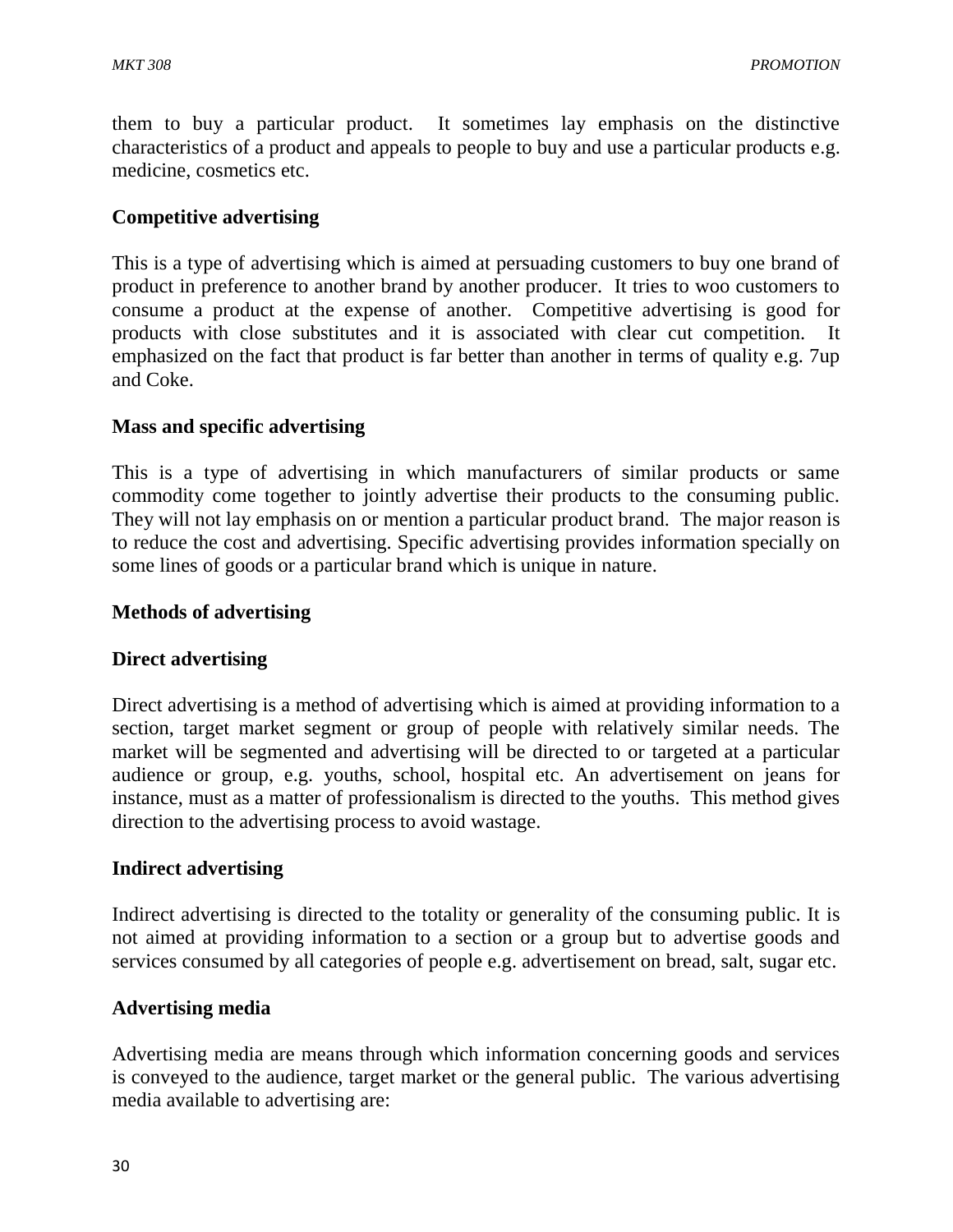## The press (newspaper, magazines/journals and books)

Television Radio Cinema Hoarding (Billboard) Window display **Catalogues** Exhibitions and Trade fairs Free samples Direct mail advertising Handbills/fliers Others include Bell ringing, Car stickers, Neon Signs, T-Shirt, Caps, and Sign-post etc.

## **Merits and Demerits of Advertising**

Merits of advertising *It helps to creating job opportunity*  Advertising creates job opportunities for people working with the advertising agencies and others. *It provides information about features* It helps the producer to explain the use, features and benefits of the product to the consumers. *Reduction of cost* The cost per unit of good will be reduced thereby consumers will pay less. *Increase in profit* Advertising increases the profitability of an organization. *Higher Revenue* The advertising firms also gain in terms of revenue. *Provision of information about existence of goods* Advertising provides information about the existence of a product. *Improvement in quality of goods* It helps in improving the quality of goods as a result of healthy competition. *Increase in production*  Advertising can lead to increase in production as more goods will be demanded. *Creation of awareness* It helps in creating awareness for a product.

Demerits of advertising *False and misleading* Some advertisement may be false and misleading as they make exaggerated claims. *It leads to monopoly*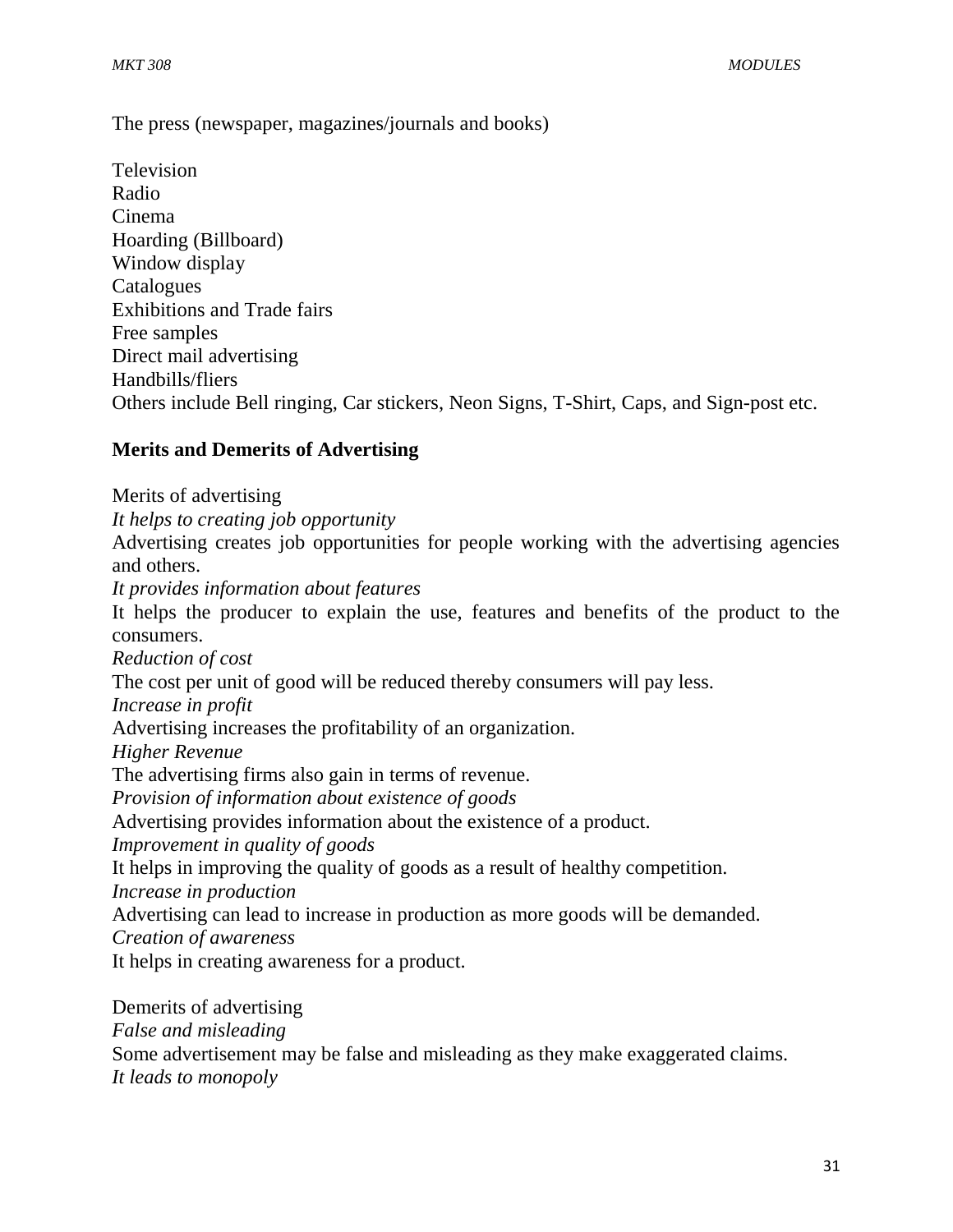Heave advertising by a dominant supplier may restrict competition by preventing new entries to the market.

*High cost*

The high cost of advertising is passed on to the consumer in form of higher prices.

*Irrational appeal*

Advertising appeals mainly to the irrational motives in people.

*Buyers can buy unnecessarily* 

Advertising encourages buyers to make unnecessary purchases.

*Encourages too many brand*

It can encourage too many brand names.

*Wasteful*

Advertising is wasteful in terms of resources.

*Unhealthy competition* 

It can lead to unhealthy competition if an advertiser discredits the products of their rivals. *Interference with consumers free choice* 

It interferes with the free choice of consumers.

# **Advertising agencies**

Advertising agencies are specialists in the planning, creating and placing of advertisement in the media. The Agency functions between the advertiser and the media owner. There are many advertising agencies operating in Nigeria e.g. Lint as Nigeria Limited, Rosabel Advertising, Insight Communication etc.

According to the Association of Advertising Practitioners in Nigeria (AAPN), an agency is one which is able to offer client services, creative services, mechanical production and placing of advertisement. In other words, advertising agencies are independent organizations of creative and business people who specialize in the development and preparation of advertising plans, advertisement and other promotional tools.

## **Function of the advertising agency**

The agencies create advertising copy

They buy air time and media space for advert placement

The agencies advise clients on advertising strategies and the media to use

They collect market research.

They help to assist the advertiser in planning and executing its advertising programme. An agency's art department lays out advertising copy.

# **4.0 CONCLUSION**

In this unit, you have been exposed to the concept of marketing, as well as the application of this concept in the agricultural sector.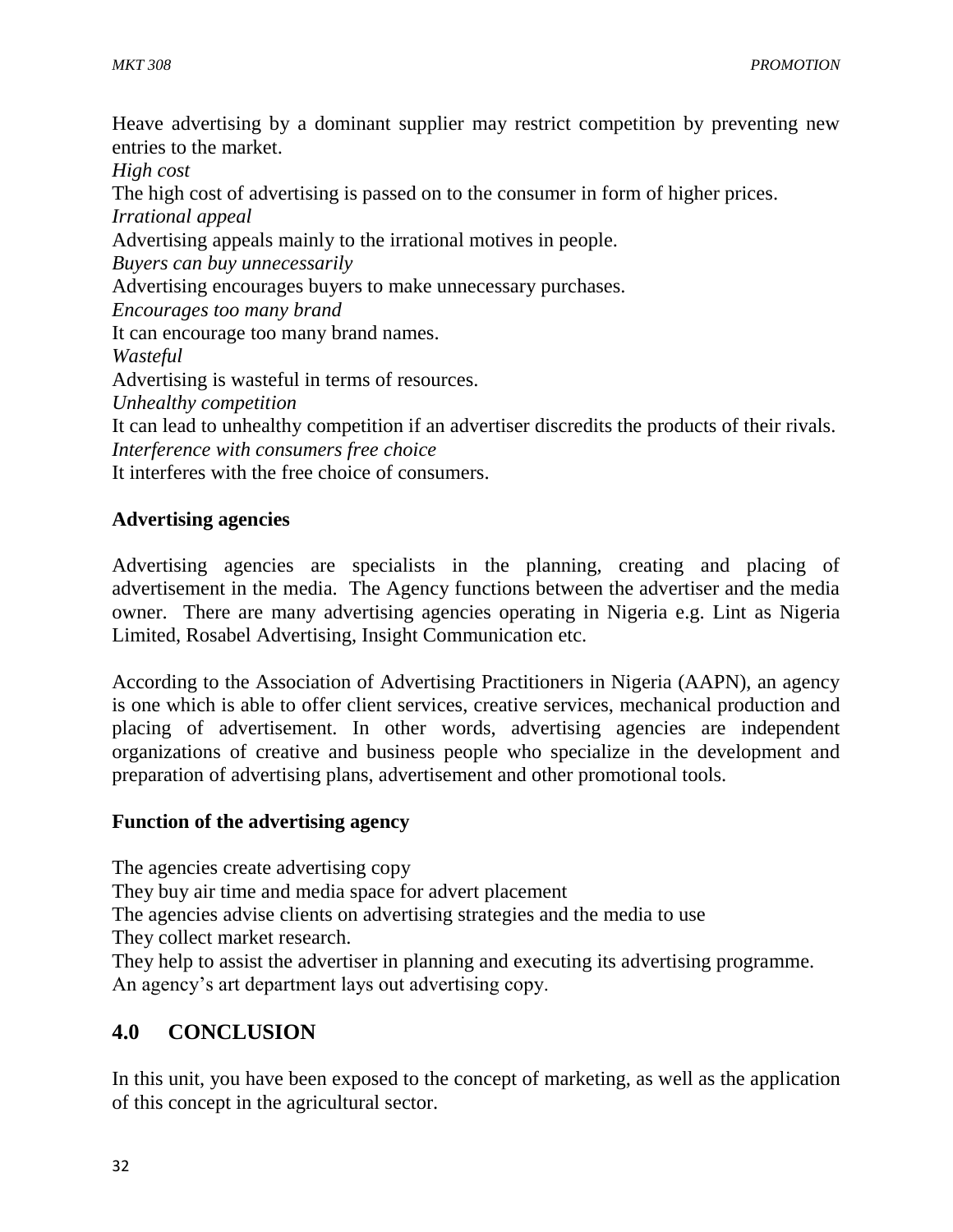# **5.0 SUMMARY**

In this unit, you have learnt that:

- Marketing is the process of resource mobilization aimed at meeting the changing needs of the customer.
- The elements of marketing concept include needs, exchange, value, customers and markets.

# **6.0 TUTOR-MARKED ASSIGNMENT**

- 1. What is the relevance of the study of marketing to the society?
- 2. Mention the key concepts of marketing.
- 3. What questions does marketing try to provide answers?

# **7.0 REFERENCES/FURTHER READINGS**

Brown, O.S. (1995). *Post-modern Marketing*, London: Routledge.

- Gronroos, C. (1989). 'Defining Marketing: A Market-Oriented Approach'. European Journal of Marketing, 23, 1, pp. 52-60.
- Houston, F.S. (1986). 'The Marketing Concept: What it is and what it is not'. Journal of Marketing, 50, April, pp. 81-7.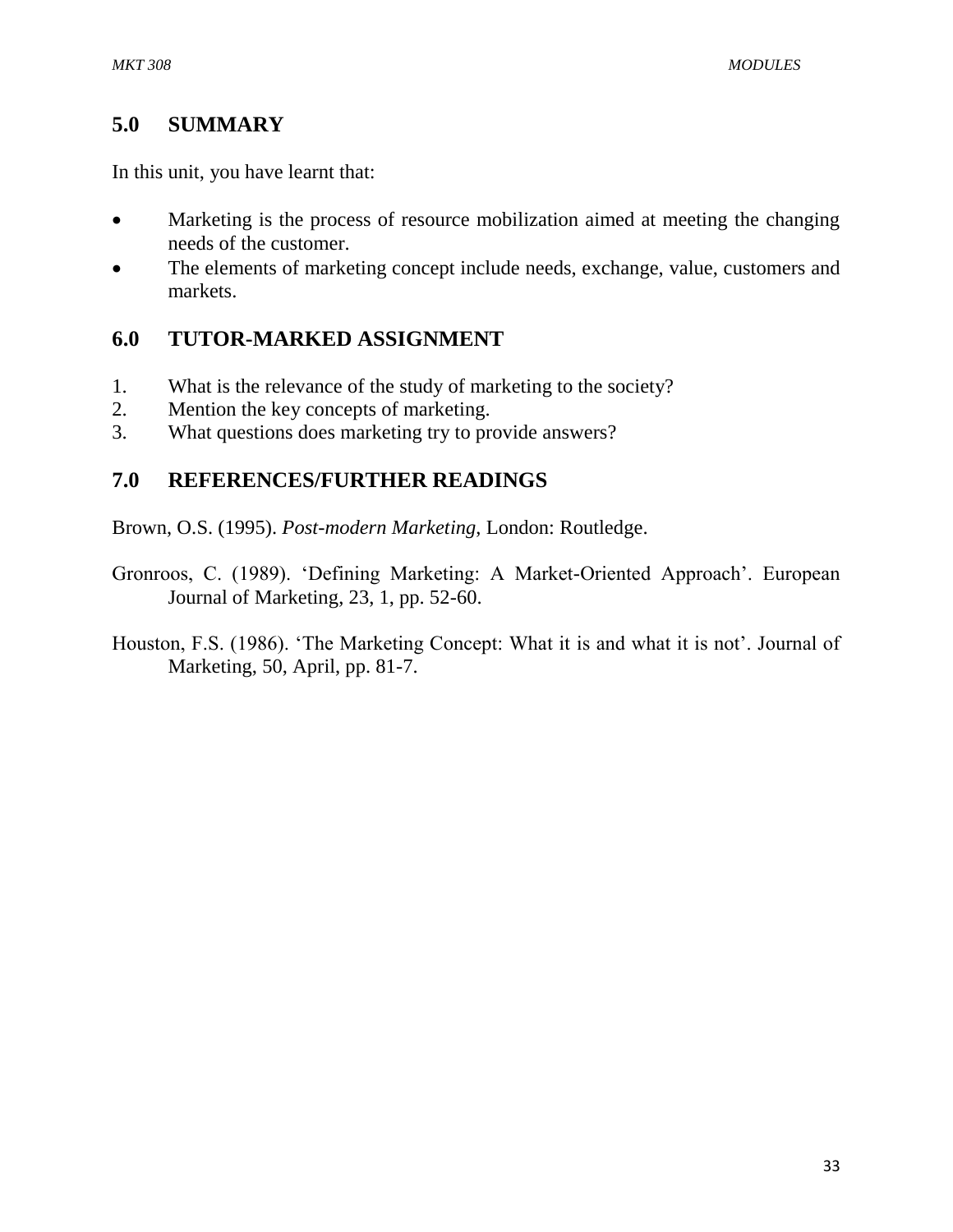# **UNIT 5 THE PURPOSES AND PLANNING OF ADVERTISING**

#### **CONTENTS**

- 1.0 Introduction
- 2.0 Objectives
- 3.0 Main Content
	- 3.1 The purposes of advertising
	- 3.2 Effects of advertising
	- 3.3 Planning advertisement
	- 3.4 Measuring the results of advertisements
	- 3.5 Factors Affecting Choice of Media
	- 3.6 Consumer Protection in Advertising
- 4.0 Conclusion
- 5.0 Summary
- 6.0 Tutor-Marked Assignment
- 7.0 References/Further Reading

# **1.0 INTRODUCTION**

In unit 4 we discussed the meaning of Advertising, Basic Concepts of Advertising, Role of Advertising, Types of Advertising, Methods of Advertising, Advertising Media, Merits and Demerits of Advertising, and identified the Advertising Agencies. In this unit we shall examine the purposes of advertising, effects of advertising, planning advertisement, measuring the results of advertisements, factors Affecting Choice of Media and describe consumer Protection in Advertising.

## **2.0 OBJECTIVES**

At the end of this unit, you should be able to:

- understand the purposes of advertising
- described the effects of advertising
- identify the Planning advertisement
- explain measuring the results of advertisements
- explain the factors Affecting Choice of Media
- describe consumer Protection in Advertising.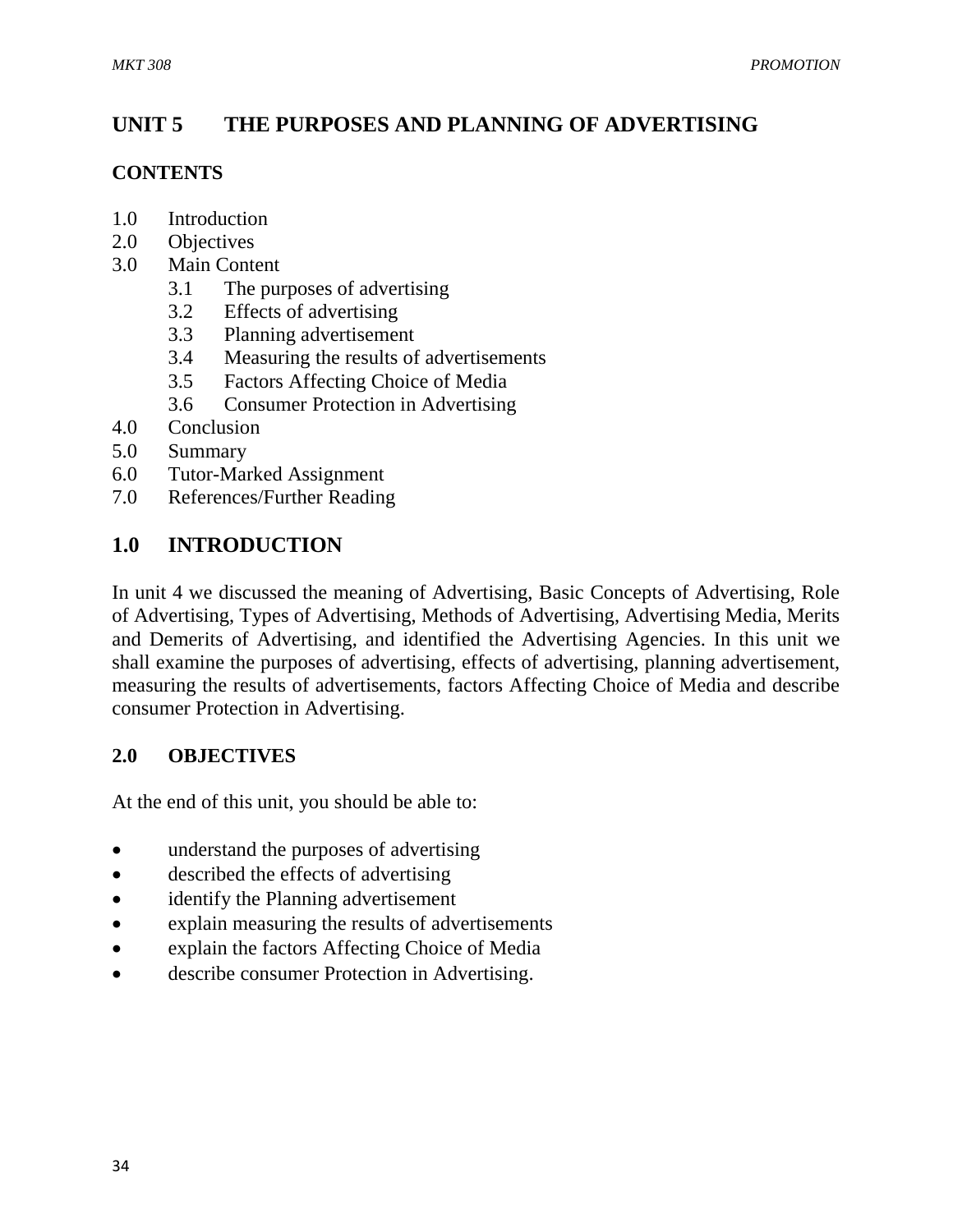# **3.0 MAIN CONTENT**

## **3.1 The Purposes of Advertising**

Advertising has many purposes, depending on the type of the business and the kind of products and services promoted. For example, a manufacturer's advertising is designed to stimulate interest and increase sales in the line of merchandise. A service firm's advert is intended both to inform consumers of the various services the firm provides and to encourage consumers to use them.

As the purpose of attitude advertising is spread out over an extended period of time, the measurement of results can be more leisurely. Some attitude advertising – such as a series of adverts about the brands which the store carries - can be measured at the end of 1 month from the appearance of the adverts or at the end of a campaign.

Whether you are trying to measure immediate response or attitude advertising, your success will expand on how well the adverts have been planned. The trick is to work out points against which you can check after customers have seen or heard the advertisement.

# **3.2 Effects of Advertising**

Essentially, measuring effects means comparing sales with advertising. In order to do it you have to start early in the process before you even make up the advertisement.

In thinking about the kinds of result to expect, it is helpful to divide advertising into two basic kinds: immediate response advertising and attitude advertising.

Immediate response advertising is designed to cause the potential customer to buy a particular product from you within a short time. Today, tomorrow, the weekend or next week. An example of such decision-triggering adverts is one that promotes regular price merchandise with immediate appeal. Other examples are adverts which use price appeals in combination. With clearance sales, special purchases, seasonal items (for example, Xmas sales, Easter sales, etc), and "family of items" purchases.

Such advertising should be checked for results daily or at the end of 1 week from appearance, because all advertising has some carry-over effects, it is a good idea to check also at the end of 2 weeks from appearances, 3 week from appearances, and so on to ensure that no opportunity for using profit-making messages is lost.

Attitude advertising is the type you use to keep your store's name and merchandise before the public. Some people think of this type as "image-building" advertising. With it, you remind people week after week about your regular merchandise or services or team them about new or special services or policies. Such advertising should create in the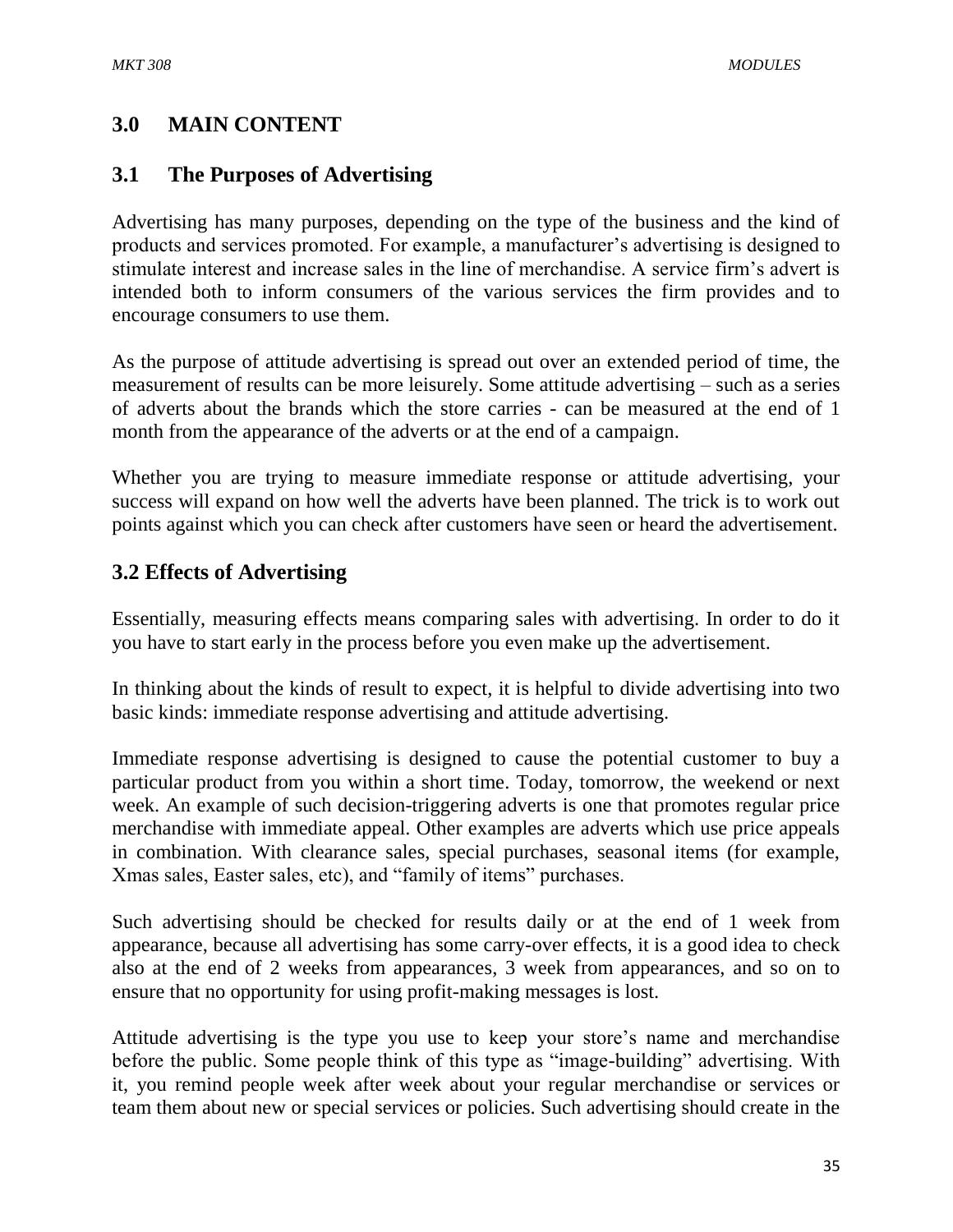minds of your customers the attitude you want them to have about your store, its merchandise, its service and its policies. It is your reputation builder. To some degree, all advertising should be attitude advertising.

Attitude (or image-building) advertising is harder to measure than immediate response advertising because you cannot always attribute a specific sales to it. Its sales are usually created long after the advert has appeared and are triggered by the customers sometimes after having seen the advert. However, you should keep in mind that there is a lead time relationship in such advertising. For example, an advert or a series of adverts that announces you have the exclusive franchise for a particular band probably starts to pay off when you begin to get customers who want that brand only and ask no questions about competing brands.

In short, attitude advertising message lingers in the minds of those who have some contact with the advert. These messages sooner or later are used by people when they decide that they will make a certain purchase.

## **3.3 Planning Advertisement**

Certain things are basic to planning advertisements whose results can be measured. First of all, advertise products or services that have merit themselves. Unless a product or services is good, few customers will make repeat purchases no matter how much advertising the store does.

Many people will not make an initial purchase of a shoddy item because of doubt or unfavourable word of mouth publicity. The advert that successfully sells inferior merchandise usually loses customers in the long run.

Small marketers, as a rule, should treat their messages seriously. Humour is risky as well as difficult to write. Be on the safe side and tell people the facts about your merchandise and services.

Another basic element in planning advertisements is to know exactly what you wish a particular advert to accomplish. In an immediate response advert, you want customers to come in and buy a certain item or items in the next several days. In attitude advertising, you decide what attitude you are trying to create and plan each individual advert to that end. In a small operations, the adverts usually feature merchandise rather than store policies.

Places the advert around only one idea. Each should have a single message. If the message needs reinforcing with other ideas, keep them in the background. If you have several important things to say, use a different and for each one and run the ads on succeeding days or weeks.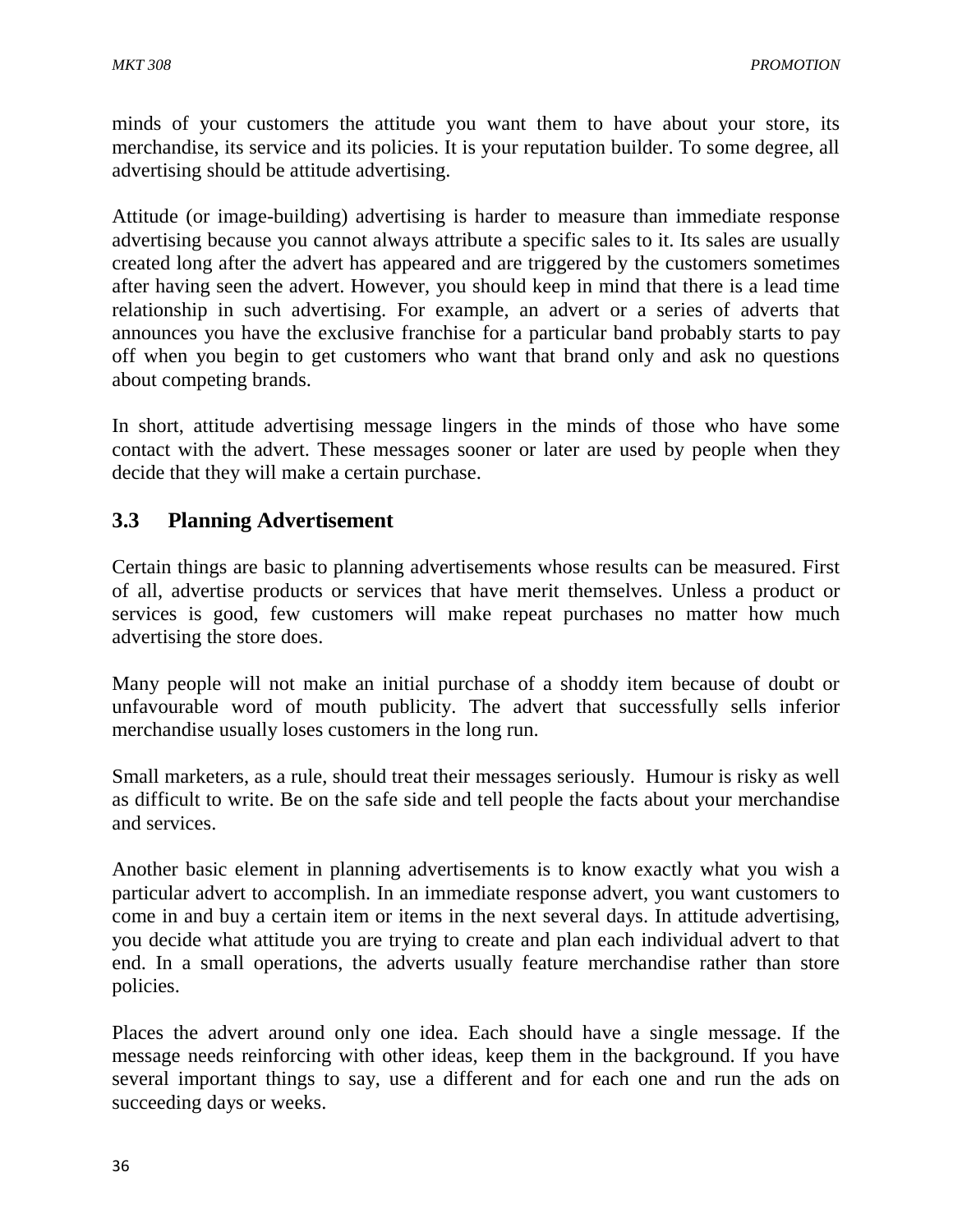The pointers which follow are designed to help you plan adverts so they will make your store stands out consistently when people read or hear about it.

Identify your store fully and clearly, logo-types or signatures in printed adverts should be clean-lined, uncluttered, and prominently displayed. Give your address and telephone number. Radio and television announcements to identify your sponsorship should be full and as a frequent as possible without interfering with the message.

Pick illustrations which are all similar in character. Graphics that is, drawing, photos, boarders, and layout-that are similar in character help people to recognize your advertising immediately.

Pick a printing typeface and stick to it. Using the same type face or the same audio format on radio or television helps people to recognize your adverts. Also using the same sort of type and illustrations in all adverts allows you to concentrate on the message when examining changes in response to adverts.

Make copy easy to read. The printed message should be broken up with white spaces to allow the reader to see the lines quickly.

Use coupons for direct mail advertising response as often as possible. Coupons give an immediate sales check. Key the coupons in some manner so that you can measure the response easily.

Get the audience's attention in the first 5 seconds of the radio and TV commercial. Also, get your main message in the sentence if possible.

## **3.4 Measuring the Results of Advertisements**

In weighing the results of your immediate response advertisements, the following devices should be helpful.

Coupons brought in. Usually these coupons represent sales of the products. When the coupon represents requests for additional information or contact with a salesman, were enough leads obtained to pay for the ad? If the coupons are dated, you can determine the number of returns for the first, second, and third weeks.

Requests by phone or letter referring to the advert. A "hidden offer" can cause people to call or write. Include for examples, in the middle of a paragraph, a statement that on request the product or additional information will be supplied. Results should be checked over a i-week through 6 months or 12months period because this type of advert may have considerable carry-over effect.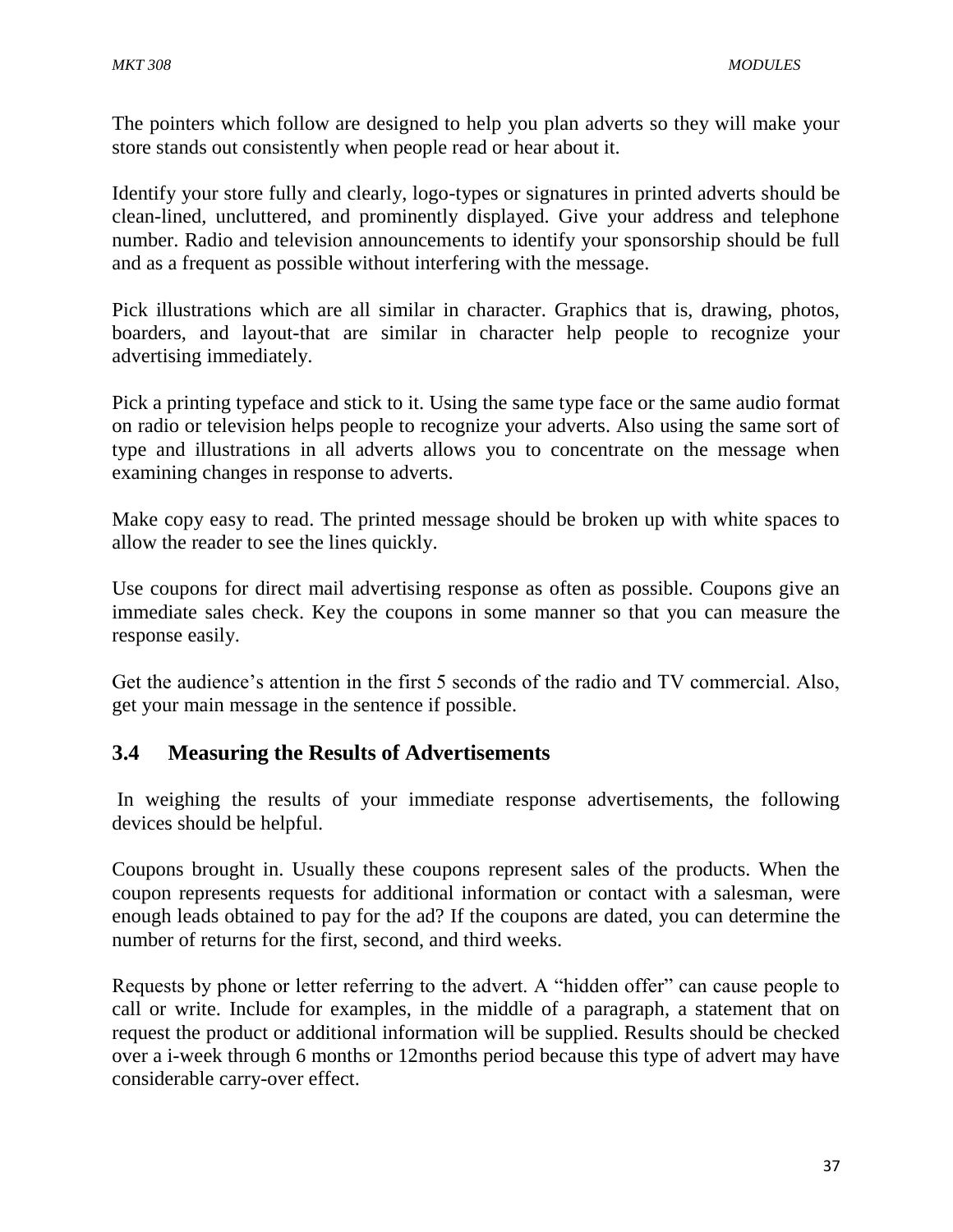Spilt runs of newspaper. Prepare two ads (different in some ways you would like to test) and run them on the same day. Identify the adverts in the message or with a coded coupon so you can tell them part. Ask customers to bring in the ad or coupon. When you place the advert, ask the newspaper to give you a spilt run that is: to print "advert A" in part of its press run and "advert B" in the rest of the run. Count the responses to each adverts.

Sales made of particular item. If the advert is on a bargain or limited-time offer, you can considered that sales at the end of 1 week, 2 weeks, 3 weeks, and 4 weeks came from the advert. You may need to make a judgment as to how many sales came from display and personal selling.

Check store traffic. An important function of advertising is to build store traffic which results in purchases of items that are not advertised. Pilot studies show, form examples that many customers who are bought to the store by an advert for a blouse also bought a hand bag. Some bought the bag in addition to the blouse, others instead of the blouse.

When advertising is spread out over a selling season or several seasons, part of the measurement job is keeping record. Your main aim is comparing records of adverts and sales for an extended time.

In attitude (or image-building) advertising, the individual ads are building blocks, so to speak, which make up your advertising over a selling season. The problem is trying to measure each advert and the effects of all the adverts taken together.

One approach is making your comparisons on a weekly basis. If you run an advert, for example, each week, at the end of the first week after the ad appear, compare that week's sales with sales for the same week a year ago. At the end of the second week, compare your sales with those of the first week as well as year-ago figures.

At the end of the third week, 1 month, 3 months, 6 months, and 12 months from the appearance of the advert, repeat the process even through additional adverts may have appeared in the meantime. For each of these adverts you will also make the same type of comparisons. You will of course, be measuring the "momentum" of all of your adverts as well as the results of a single adverts.

After a time, you probably will be able to estimate how much of the results are due to the individual ad and how much to the momentum of all of your advertising. You may then make changes in specific details of the ad to increase response.

When comparing sales increase over some preceding period, allowances must be made for situations that are not normal. For example, your experience may be that rain on the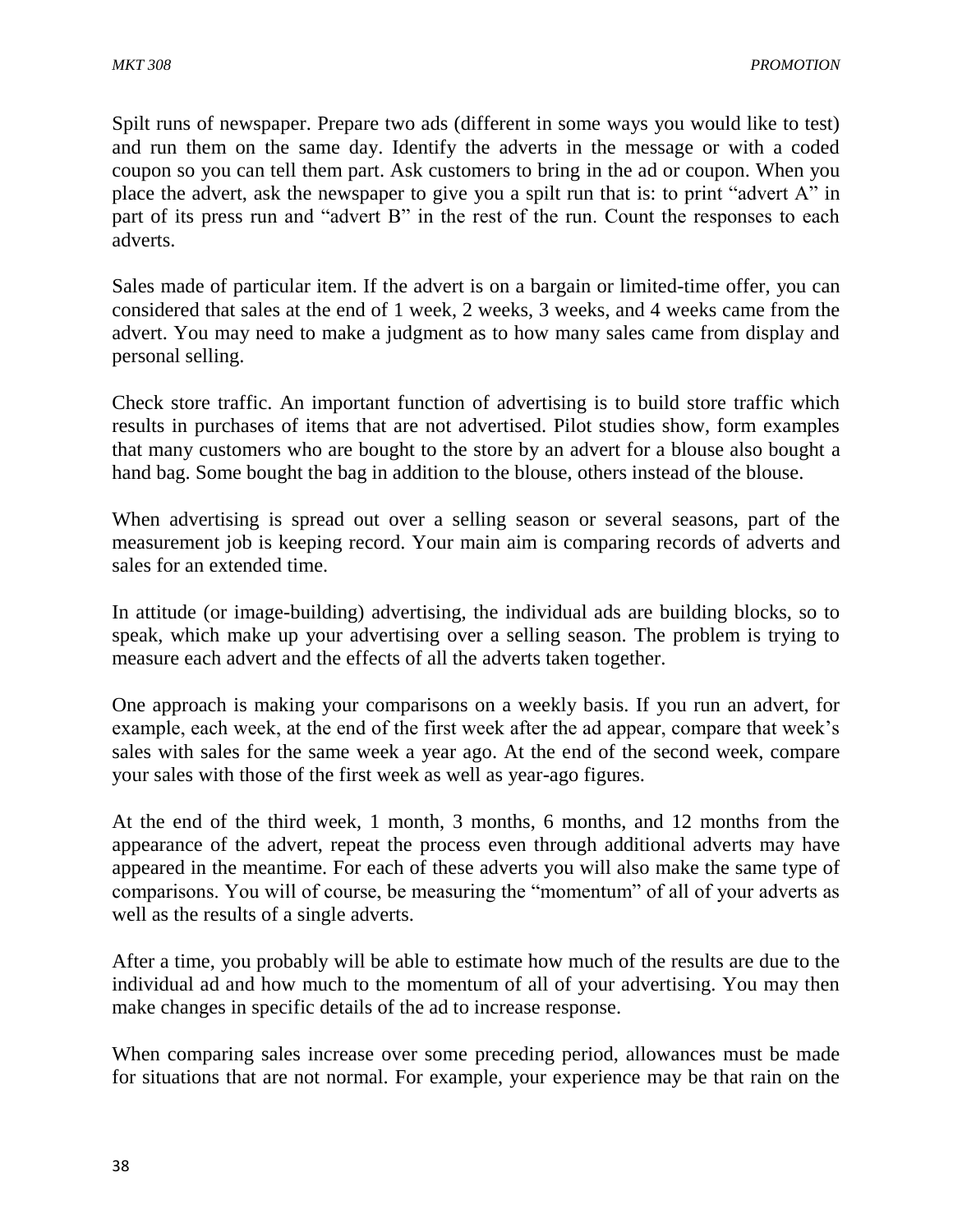day an ad appears cuts its pulling power by 50 percent. Similarly, advertising response will be affected by the fact that your customers work in a facility that is out on strike.

Factors affecting choice of media.

### **Coverage or extent of circulation**

This refers to the number of people reached by the medium i.e. percentage of a given market covered.

### *Frequency*

This refers to the number of times the same viewers or reader may be exposed to the same advert.

### *Communication Effectiveness*

This refers to the ability of a medium to deliver the impact as desired by the advertiser to the target market.

### *The Target Audience*

The type refers to social group to which an advertisement is directed and their purchasing power must be taken into consideration.

#### *Cost*

The cost of using a particular medium will determine the one to be chosen by the advertiser.

#### *Flexibility of a Medium*

This refers to the number of different things the advertiser can do using the same medium e.g. direct mail allows the enclosure of money, coupons, pencils, etc.

### *Nature of the Goods*

The nature of the products will determine the choice of media to be used for advertising.

#### *Geographical Selectivity*

This is the ability of the medium to reach out to homes in specific geographical areas such as villages and hamlets.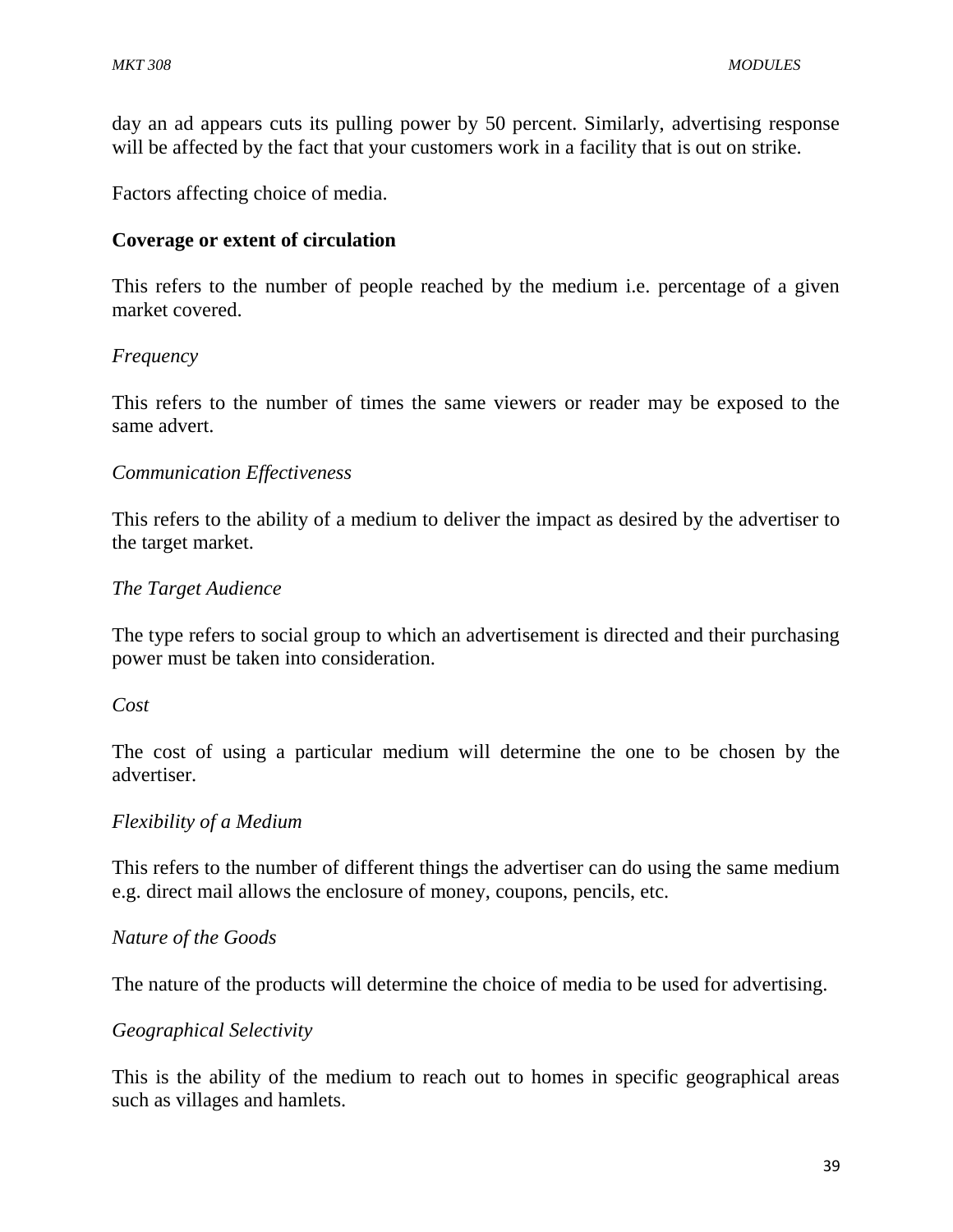### *The Media used by Competitors*

The media used by manufacturers of competing products must be carefully considered before making a choice of medium.

Consumer Protection in Advertising

Advertising is subject to restrictions in various media in order to protect the consumers.

Some voluntary and statutory system of control can be applied. These are:

### *Code of Advertising Practice*

The code must be accepted by all organizations operating advertising media e.g. press, cinema etc. The code states that no advertisement contravening it will be accepted. The advertising code covers the following:

Public decency; Exploitation of superstition; Misleading description and claims.

### *Establishment of Advertisement Council of Nigeria*

This is an industry wide body concerned with the overall regulation and proper conduct of advertising in Nigeria. The AAPN is a member of the council.

#### *Establishment of Professional Group*

The Association of Advertising Practitioners in Nigeria (AAPN) was established to regulate the practice of advertising. A code of conduct for members and a code of standards relating to the advertisement of medicine and treatment have been developed and put in place for practitioners.

#### *Statutory Control*

There are many acts of parliament restricting or controlling particular aspect of advertising. Some of the laws affecting advertising are:

Trade Description Act 1968 Sales of Goods Act 1893 Indecent Advertisement Act 1889 Copyright Act 1956 Obscene Publication Act 1950 Advertisement Act 1978 These acts enacted to protect the consumers.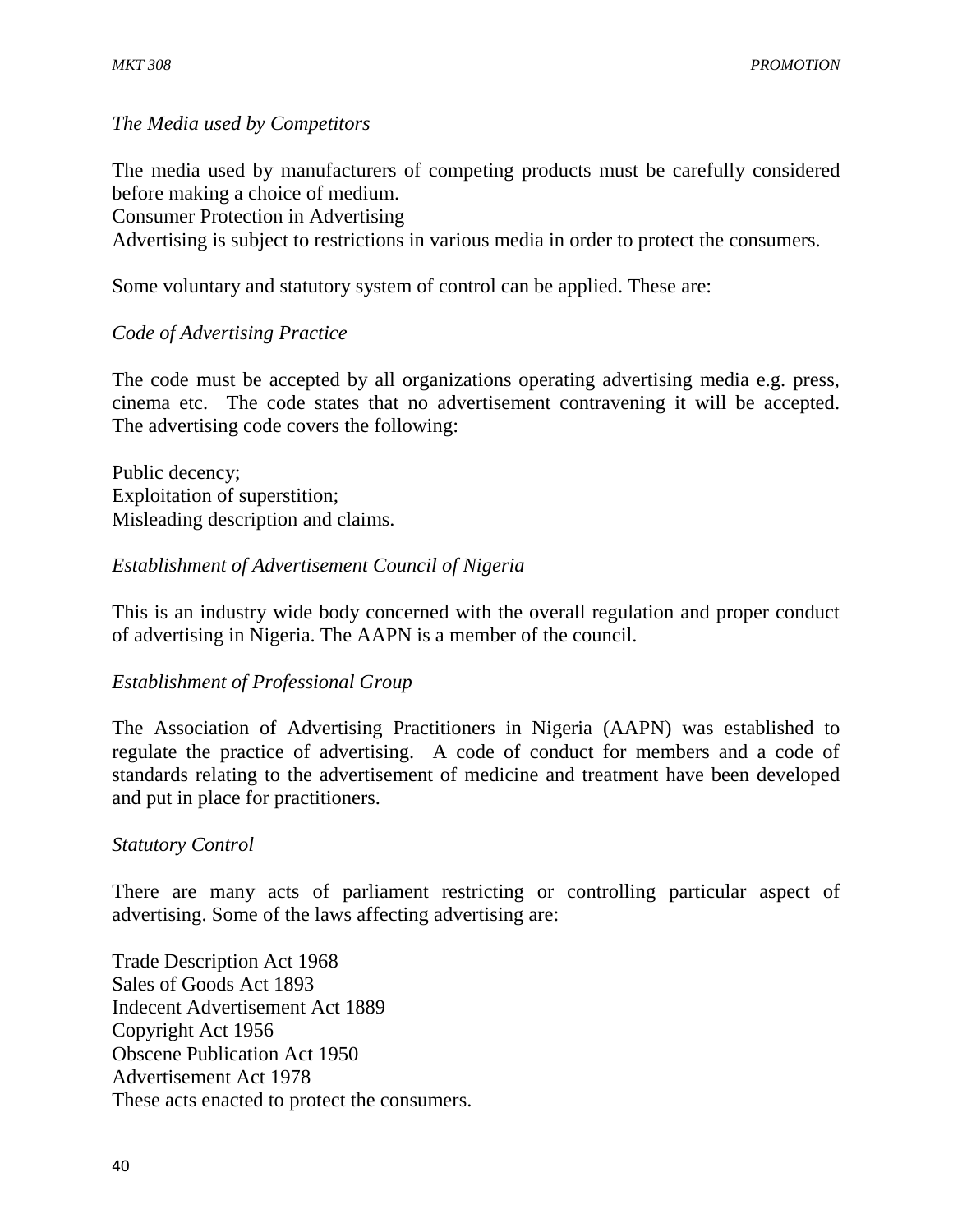### *Consumer Education*

In order to protect the consumer against misleading advertisement, they must be well educated about the choice of goods and services as well as their rights. This is the reason for the formation of a consumer association.

### *Television Act 1954*

This Act attempted to establish control over advertising in such a way that advertisements would be inspected before they are shown to the public.

## **4.0 CONCLUSION**

In fact, advertising should be considered an investment rather than an expense. Owners should realize the value of advertising and that advertising on a regular basis will materially increase the possibility for growth of the firm in the highly competitive business environment, a well-planted advertising strategy is one of the most effective means of increasing sales.

## **5.0 SUMMARY**

In this unit, you have learnt that: purposes of advertising, described the effects of advertising, identified the Planning advertisement, explained measuring the results of advertisements and the factors Affecting Choice of Media and finally describe consumer Protection in Advertising

## **6.0 TUTOR-MARKED ASSIGNMENT**

- 1. What are the purposes of advertising?
- 2. What are the effects of advertising in promotion
- 3. Discuss how to plan advertisement and measuring the results of advertisements
- 4. List and explain the factors Affecting Choice of Media discuss consumer Protection in Advertising?

## **7.0 REFERENCES/FURTHER READINGS**

Brown, O.S. (1995). *Post-modern Marketing*, London: Routledge.

Gronroos, C. (1989). 'Defining Marketing: A Market-Oriented Approach'. European Journal of Marketing, 23, 1, pp. 52-60.

Houston, F.S. (1986). 'The Marketing Concept: What it is and what it is not'. Journal of Marketing, 50, April, pp. 81-7.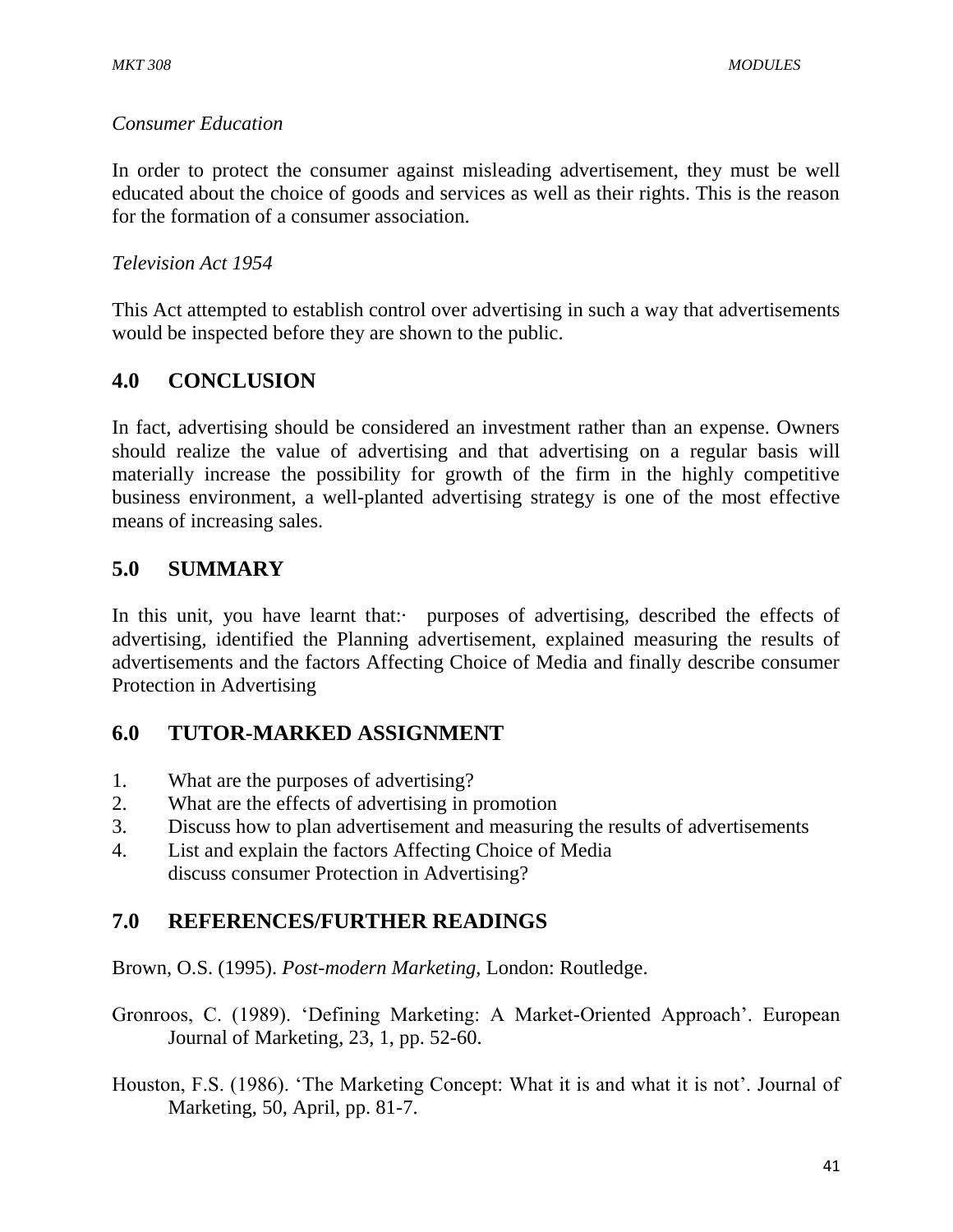# **MODULE 2**

| Unit 1 | <b>Promotion Strategy</b> |
|--------|---------------------------|
|--------|---------------------------|

- Unit 2 The Place of Promotion In The Marketing Mix
- Unit 3 Controllable Factors Affecting the Promotion Mix
- Unit 4 Controllable Factors Affecting the Promotion Mix
- Unit 5 Uncontrollable Factors Affecting the Promotion

# **UNIT 1 PROMOTION STRATEGY**

## **CONTENTS**

- 1.0 Introduction
- 2.0 Objectives
- 3.0 Main Content
	- 3.1 Promotion Strategy
	- 3.2 Types of Strategy
	- 3.3 Push Strategy
		- 3.3.1 Conditions under which Wholesalers are Important to Promotion Strategy
		- 3.3.2 Pull Strategy
	- 3.4 Conditions under which Retailers are Important to Promotion Strategy
	- 3.5 Role of Wholesalers in Promotion Strategy
	- 3.6 Role of Retailers in Promotion Strategy
	- 3.7 Push and Pull Promotion Strategies and their Effects on Resellers
- 4.0 Conclusion
- 5.0 Summary
- 6.0 Tutor-Marked Assignment
- 7.0 References/Further Readings

# **1.0 INTRODUCTION**

Marketing is essentially a concept that is applied to marshal the resources of an organization to meet the challenging needs of customers on whom the organization depends. Thus, Strategy lays down the broad principles by which a company hopes to secure an advantage over competitors, exhibit attractiveness to buyers, and lead to a full exploitation of company resources and customers' needs are the focal point for all marketing activity. Organizations therefore try to identify these needs and develop products that satisfy customers' needs through an exchange process.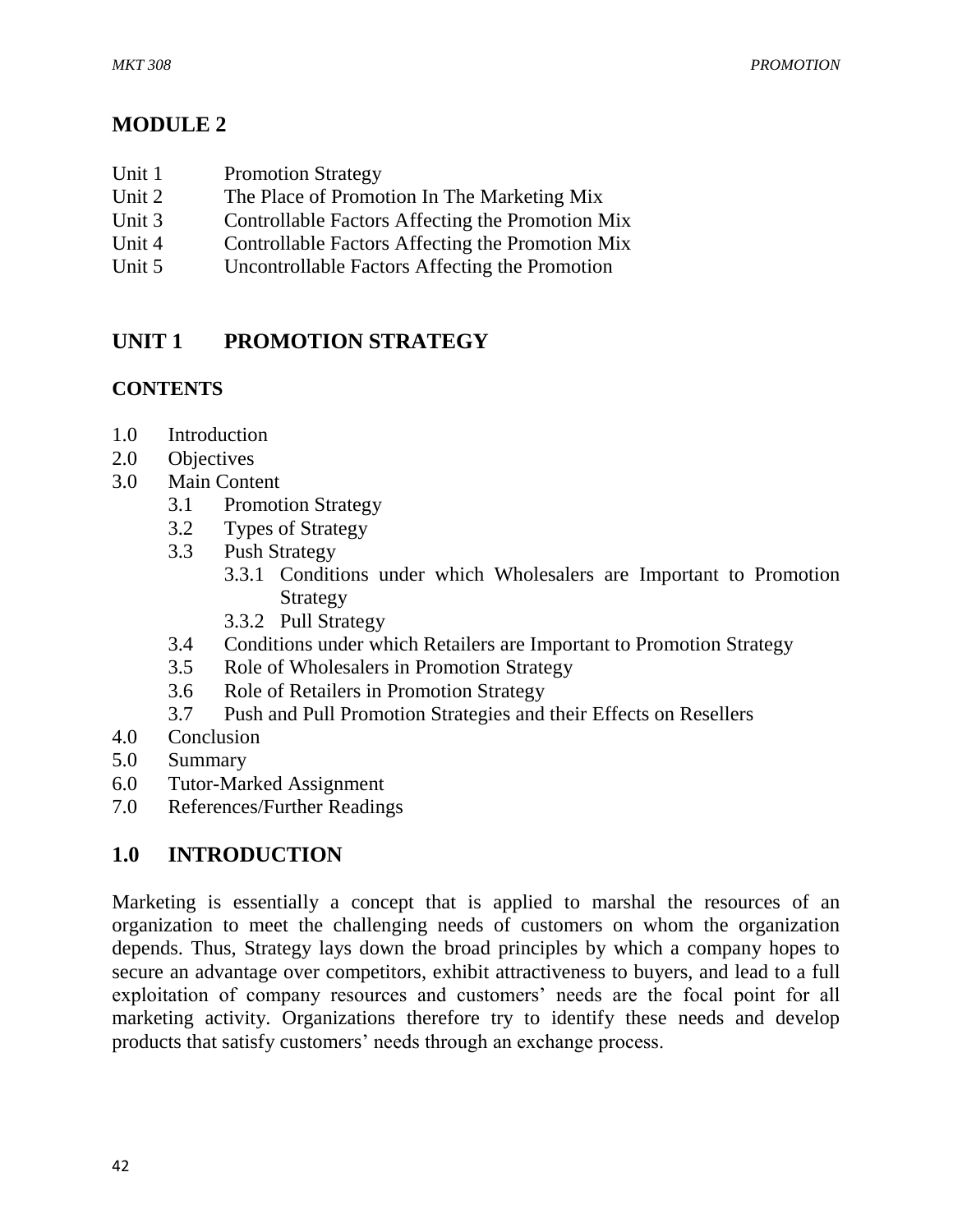# **2.0 OBJECTIVES**

At the end of this unit, you should be able to:

- understand the promotion strategy
- described the types of strategy
- identify the Conditions under which wholesalers are important to promotion
- strategy
- Conditions under which retailers are important to promotion strategy
- explain the Role of wholesalers in promotion strategy
- explain the Role of retailers in promotion strategy
- describe Push and pull promotion strategies and their effects on resellers

### **3.0 MAIN CONTENT**

### **3.1 Promotion Strategy**

The objectives of a company indicate where it wants to be; the strategy sets forth the way it is to get there. In promotion, a major distinction is made between "push" and "pull" strategies. This distinction is based upon the relative emphasis placed upon mass promotion (primarily advertising) as compared to that on personal promotion (mainly personal selling).

# **3.2 Types of Strategy**

# **3.3 Push Strategy**

A push strategy, sometimes called a "pressure strategy," places heavy emphasis upon personal selling at all stages of the marketing channel. Sales-men explain product feature and benefits and press for a favorable buying decision. In diagrammatic form, as shown in Figure 6-2, manufacturers' salesmen call upon wholesalers, wholesale salesmen call upon retailers, and retail salesmen aggressively sell to consumers. In this way, the product is forced, or pressured, through the marketing channel. Push strategies are often used in selling industrial goods as well as consumer products that require personal selling efforts.

In order to use the push strategy successfully, the manufacturer must (1) have a highquality product with unique product features and talking points for salesmen, (2) have a relatively high-priced product, and (3) provide sufficient economic incentives to both middlemen and their salesmen. The presence of these factors suggests and encourages the use of the push strategy. A high-quality product with unique product features and talking points is necessary because the salesman must attract and hold the prospective.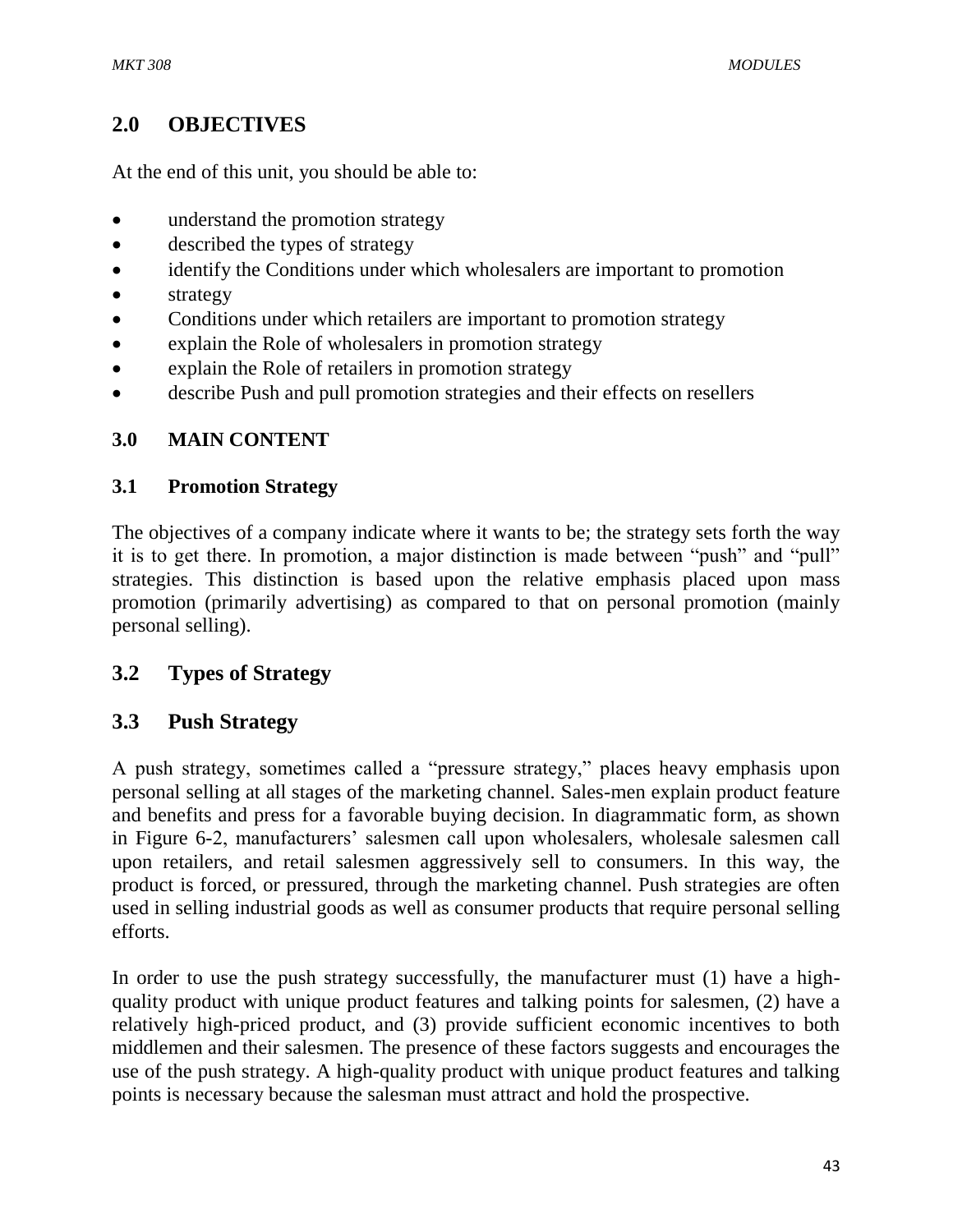### **FIGURE.**



# **3.3.1 Push-Pull Strategy**

Most consumer goods manufacturers use a push-pull (or combination) strategy to sell their products, with the difference between firms being the ratio of push to pull. As the name suggests, salesmen are used to push the goods advertising program is conducted, as shown in Figure 6-2. This strategy requires extensive promotion expenditures and is usually available only to the largest companies.

Push strategies are high-priced and the product must be able to bear the expense. Push-Pull Strategy.



customer's attention and interest in order to secure a sale. Run-of-the-mill product features and benefits are often obvious to the customer, and he gives the salesman only a brief hearing. It is also helpful if the product requires a demonstration that will quickly catch the customer's undivided attention.

A high-priced product is necessary because middlemen must be given sufficiently large margins to justify the extra efforts spent on the product. Furthermore, salesmen's calls are expensive and require either a high-priced product (as in the case of Electrolux vacuum cleaners), or a broad line of merchandise with a sufficiently large average order size (as in the case of Fuller Brush).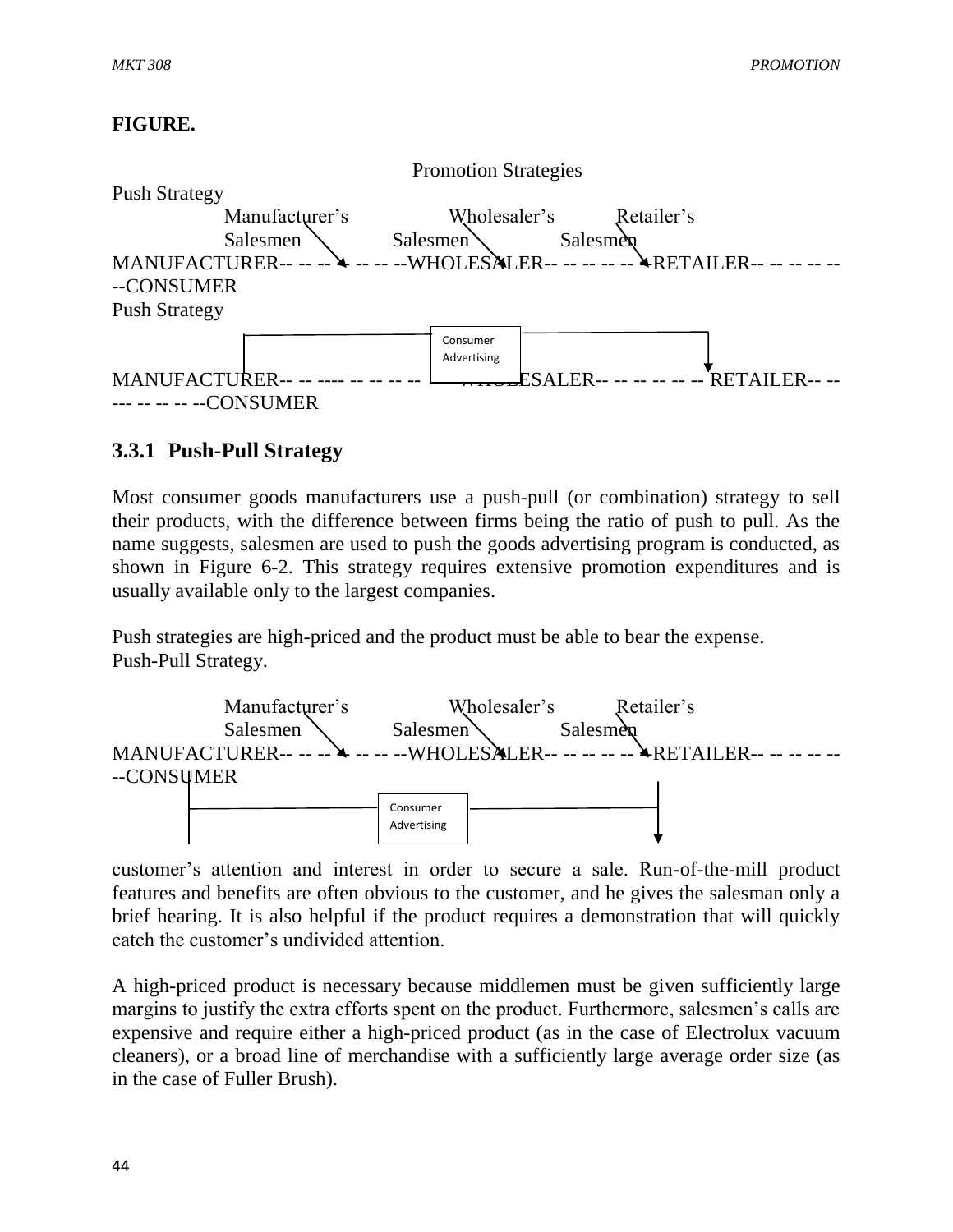Resellers normally expect a larger-than-normal margin on products they are expected to aggressively promote and sell. Furthermore, it is necessary to stimulate wholesale and retail salesmen by offering them extra incentives, such as "push money," chances to win prizes in contests, or something else of value. Most wholesale and retail salesmen sell such a broad line of products that they must receive something extra in order to place sales emphasis on a particular manufacturer's product.

Advertising plays a distinctly minor role when a push strategy is being used. The combination of high middlemen margins and heavy personal selling expenditures leaves little for advertising. However, small advertising expenditures may be made to create brand recognition or secure prospect leads for salesmen.

# **3.3.2 Pull Strategy**

A pull strategy, sometimes called a "suction strategy,' is just the opposite of a push strategy. Extensive advertising is used to generate consumer demand so that the consumer will ask the retailer for the product, the retailer the wholesaler, and the wholesaler will secure it from the manufacturer. In this manner, the product is pulled through the marketing channel by consumer demand generated by advertising, as shown in Figure 6-2. In general, middlemen are willing to stock the product, since the demand for it is established and little time or effort is needed to sell it.

Pull strategies are characterized by the heavy use of consumer advertising expenditures relative to personal selling expenditures. Salesmen become order takers rather than order generators and do not have to be paid as highly. There is less emphasis on personal selling at all stages of the marketing channel, and middlemen are willing to accept lower trade margins, since little time and expense are spent in selling the product. Retail prices, tend to be relatively low, but this is made up for by the higher turnover rates. Small companies seldom depend primarily on the pull strategy, because of its heavy emphasis on consumer advertising and the large investment required.

# **3.4 Conditions under which Wholesalers are Important to Promotion Strategy**

Wholesalers can perform many functions of importance to the promotion strategy of a manufacturer. They provide a ready-made sales organization capable of contacting and servicing retailers in their areas. Although wholesale salesmen do not commonly sell aggressively and are slow in introducing a new product line, they can economically sell to many small retailers that the manufacturer cannot afford to contact with his own salespeople. Wholesalers often provide credit to their retailers and are in a better position to assess local credit risks than the manufacturer. Wholesalers buy in large quantities and break these down into smaller quantities for sale to their retailers (break bulk). They reduce the amount of inventory a manufacturer must carry and can serve as the "eyes and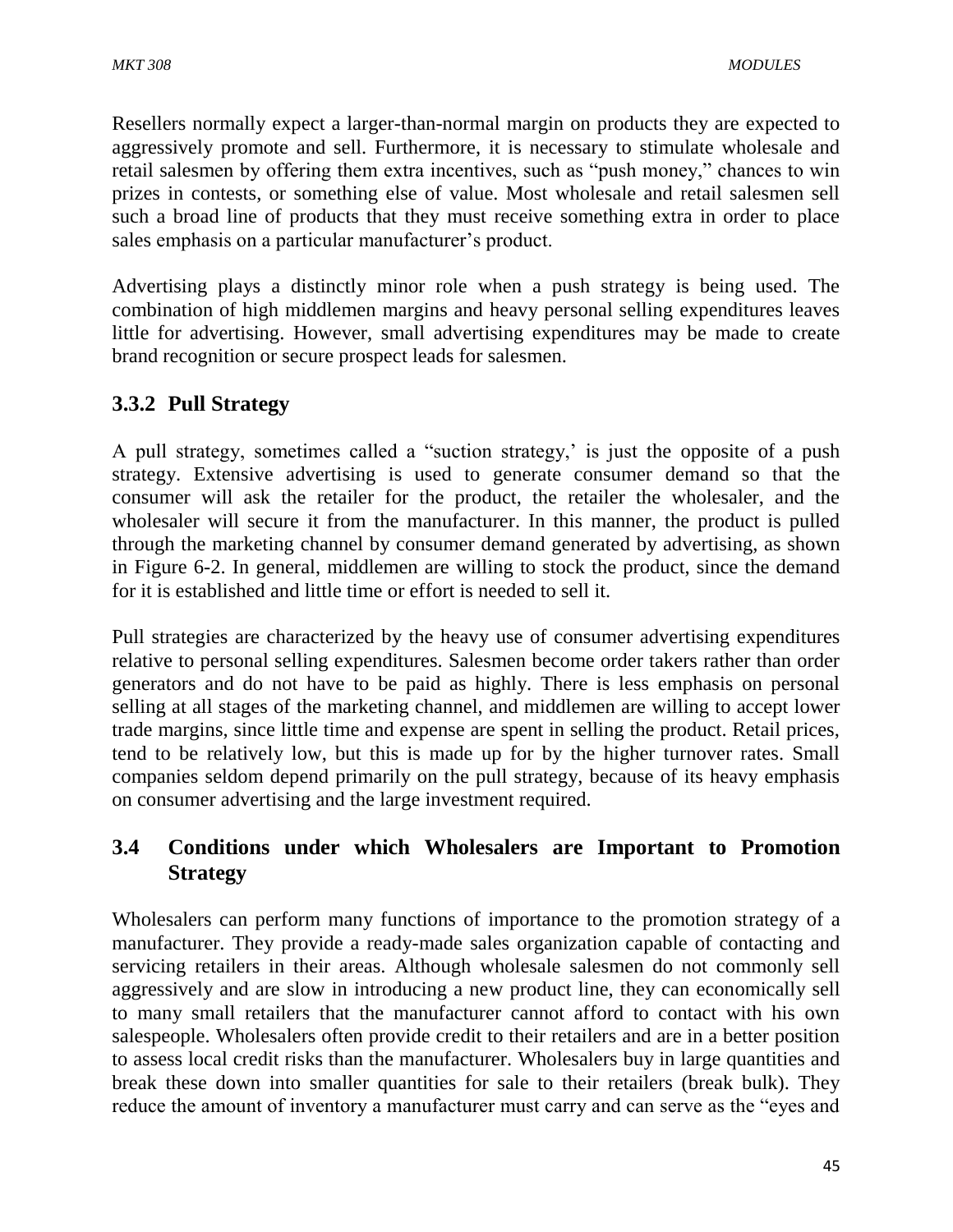ears" of the manufacturer in the local market, to keep him aware of important happenings there.

# **3.5 Conditions under which Retailers are Important to Promotion Strategy**

The roles assigned to resellers in a firm's promotion strategy reflect six factors: (1) consumer buying habits, (2) nature of the product, (3) amount of control wanted by the manufacturer, (4) availability of resellers, (5) reseller credibility, and (6) competitive practices.

# **3.6 Role of Wholesalers in Promotion Strategy**

Wholesalers depend upon repeat sales to stay in business. Although personal selling is by far the most important promotion tool used, wholesalers who sell an extensive line cannot aggressively sell every line or product handled. Wholesale salespeople try to be able advisors to retailers so that they become trusted sources for many products. Most aggressive selling is limited to lines for which the wholesaler has the exclusive franchise or on the wholesaler's own private brands.

Although personal selling plays the dominant role in wholesaler promotion, the sales promotion, the sales promotion device of sampling is widely used. This may involve fullsized samples for retailer examination or samples of products that are consumed in the demonstration process. For example, food retailers are often given product samples by wholesale salesmen.

Publicity is scarcely used, since the wholesaler prefers to handle products with established demands, but advertising programs may be carried on, although they tend to be simple and limited to direct mail and trade-paper advertising of an institutional nature, unless the wholesaler is promoting his own private brands. In general, aside from personal selling efforts, wholesalers do little promotion.

# **3.7 Role of Retailers in Promotion Strategy**

Retailers concentrate on promotions that bring direct sales results. Local advertising of the merchandise carried, sales events, and services are important. Personal selling, although declining in importance, is still widely used in shopping-goods outlets. Publicity for special sales, shopping-center promotions, and special days such as anniversaries, is widely sought. Sales promotions such as special displays, sales events, sewing classes, babysitting services and so on, are used extensively. If given the proper incentives, retailers will tie in with manufacturer advertising, cooperate with manufacturer-sponsored sales promotions, engage in POP display, participate in cooperative advertising programs, and follow up leads developed through consumer advertising.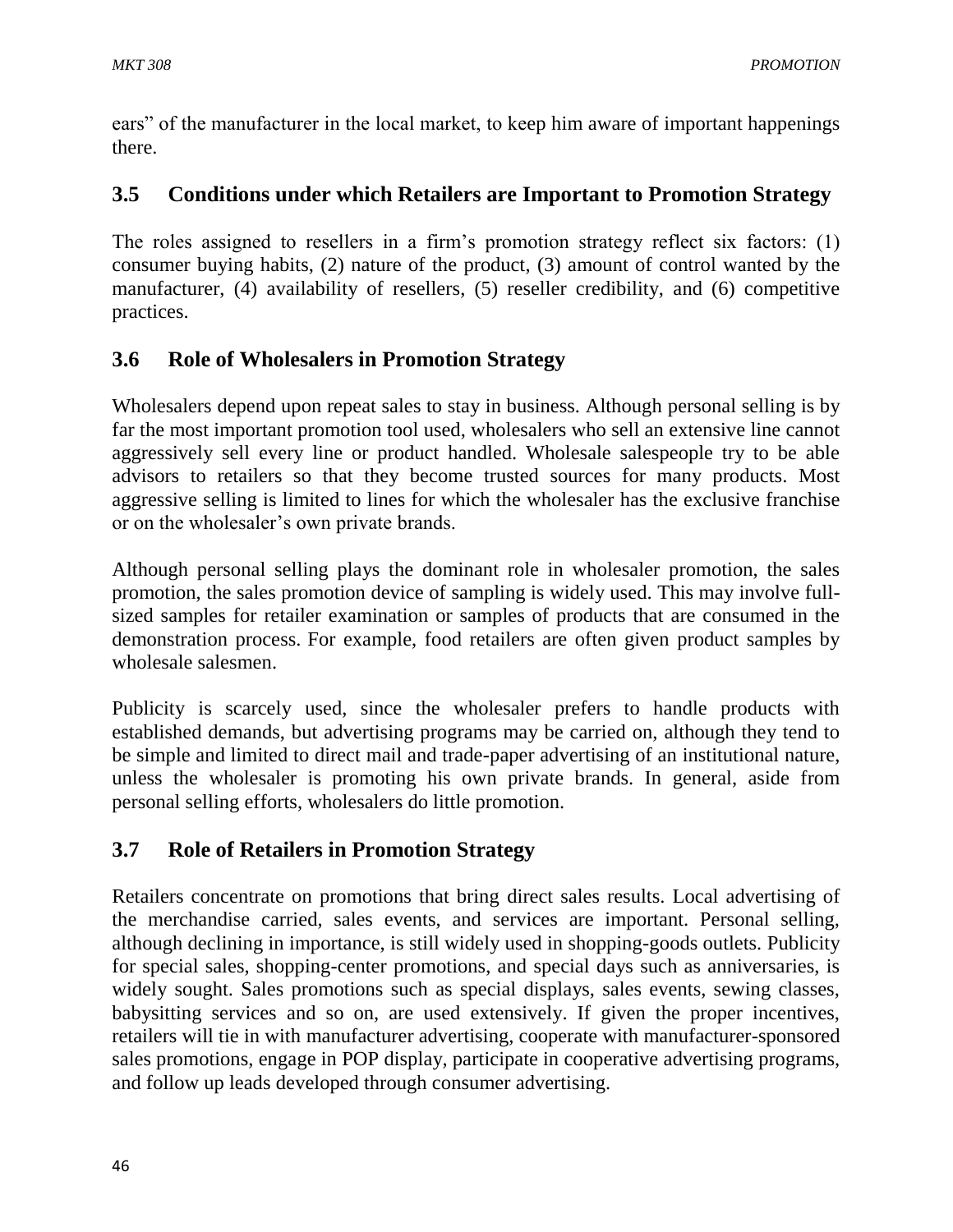### **3.8 Push and Pull Promotion Strategies and Their Effects on Resellers**

A push strategy assigns major responsibilities for promotion to resellers; under the pull strategy, the manufacturer assumes major responsibility for promotion and places minimum reliance upon resellers. The manufacturer should determine in advance what roles of resellers are to be under his selected promotion strategy.

In order to make a push strategy effective, the manufacturer must provide resellers with monetary incentives, such as high trade discounts and the possibility of high profits, in order to compensate them for additional effort. In addition, he must be willing to offset some of the costs of promotion by such means as cooperative advertising, buying allowances, and trade deals. Push strategies are supported better by resellers when they have selective or exclusive distributorships.

In contrast, when the manufacturer uses a pull strategy, he places little dependence upon resellers for promotional support. By creating strong consumer demand, mainly through consumer advertising, the manufacturer consumer demand, mainly through consumer advertising, the manufacturer pulls the product through the distribution channel while providing only minimum margins for resellers. The reseller's job is viewed as physical distribution, and all the manufacturer expects to get from his resellers is availability at the retail level. He does not expect nor will he receive much reseller promotion support. For instance, supermarkets carry laundry detergents at very small gross margins in order to satisfy customer demand, but they do little, if any, promotion of these products.

## **4.0 CONCLUSION**

In this unit, you have been exposed to the

# **5.0 SUMMARY**

In this unit, you have learnt that: the promotion strategy, described the types of strategy, identified the Conditions under which wholesalers are important to promotion strategy, Conditions under which retailers are important to promotion strategy, explained the Role of wholesalers in promotion strategy and the Role of retailers in promotion strategy, described Push and pull promotion strategies and their effects on resellers and the promotion strategy and discussed the various types of strategy.

## **6.0 TUTOR-MARKED ASSIGNMENT**

- 1. What is the promotion strategy?
- 2. List and explain the various types of strategy?
- 3. Enumerate the Conditions under which wholesalers are important to promotion strategy?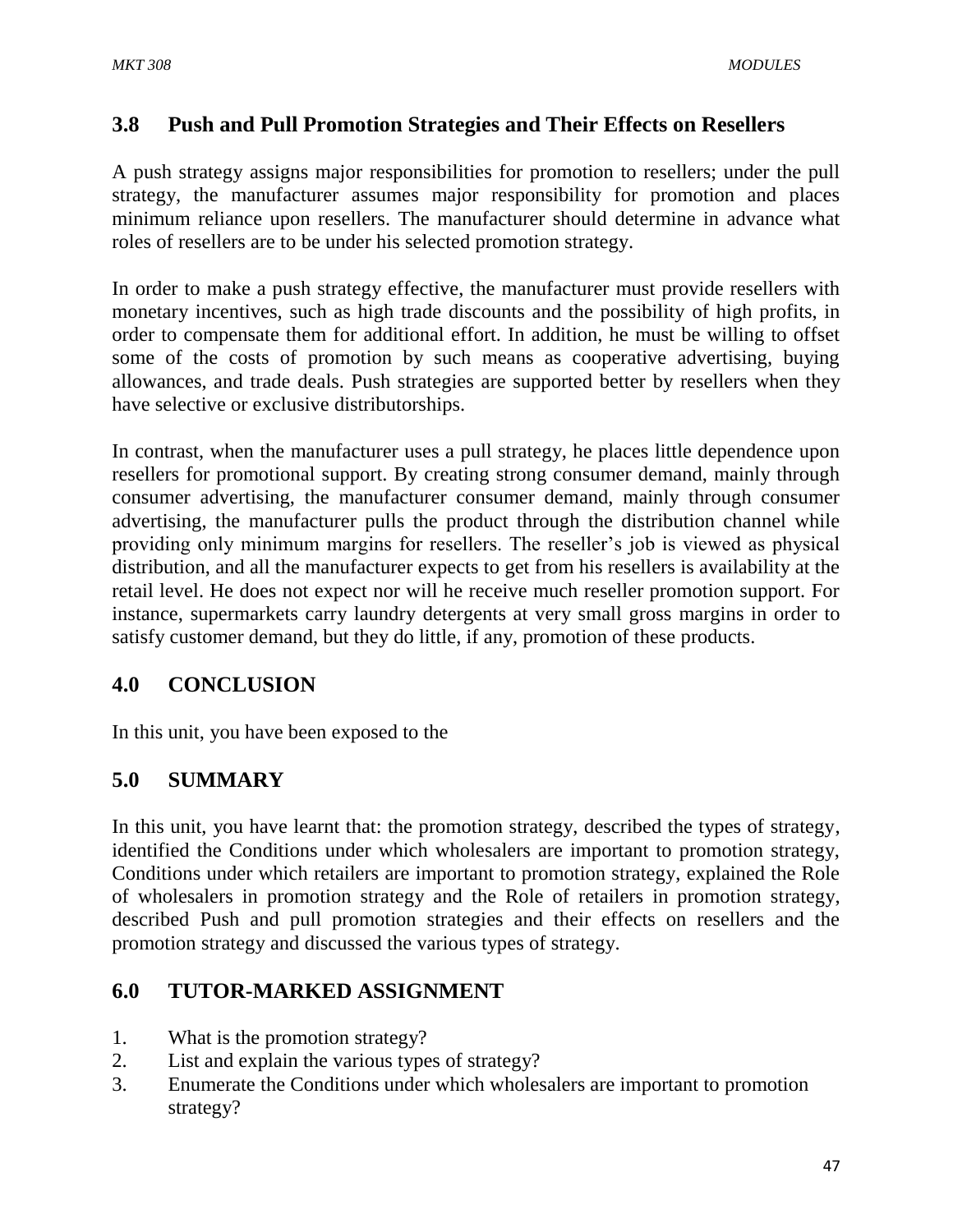- 4. What are the conditions under which retailers are important to promotion strategy?
- 5. Discuss the Role of wholesalers in promotion strategy and the Role of retailers in promotion strategy?
- 6. discuss Push and pull promotion strategies and their effects on resellers?

## **7.0 REFERENCES/FURTHER READINGS**

Ahmed-Ogundipe,K.A (2001). The foundation of marketing, Lagos: Percept Limited.

- Asika N and Osuagwu L (1997). Research Methods for Marketing Decisions, Lagos: Malthouse Press Ltd
- Gronroos, C. (1989). 'Defining Marketing: A Market-Oriented Approach'. European Journal of Marketing, 23, 1, pp. 52-60.
- Houston, F.S. (1986). 'The Marketing Concept: What it is and what it is not'. Journal of Marketing, 50, April, pp. 81-7.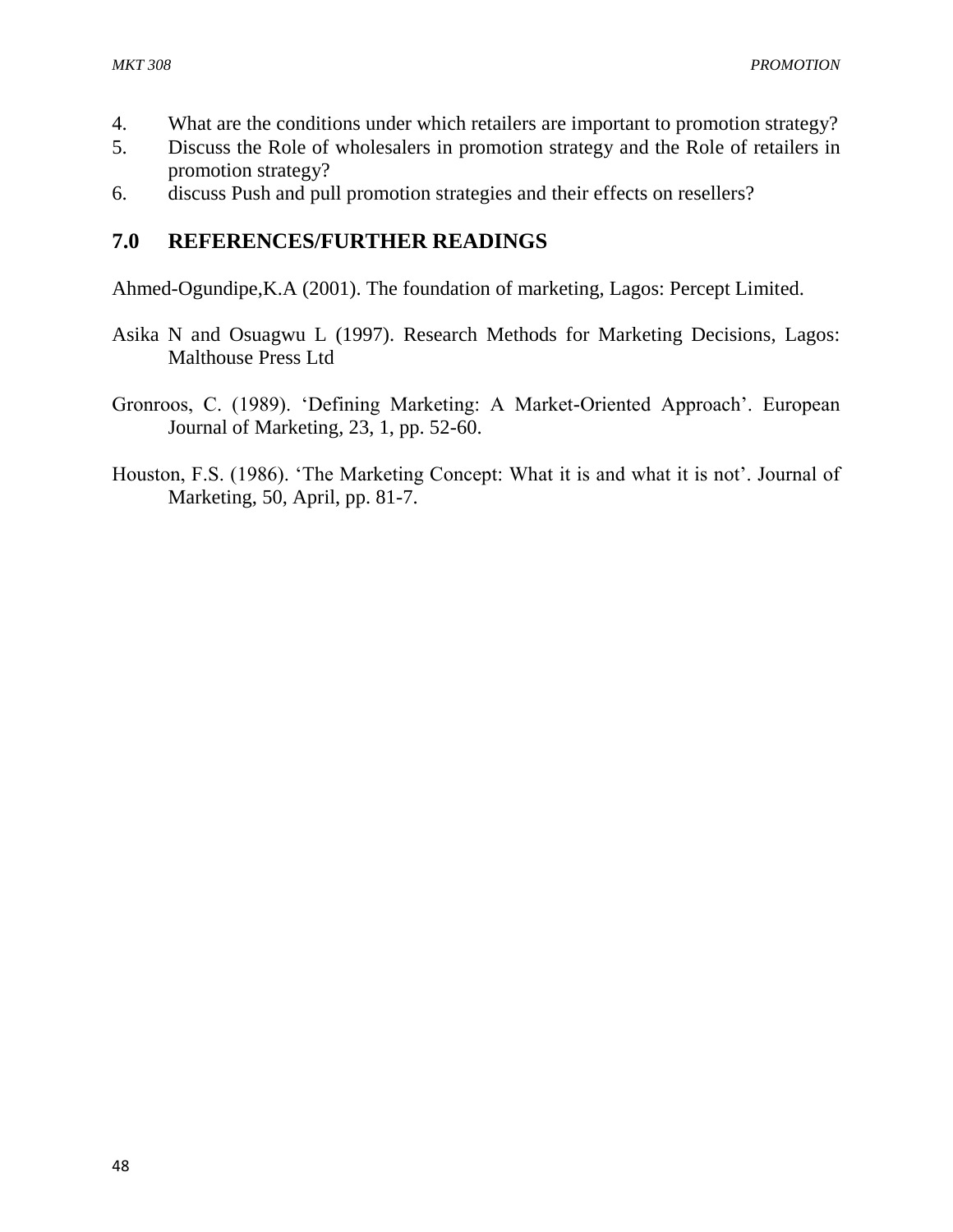# **UNIT 2 THE PLACE OF PROMOTION IN THE MARKETING MIX**

### **CONTENTS**

- 1.0 Introduction
- 2.0 Objectives
- 3.0 Main Content
	- 3.1 The Place of Promotion in the Marketing Mix
	- 3.2 The Promotion Mix
	- 3.3 Promotion to Wholesalers
	- 3.4 Promoting to Retailers
	- 3.5 Determinants of Promotional Roles Assigned to Resellers
- 4.0 Conclusion
- 5.0 Summary
- 6.0 Tutor-Marked Assignment
- 7.0 References/Further Readings

# **1.0 INTRODUCTION**

The promotion mix is designed to inform and persuade customers and potential customers of the merits of the product or service. It can place primary stress on any one of the promotion tools and relegate the others to minor roles. For example, in promoting installations goods, such as promotion machinery, to a manufacturer, heavy expenditures may be made on personal selling, while relegating advertising, publicity, and sales promotion receive only token sums. Marketing is a discipline that is often misunderstood. Some people equate it with promotion, while others view it as a tool designed to 'sell things that people don't really want'. However, this misconception is changing, driven by contemporary business dynamics that recognize the strategic nature of marketing.

# **2.0 OBJECTIVES**

At the end of this unit, you should be able to:

- appreciate the place of promotion in the marketing mix
- understand the concept of the promotion mix
- describe promotion to wholesalers
- explain promoting to retailers
- illustrate determinants of promotional roles assigned to resellers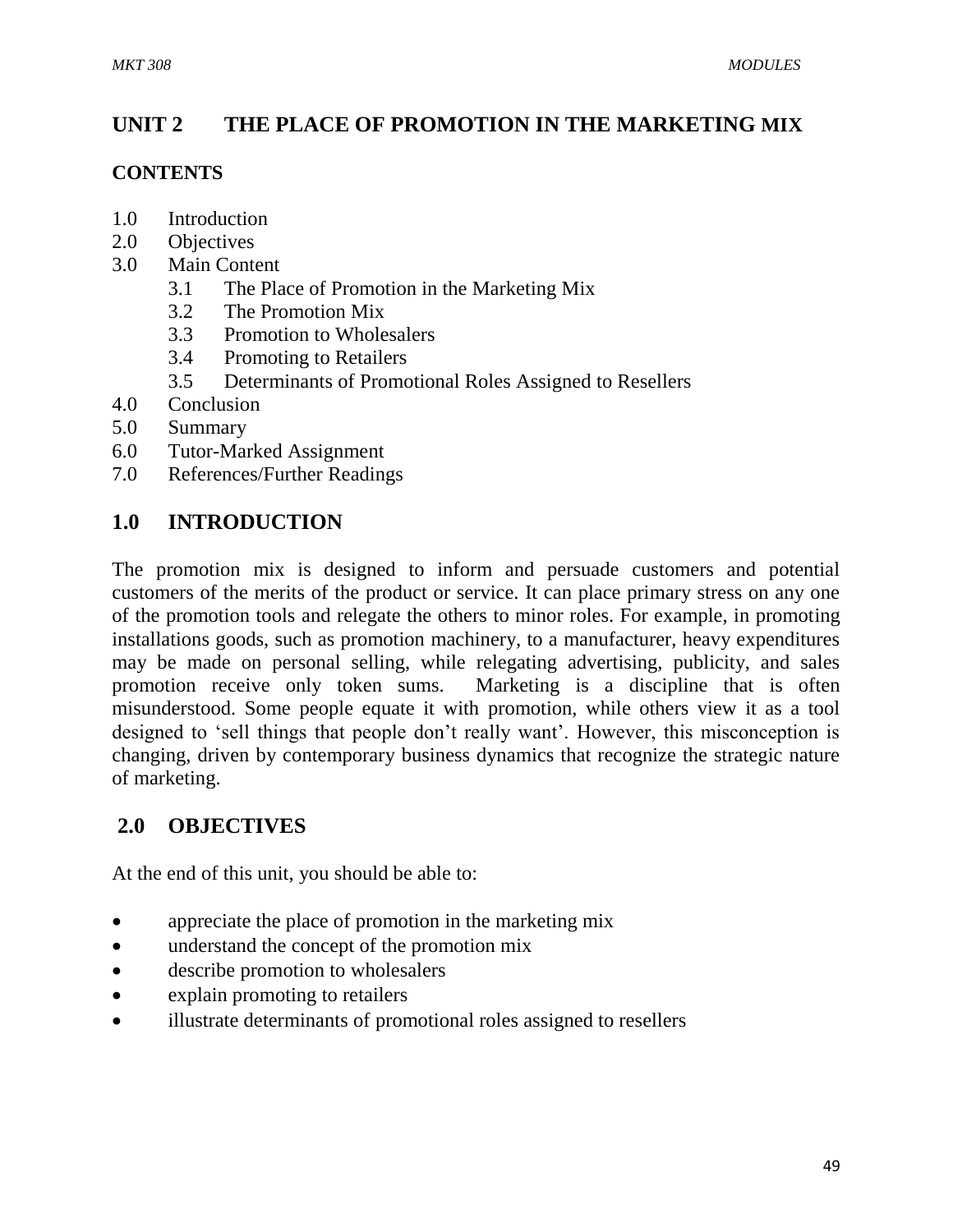# **3.0 MAIN CONTENT**

# **3.1 The Place of Promotion in the Marketing Mix**

Promotion is only basic element of the marketing mix. In contrast, the product packaged, price, promotion of service and goods are in the consumer market, advertising usually supplies the major promotion thrust, while other promotion tools assume secondary importance.

Other important parts are product, price, and place, as shown in Figure 5-1. The marketing mix for a product or service is created by blending controllable marketing factors into an integrated program for a particular period of time in order to secure company goals through satisfying consumer needs and wants.

## **FIGURE 5-1:** Four Basic Parts of the Marketing Mix



The four basic parts of the the marketing mix are interrelated, and all revolve around the potential consumer's satisfaction as a focal point, as can be seen in Figure 1-2. Each of these four basic parts is actually itself a mix, although subordinate to the total marketing mix. Thus, we can speak of a product mix, place mix, price mix, and promotion mix. Each of these mixes must be properly coordinated and balanced to achieve an optimum marketing mix. Decisions on the promotion mix will influence the other elements of the marketing mix, and vice versa. They are interdependent and are geared to achieve stated marketing objectives.Likewise, consumer packaged goods sold to the mass market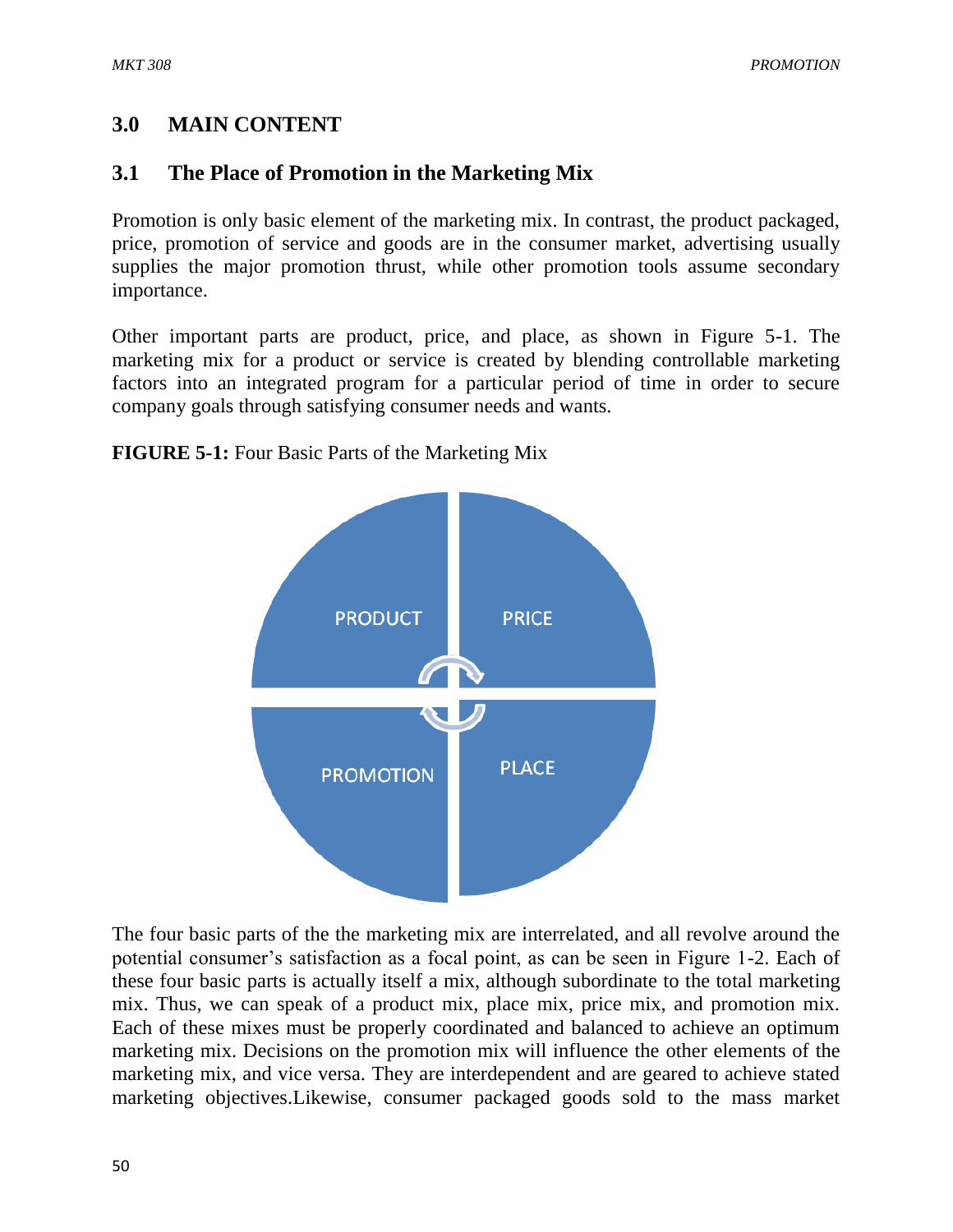normally depend upon advertising for the major promotion thrust, while personal selling, publicity, and sales promotion assume secondary roles.

The marketing manager must make rational decisions on these mixes in regard to a particular product or service.

# **3.2 The Promotion Mix**

Products are sold to consumers, middlemen, or industrial buyers. Consumers buy for personal consumption; middlemen for resale; and industrial buyers purchase products either to incorporate into their own product for eventual resale to others, or to help run their businesses. The market for goods and services is often divided into the consumer market and the industrial market. Table 16-3 indicates the relative importance of different marketing communications elements to the producers of industrial and consumer goods.

|                             | <b>Industrial goods</b> | Producers of: | <b>Consumer</b> |
|-----------------------------|-------------------------|---------------|-----------------|
|                             |                         | consumer      | nondurables     |
|                             |                         | durables      |                 |
| Sales<br>and<br>management  | 69.2%                   | 47.6%         | 38.1%           |
| personal selling            |                         |               |                 |
| media<br><b>Broadcast</b>   | .9                      | 10.7          | 20.9            |
| advertising                 |                         |               |                 |
| Printed media advertising   | 12.5                    | 16.1          | 14.8            |
| promotional<br>Special      | 9.6                     | 15.5          | 15.5            |
| activities (trade shows,    |                         |               |                 |
| warranties, dealer<br>aids. |                         |               |                 |
| $etc.$ )                    |                         |               |                 |
| Branding and promotional    | 4.5                     | 9.5           | 9.8             |
| packaging                   |                         |               |                 |
| Other                       | 3.3                     | .6            | .9              |
| <b>Total</b>                | 100.0%                  | 100.0%        | 100.0%          |

**TABLE 5.1**: Relative Importance of the Elements of Marketing Communications

### **Note**

The data are the average point allocations of 336 industrial, 52 consumer durable, and 88 consumer nondurable goods producers. Nine responses are excluded because of point allocations which did not equal 100.

**Source:** John G. Udell, "The Perceived Importance of the Elements of Strategy," *Journal of Marketing*, Vol. XXX11, No. 1 (January 1968), 38.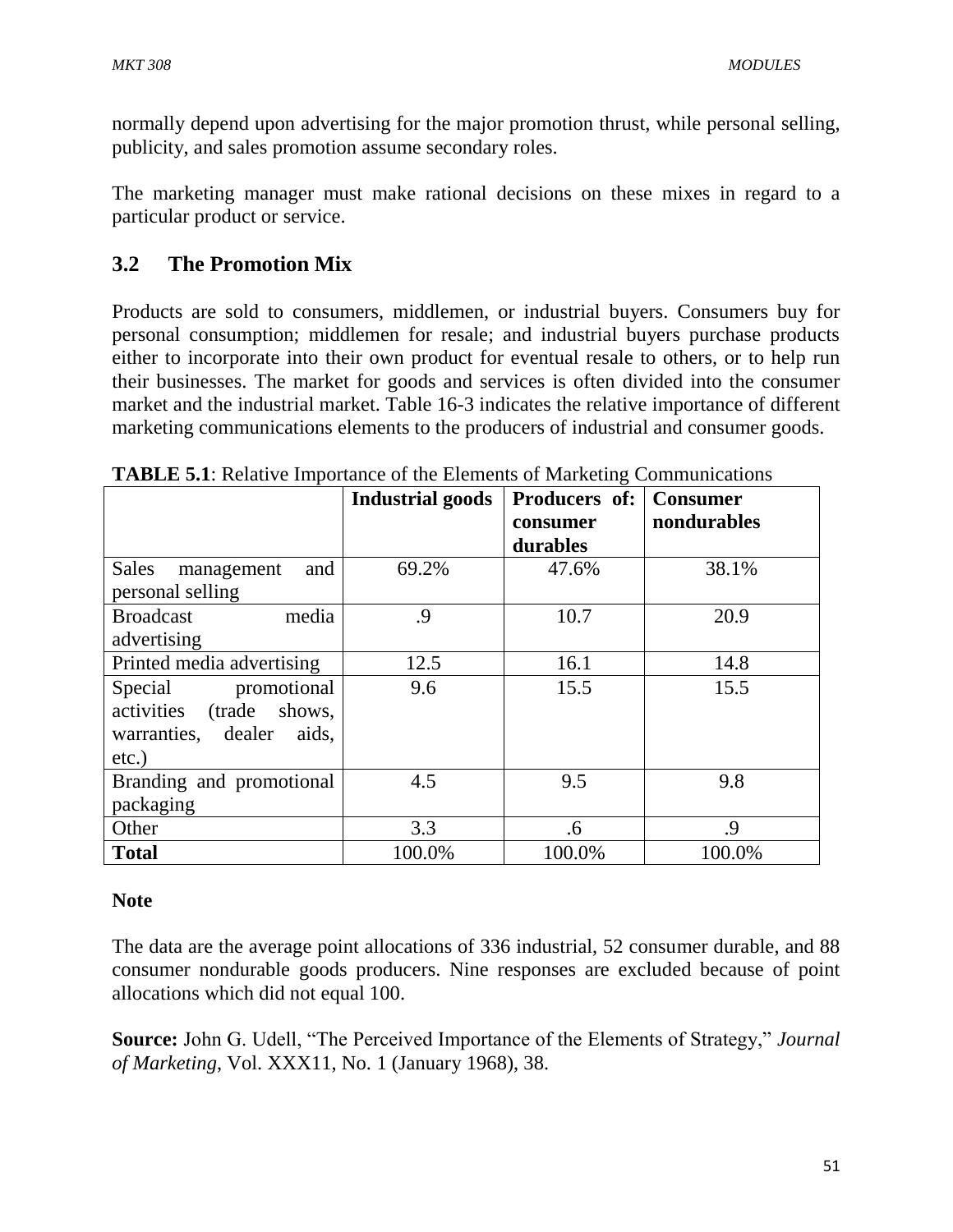The characteristics of each market help determine the types of promotion that will be most effective. The consumer market contains a large number of buyers who are widely scattered; consumer products are commonly nontechnical and standardized, and require little servicing and little help in buying; training or education on products is not expected; and the dollar amount of the sale is small. These factors strongly suggest the use of advertising as the major promotion tool, while personal selling may be useful in contacting middlemen.

In comparison with the consumer market, the industrial market has a small number of buyers who are geographically concentrated; industrial products are commonly technical, are made to order, and require servicing and help in buying; training or education on products is expected; and the dollar amount of the sale is large. These characteristics indicate the use of personal selling as the major promotion tool, while mass promotion tools assume secondary importance.

Thus, advertising is the most important promotion tool in consumer marketing, whereas personal selling assumes this role in industrial marketing. Sales promotion and publicity are normally thought to be of equal importance in both markets.<sup>1</sup> However, in specific instances, these generalizations will not hold true. Some companies have become highly successful by adopting unorthodox promotion mixes, especially in the consumer market.

Fuller Brush and Jewel Tea are examples.

## **3.3 Promotion to Wholesalers**

The small number of wholesalers and their concentration in major distribution centers makes it economically feasible for manufacturers to emphasize personal selling. Wholesalers are highly interested in demand and cost aspects of the sales proposition and want to know the promotion programs the manufacturer intends to aim at retailers and ultimate consumers. Trade advertising, sales promotion activities, and publicity on new products are important, but salespeople can answer questions, adjust the offering to meet competitive conditions in various geographical areas, and create goodwill and understanding. Consumer advertising in prestigious national media vehicles may also be of importance to the wholesaler as he attempts to judge the demand for the product or brand in his territory. Case histories of other wholesalers who have successfully handled the product are likely to be of great importance in removing much of the perceived risk in taking on a new product or product line.

## **3.4 Promoting to Retailers**

Personal selling is the major promotion tool used to inform and persuade retailers to stock and display the product. Retailers need to have a myriad of questions answered, such as the price and mark-up allowed by the manufacturer and the promotional assistance he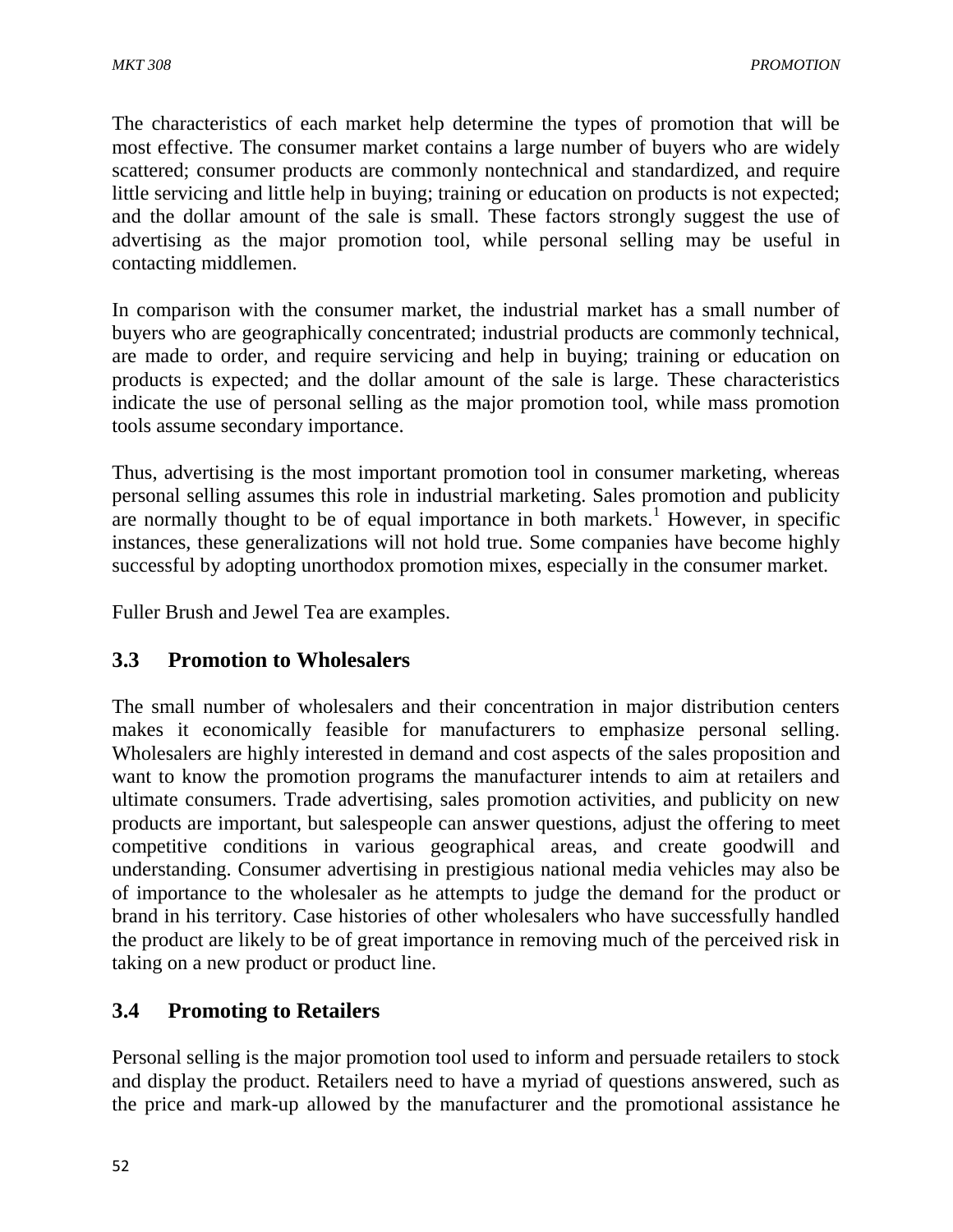will provide. The part the retailer is expected to perform should also be carefully explained. Advertising in trade magazines is important in generating retailer inquiries to be followed up by salespeople. Sales promotion activities such as trade deals and contests may also prove helpful in making initial sales. Mass consumer advertising to build brand preference, and heavy publicity support of new products, are often persuasive. As in the case of wholesalers, the retailer's trust and confidence in the manufacturer need to be built and maintained if a mutually profitable relationship is to endure.

## **3.5 Determinants of Promotional Roles Assigned to Resellers**

The roles assigned to resellers in a firm's promotion strategy reflect six factors: (1) consumer buying habits, (2) nature of the product, (3) amount of control wanted by the manufacturer, (4) availability of resellers, (5) reseller credibility, and (6) competitive practices. Let us examine the effects of each of these on the manufacturer's promotion strategy.

### **CONSUMER BUYING HABITS**

This is the most important factor in designing a marketing channel. Consumers expect to find products at various types of retail outlets and at varying intensities of distribution. Convenience goods are expected to be stocked in every logical, possible outlet, as consumers wish to buy these with the least possible effort and will not shop. Consumers will shop for shopping goods (fashion and service goods) and wish to have a choice of colors, prices, styles, services, and so on, so these products can be distributed on a selective rather than an intensive basis. Specialty products can be sold on a selective or exclusive basis, as consumers are brand insistent, will search out the retail outlet, and will buy with little or no comparison of alternative products.

## **NATURE OF THE PRODUCT**

The physical characteristics of the product and the way it is bought and used by consumer help to determine the importance of each of the marketing functions. For example, a retailer may need to offer sewing lesions in order to move sewing machines, and surely will offer delivery and installation on the purchase of service goods such as refrigerators and television sets. Some products are sold self-service by retailers, and their involvement in the manufacturer's promotion program is minimal.

### **AMOUNT OF CONTROL WANTED BY THE MANUFATURER**

The manufacturer may want to have tight control over the marketing channel and relationships with the ultimate consumer, especially when he is protecting a quality brand name on a high-ticket item. In such a case, he is likely to use selective or exclusive distribution policies and attempt to carefully control reseller promotions, prices, services,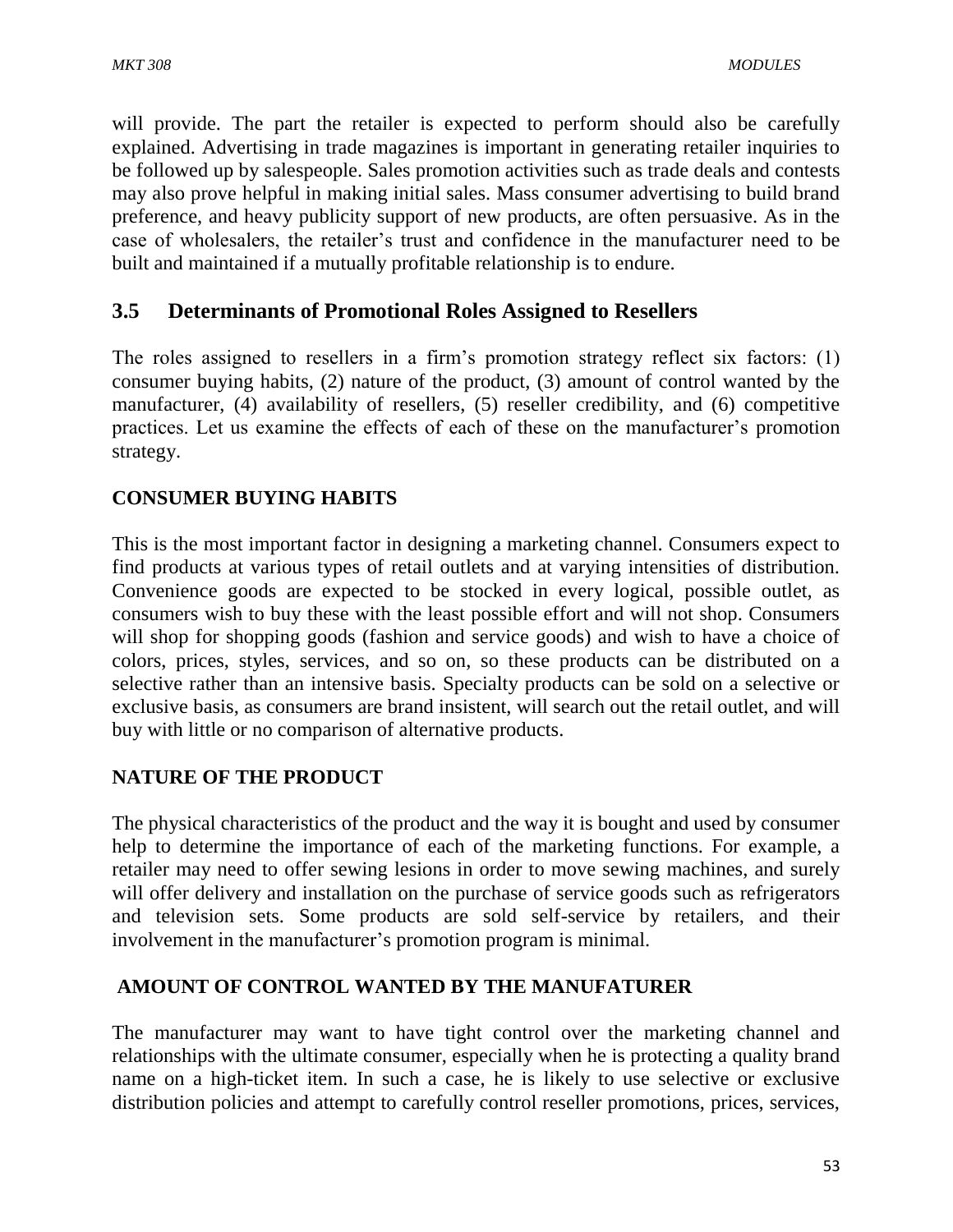and so on, as in the automobile industry. On the other hand, manufacturers may be willing to release responsibility and control for channel functions to resellers when selling an unbranded product or one that is low in price. This is commonly the case with convenience goods, such as packaged goods found in most grocery supermarkets.

### **AVAILABILITY OF RESELLERS**

At times, a manufacturer may find he has a very limited choice of resellers in a particular market because the existing distribution channels are almost completely controlled by competition. In such a case, he can establish new channels of distribution or perform any necessary wholesale and/or retail functions himself. It should be recognized here that the manufacturer does not necessarily use the same channel of distribution to enter each geographical market. For example, gasoline manufacturers sell through their own bulktank stations (wholesalers) to company-owned service stations in some markets, while working entirely through independent wholesalers and service stations in other markets.

### **RESELLER CREDIBILITY**

Reseller credibility is important when the reseller assumes a major role and responsibility for promotion efforts in his market and when the customer depends to a high degree on his expertise in the product line. For example, authorized automobile dealers have higher credibility for repairs than independent garages; and jewellers are expected to know much more about jewellery than discount houses. Where reseller credibility is of importance in moving his product, the manufacturer should select middlemen with great care.

### **COMPETITIVE PRACTICES**

A manufacturer may wish to follow the competitive practices of his industry in designing his distribution channels and selecting resellers. Such practices have conditioned consumer buying habits to the point where consumers expect to have specific products carried by carried retailers who offer standard services. However, at times, a manufacturer can gain a significant competitive advantage by distributing his product in an unorthodox fashion. For example, plant food was sold almost entirely through gardensupply centers until Swift & Company gained a competitive advantage by distributing through food supermarkets. Likewise, Timex watches led the way in distributing inexpensive watches through drugstores rather than jewellery stores. Many manufacturers have found it to their advantage to distribute their products through discount houses rather than traditional department-store outlets.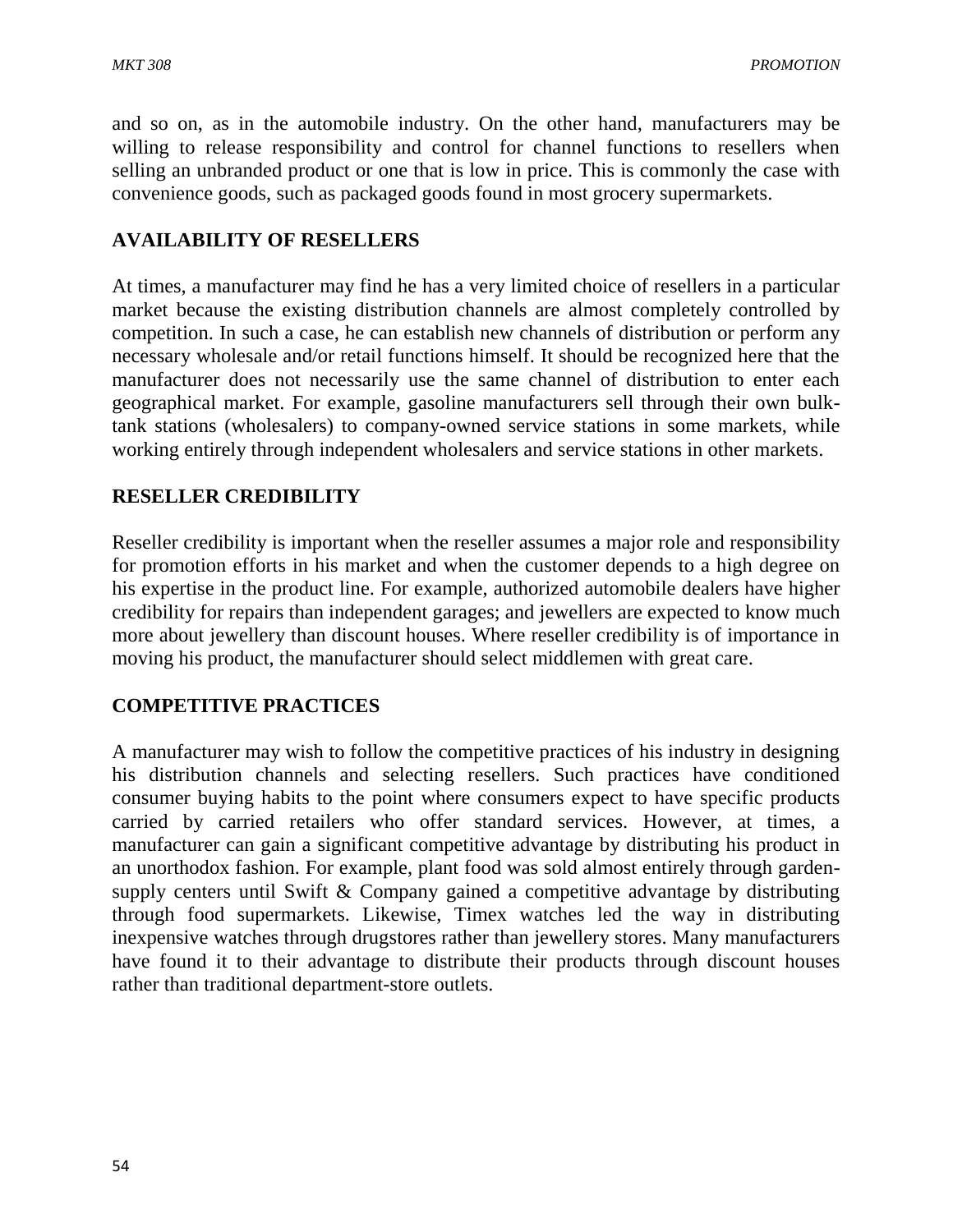# **4.0 CONCLUSION**

The totality of decisions he makes regarding these mixes is known as the marketing mix for that product or service. An effective marketing mix will achieve company and marketing objectives and at the same time satisfy the needs and wants of customers.

## **5.0 SUMMARY**

In this unit, you have learnt that: the place of promotion in the marketing mix, understood the concept of the promotion mix, described Promotion to Wholesalers, explained Promoting to Retailers and illustrate determinants of Promotional Roles Assigned to Resellers

# **6.0 TUTOR-MARKED ASSIGNMENT**

- 1. What is the relevance of the place of promotion in the marketing mix?
- 2. Explain the concept of the promotion mix?
- 3. Describe Promotion to Wholesalers?
- 4. Explain Promoting to Retailers?
- 5. List and explain determinants of Promotional Roles Assigned to Resellers?

# **7.0 REFERENCES/FURTHER READINGS**

Brown, O.S. (1995). *Post-modern Marketing*, London: Routledge.

- Gronroos, C. (1989). 'Defining Marketing: A Market-Oriented Approach'. European Journal of Marketing, 23, 1, pp. 52-60.
- Houston, F.S. (1986). 'The Marketing Concept: What it is and what it is not'. Journal of Marketing, 50, April, pp. 81-7.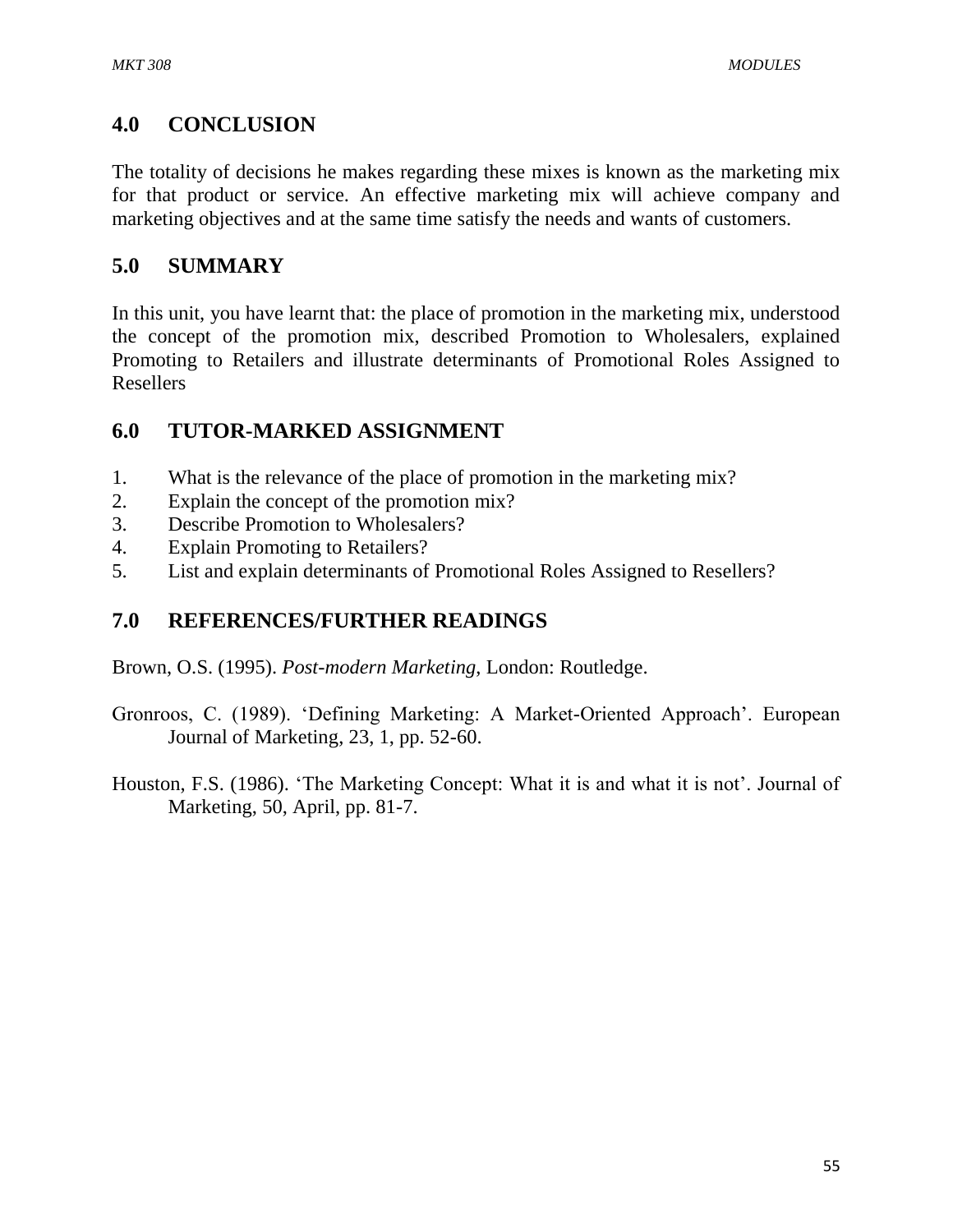# **UNIT 3 CONTROLLABLE FACTORS AFFECTING THE PROMOTION MIX**

#### **CONTENTS**

- 1.0 Introduction
- 2.0 Objectives
- 3.0 Main Content
	- 3.1 Controllable Factors Affecting the Promotion Mix
	- 3.2 Product
	- 3.3 Illustration of the Marketing Mix in Action (Product) 3.3.1 Price
		- 3.3.2 Illustration of the Marketing Mix in Action (Price)
- 4.0 Conclusion
- 5.0 Summary
- 6.0 Tutor-Marked Assignment
- 7.0 References/Further Reading

# **1.0 INTRODUCTION**

In the last unit we discussed in details the place of promotion in the marketing mix, understood the concept of the promotion mix, described Promotion to Wholesalers, explained Promoting to Retailers and illustrate determinants of Promotional Roles Assigned to Resellers. In this unit we shall focus our discussion on controllable factors affecting the promotion mix and the resources of an organization to meet the challenging needs of customers on whom the organization depends.

## **2.0 OBJECTIVES**

At the end of this unit, you should be able to:

- understand the Controllable factors affecting the promotion mix
- describe product give illustration of the marketing mix in action regarding product
- explain Price and give illustration of the marketing mix in action price

# **3.0 MAIN CONTENT**

## **3.1 Controllable Factors Affecting the Promotion Mix**

The four main factors that are, at least partially, under the control of the marketing manager are product, price, place, and promotion. Product, price and place influence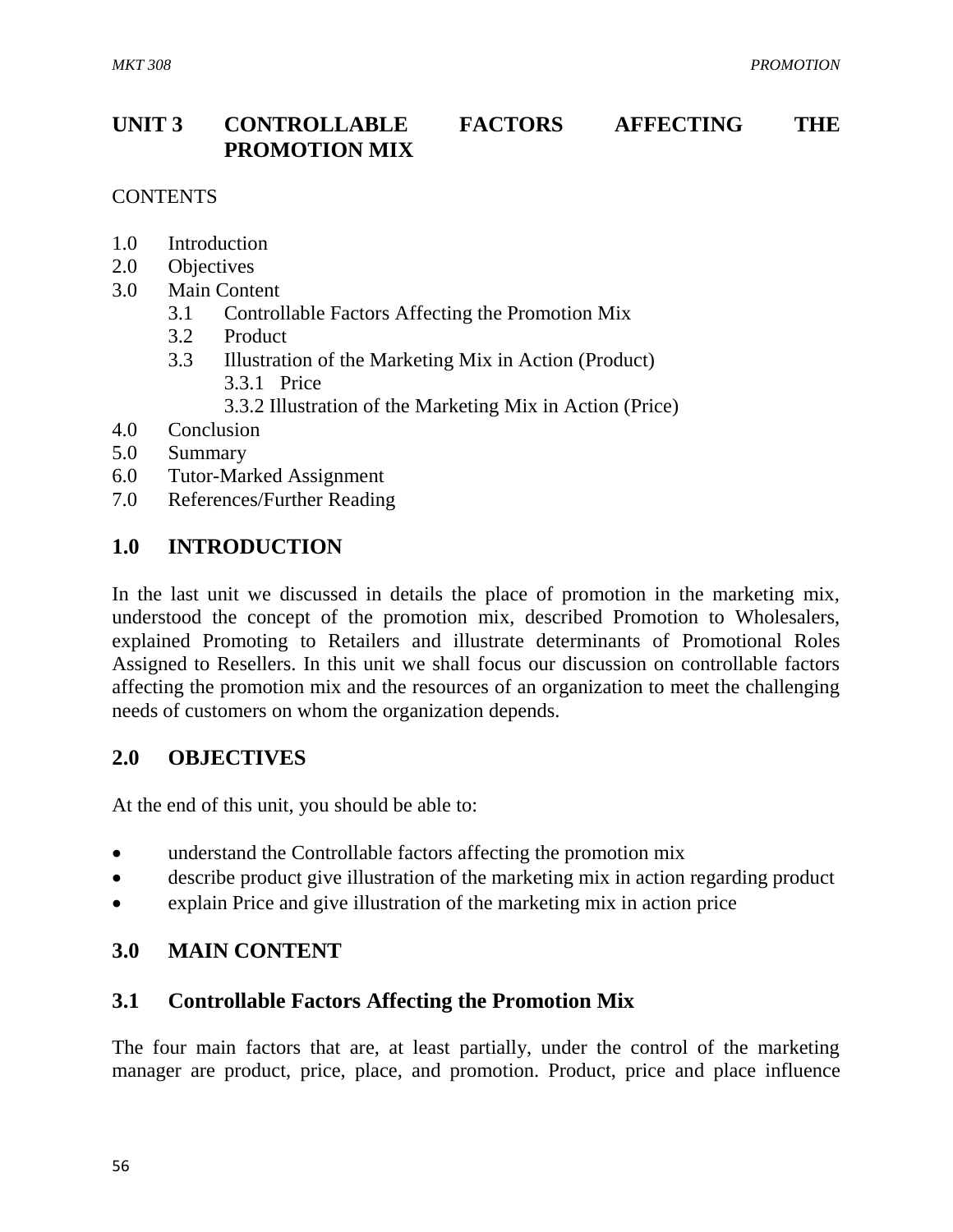promotion, and vice versa. The marketing manager should play a key role in determining these mixes, as is exemplified in the following discussion.

# **3.2 Product**

It is good policy to concentrate promotion effort those products that have been, or might be, readily accepted by the promotion target(s) the company is working. This is called "playing the winners" and involves the company's placing major promotion effort on the items yielding the most sales volume and/or profit. The opposite policy, "playing the losers," is not generally considered to be as effective. Products that have not been, or are unlikely to be, readily accepted by promotion targets usually do not become successful because of heavy promotional emphasis. Normally, there is a reason behind the nonacceptance of such products, and promotion tools work best when they are used to promote that are in harmony with consumer needs and wants.

Products are often classified into industrial goods (installations goods, accessory equipment, raw and processes materials, parts and subassemblies, and operating supplies) and consumer goods (convenience, shopping, and specialty goods). Generally, personal selling is used far more in a promotion mix designed to reach industrial customers than in one aimed at customers.

Industrial buyers are usually much fewer in number, frequently concentrated geographically, and purchase larger amounts, both in quantity and in dollar amount, than consumers. Furthermore, industrial products are often technical in nature, and detailed explanations by salesmen are necessary. Industrial products may be unbranded, or brand names may be of little significance in their purchase. Under these conditions, personal selling is the major promotion tool used, since its high per-contact cost can be justified, although publicity and advertising may appear in the industrial press.

Mass selling through advertising is often used as the major promotional thrust by producers of consumer goods. Customers are often numerous and widely scattered. The quantity and dollar amount bought by a consumer is often too limited to justify personalselling expenditures. Consumer goods are normally less technical and are often bought mostly on the basis of brand names. Personal selling is seldom necessary unless the product represents major consumer expenditure. Discount houses have proved that many consumer goods previously thought to require personal selling can be sold on a selfservice basis.

The marketing manager should be brought in at start of the development of a new product. He can bring the marketing viewpoint into a new-product conference with production, finance, and technical people. By working with other major departments, the marketing manager can be in on new-product decisions, regarding such things as style, color, design, package, brand-name, warranties, and service. He can furnish valuable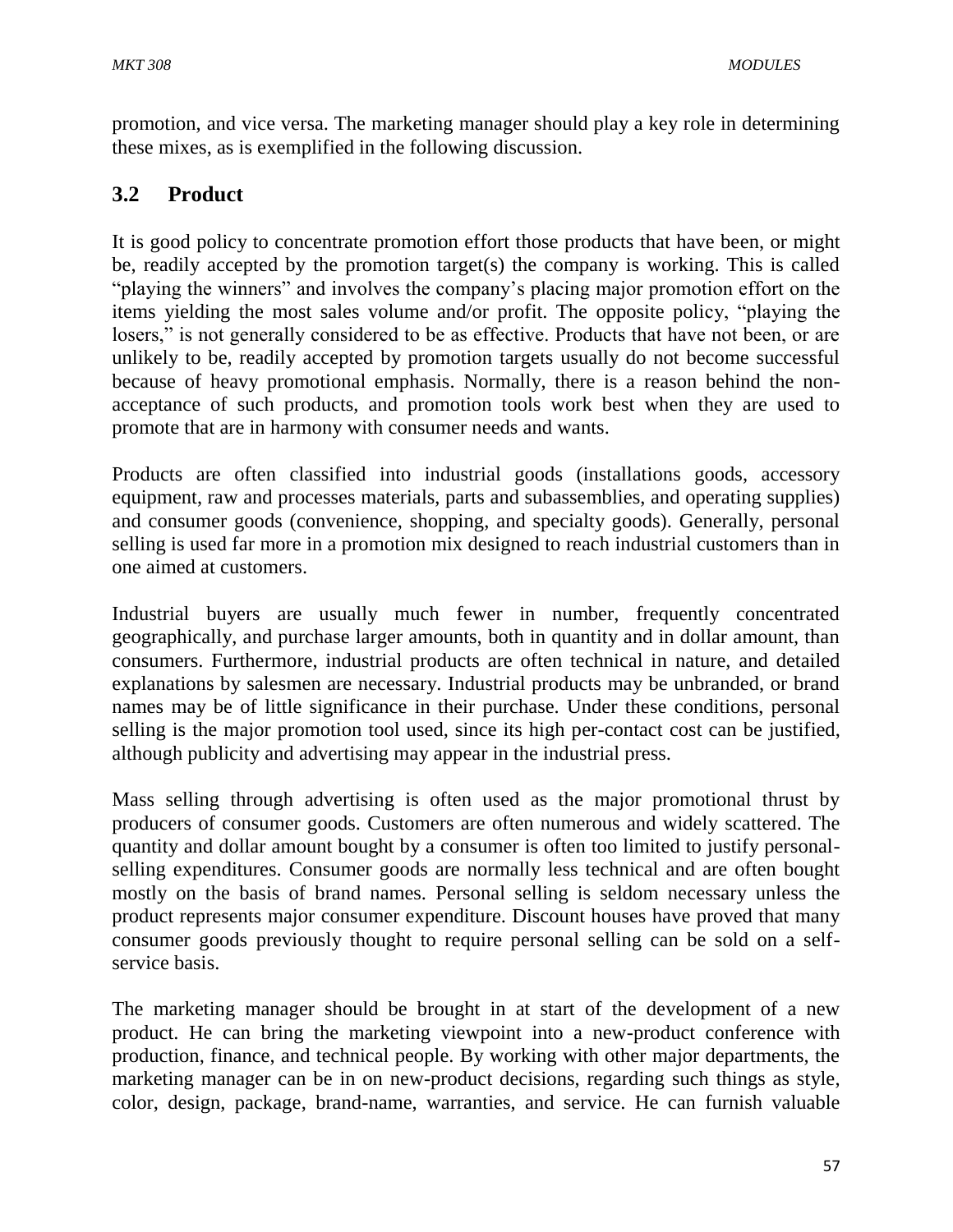feedback from salesmen, middlemen, market researchers, and others regarding market preferences, dealer attitudes, competitive offerings, and other information of value to a new product discussion.

### **3.3 Illustration of the Marketing Mix in Action (Product)**

In the development and marketing of a new product, marketing research is often necessary if the company is to use the "marketing concept" to guide its programs. In introducing its new Moment-matic camera to the amateur photography market, Emprint, Inc., illustrates the integration of product, price, place, and promotion into a market mix and the use of marketing research to answer some basic questions.

Emprint, Inc., has been producing and marketing a line of Moment-matic cameras for amateur photographers since 1955. There are currently six basic models of the Momentmatic for sale. Marketing research showed that a pocket-sized addition to the Momentmatic line should be profitable. The concept of a pocket-sized camera came from a study of amateur photographers' wants. Of the 500 people interviewed, 22 percent indicated that a camera small enough to be carried easily in pocket or purse would be favored for vacation trips, in order to eliminate the need for carrying a camera in one's hands or hooked to a shoulder strap. Since the amateur photography market was a \$3-billion market and Emprint, Inc., enjoyed a 10 percent market share, the sales potential for the new camera justified further investigation.

To conform to other Moment-matic cameras, any new addition to the line had to make the taking of snapshots a simple, almost foolproof procedure. The proper lens opening and shutter speed had to be set automatically by an inexpensive electronic device within each camera. Film loading had to be accomplished by dropping into place a film cartridge, which could be removed without any danger to the exposed film upon completion of the roll. The camera had to be able to be loaded and unloaded in direct sunlight.

A preliminary presentation was made to the product-planning committee (composed the production manager), and clearance was received to proceed with development work. At this time, the code name "Varga 1" was assigned to the project.

Product-development technicians proceeded with the necessary work under the corporation's general philosophy that "a new product should be designed to help people secure the results than what technicians think they should have." After considerable consumer research, product research, and product development, the product-planning committee was shown a prototype of the new camera, which could be described as follows: It was about the size of a pack of cigarettes and yet to retained all the basic features of the Moment-matic line. Since it was to be carried in pocket or purse, it had a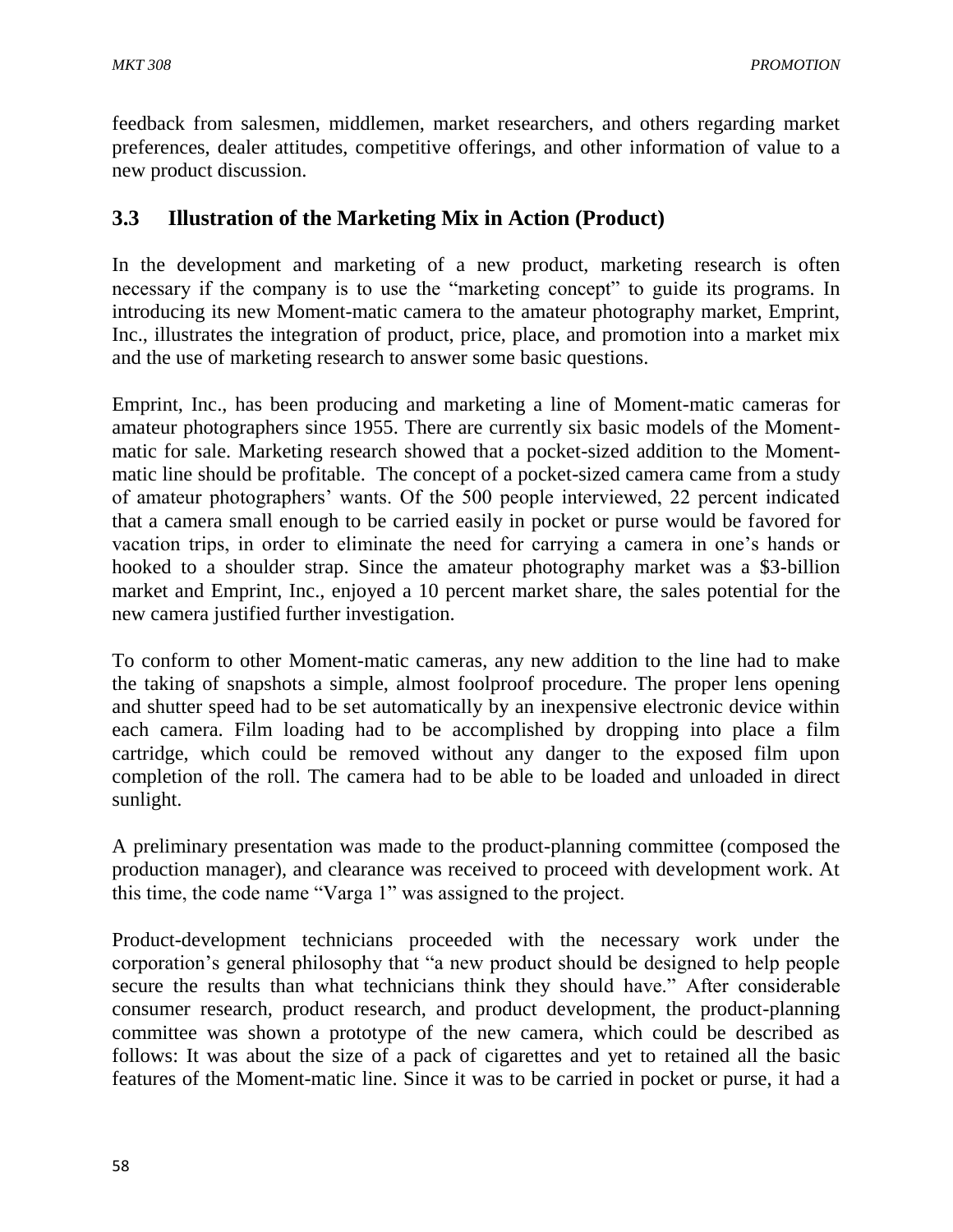scratch-resistant lens and exterior and weighed only ten ounces. It used the same film as other cameras in the Moment-matic line.

The production manager reported that the Varga 1 could be mass-produced with a minimum investment in additional machinery. In production runs of 100,000 units, it could be manufactured at an estimated unit cost of \$8. The marketing manager stated that in consumer testing, the new camera was rated "very desirable" by amateur photographers. The finance manager assured the committee that adequate funds were available for producing and marketing the Varga 1.

A discussion ensued regarding the final name to be given the product. It was decided that the best alternatives were either a Moment-matic designation or a completely different name, such as "petite" or "midget".

Brand name research was done with a sample of 500 amateur photographers. A number of names were presented, many of which were intentionally chosen to emphasize the small, compact nature of the new camera. In general, the research indicated that the name should be tied into the family brand name of Moment-matic, in order to take advantage of the goodwill enjoyed. Respondents chose the name "Mini-matic" far more than any of the other names tested. This name was approved by the product-planning committee, and it was decided to start production of the Mini-matic on January 15.

A sales target of 2 million units was established for the ten months remaining in the year, beginning March 1 when retailers would have stocks of the Mini-matic on hand. The gross-profit target was set at \$10 million for the period.

# **3.3.1 Price**

The pricing decisions a firm makes profoundly affect the promotion mix to be used on a particular product. A firm must set the basic price of a product high enough so that its sales will supply sufficient promotion dollars to make promotion feasible once the product has been introduced to the market. Operating on too small a margin may make the use of personal selling impractical. Contrariwise, if a sufficient quantity can be sold at a high enough price, promotion dollars will be available for a wide range of efforts.

Promotion discounts from basic price are used to get middlemen to promote the product. For example, a consumer packaged-goods manufacturer might give his wholesalers 1 percent of net purchases per month to promote the product. The wholesaler receives \$1,000 for promotion if his net purchases of the manufacturer's product for last month were \$100,000. He can spend all, part, or none of this money to promote the manufacturer's product. However, he will be fully reimbursed by the manufacturer for whatever he spends on promoting it, up to \$1,000.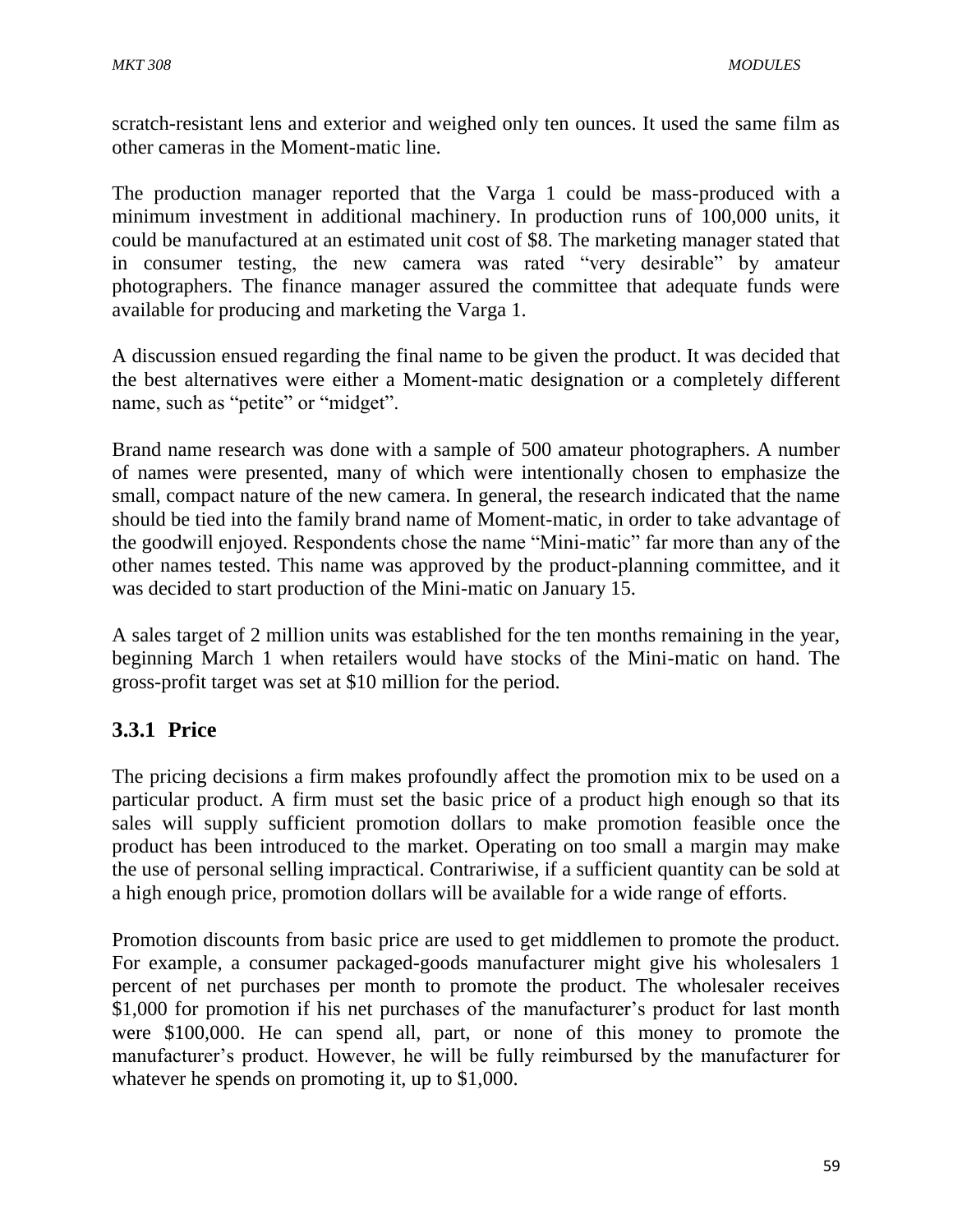Other types of discounts, such as quantity discounts or trade discounts, may be adjusted to allow middlemen enough margin to make it worthwhile for them to promote the manufacturer's product. Products that middlemen can price high enough to yield satisfactory profits are the ones most likely to receive promotion attention.

The marketing manager is in an admirable position to help make decisions regarding the basic price and discount structures of a product. His contacts with salesmen, wholesalers, and retailers yield information that is invaluable in price discussions.

# **3.3.2 Illustration of the Marketing Mix in Action (Price)**

In keeping with the corporation's philosophy of penetration pricing, it was decided to set the Mini-matic's price as low as possible, so that it could compete with increasing camera imports from Japan, Germany, and domestic manufacturers that were shifting their production abroad. The marketing manager wanted a price that would be competitive in the market; the production manager wanted a price that would lead to evenly distributed plant loads and long production runs; the finance manager wanted a profitable price; and the new-product development manager wanted a price that would lead to fast market penetration. Accordingly, after several meetings and considerable work with demandoriented methods of pricing, the product-planning committee established a suggested retail price of \$24.95 for the Mini-matic. The cost to the retailer was \$15.00, so the retailer's gross margin on each camera sold was \$9.95, or 39.8 percent on a retail basis. This margin was considered adequate to prove attractive to retailers and yet discourage any large-scale price cutting.

|  |  |  | In addition, it was decided to give quantity discounts to retailers to follows: |
|--|--|--|---------------------------------------------------------------------------------|
|--|--|--|---------------------------------------------------------------------------------|

| Number of Mini-matics bought | Retailer's cost per camera |
|------------------------------|----------------------------|
| $1 - 24$                     | \$15.00                    |
| 25-49                        | 14.50                      |
| 50-100                       | 14.00                      |
| Over 100                     | 13.50                      |

## **4.0 CONCLUSION**

In this unit, you have been exposed to the factors affecting the promotion mix that are controllable in nature, as well as the illustration of the marketing mix in action regarding product and Price.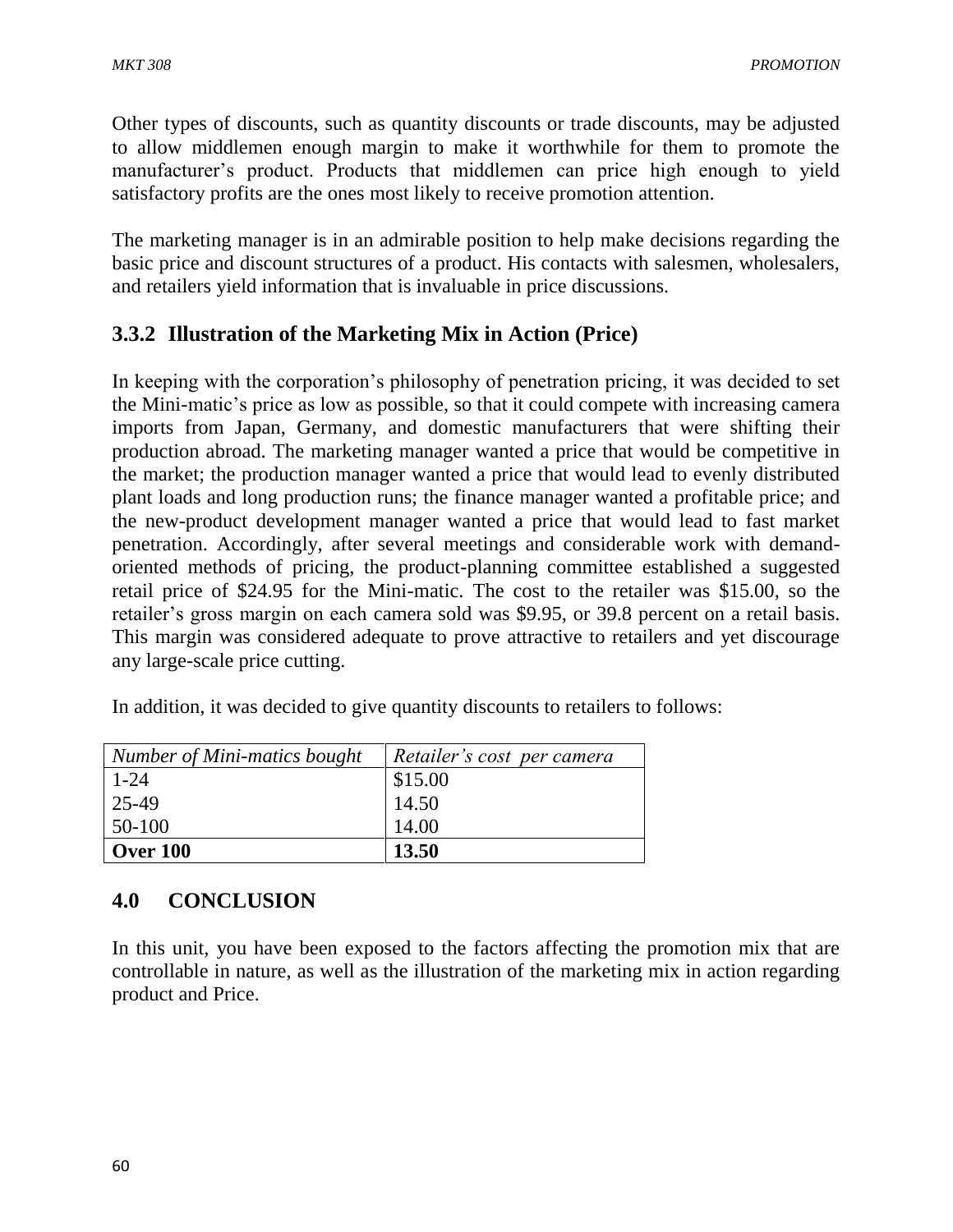# **5.0 SUMMARY**

In this unit, you have learnt that the controllable factors affecting the promotion mix, described product give illustration of the marketing mix in action regarding product and discussed Price and give illustration of the marketing mix in action price

## **6.0 TUTOR-MARKED ASSIGNMENTS**

- 1. What are the Controllable factors affecting the promotion mix.
- 2. Describe product give illustration of the marketing mix in action regarding product.
- 3. Discuss Price and give illustration of the marketing mix in action price.

# **7.0 REFERENCES/FURTHER READINGS**

Ahmed-Ogundipe,K.A (2001). The foundation of marketing, Lagos: Percept Limited.

Asika N and Osuagwu L (1997). Research Methods for Marketing Decisions, Lagos: Malthouse Press Ltd

Brown, O.S. (1995). *Post-modern Marketing*, London: Routledge.

- Gronroos, C. (1989). 'Defining Marketing: A Market-Oriented Approach'. European Journal of Marketing, 23, 1, pp. 52-60.
- Houston, F.S. (1986). 'The Marketing Concept: What it is and what it is not'. Journal of Marketing, 50, April, pp. 81-7.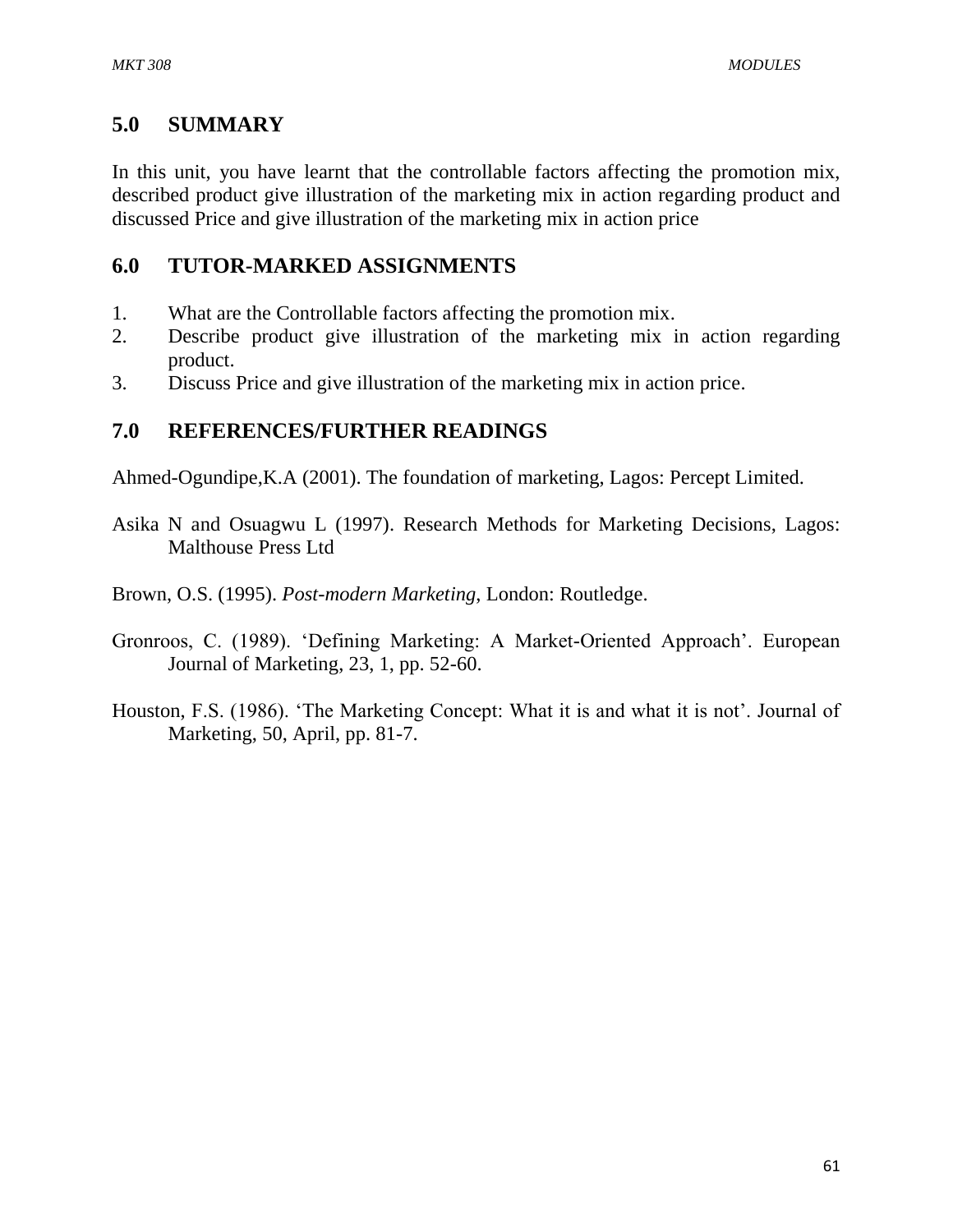# **UNIT 4 CONTROLLABLE FACTORS AFFECTING THE PROMOTION MIX**

### **CONTENTS**

- 1.0 Introduction
- 2.0 Objectives
- 3.0 Main Content
	- 3.1 Controllable factors affecting the promotion mix
	- 3.2 Place
	- 3.3 Illustration of the marketing mix in action (place)
		- 3.3.1 Promotion
		- 3.3.2 Illustration of the marketing mix in action (PROMOTION)
- 4.0 Conclusion
- 5.0 Summary
- 6.0 Tutor-Marked Assignment
- 7.0 References/Further Readings

### **1.0 INTRODUCTION**

In unit 4 we started our discussion on the controllable factors affecting the promotion mix, described product and price and then give illustration of the marketing mix in action regarding product and Price. In this unit we shall continue our discussion on other controllable factors affecting the promotion mix such as place

## **2.0 OBJECTIVES**

At the end of this unit, you should be able to:

- explain controllable factors affecting the promotion mix.
- describe place and give illustration of the marketing mix in action (place)
- appreciate the elements of promotion in marketing and give illustration of the marketing mix in action (promotion)
- be able to impact such knowledge to others.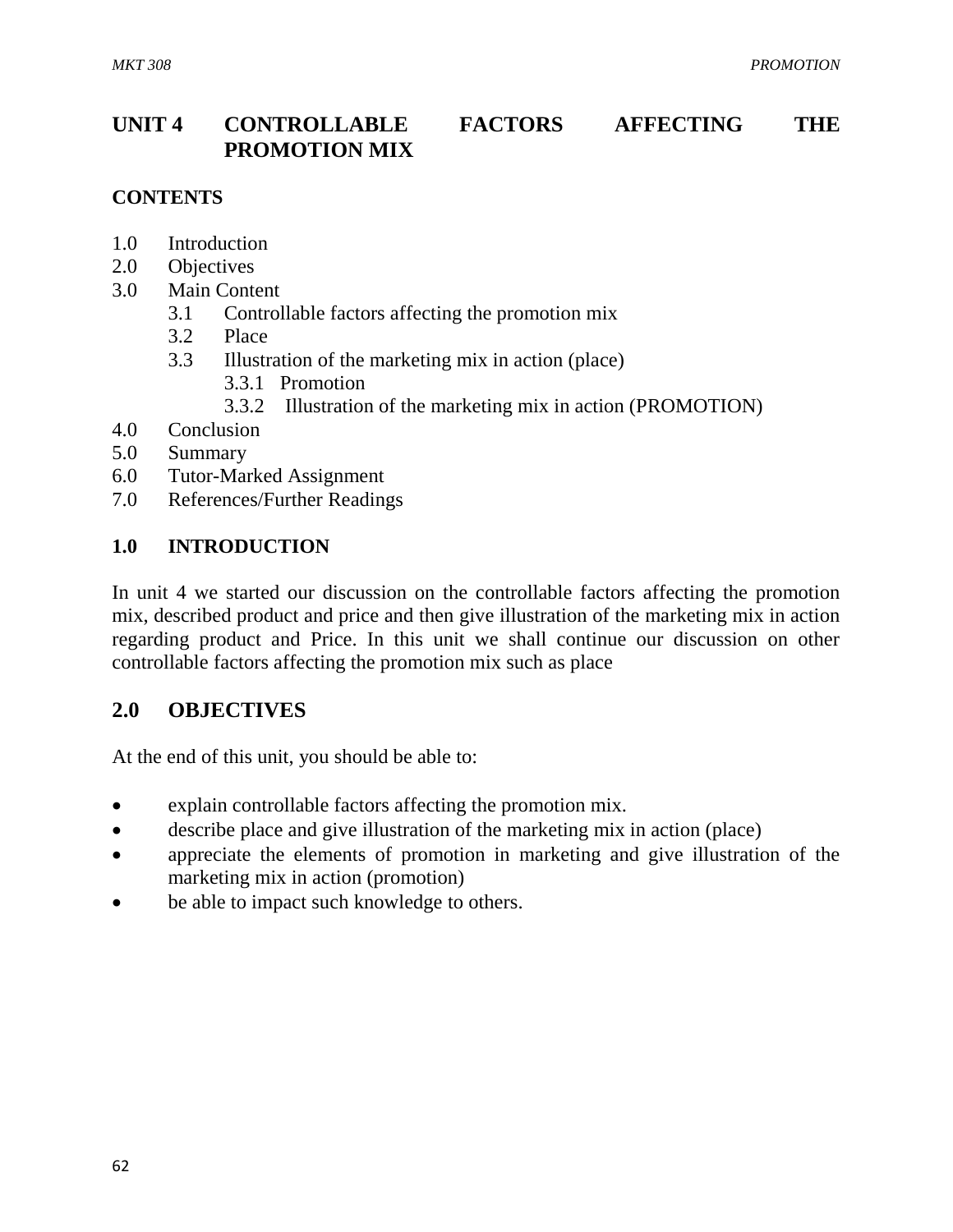## **3.0 MAIN CONTENT**

### **3.1 Controllable Factors Affecting the Promotion Mix**

### **3.2 Place**

Wholesalers and retailers are usually reached by salesmen, because they are few in number when compared to consumers, require detailed information on costs, mark-ups, profits, promotion plans, and so on, and buy in quantities large enough to make the use of personal selling feasible. Trade advertising may be used to inform and persuade middlemen, but the major promotion tool is personal selling.

Good channel relationships with middlemen are particularly important when a manufacturer's product is essentially similar to those of his competitors. Salesmen can cement good relationships, serve as a valuable source of feedback to manufacturers, and quickly correct problems, all of which are areas in which mass-selling tools are weak. The loss of an important wholesaler or retailer may be a major setback to a manufacturer's marketing program, whereas the loss of one consumer does not usually have a drastic effect.

The marketing manager should have intimate knowledge of transportation and storage facilities and the requirements for products under his jurisdiction. His knowledge of wholesalers and retailers and their objectives and requirements is useful in selecting proper channels of distribution, rewarding channel members, and ensuring the proper flow of goods to target markets. No one in the company has better knowledge of the factors that make up the place mix.

### **3.3 Illustration of the Marketing Mix in Action (Place)**

Mini-matics were marketed through the 85,000 retail outlets currently handling the Moment-matic line. No wholesalers were used, since retailers preferred to buy direct from the manufacturer, and most orders were large enough for Emprint to sell in this manner.

Emprint guaranteed it could deliver to any point in the United States within seven working days by maintaining warehouse stocks at strategic points throughout the country. Good dealer relations were maintained by following a selective distribution policy and maintaining a Marketing Education Center through which passed more than 40,000 dealers and their sales-people.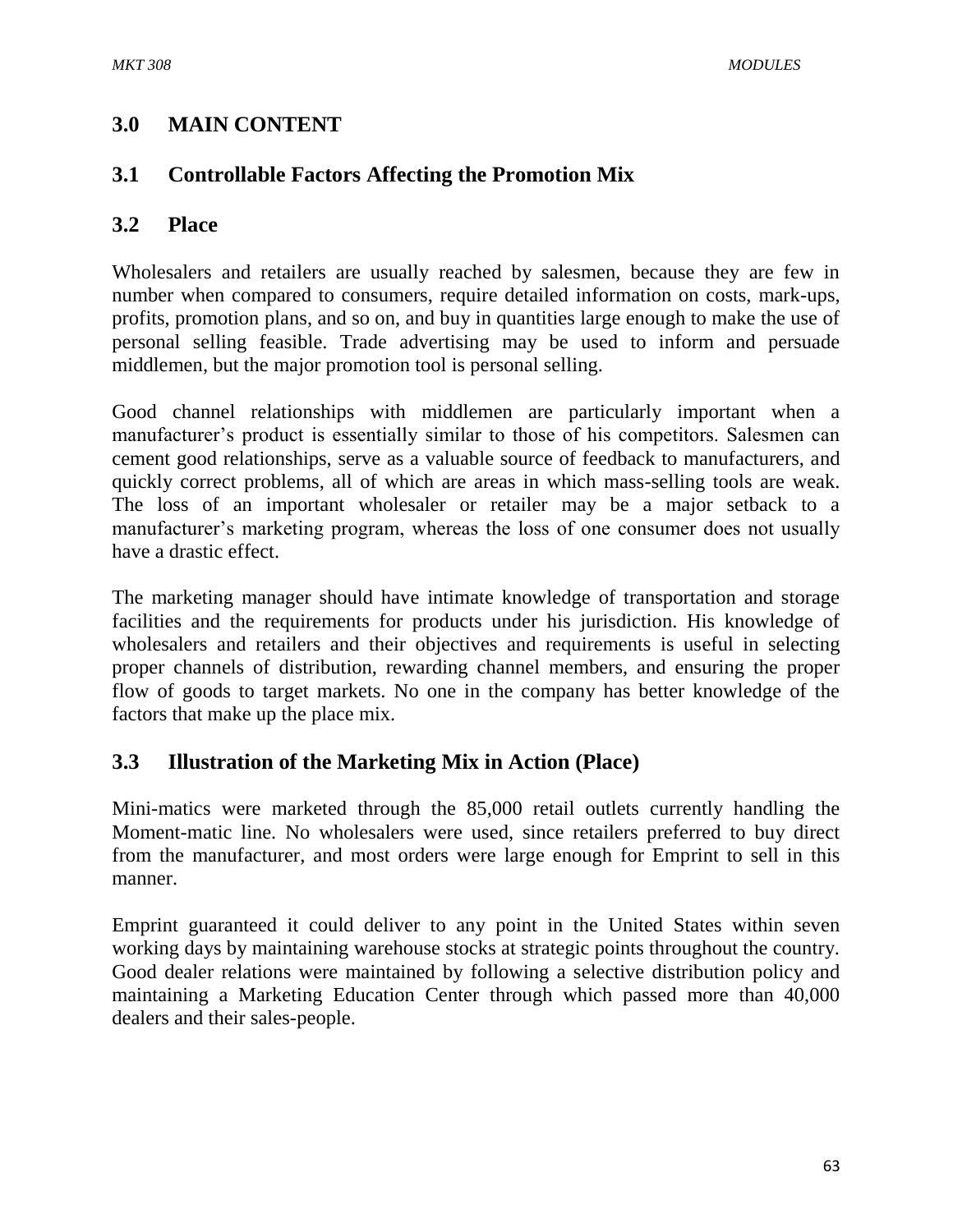# **3.3.1 Promotion**

Once overall company and marketing objectives have been set, the marketing manager is in a position to set promotion objectives and blend the promotion tools into a mix to achieve these objectives. His background of experience, market research and testing, and intimate knowledge of the strengths and weakness of the promotion tools will enable him to "tailor-fit" the promotion mix to the product or service. He is also in a key position to observe and measure the effects of his selection on sales.

# **3.3.2 Illustration of the Marketing Mix in Action (Promotion)**

Publicity on the Mini-matic was scheduled to break in trade papers, consumer magazines, and newspapers on March 1. Advertising did not begin until April 1 in order to get maximum news value from new-product publicity and still be early enough for the June graduation and summer vacation markets.

All advertising for the Mini-matic was developed by the Barnett and Borden advertising agency. The basic campaign theme was "Mini-matic's always at hand when wonderful things happen." The advertising appropriation of \$8 million was to be spent in newspapers and magazines, and on television.

Newspaper advertisements were run simultaneously in all markets where Moment-matic dealers were located, so they could tie in with promotions at the local level. A cooperative advertising arrangement between Emprint and its retailers stated that the company would pay 50 percent of the cost of dealer newspaper advertising of the Minimatic, up to a maximum of 5 percent of each retailer's gross purchases.

Emprint's 1,500 salesmen were briefed in regional sales meetings on the product features and benefits of the Mini-matic. Copies of new-product publicity releases, preprints of newspaper and magazine advertisements, and media schedules were handled out and explained. Salesmen were to get retailers to order at least two weeks' supply of Minimatics and, using newspaper mats that were furnished, to try to secure retail tie-ins with national advertising. The salesmen started calling on retailers February 1 with a model of the new camera.

Various types of sales promotion material with the theme "Wonderful things happen with Mini-matic" were furnished salesmen for distribution to retailers. A "Wonderful things can happen" incentive campaign was offered to dealers whereby they could win vacation trips to exciting parts of the country or world by superior sales performance.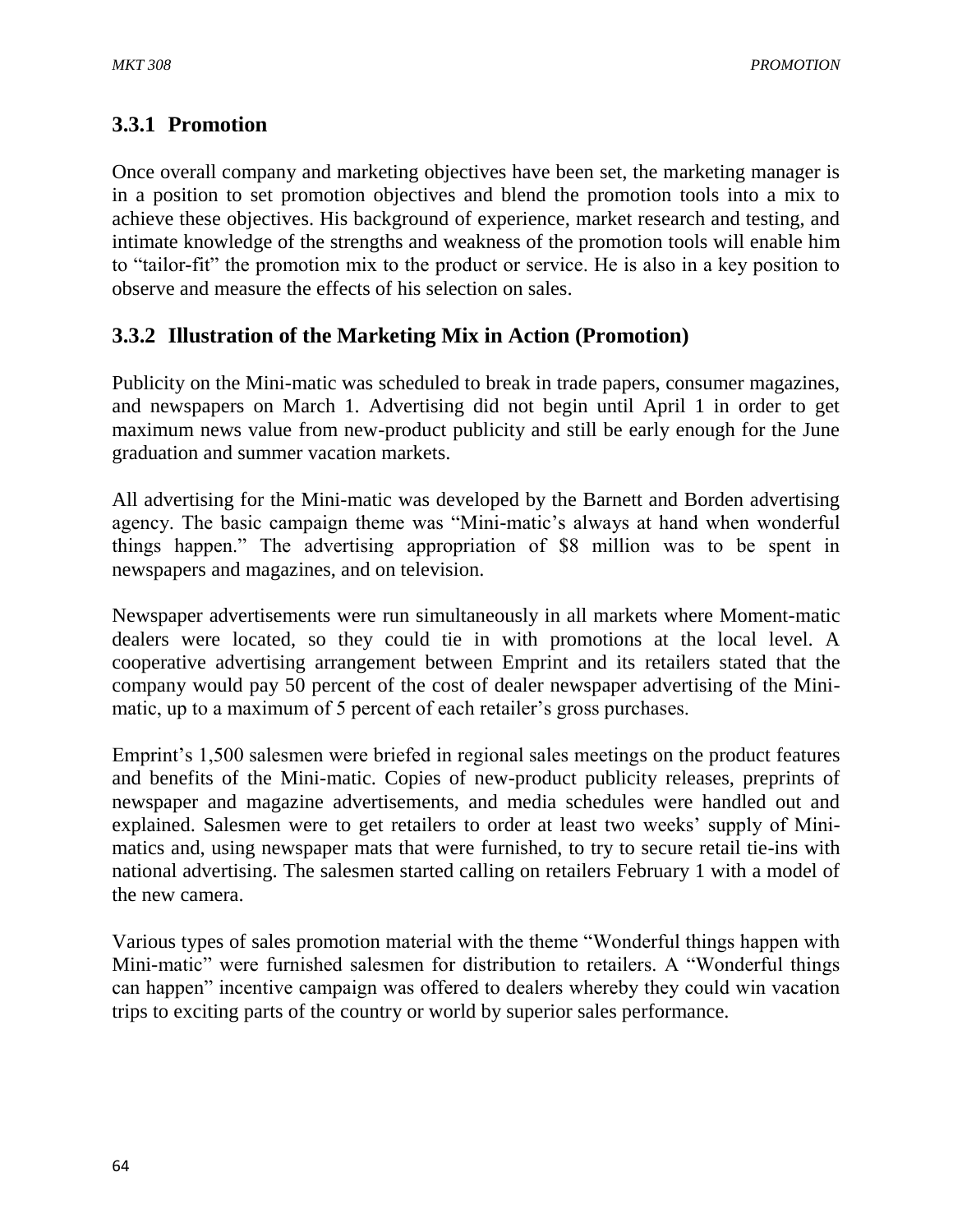# **4.0 CONCLUSION**

In this unit, you have been exposed to the concept of marketing mix, as well as the application of this concept in the promotion mix which Parts of the mix had to be revised while the marketing program was in operation, as uncontrollable factors such as competitive reactions and economic forces came into play By combining product, price, place, and promotion into integrated, coordinated marketing mix, Emprint, Inc., maximized its chances of achieving its sales and profit targets on the Mini-matic camera.

# **5.0 SUMMARY**

In this unit, you have learnt that: explain controllable factors affecting the promotion mix, described the place and give illustration of the marketing mix in action (place) discussed promotion give illustration of the marketing mix in action (promotion).

## **6.0 TUTOR-MARKED ASSIGNMENT**

- 1. What is the place and give illustration of the marketing mix in action (place)?
- 2. Discuss promotion give illustration of the marketing mix in action (promotion)?

## **7.0 REFERENCES/FURTHER READINGS**

Ahmed-Ogundipe,K.A (2001). The foundation of marketing, Lagos: Percept Limited.

Asika N and Osuagwu L (1997). Research Methods for Marketing Decisions, Lagos: Malthouse Press Ltd.

Brown, O.S. (1995). *Post-modern Marketing*, London: Routledge.

- Gronroos, C. (1989). 'Defining Marketing: A Market-Oriented Approach'. European Journal of Marketing, 23, 1, pp. 52-60.
- Houston, F.S. (1986). 'The Marketing Concept: What it is and what it is not'. Journal of Marketing, 50, April, pp. 81-7.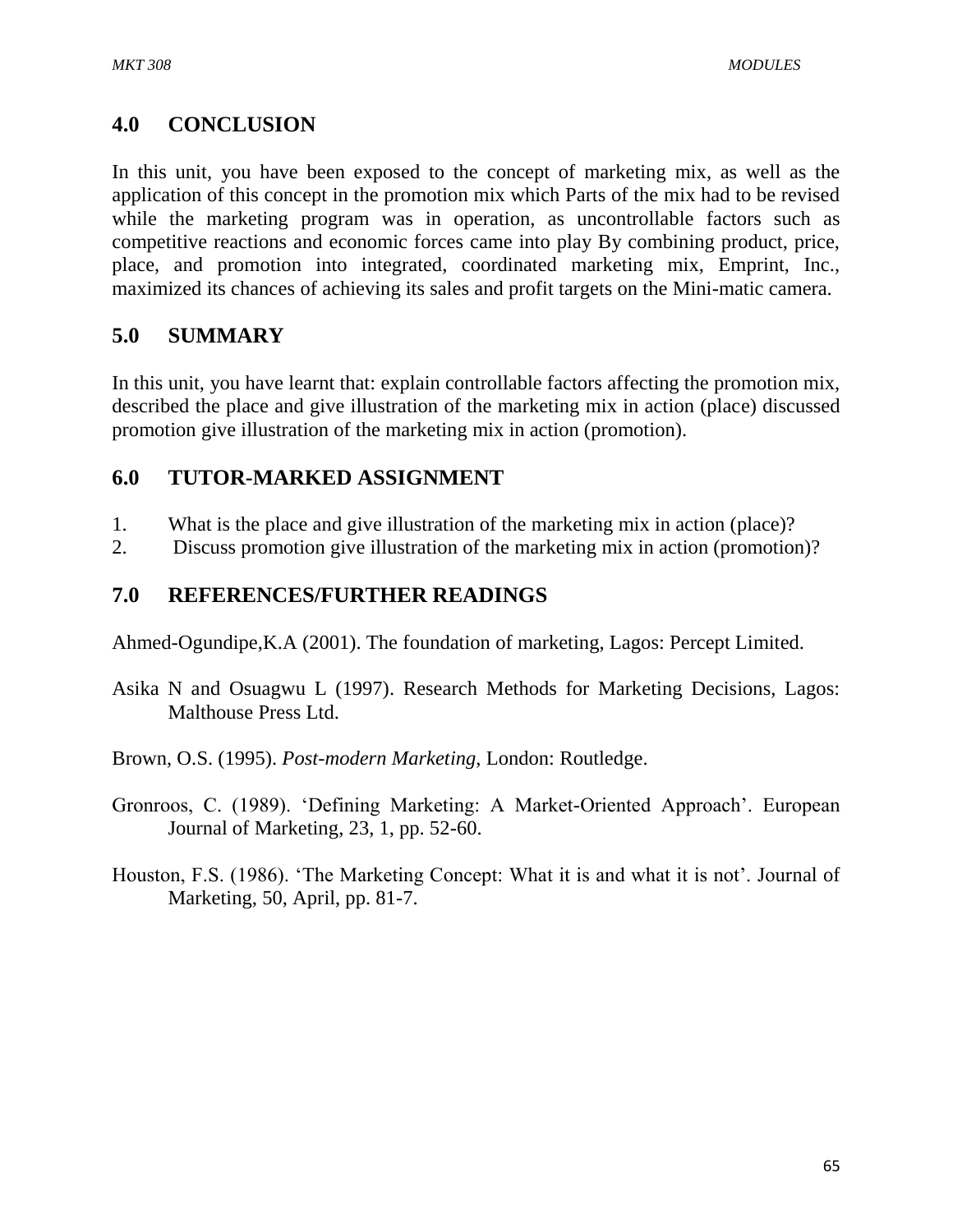# **UNIT 5 UNCONTROLLABLE FACTORS AFFECTING THE PROMOTION**

### **CONTENTS**

- 1.0 Introduction
- 2.0 Objectives
- 3.0 Main Content
	- 3.1 Uncontrollable factors affecting the promotion mix
	- 3.2 Economic Forces
	- 3.3 Life-Styles
	- 3.4 Competition
	- 3.5 Middlemen
	- 3.6 Legal and Ethical Factors
	- 3.7 Intrafirm Relationships
- 4.0 Conclusion
- 5.0 Summary
- 6.0 Tutor-Marked Assignment
- 7.0 References/Further Reading

## **1.0 INTRODUCTION**

In the last two units that is unit 8 and 9 we discussed extensively on controllable factors affecting the promotion mix, that is product, price, place and promotion and give illustration of the marketing mix in action product, price, place and promotion. However, this unit we shall focus on uncontrollable factors affecting the promotion mix.

## **2.0 OBJECTIVES**

At the end of this unit, you should be able to:

- understand the uncontrollable factors affecting the promotion mix such as economic forces, life-styles, competition, middlemen, legal and ethical factors and intrafirm relationships.
- be able to impact such knowledge to others.

## **3.0 MAIN CONTENT**

### **3.1 Uncontrollable Factors Affecting the Promotion Mix**

Certain factors are beyond the direct control of the marketing manager and his company. These uncontrollable factors form a large part of the environment in which promotion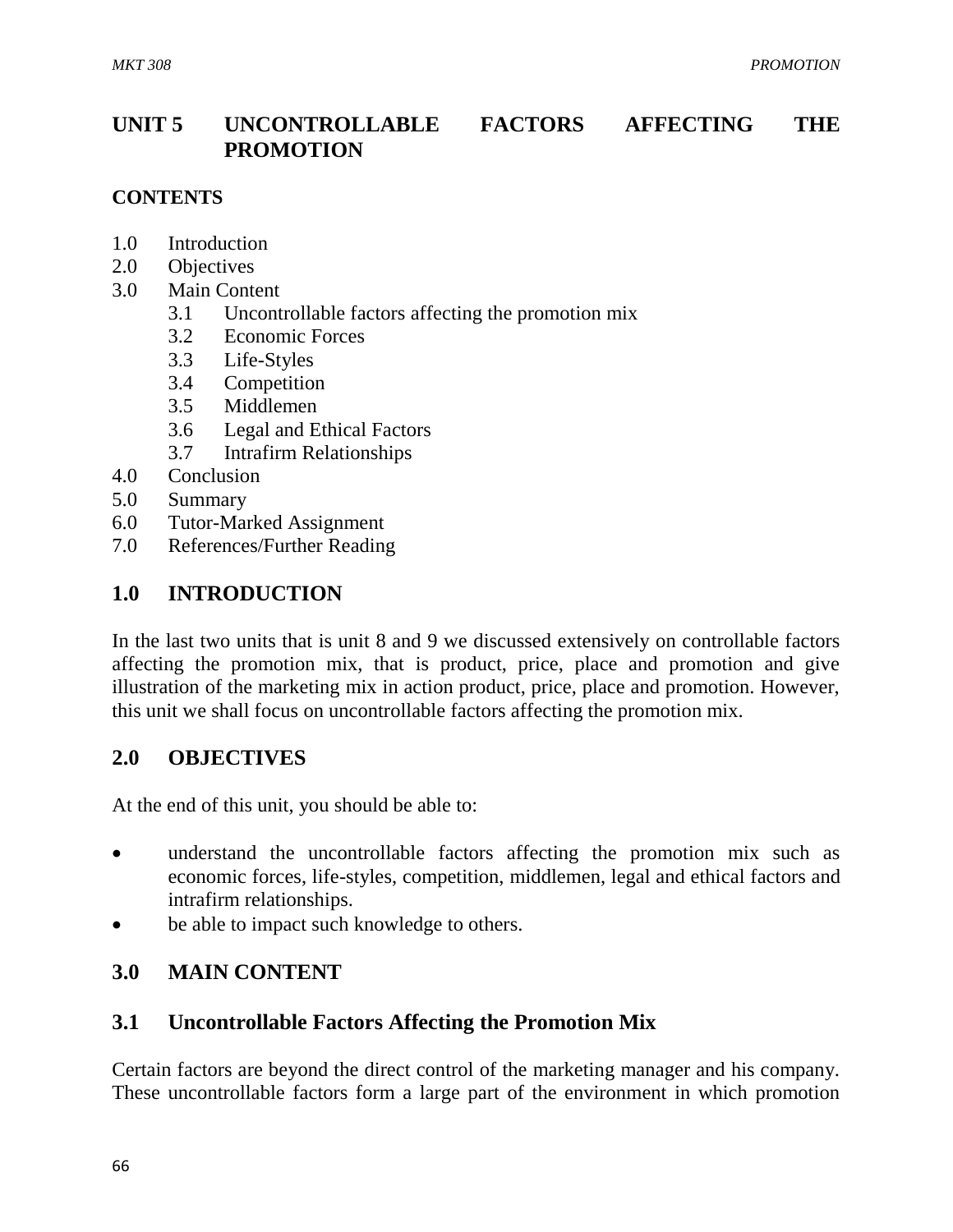must operate. They are (1) economic forces, (2) life-styles, (3) competition, (4) middlemen, (5) legal and ethical factors, and (6) intrafirm relationships.

## **3.2 Economic Forces**

Demand for the product is not created by any promotion effort. The demand is already there, latent, and depends upon consumer needs and wants. All promotion can do is sharpen and direct existing demand toward a product or brand offerings of specific manufacturers.

Not only is it extremely costly to attempt to change demand, but such efforts are usually doomed to failure, as can be seen by the Ford Motor Company's promotion of the Edsel, and the unproductive promotion of men's hats in the face of declining demand. Basic demand finds its roots in the needs and wants of consumers, and these have proved to be highly resistant to promotion efforts.

Other economic forces influence the willingness of people to buy products and thus influence the effectiveness of promotion. Income tax structures, employment levels, and credit availability fall into this category. These forces can have positive or negative effects upon the promotion efforts of a particular firm and must be asserted in the light of the promotion program of each individual product.

## **3.3 Life-Styles**

A life-style is a particular way of living, of a whole population or a segment of one. One can speak of the life-style of a nation, a family, or a particular social class or age group. These life-styles are beyond the control of the promoter, so he must adapt his promotion efforts to the life-styles of the groups with which he is trying to communicate.

Also, life-styles can and do change, although not normally over short time periods. But on occasion, the life-style of a group can change significantly between the planning of a promotion program and its inception. This may necessitate drastic, last-minute changes in the program.

## **3.4 Competition**

With the wide proliferation and differentiation of products in the economy, promoters have turned to increasingly subtle and complex promotion programs. Although price competition is still prevalent, especially at the retail level, nonprice competition continues to be of paramount importance for a product differentiation, which may have taken months or years to develop and test.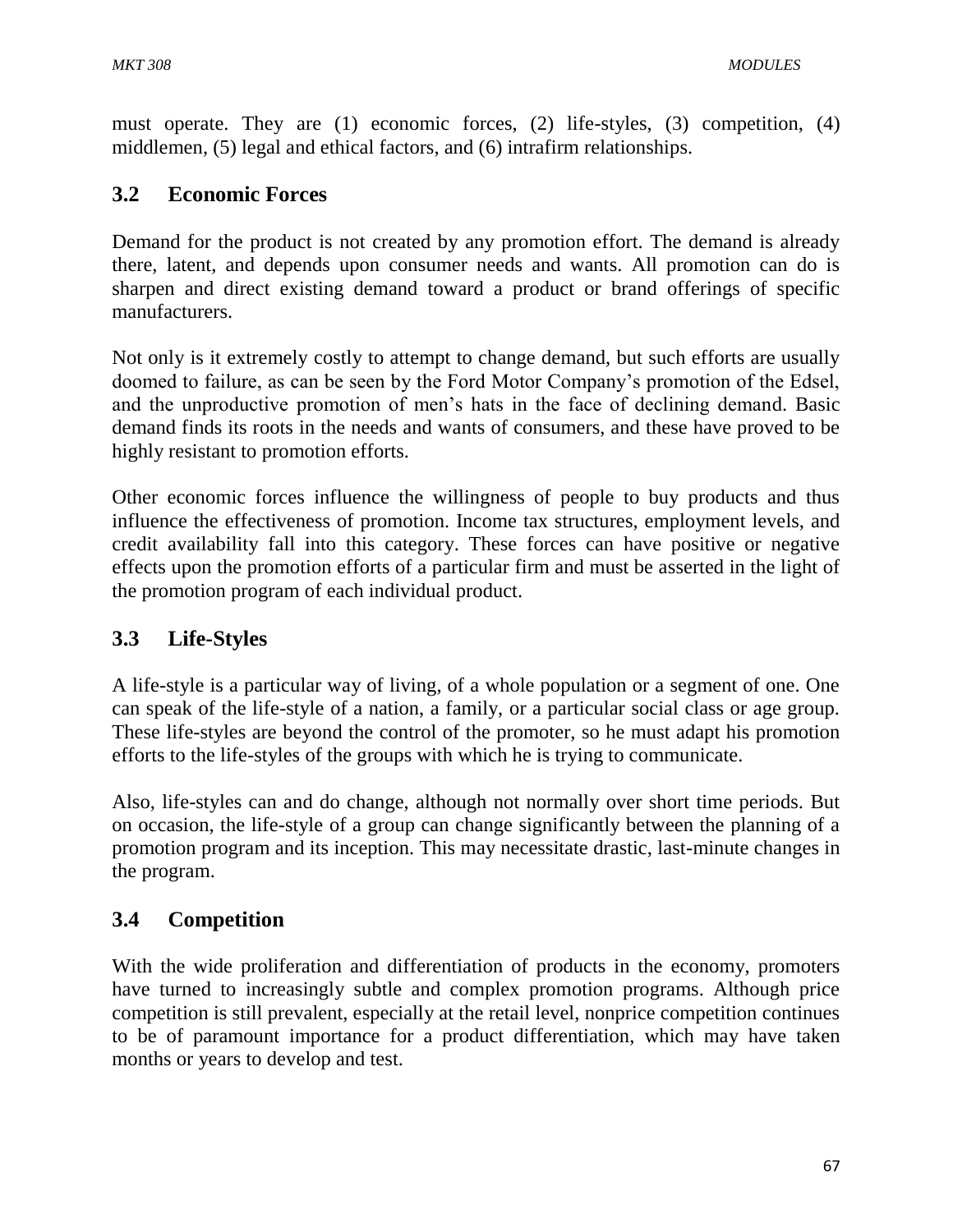The marketing manager, operating within existing laws, has little or no control over the actions of competitors. About all he can do is anticipate competitive actions and be prepared to deal with them. He should constantly compare his product with competitive offerings to determine points of differentiation and relative strengths and weakness. Then, weakness in his product can be corrected and the most promotable features used in promotion programs.

### **3.5 Middlemen**

Most manufacturers are not vertically integrated and must depend upon independently owned wholesalers and retailers to sell products. These middlemen are intermediate buyers and must be taken care of in promotion plans. Typically, middlemen have a wide choice among products and can contribute heavily to the success of promotion programs on products carried. Their active support must be solicited and their objectives recognized when promotion programs are in the planning stage. The lack of middlemen's support for a promotion program can be a major obstacle to the success of a product.

## **3.6 Legal and Ethical Factors**

Legal and ethical consideration place constraints on the promotion program. There are federal, state, and local laws pertaining to promotion, and the marketing manager must operate within the framework of these laws.

Most laws affecting promotion have come about because of abuses by sellers. In areas in which no such laws exist, the marketing manager should strive to follow ethics that lead to acceptable behavior. To do otherwise will antagonize substantial segments of the population and lead to further legal restrictions on promotion programs.

## **3.7 Intrafirm Relationships**

Departments such as production and finance place further restrictions upon the promotion latitude of the marketing manager. Financial officers ultimately determine the absolute size of the promotion budget, and the marketing manager must operate within this limit. Likewise, the productive capacity of the company places a short-term limit on the units of product available for sale. Only an unwise marketing manager would knowingly put forth a promotion program designed to sell more product than the factory can produce. Besides being economically unsound, such a program would generate ill will among both middlemen and consumers who were unable to secure wanted amounts of the product.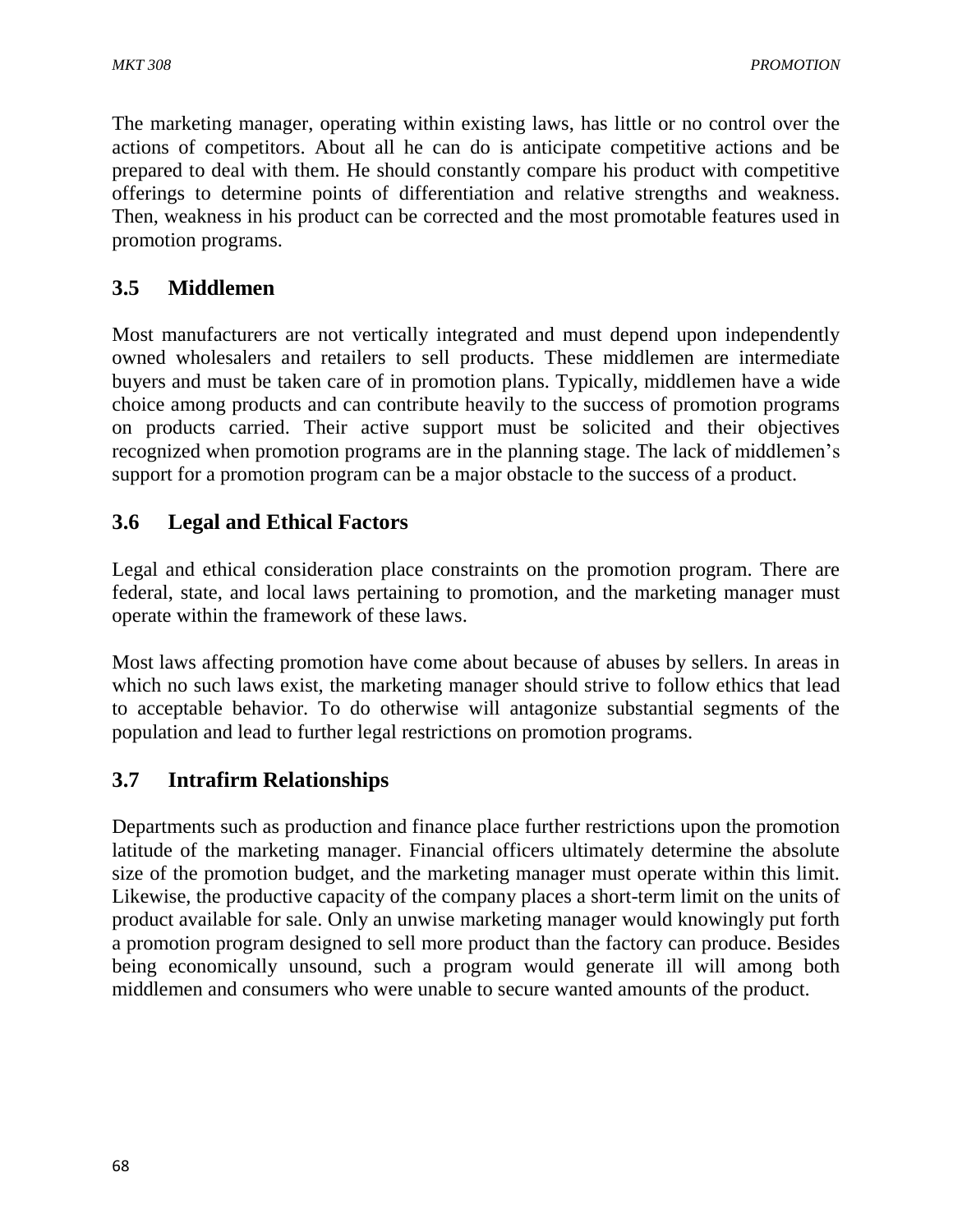# **4.0 CONCLUSION**

The marketing manager must also cultivate good relationships with other departments within the firm, such as personnel and shipping. This is generally done by coordinating promotion activities with these other essential company operations.

## **5.0 SUMMARY**

In this unit, you have learnt and understood uncontrollable factors affecting the promotion mix such as economic forces, life-styles, competition, middlemen, legal and ethical factors and intrafirm relationships

## **6.0 TUTOR-MARKED ASSIGNMENT**

list and explain the uncontrollable factors affecting the promotion mix?

# **7.0 REFERENCES/FURTHER READINGS**

Ahmed-Ogundipe,K. A (2001). The foundation of marketing, Lagos: Percept Limited.

Asika N and Osuagwu L (1997). Research Methods for Marketing Decisions, Lagos: Malthouse Press Ltd.

Brown, O.S. (1995). *Post-modern Marketing*, London: Routledge.

- Gronroos, C. (1989). 'Defining Marketing: A Market-Oriented Approach'. European Journal of Marketing, 23, 1, pp. 52-60.
- Houston, F.S. (1986). 'The Marketing Concept: What it is and what it is not'. Journal of Marketing, 50, April, pp. 81-7.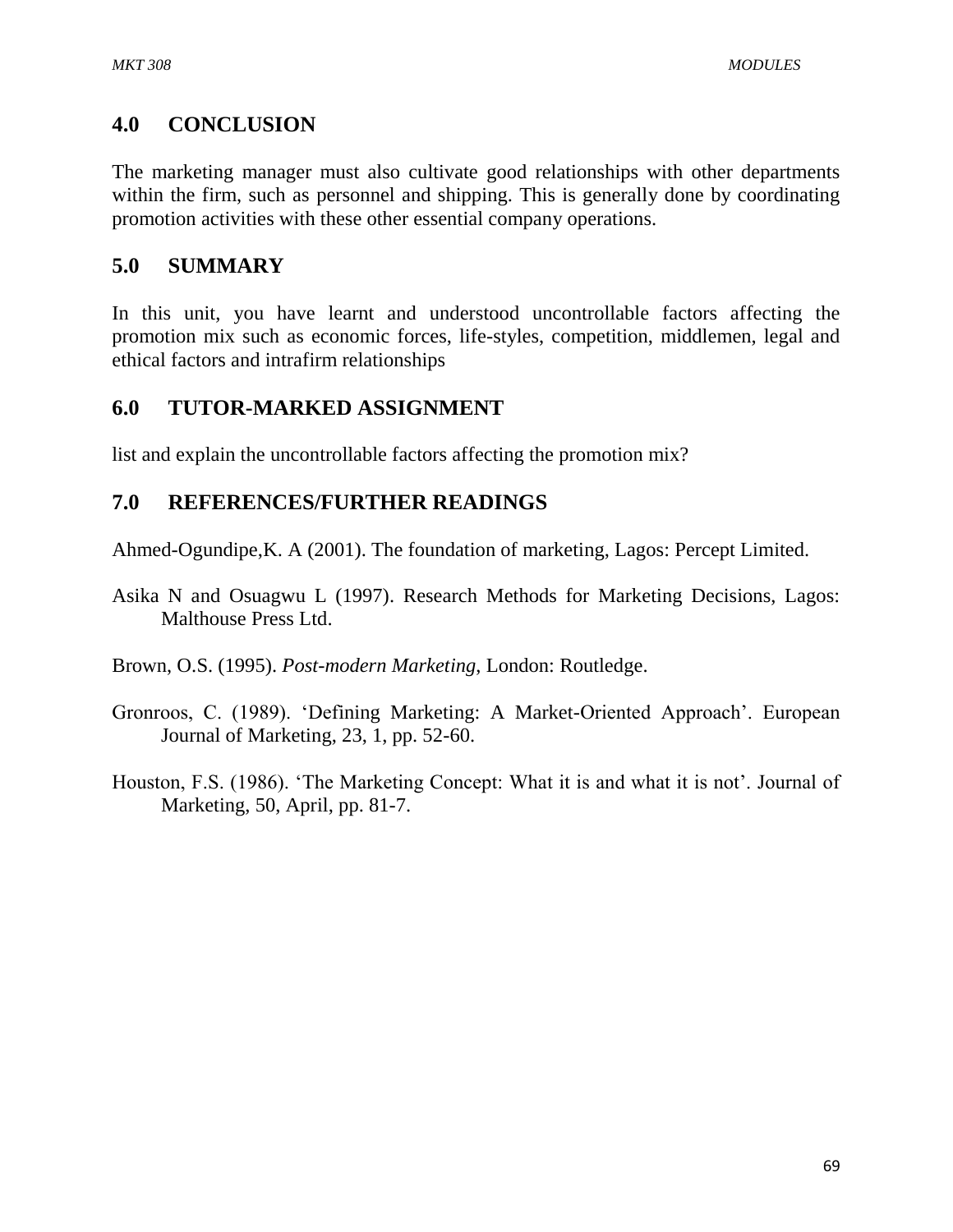# **MODULE 3**

- Unit 1 Sales Promotions and Personal Selling
- Unit 2 Social Influences on Promotion
- Unit 3 Planning
- Unit 4 Financial, Measuring, and Controlling the Promotion Program
- Unit 5 Ethics and the Promotion Process

# **UNIT 1 SALES PROMOTIONS AND PERSONAL SELLING**

### **CONTENTS**

- 1.0 Introduction
- 2.0 Objectives
- 3.0 Main Content
	- 3.1 Sales Promotions
	- 3.2 Sales Promotion Tools
	- 3.3 Personal Selling
	- 3.4 Types of Sales Persons
	- 3.5 Personal Selling Process
- 4.0 Conclusion
- 5.0 Summary
- 6.0 Tutor-Marked Assignment
- 7.0 References/Further Readings

## **1.0 INTRODUCTION**

A small firm can use sales promotion to accomplish various objectives. For example, small manufacturers can use it to stimulate commitment among channel membersretailers and wholesalers-to market their product while Personal selling may be carried out on a face-to-face basis or by means of the telephone. Personal selling is especially vital for the small firm

## **2.0 OBJECTIVES**

At the end of this unit, you should be able to:

- describe Sales promotions
- highlight Sales promotion tools
- explain Personal selling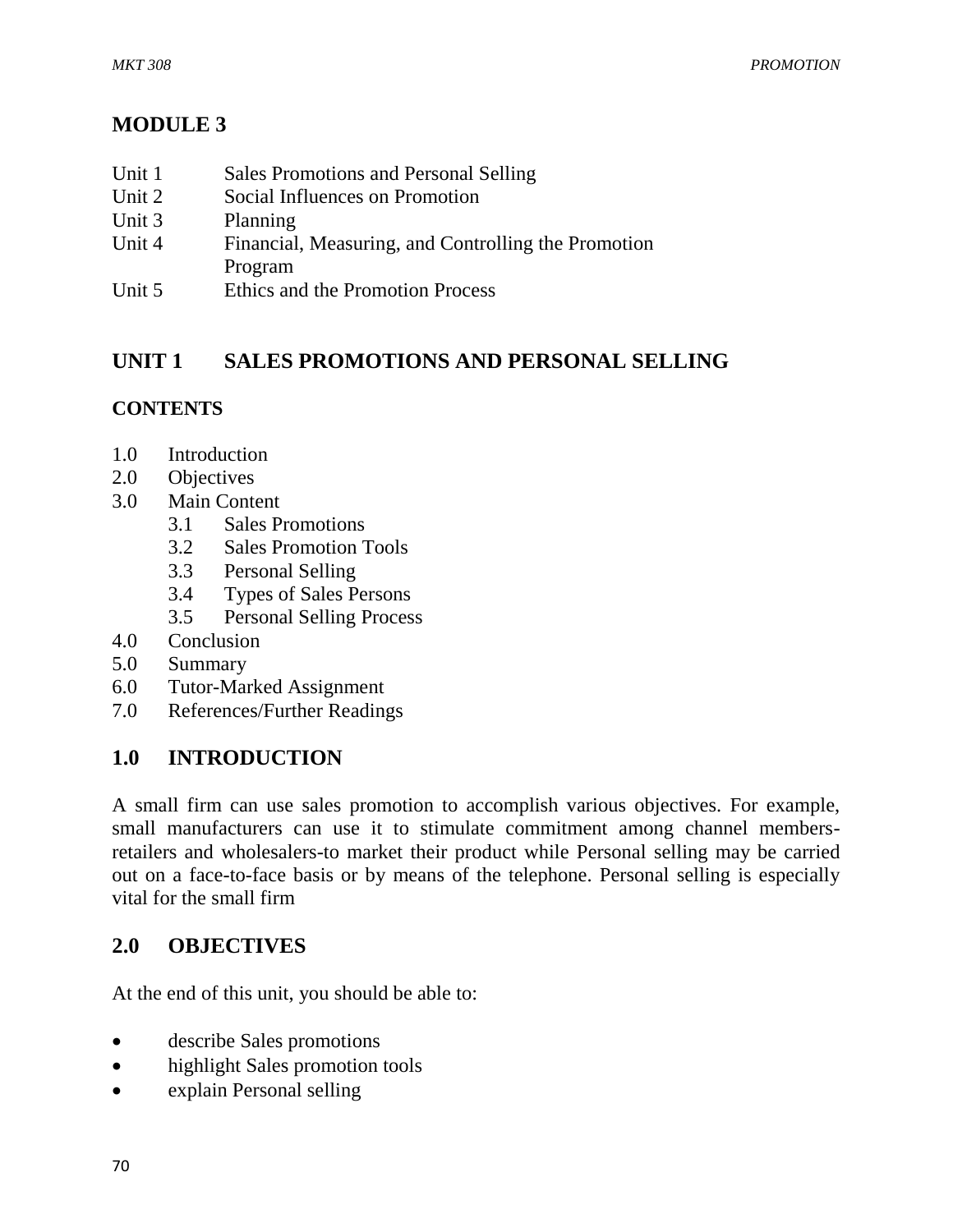- iterate Types of sales persons
- describe Personal selling process.

# **3.0 MAIN CONTENT**

### **3.1 Sales Promotion**

A sales promotion serves as an inducement to buy certain product while typically offering value to prospective customers. Generally, a sales promotion includes any promotional technique other than personal selling, advertising, and public relations that stimulates the purchase of a particular food or service.

Wholesalers can use sales promotion to induce retailers to buy inventories earlier that normally needed, and retailers, with similar promotional tools, any be able to persuade customers to make a purchase.

## **3.2 Sales Promotion Tools**

In sales promotion, there are a number of methods that can be used, these include: Point-of-Purchase Displays.

Small business owners are constantly putting displays in their stores. Point-of-purchase displays are strategically located throughout the store and represent a effective means of generating impulse purchases. These displays are ways of drawing customer attention to a particular product or group of products. Usually these displays are prepared by manufacturers or distributors of products and made available to the owners. Typically forms of displays are wall or shelf displays, interior or overhead signs, freestanding and displays, and countered displays.

Good displays that are attractively set up to catch the customer's eye are placed in a high customer traffic area and have point-of-sale material attached. They are a means of increasing sales on a particular products. Displays may remind customers of a products they need but had forgotten to include on their shopping lists. Another purpose of these displays is to suggest additional uses of a product. This techniques is often successful in influencing a customers to purchase a product.

Many point-of-purchase displays are strategically located at the store's checkout counter to stimulate impulse purchases. For example razor blades, chewing gum and certain types of magazines and newspaper are placed where customers can put purchase them impulse.

### **Show windows**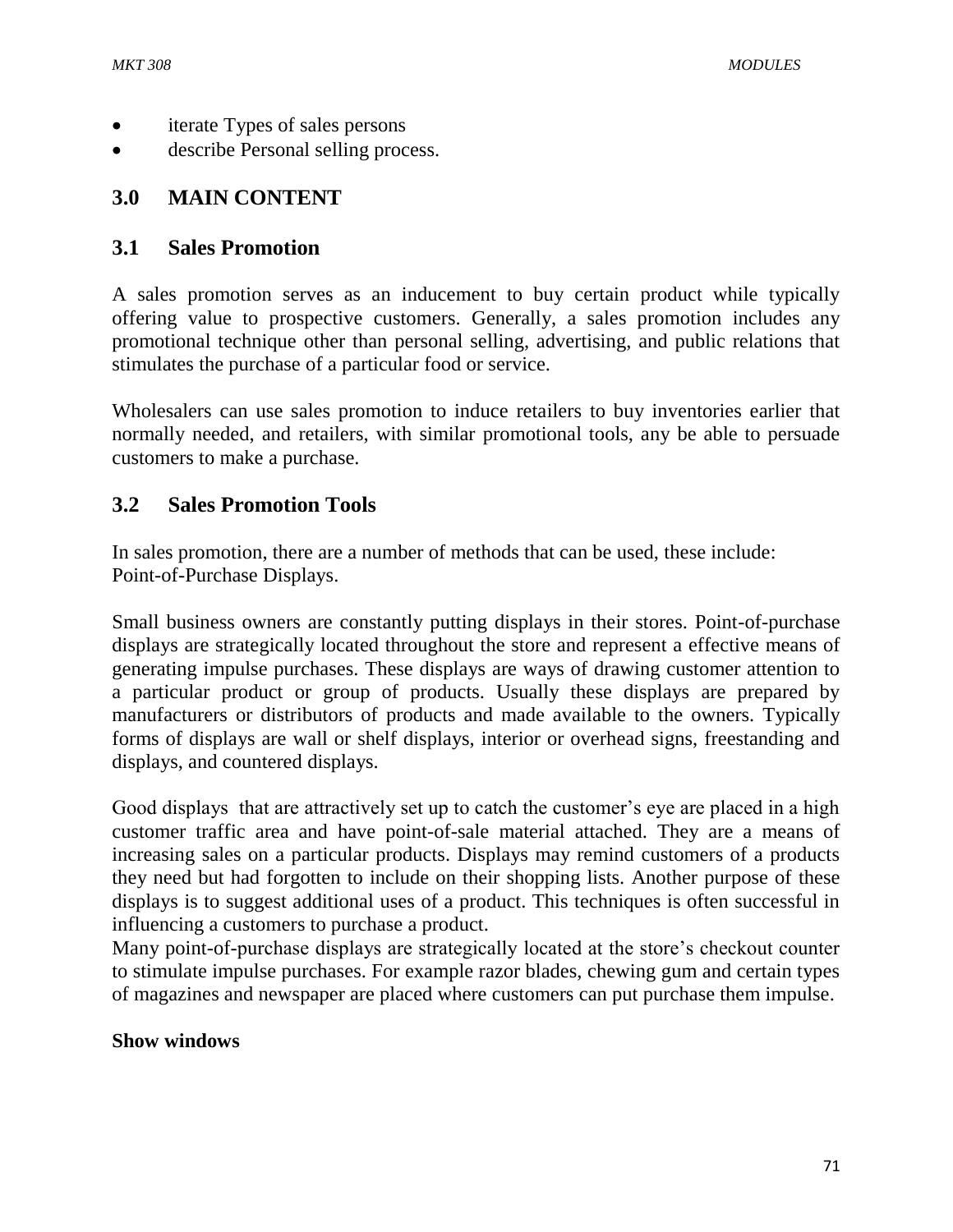Merchandise displays or signs in the show window should be appealing to the customer as well as attention getters. Show window displays should be designed for the purpose of presenting merchandise in such a way that the passer-by stops, looks, enters the store to find out more about the merchandise, and is encouraged to make a purchase. Show window cab be effectively used to stimulate impulse buying. Show windows displays should be changed regularly to make them most effective. If the same people pass your store daily, window displays should be changed more frequently.

### **Samples**

One sales promotion techniques is to distribute free samples of a product to customers. In this way, the small business puts the product in the hands of the customers for the purpose of getting them to try it. The expectation is that they will like it and become regular users. A sample tube of new toothpastes, a sample box of a new detergent, or a sample jar of a new brand of freeze-dried coffee is given to customers to try. When a new food item is to be introduced, such as a new breakfast sausage, samples may be prepared in a grocery store. Customers are offered a sample, and its unique characteristics are explained. Customers who like the item then are encouraged to buy the product. An advantage of this sales promotion technique is that customer acceptance or nonacceptance of the product is known as soon as it is tried.

### **Contests**

Some contests are intended to attract new customers to use a product already in existence or to introduce a new product. Other contests attempt to get customers into the store to register for a cash prize or merchandise to be presented at a drawing held in the store.

#### **Premiums**

Premiums re products that are offered free or at minimal cost to the customer. Consumers may receive a dish, glass or other merchandise free if they purchase another product or make a purchase in excess of a stated naira amount, such as over N25,000. A retailer may offer one pair of shoes at the regular price and the second pair of equal or less value for N1,000 more.

#### **Coupons**

A frequently used sales promotion technique is coupons, coupons are intended to stimulate sales by offering the consumers a discount on purchases. For example, a retailer may offer a series of coupons that are redeemable during a specified week. A service firm may offer a coupon that provides a discount on a service, such as a N5,000 discount on the tune-up service for lawn-mowers.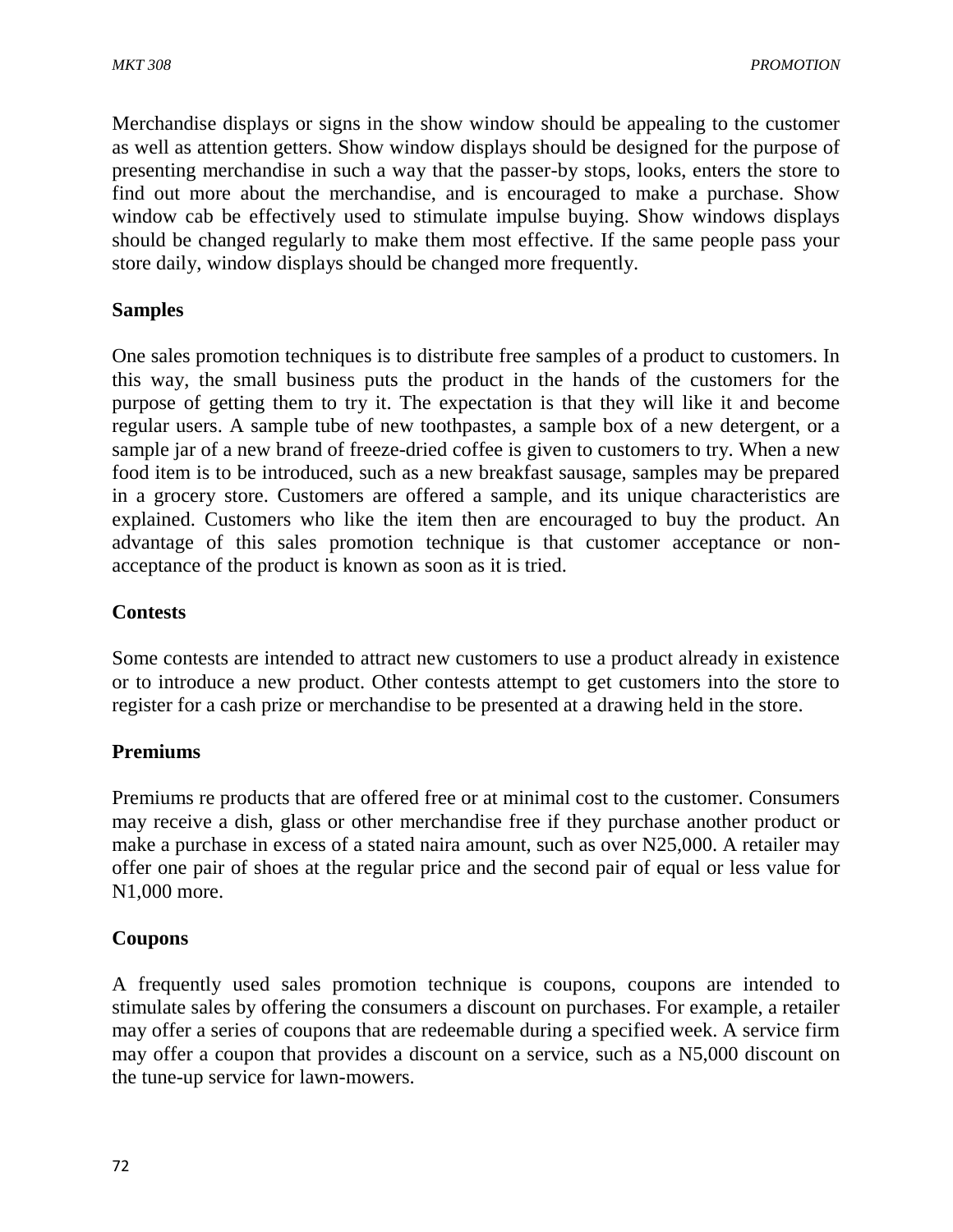#### **Fashion shows, trade show and demonstrations**

These sales promotion techniques are designed to be informative, create goodwill, and increase customer traffic. A wide range of merchandise may be promoted by these events. A group of small retailers may jointly sponsor a fashion shoe presenting the newest clothing styles for the upcoming season. Likewise, a trade show, such as a home show, may he held in a large meeting hall to accommodate large numbers of people. In this trade show, individual business owners can display their merchandise for home improvement. At a trade show, demonstrations can be given to acquaint customers with how equipment functions, such as an exhibition of how to use a new model of woodworking equipment.

#### **Publicity**

Of particular importance to retailers because of its high visibility is publicity. Publicity can be used to promote both a product and a firm's image; it is a vital part of public relations for the small business. A good publicity program requires regular contacts with the news media.

Although publicity is considered free advertising, this is not always an accurate profile of this type of promotion. Examples of publicity efforts that entail some expense include involvements with school yearbooks or youth athletic program. While the benefits are difficult to measure, publicity nevertheless important to a small business and should be used at every opportunity.

## **3.3 Personal Selling**

Personal selling is the process of personally informing customers about a product or service through personal communication for the purpose of making sale. In fact, customers of small firms usually expect personal service. This is because many large retailers have gone to more self-service, the small business owner has an opportunity to fill this vacuum by providing personal services and may even gain a competitive edge in the process.

The goal of personal selling is to meet the consumer's need by offering the proper mix of goods and services at the time, place and price requested. When this goal is realized, the result is a satisfied customer, and there is the distinct likelihood that a long-term relationship between the firm and the customers will be established.

## **3.4 Types of Sales Persons**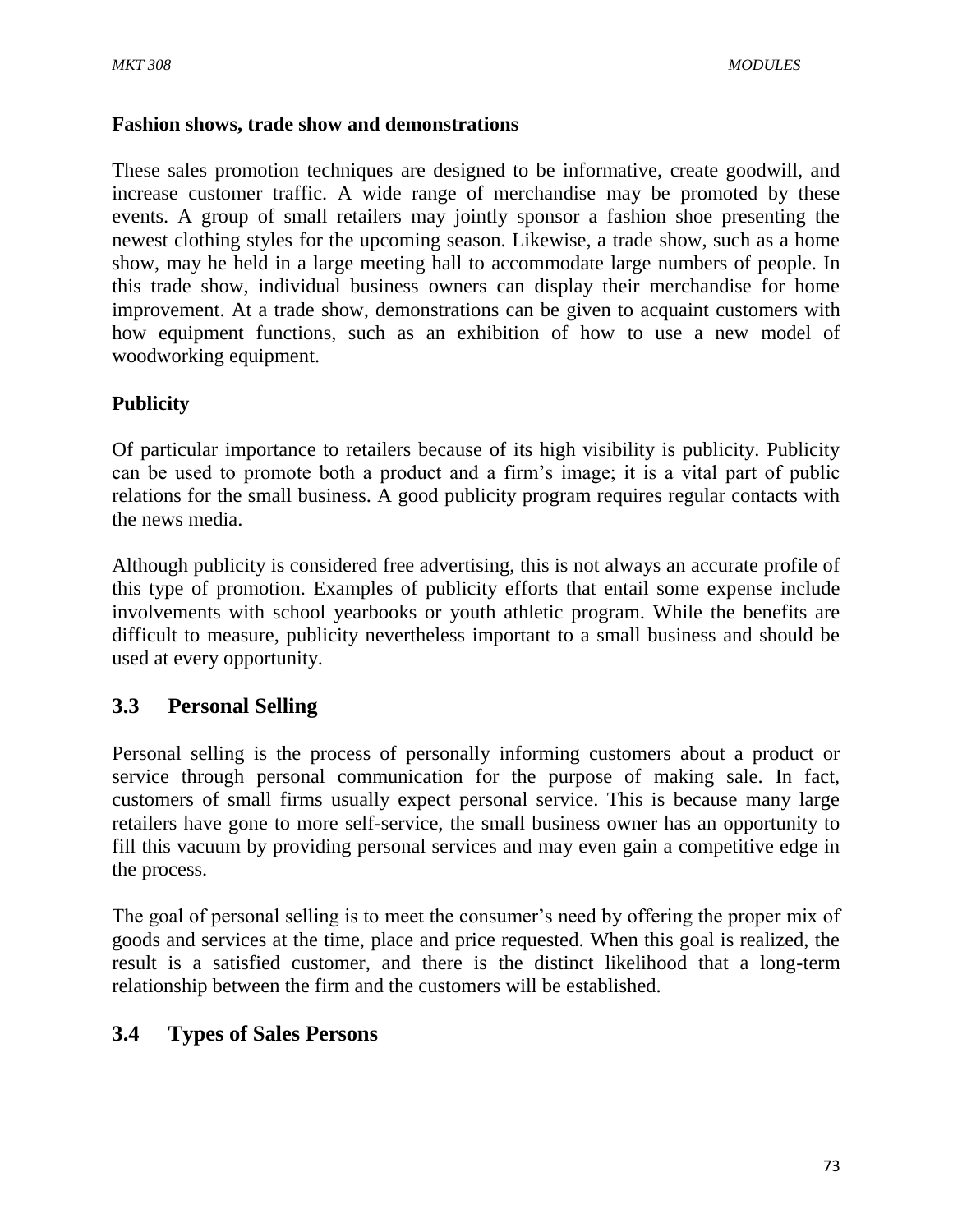In developing salesperson, the small business owners must identify the type of sales persons they need to sell their products or services. Most salespersons in small firms are classified as either service (order takers) or creative (order getters).

#### **Service salesperson (Order Takers)**

Service salespersons, or order takers, assist the customers in completing a sale. In this sales situation, a customer has already made a decision to buy and has a good idea of what products or service to buy. The service function of the order taker is to provide the customer with the information needed to make the buying decision. For example, if a customer wants to buy new clothing, the salesperson's service selling activities center around showing the customer various styles, fabrics, colours, providing assistance in measuring for size, making arrangements for alterations if necessary; writing up the sales ticket; and informing the customers when the purchase can be picked up or delivered.

#### **Creative salespersons (order Getters)**

The selling function of the creative salespersons, or order getter, is significantly more challenging. In creative selling, the potential customer does not have a purchase in mind. The order getter's selling activity is to recognize potential customers and to arouse their need for merchandise or services by providing them with necessary information. The creative salesperson tries to convert the customer's neutral attitude to a positive desire for a product or service. Suggestion selling offers possibilities for the creative salesperson. In this sales situation, the salesperson tries to build upon the customers' initial need by suggesting additional or better quality products or services. For examples, the salesperson could suggest a blouse to go with the purchase of a skirt, or the salesperson may suggest that the consumer purchase a higher priced, better quality item rather than the one initially considered.

## **3.4.1 Inside and Outside Sales Representatives**

The sales activities may be classified on the basis of being performed inside or outside the business. The insider sales representative is sought out by the consumers who come to the place of business to make a purchase. This is characteristic of sales made to customers in retail stores and personal service firm. The inside sales representatives call on the customer. This type of selling is extremely challenging and requires individuals who can work on their own in the field without close supervision, keeping regular hours, and spending substantial amounts of time travelling.

## **3.4.2 Compensating Salespeople**

Salespeople are compensated in two ways for their efforts: financially and nonfinancial. A good compensation program will allow its participants to work for both forms of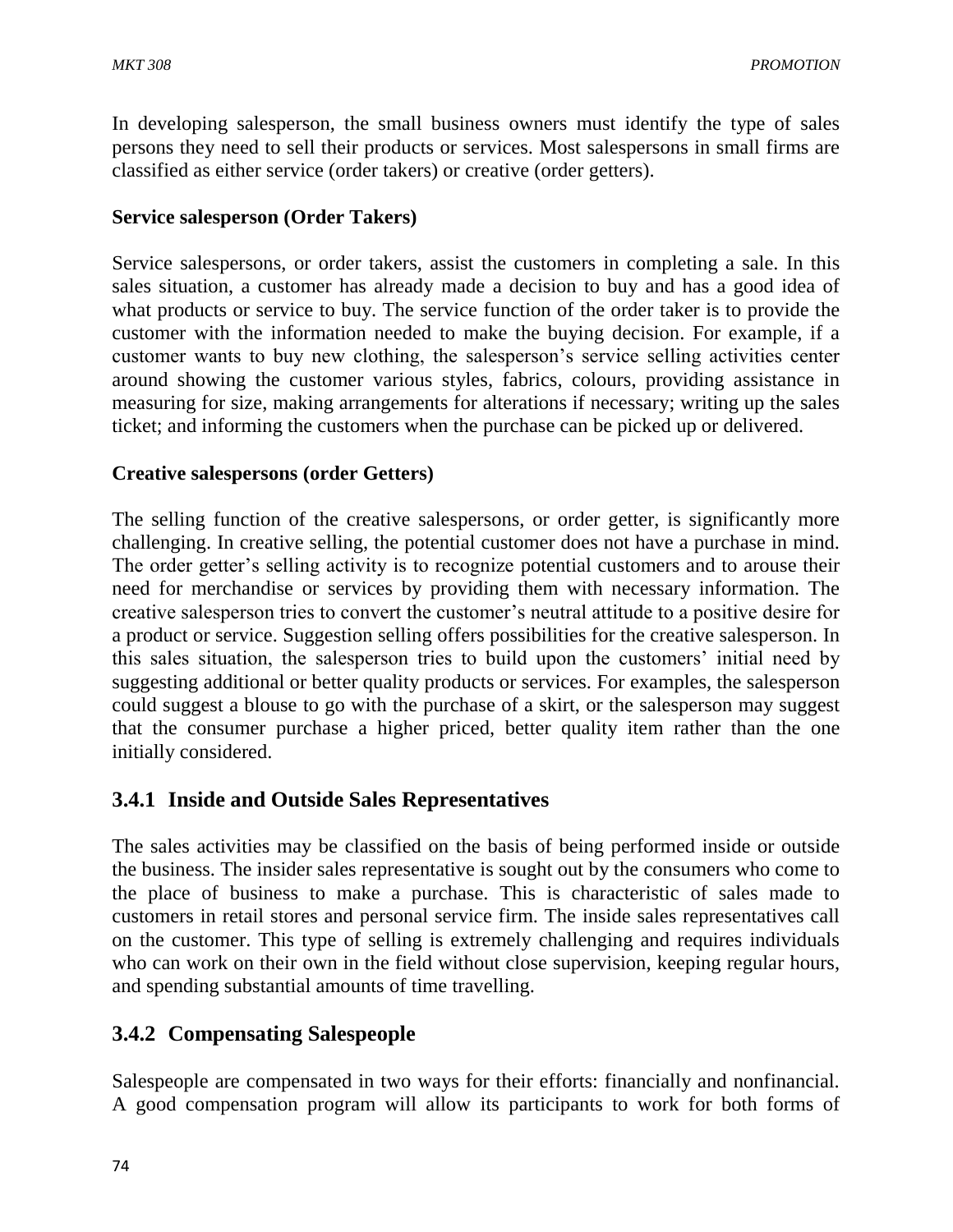reward. However, an effective compensation program recognizes that salespeople's goal may be different from entrepreneurs' goals. For example, an entrepreneur may seek nonfinancial goals that are of little importance to the salespeople.

Nonfinancial Rewards – Personal recognition and the satisfaction of reaching a sales quota are examples of nonfinancial rewards recognized by salespeople. For example, many small retail businesses post the photograph of the top salesperson of the week or the month on a bulletin board for all to see. Plagues are also used for a more permanent record of sales achievements.

**Financial rewards –** Typically, financial compensation is the more critical factor for salesperson. Two basic plans for financial compensation are commissions and straight salary. Each plan has specific advantage and limitations.

Most small business would prefer to use commissions as compensation, because such an approach is simple and directly related to productivity. Usually, a certain percentage of sales generated by the salesperson represents his or her commission. A commission plan thereby incorporates a strong incentive into the selling activities – no sale, no commission! Also, with this type of plan, there is no drain on the firm's cash flow until a sale is made.

Salespeople have more security with the straight salary form of compensation, because their level of compensation is ensured, regardless of personal sales made. However, this method can potentially reduce a salesperson's motivation.

Combining the two forms of compensation can give a small business the most attractive plan. It is a common practice to structure combination plans so that salary represents the larger part of compensation for new salespeople. As a salesperson gains experience, the ratio is adjusted to provide more money from commissions and less from salary.

## **3.5 Personal Selling Process**

The heart of personal selling is the sales presentation to the prospective customers. At this crucial point, an order is either secured or lost. There are seven stages of the personal selling process, they are:

#### **Techniques of prospecting**

One of the most efficient techniques for prospecting is to obtain personal referrals. Such referrals come from friends, customers, and other businesses. Initial contact with a potential customer is greatly facilitated by the ability to mention "you were referred to me by..."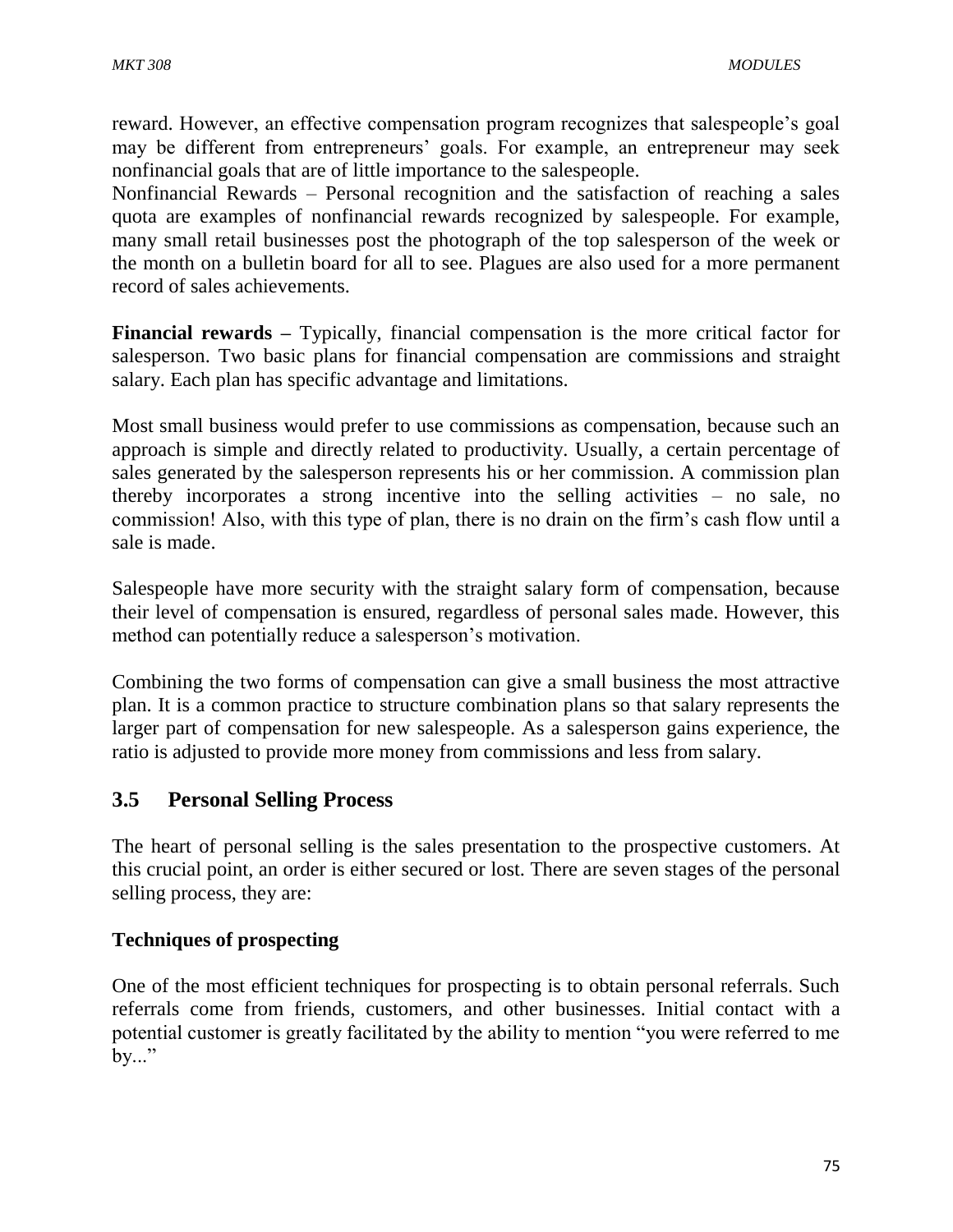Another technique for prospecting is to use impersonal referrals such as media publications, public records, and directories, newspapers and magazines, particularly trade magazines, can help identifying prospects by reporting information on new companies entering the market, as well as on new products. Wedding announcements in a newspaper are impersonal referrals for a local bridal shop. Small furniture stores often require their sale people to create a card for cash person visiting the store. These prospects are then systematically contacted over the telephone. Records of these contacted are updated periodically.

#### **Preapproach**

In the preapproach or preparation phase, the salesperson attempts to gain as much knowledge of potential customers as possible to plan how and when to approach them. The salesperson must be aware of the customers' need and the products and services the firm offers that will satisfy those need. The more prepared the salesperson is in term of awareness of the need of customers, the more effective will be the sales presentation.

#### **Sales approach**

The proper sales approach is critical because this is the initial opportunity for the salesperson to make a positive impression on the potential customer of himself or herself and of the products or service being sold and also to create sufficient interest so that the customer will listen to the sales presentation. Selling in the small business id often conducive to the creation of a favorable initial impression because of the opportunity to develop a warm, personal, and sincere relationship. Salespersons who can learn to know their customers and greet them by name and demonstrate that they consider the needs of the customers of utmost importance will greatly improve their chances of success.

#### **Sales presentation**

The salesperson must make an effective sales presentation to attract and hold the prospect's attention. Demonstrating the products or expanding the service or allowing the customers to participate in a trail of the products to appreciate it fully, for example, test driving a new automobile or trying on new clothing, reinforces the sales presentation. The salesperson should not dominate the sales presentation but should listen and allow the customer to ask questions. Some specific procedures that may be included in the sales presentation of goods and services are listed here:

- Make strong, persuasive points about merchandise or service early in the presentation – there may be no second chance.
- Work on "selling benefits" the value should be established before discussing price.
- Give the customer complete attention.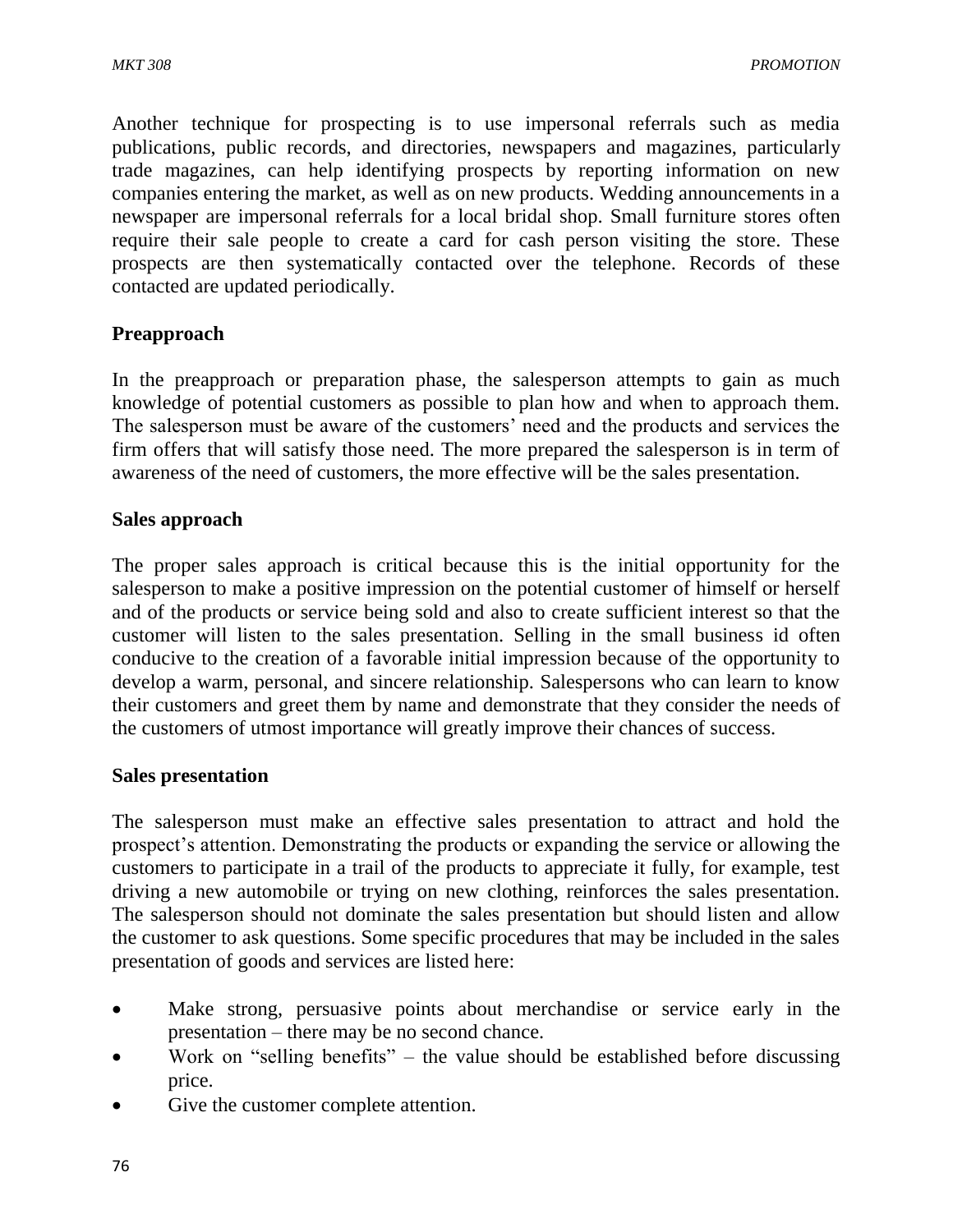- Never confuse the customer with too wide an assortment.
- Whenever [possible, try to show the item to use.
- Whenever possible, involved the customer.
- As a sales presentation progresses, be more specific and more emphatic.
- Listen to make the customer feel important.
- Look for polite way to make the customer feel at ease.
- Demonstrate enthusiasm and a sense of satisfaction about your job?

## **Dealing with objection**

Dealing with objections in a satisfactory manner is probably the most difficult step in personal selling process. Whereas salespersons should anticipate some objections, they should not raise them. Instead, objections should be handled as they arise. Customer objection may include these: "the price is too high; the merchandise is the wrong colour; it is not the kind of material I want; or, I have an older model at home with which I am satisfied".

#### **Closing the sale**

Salespersons should be prepared to close a sale at any time during the presentation or while handling objective. In closing the sale, the salesperson tries to find the appropriate time to get the customer to act – too buy the product or services. Among the reasons a salesperson fails to close a sale is that he or she pushes the customer to make a decision before the latter is ready or that the salesperson demonstrates a feeling of superiority over the customer. A number of closing techniques are offered now:

Use the principle of positive suggestion, and assume that the sale is made. If the customer does not stop the salesperson, the sale has been completed. This technique assumes the sale is made: "will you take it with you or would you like it delivered?"

Offering an added incentive or emphasizing a bargain may help in prompting customer action. If the customer appears hesitant about the purchase, the salesperson may offer an extra incentive. " if you purchase the VCD now, we will deliver and set it up at no extra charge". Or the salesperson may remind the customer that the product or service goes back to regular price next week.

Summarize the major benefits of the product or services emphasize those benefits that match the customer's buying motives.

Close by stressing customer approval. "we guarantee complete satisfaction or your money back".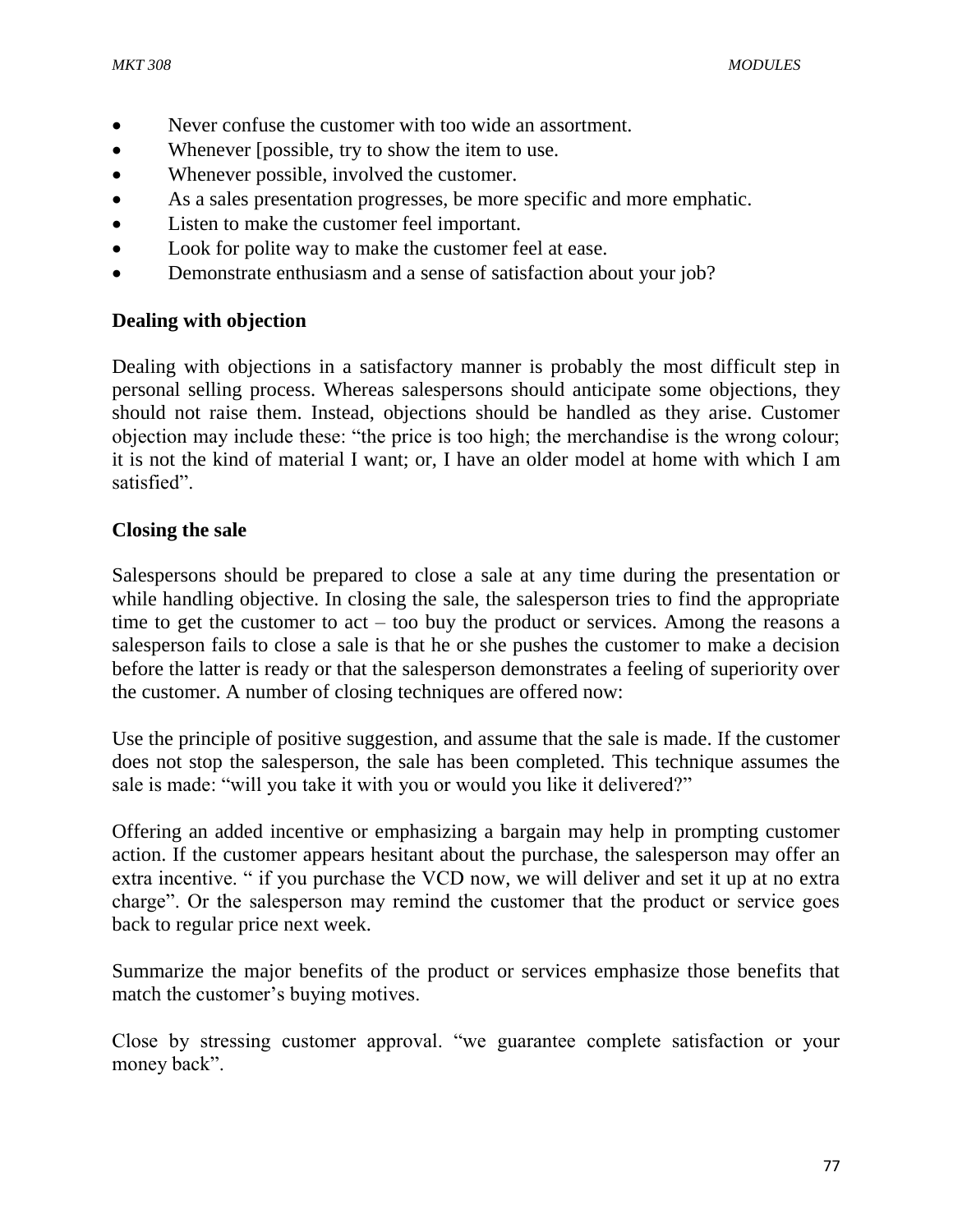Asking for the order is an obvious but often overlooked closing technique. Many customers respond favourably to this sales techniques.

#### **Sales follow-up**

Follow-up after the sales is a supportive procedure by the salesperson that aid in developing good will and repeat patronage. Tis may be accomplished by a telephone call or by writing a short, courteous note thanking the customers for the purchase and offering to be of assistance to the customer any time in the future. Other follow-up techniques include handling complaints quickly and courteously and providing reliable service after the sale. Follow – up are usually provided on larger purchases, such as major household appliances.

#### **4.0 CONCLUSION**

Promotion managers must be aware of the Sales promotions tactics and tools that can be identified by recording customer initiated contacts inquiries by a potential customer that lead to sale increase and various personal selling and approach of sales persons and personal selling process.

#### **5.0 SUMMARY**

In this unit, you have learnt that: Sales promotions and highlight Sales promotion tools. Also explained Personal selling, items types of sales persons and finally describe Personal selling process.

#### **6.0 TUTOR-MARKED ASSIGNMENT**

- 1. What is the Sales promotions and highlight Sales promotion tools.
- 2. Explain Personal selling and mention types of sales persons.
- 3. List and explain Personal selling process.

## **7.0 REFERENCES/FURTHER READINGS**

Ahmed-Ogundipe,K.A (2001). The foundation of marketing, Lagos: Percept Limited.

Asika N and Osuagwu L (1997). Research Methods for Marketing Decisions, Lagos: Malthouse Press Ltd

Brown, O.S. (1995). *Post-modern Marketing*, London: Routledge.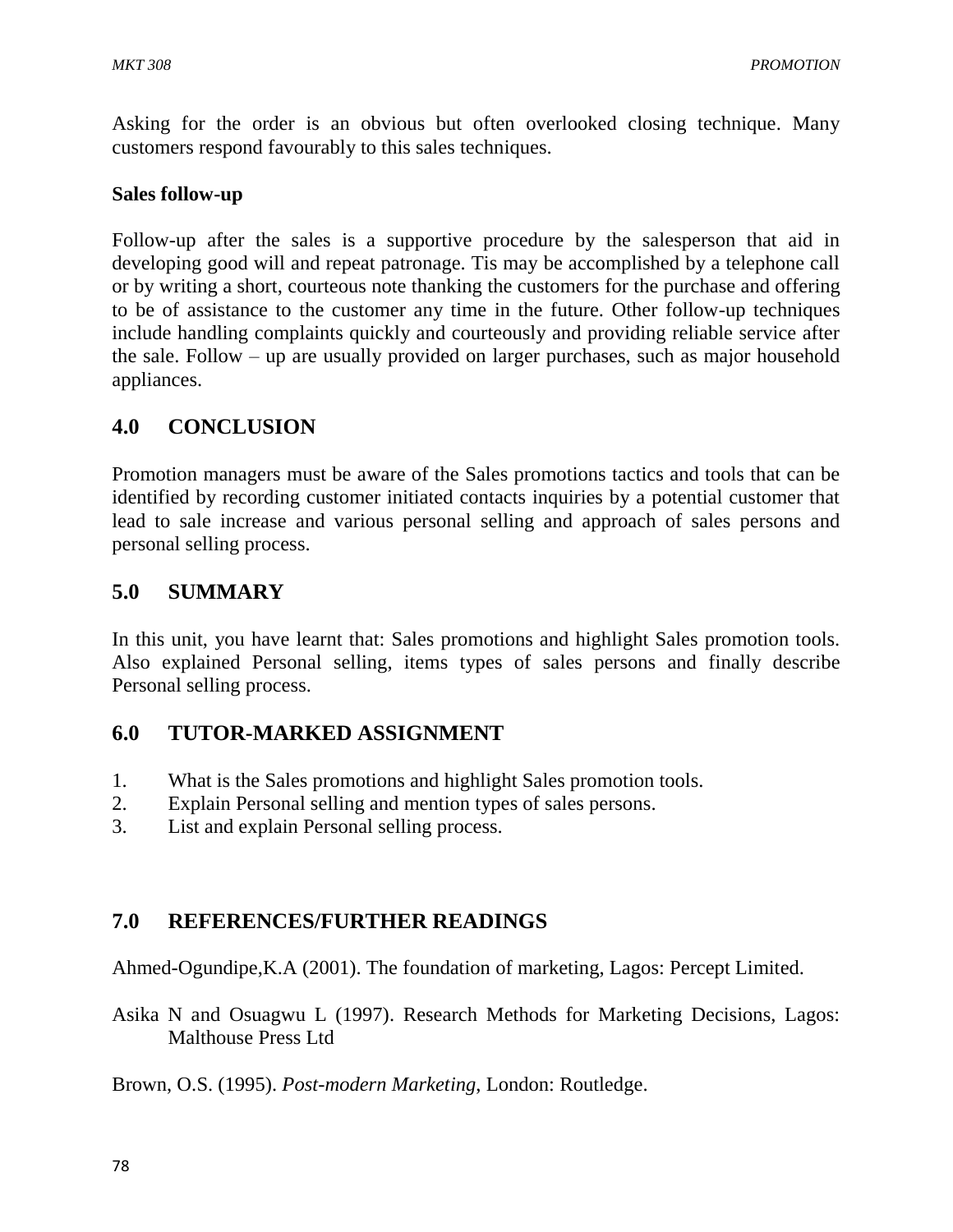- Gronroos, C. (1989). 'Defining Marketing: A Market-Oriented Approach'. European Journal of Marketing, 23, 1, pp. 52-60.
- Houston, F.S. (1986). 'The Marketing Concept: What it is and what it is not'. Journal of Marketing, 50, April, pp. 81-7.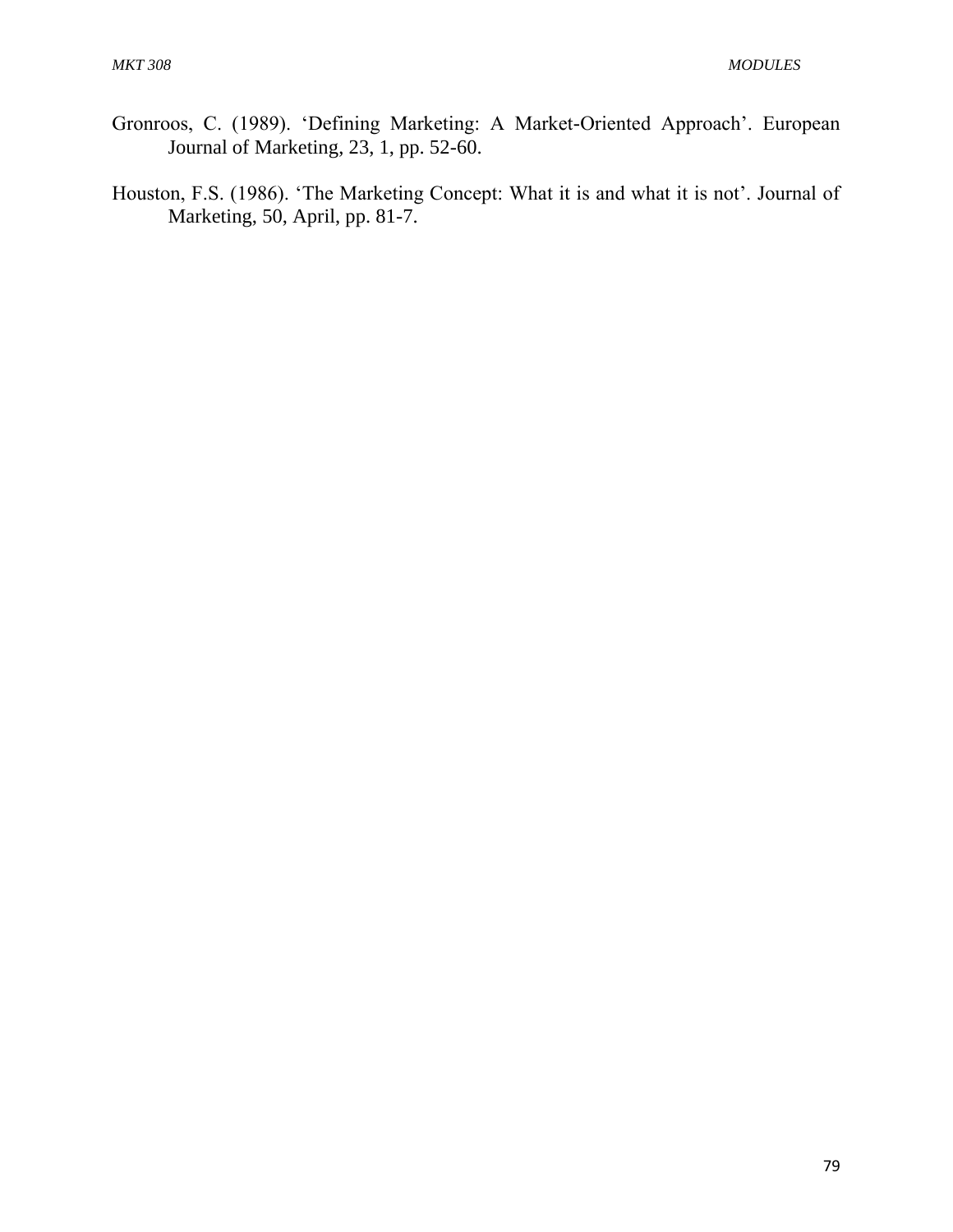# **UNIT 2 SOCIAL INFLUENCES ON PROMOTION**

#### **CONTENTS**

- 1.0 Introduction
- 2.0 Objectives
- 3.0 Main Content
	- 3.1 Social Influences on Promotion
	- 3.2 Social Class
- 4.0 Conclusion
- 5.0 Summary
- 6.0 Tutor-Marked Assignment
- 7.0 References/Further Reading

# **1.0 INTRODUCTION**

The buying behavior of individuals is influenced by heredity and environment. Heredity dictates that we must eat, drink and breathe to stay alive. In particular cases, it may influence what we eat or drink, as in the case of a person whose genes predispose him to be obese when he wishes to be slender, or the alcoholic, who has an inherited sensitivity to certain beverages. Beyond such relatively isolated cases, most buying behavior is the product of environment.

# **2.0 OBJECTIVES**

At the end of this unit, you should be able to:

- appreciate the social influences on promotion
- understand the concept of social class as influencing factor in product promotion
- be able to impact such knowledge to others.

# **3.0 MAIN CONTENT**

## **3.1 Social Influences on Promotion**

The sociological environment of people is of particular interest to promotion managers, since it helps to explain why people buy certain types and brands of products, shop in one type of store and not another, and otherwise spend their money in diverse ways. Much of the complexity involved in the study of buying behaviour can be explained in terms of the social groups to which a person belongs or aspires to belong. The study of the effects of social groups on buying behaviour is the primary concern of the present discussion.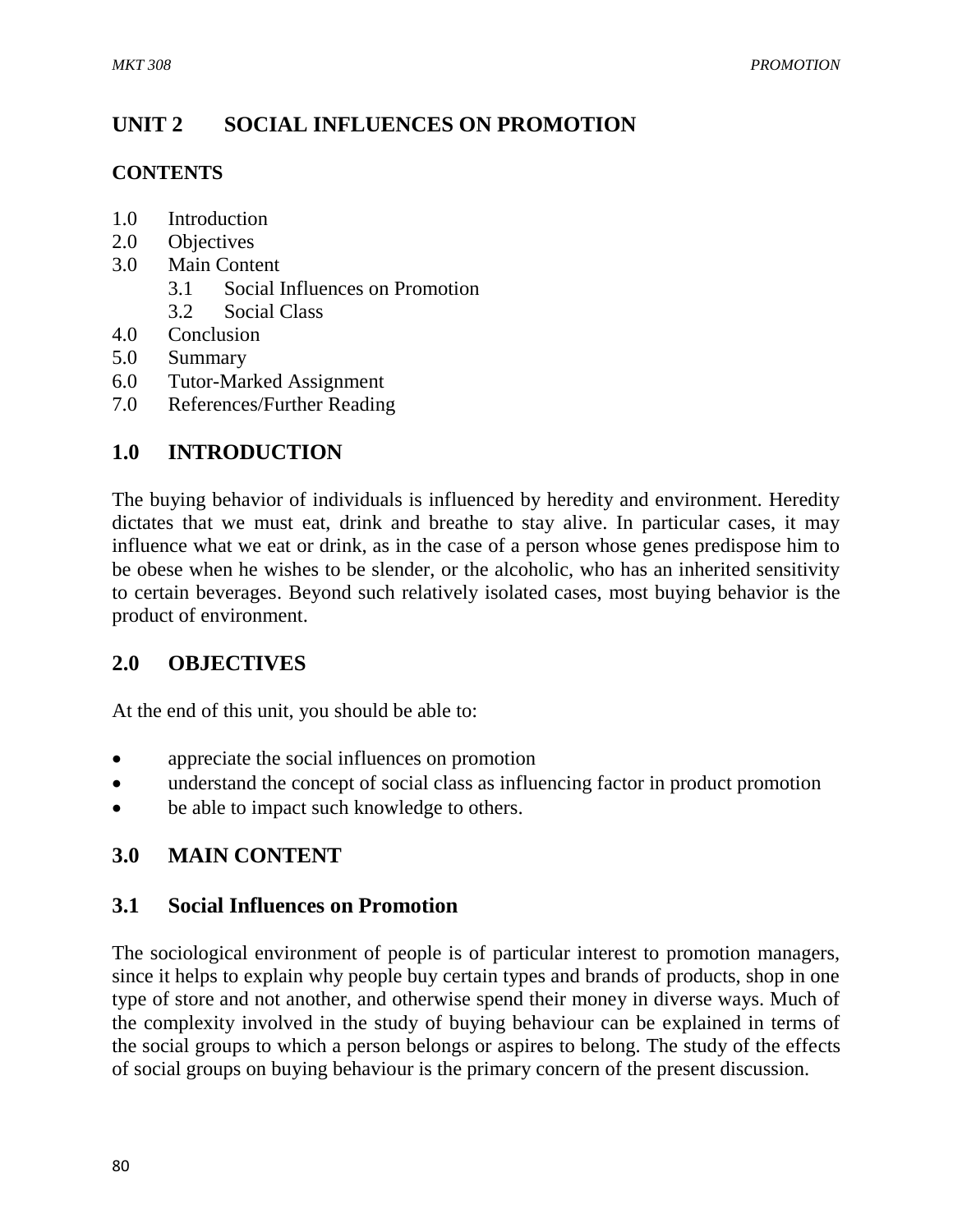## **3.2 Social Class**

A person's social class is a major influence on his style of life and an important factor in determining his social and economic behaviour. A *social class* is a group of people whose members are nearly alike in terms of some characteristic valued in their society, and whose possession of that characteristic clearly differentiates them from other people. Examples of such characteristics include income, or economic well-being, and occupation, such as professional, businessman, office worker, or labourer. The people within a social class tend to share the same goals and regularly interact among themselves in both formal and informal ways. Every society known has social classes.

Although in theory all men are equal, the members of our society are classified into a social structure with a definite social-class order. The process of such classification is termed *social stratification,* which means "any system of ranked statuses by which all the members of a society *are place*d in some kind of a superordinate and subordinate hierarchy."<sup>12</sup> In the United States, a person can move from one social class to another, but "the vast majority of people live and die within the boundaries and tastes of their own social class."

W. Lloyd Warner's system of social classes in the United States has been widely quoted by other authors. A short description of the Warnerian social classes is as follows:

**Upper-Upper Class (0.5 percent of the population):** This consists of locally prominent families at least second- or third-generation wealth. The basic values of this class are living graciously, upholding family reputation, reflecting the excellence of one's breeding, and displaying a sense of community responsibility

**Lower-Upper Class (10 percent of the population):** This class comprises more recently arrived, and never quite accepted, wealthy families. Each city's executive elite, founders of large businesses, and newly well-to-do doctors and lawyers are members of this class. Their goals are a blend of the upper-upper-class pursuit of gracious living and the uppermiddle-class drive for success.

**Upper-Middle Class (10 percent of the population):** This class is composed of moderately successful professional men and women, owners of medium-sized businesses, "organization men" at the management level, and young people in their 20s-30s who are expected to arrive at this occupational status level by their middle or late 30s. Their goals are career success, reflecting this success in home décor and social participation, cultivating charm and polish, and a broad range of interests either civic or cultural.

**Lower-Middle Class (30-35 percent of the population): Small**-business owners, nonmanagerial office workers, and highly paid blue-collar workers, who are concerned with being accepted and respected in white-collar churches, clubs, and neighbourhoods, make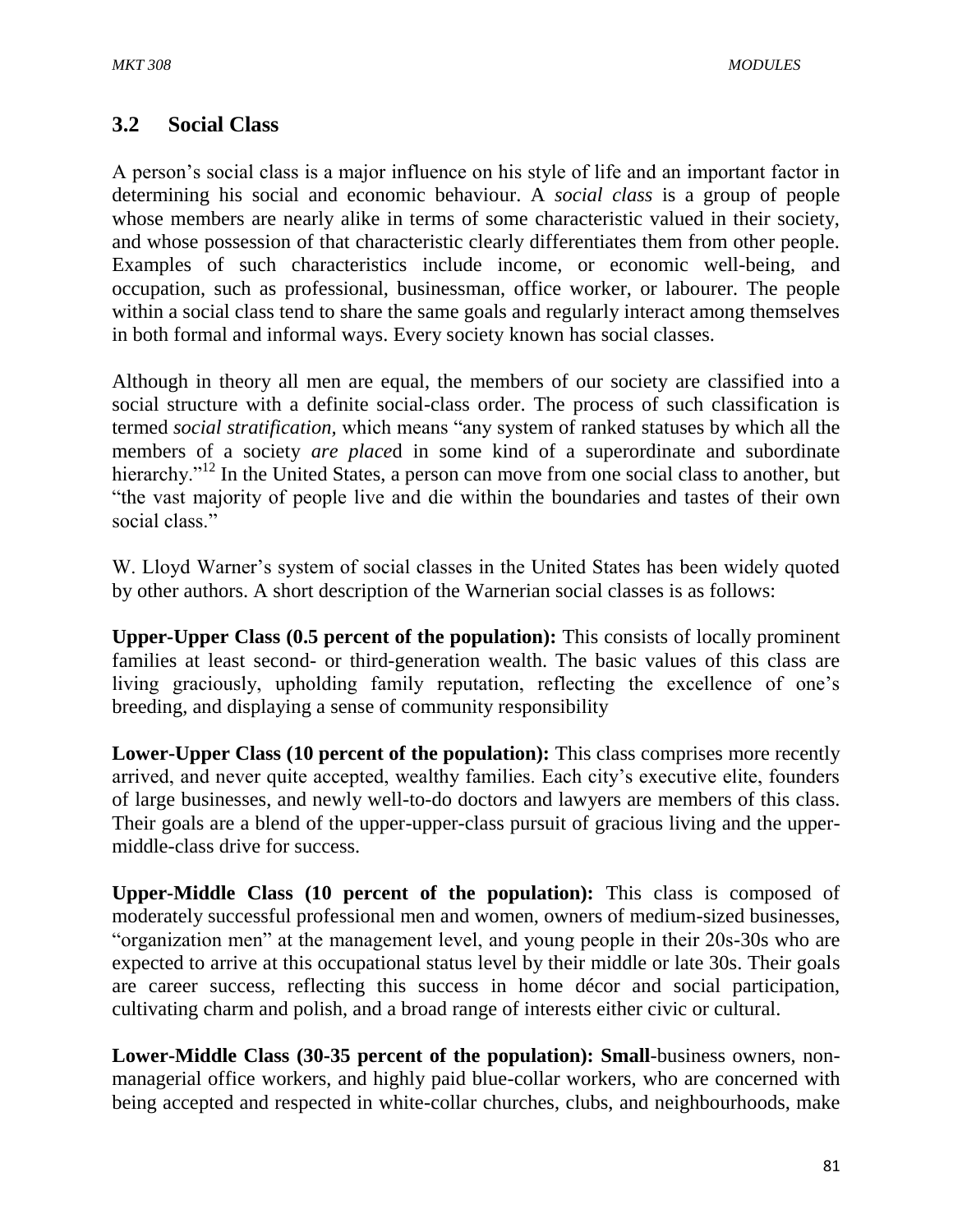up this class. Their major goal is respectability, and they have live in nearly furnished, well-maintained homes, more or less on the right side of town. They clothe themselves in coats, suits, and dresses from nice stores and save for a college education for their children.

**Upper-Lower Class (40 percent of the population):** This class is made up of unskilled production-line workers with the goals of enjoying life and living well from day to day. They try to be modern, keep step with the times, and take advantage of progress to live more comfortably.

Lower-Lower Class (15 percent of the population): This class is made up of unskilled workers, unassimilated ethnics, and the sporadically employed. As a group, they possess only 7-8 percent of the purchasing power. This group's approach to life can be characterized by apathy, fatalism, and "getting their kicks" where they can.<sup>14</sup>

According to Pierre Martineau, "A rich man is not just a poor man with more money. He probably has different ideals, different personality forces, different church membership, and many different notions of right and wrong, all largely stemming from social class differentials"

In combining the Warnerian social classes into upper, middle (subdivided into the uppermiddle and middle), and lower classes, anthropologist Margaret C. Pirie gives us some further insight into the distinctive ways of life of the social classes and what and how they buy:

In general, the various social classes patronize different stores, buy different types of products and different brands, read different magazines, have different fashion interests, and prefer different treatment from salesmen. However, the millions of people who make up each of the social classes are not necessarily identical in their consumption patterns, even though they are of equal status socially and share class wide values and sets of goals. Within the social class are "over-privileged" individuals and families, whose incomes are above average for their class. Likewise, a social class will have "average" and "underprivileged" families and individuals. The market for quality products and quality brands from those people within each social class who have the most discretionary income above the requirements of their class.

## **4.0 CONCLUSION**

Promotion managers must be aware of the influences of social-class membership on buying behaviour. The consumption patterns of a class operate as prestige symbols to identify class membership. Different promotion appeals, copy, art, and media may be needed to sell the same product to different social classes. Upper-middle-class wives want products and brands that are clear symbols of their social status; other middle-class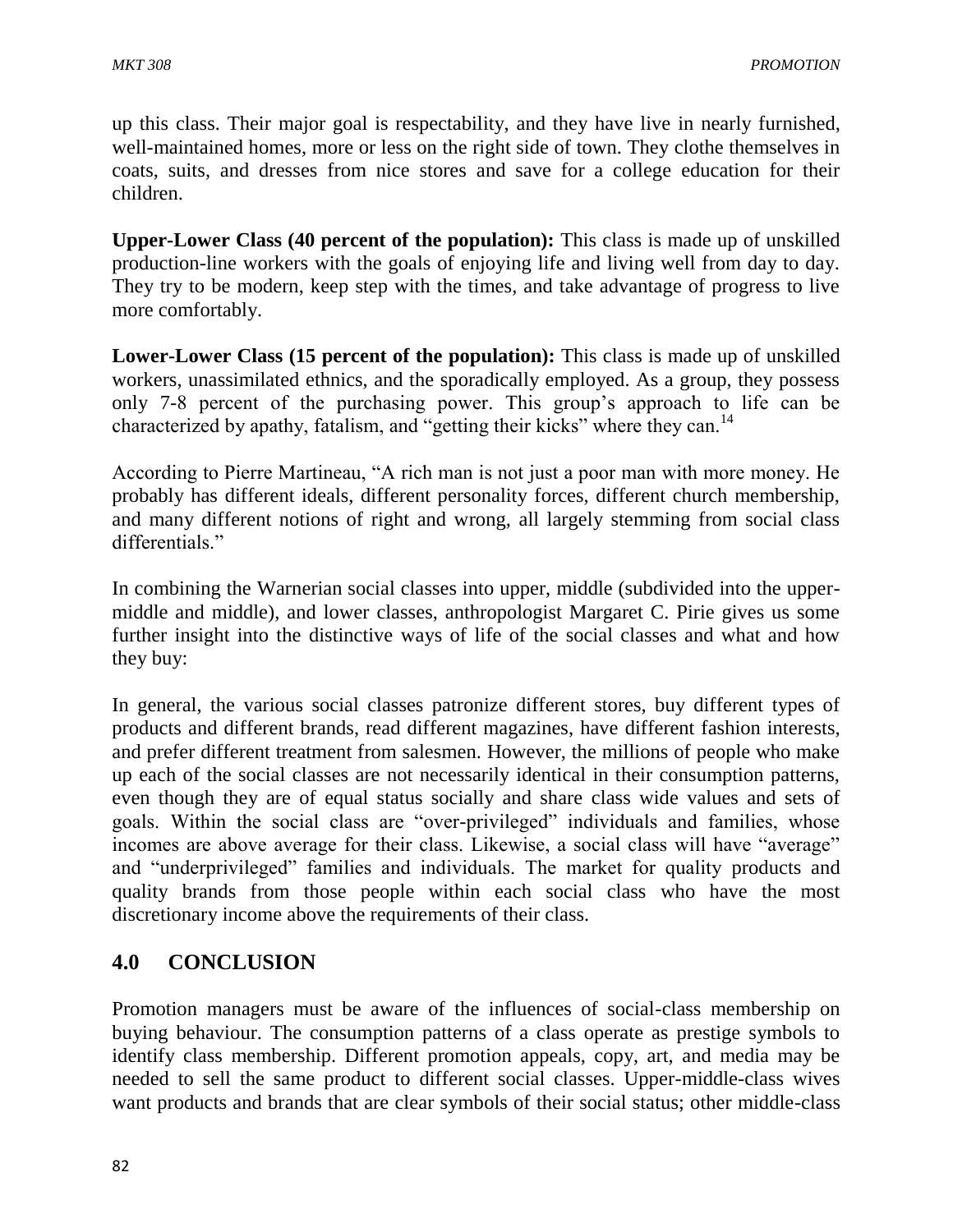wives shop carefully and read advertising and compare prices before they shop. They are highly susceptible to preselling through mass media. Lower-class wives buy largely on impulse and should be influenced by point-of-purchase materials. Since they do not care to read much, the broadcast media are of great importance in communicating with them.

## **5.0 SUMMARY**

In this unit, you have learnt that: appreciate the social influences on promotion and understood the concept of social class as influencing factor in product promotion

#### **6.0 TUTOR-MARKED ASSIGNMENT**

- 1. What is the relevance of the social influences on promotion?
- 2. List and explain W. Lloyd Warner's system of social classes in the United States has been widely quoted by other authors.

## **7.0 REFERENCES/FURTHER READINGS**

Ahmed-Ogundipe,K.A (2001). The foundation of marketing, Lagos: Percept Limited.

Asika N and Osuagwu L (1997). Research Methods for Marketing Decisions, Lagos: Malthouse Press Ltd

Brown, O.S. (1995). *Post-modern Marketing*, London: Routledge.

- Gronroos, C. (1989). 'Defining Marketing: A Market-Oriented Approach'. European Journal of Marketing, 23, 1, pp. 52-60.
- Houston, F.S. (1986). 'The Marketing Concept: What it is and what it is not'. Journal of Marketing, 50, April, pp. 81-7.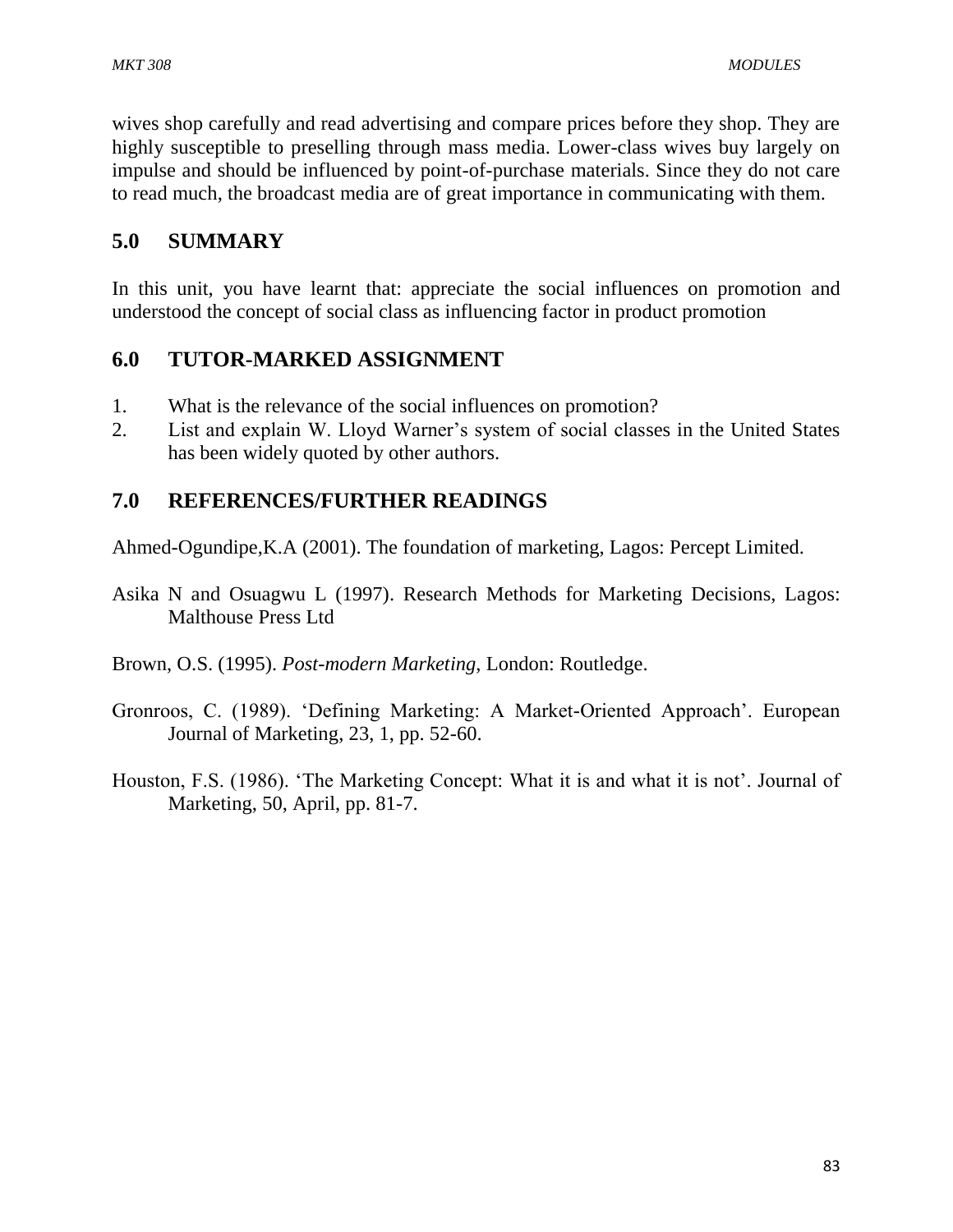# **UNIT 3 PLANNING**

#### **CONTENTS**

- 1.0 Introduction
- 2.0 Objectives
- 3.0 Main Content
	- 3.1 Planning
	- 3.2 Promotion Plans
	- 3.3 Characteristics Of Good Promotion Plans
- 4.0 Conclusion
- 5.0 Summary
- 6.0 Tutor-Marked Assignment
- 7.0 References/Further Readings

# **1.0 INTRODUCTION**

Planning involves anticipating problems that will arise in the future and making decisions about the formulation of a goal-directed program.<sup>10</sup> In short, planning is deciding in the present how to use resources in the future. Marketing planning is the basic means for determining the marketing mix and designing, integrating, and coordinating marketing programs.

# **2.0 OBJECTIVES**

At the end of this unit, you should be able to:

- appreciate the elements of planning
- understand the concept of Promotion Plans
- describe Characteristics of Good Promotion Plans
- be able to impact such knowledge to others.

# **3.0 MAIN CONTENT**

# **3.1 Planning**

Marketing planning is widespread. A survey by the American Management Association revealed that approximately 80 percent of the 163 reporting firms used marketing plans.<sup>11</sup> Formal marketing plans include marketing objectives and the strategies and tactics to be used by the company in a future period. The most extensive planning procedures are mainly in the larger companies, although medium and small companies also plan. One key to marketing success is management by objectives, which assures the existence of a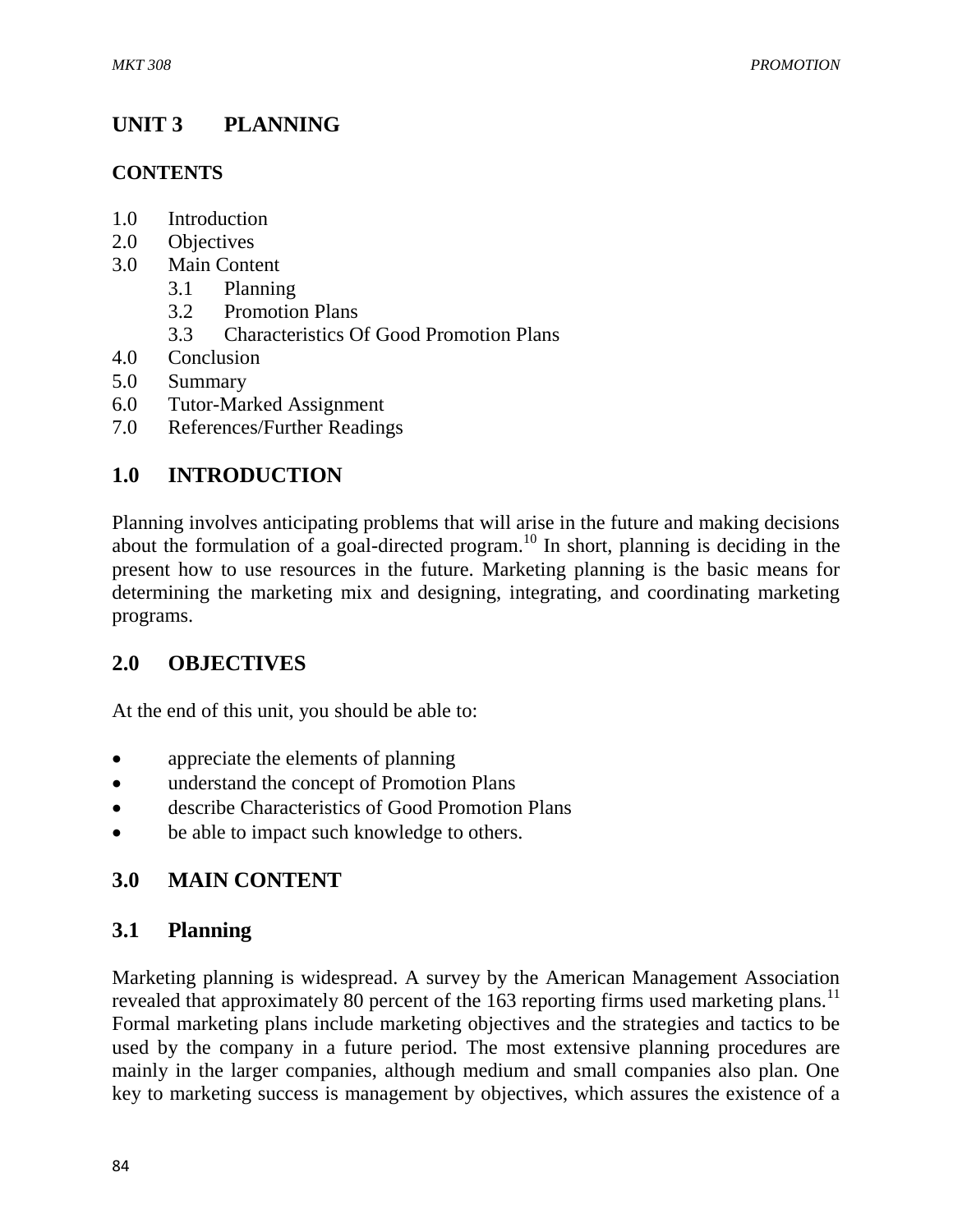marketing plan. "Marketing planning is rooted in the past, has a perspective of the future, and provides the basic directional guidance for marketing activities."<sup>12</sup>

## **3.2 Promotion Plans**

Promotion plans specify which promotion tools are to be used, how company resources are to be allocated among these tools, and what results are expected. Promotion planning determines the promotion mix and provides for the coordination of the elements of the mix with each other and the overall marketing program.

#### **ADVERTISING PLAN**

A company's advertising plan should include the advertising target, objectives, strategy, appeal, copy theme, media schedule, budget, and methods for measuring advertising results.

#### **PUBLICITY PLAN**

The publicity plan should include the publicity target, objectives, schedule of company products and events with value, media possibilities, budget, and means of measuring the results of publicity.

#### **SALES PROMOTION**

Sales promotion targets, objectives, strategies, schedule of events, budget, and methods of measuring the results of sales promotion efforts are necessary parts of the plan.

## **3.3 Characteristics of Good Promotion Plans**

Properly developed promotion plans have a number of characteristics in common. These characteristics, along with a short explanation of each, are as follows:

**Promotion plans should be relevant:** They should lead to the achievement of the promotion objectives. Overachievement of objectives should be noted, perhaps the budget can be scaled down to save the unnecessary expenditure of promotion funds.

**Promotion plans should be practical:** They should be able to be carried out with the financial and human resources of the company and its affiliates, such as marketingchannel members, advertising agencies, and public relations agencies.

**Promotion plans should be complete and detailed:** All problems should be anticipated, and provisions should be included for coordination with other parts of the company.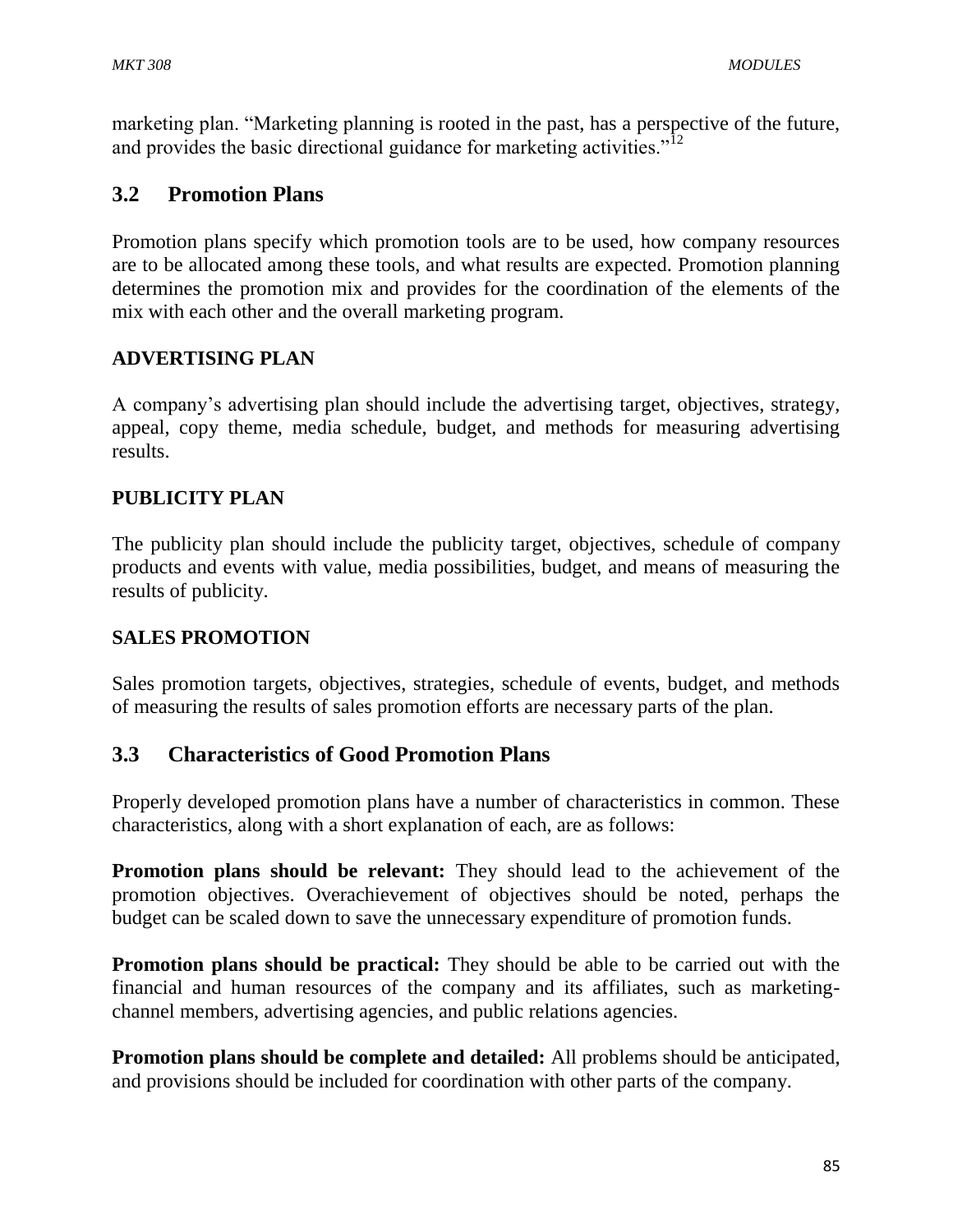*Promotion plans should state exactly who has the responsibility and authority for carrying* out each part of the plan*.*

*Promotion plans should have a schedule* stating when each of the activities is to take place.

*Promotion plans should be include specific costs* attached to each part of the plan, so that control measures can be instituted.

*Promotion plans should be coordinated* with each other and with the overall marketing program.

*Promotion plans should be written* to make certain that all responsible people have the same interpretations of the plans.

# **4.0 CONCLUSION**

By observing these guidelines, promotion managers will find selling promotion plans to top management to be much easier. Top management must ultimately approve all promotion plans, and by using the characteristics of good promotion plans, managers will spend less time in conference with top executives and still have optimal chances of having their plans accepted.

## **5.0 SUMMARY**

In this unit, you have learnt that: planning as applicable to promotion

- understand the concept of Promotion Plans
- describe Characteristics of Good Promotion Plans

## **6.0 TUTOR-MARKED ASSIGNMENT**

- 1. What is planning?
- 2. What is Promotion Plans?
- 3. What are the Characteristics of Good Promotion Plans?

# **7.0 REFERENCES/FURTHER READINGS**

Brown, O.S. (1995). *Post-modern Marketing*, London: Routledge.

Gronroos, C. (1989). 'Defining Marketing: A Market-Oriented Approach'. European Journal of Marketing, 23, 1, pp. 52-60.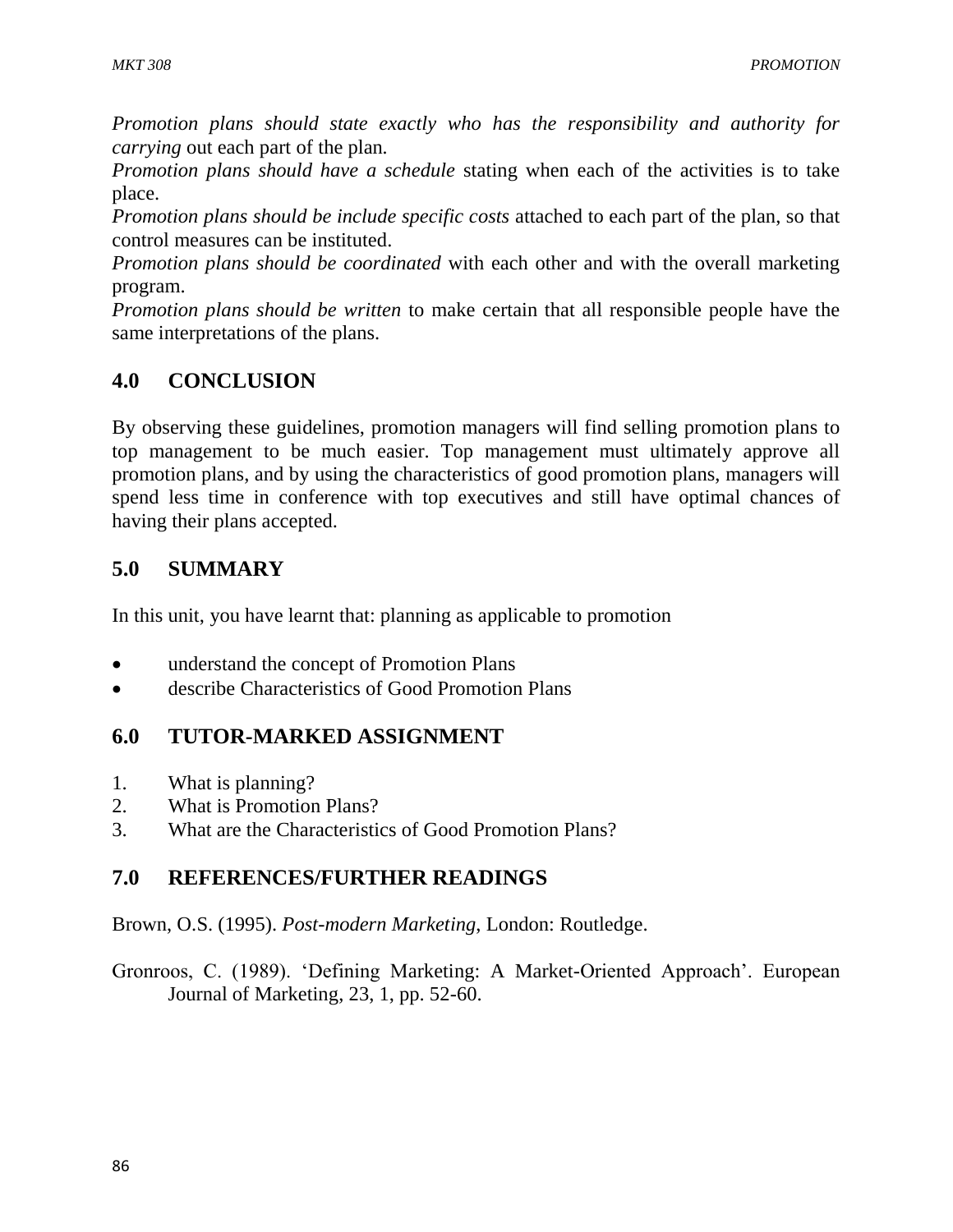# **UNIT 4 FINANCIAL, MEASURING, AND CONTROLLING THE PROMOTION PROGRAM**

#### **CONTENTS**

- 1.0 Introduction
- 2.0 Objectives
- 3.0 Main Content
	- 3.1 Financial, Measuring, and Controlling the Promotion Program
	- 3.2 Determining Promotion Appropriations and Budgets
	- 3.3 Factors That Influence the Size of Promotion Budgets
		- 3.3.1 Charging Expenses to Promotion Budgets
	- 3.4 Allocating Promotion Funds
- 4.0 Conclusion
- 5.0 Summary
- 6.0 Tutor-Marked Assignment
- 7.0 References/Further Readings

## **1.0 INTRODUCTION**

Overall marketing and promotion goals must be specifically defined, since promotion management is essentially a matter of setting objectives, improvising strategies, developing plans to carry out those strategies, measuring results, and controlling operations. No promotion budget can be more effective and no promotion plan are useful than the marketing plan that gave them birth. Good promotion plans arise from good marketing plans, and promotion objectives must be set in a manner that helps to achieve the overall marketing plan set by the firm.

## **2.0 OBJECTIVES**

At the end of this unit, you should be able to:

- explain financial, measuring, and controlling the promotion program
- determining promotion appropriations and budgets
- understand the factors that influence the size of promotion budgets
- describe charging expenses to promotion budgets and allocating promotion funds
- be able to impact such knowledge to others.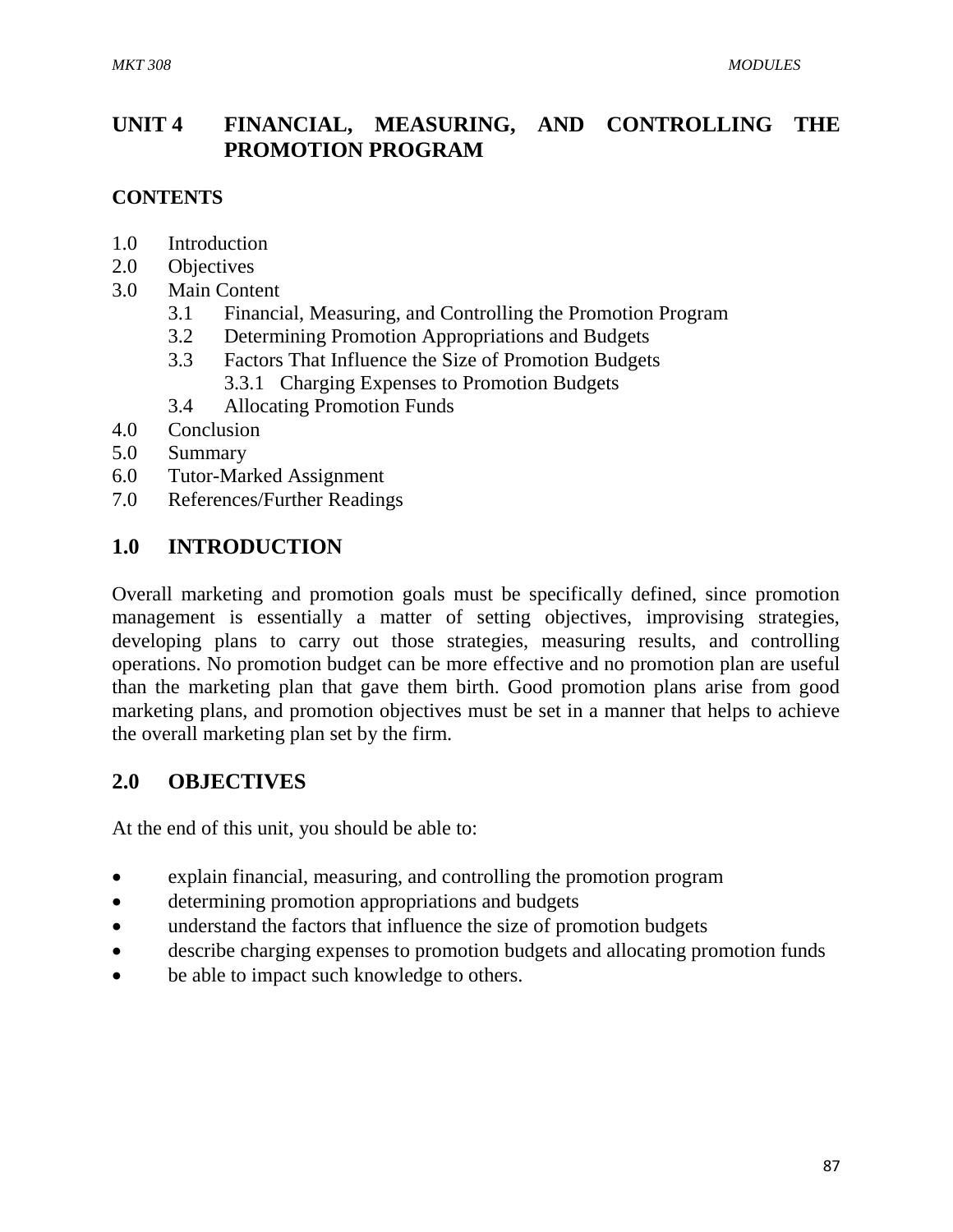# **3.0 MAIN CONTENT**

## **3.1 Financial, Measuring, and Controlling the Promotion Programme**

## **3.2 Determining Promotion Appropriations and Budgets**

Determination of the size and allocation of a firm's promotion appropriation is difficult, but it guides the whole promotion program. The promotion appropriation is the single dollar figure that represents a company's planned total promotion expenditure on all promotion tools for a period ahead, which is normally a year. The advertising budget, publicity budget, personal selling budget, and sales promotion budget in total make up the promotion appropriation.

Budgets are used for specific planning and control purposes. They make each promotion manager consider how much will be spent for each promotion activity on each market. Therefore, in determining promotion budgets, two decision areas are involved:

- (1) the total amount money to be spent on promotion,
- (2) how these funds are to be budgeted to each promotion tool, product, sales territory, customer, and so on.

The purpose of budgets is to make promotion plans dollar-specific and provide the basis for the control of promotion funds. Most budgets are prepared well in advance of the company's fiscal year and are approved in the fourth quarter of the preceding year, as illustrated in Table 11-1 by the results of a survey. The promotion manager charged with the responsibility for the promotion area normally has the most influence in working out the budget for his area. For example, the advertising manager or the advertising and sales vice-president exert the most influence on the advertising budget in 59 percent of the companies represented on the executive panel surveyed by *Printers' Ink* magazine. This same survey reports that the president or executive vice-president has the most influence in approving the budget.<sup>2</sup> From my own experience in industry-in advertising, publicity, personal selling, and sales promotion -I would say that the observations made by the *Printers' Ink* survey hold true.

| <b>Quarter of fiscal year</b> | Percent of companies Percent of | companies        |
|-------------------------------|---------------------------------|------------------|
|                               | preparing budget                | approving budget |
| 1 <sup>st</sup>               | 6%                              | 10%              |
| 2 <sup>nd</sup>               | 14                              |                  |
| 3 <sup>rd</sup>               | 53                              | 21               |
| $\overline{A^{th}}$           | 27                              | 64               |
| <b>Total</b>                  | 100%                            | 100%             |

**TABLE 1-1.** Preparation and Approval of Company Advertising Budgets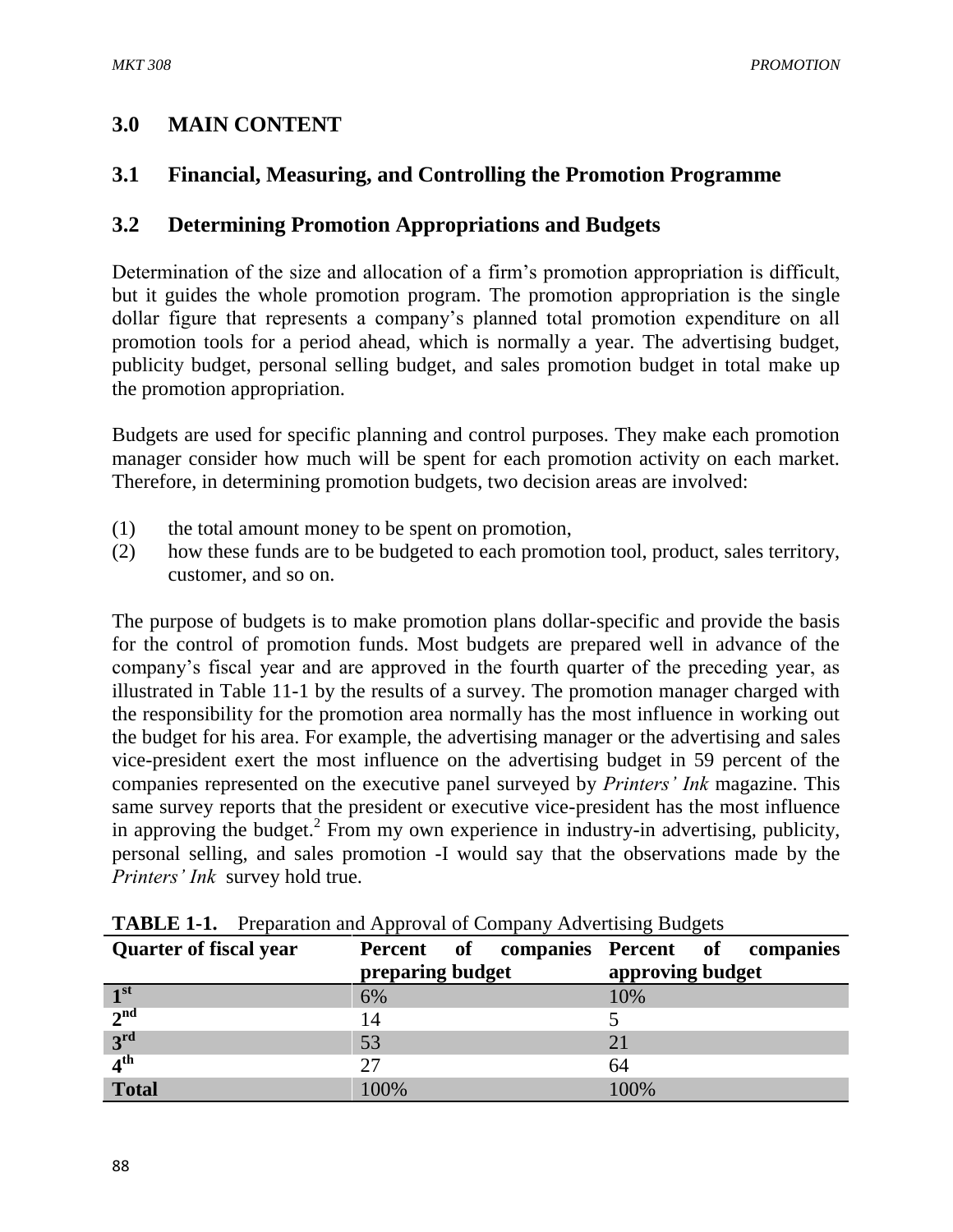**SOURCE:** "Ad Budgets: A Growing Science," Printers' Ink, Vol. CCLXXIII, No.11 (December 16, 1970), 18.

### **3.3 Factors that Influence the Size of Promotion Budgets**

Promotion budget setting is far from an exact science. No magi formulas exist by which the right amount to spend can be determined. Rather, several factors often form the basis for arriving at the promotion budget. The merchandising manager of a large, well known manufacturer states this quite clearly:

**Research guidance:** such as market surveys, corporate image studies, media and readership studies, and effective measurement and determination of sales results.

**Time period:** Most companies determine their promotion budgets for specific periods of time. Although the time period is commonly a year, there are many advertising managers who believe budget should be prepared for a longer period, since advertising is a longterm investment.

**Company earnings:** The need for satisfactory profits for the coming year may limit a promotion budget. Few corporations can provide promotion budgets that will finance all that necessary to satisfy stockholders. There is often a trade-off between increasing promotion and increasing profits.

**Inflammation by promotion managers:** In many companies, the promotion managers expect their budgets to be cut back by top management, so they set their budgets than necessary to improve their positions when final programs and budgets become the subjects of negotiations.

**Competitors' expenditures:** Some companies use their competitors' promotion expenditures as guidelines for their own. For example, Colgate-Palmolive budgets advertising at a level between those of its two main competitors—Procter & Gamble and Lever Brothers.

**Product class:** Convenience goods require large promotion expenditures, because of their intensive distribution and heavy dependence upon mass advertising to presell prospects before they shop self-service outlets. Fashion goods require less in the way of promotion, since buyers often believe they can judge the quality of these products for themselves. Service goods such as automobiles depend heavily upon both advertising and personal selling to generate revenues, and specialty goods, with their following of brandinsistent customers, usually need to keep only "normal" promotion pressure on their markets.

**Stage in the products' life cycle:** New products in the introductory stage of their cycle often need large promotional budgets if they are introduced on a national scale. Substantial promotion funds are also necessary to successfully promote products in their life cycles commonly stress price appeals, and promotion budgets do not need to be as large.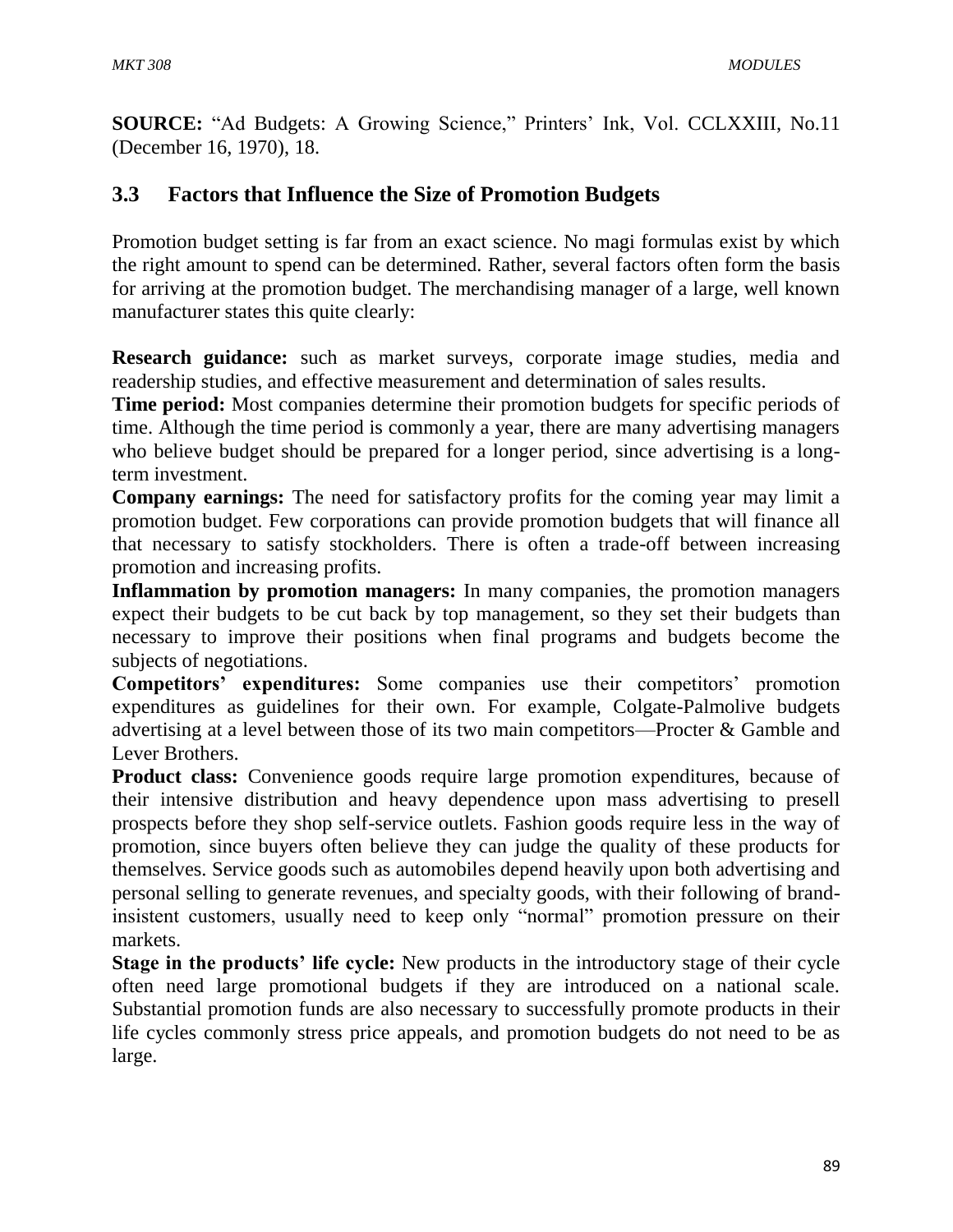**Economic conditions:** Companies tend to cut back on promotion funds when economic conditions sour, and increase their budgets when business booms. Firms that follow this practice tend to view promotion as an expense rather than an investment.

**Previous expenditures:** Some companies consider their promotion needs to be stable from year to year in terms of absolute amounts. The preceding year is often used as a reference point, and the company tries to stay as close to it as conditions warrant. However, inflationary trends, especially in media costs in recent years, have forced many companies to consider the buying power of budgets rather than absolute amounts.

**Money available for promotion:** An absolute limit is placed on the promotion budget by what a company can afford. No matter how desirable it may seem to use an extensive advertising campaign, add salespeople, or sample extensive areas with the company's product, such activities may be curtailed because the money is not available. The company may have to get along with less ambitious projects that can be found within the constraints of current company finances.

## **3.3.1 Charging Expenses to Promotion Budgets**

It is most difficult to determine the promotion budget within which a promotion expense falls, except for obvious cases such as media expenses, salespeople's salaries, and the like. There are few guidelines to follow, and no set rules. One helpful method is to use the exact definitions of each promotion tool as a basis for assigning expenses. For example, if an expense such as a trade-show exhibit arises, the correct category in which to assign this expense can be determined by examining the definitions for each promotion tool. If it is not in media, it is not advertising (except for direct mail advertising). If there is no direct contact between prospect and salesman, it is not personal selling. If does not appear in free space or time, it is not publicity. In this case, trade shows should be charged to sales promotion, which is the "catchall" category.

Expenses can be assigned by the consensus of opinion of companies, as in Figure 17-1, where promotion items are arranged in descending order according to the percentage of companies that charge the item to the advertising budget. The white area includes charges that are considered ad expenses by two-thirds or more of the companies surveyed. Items in the gray area split at 50 percent of the companies and include those items that fall into the advertising budget at one-two-thirds of the companies. The black area shows those expenses that are considered advertising costs by one-third or less of the companies.

Whatever the method used to charge expenses to promotion budgets, complete agreement will not be reached on many items. However, promotion managers within a company should be able to come to an agreement on most expense items and provide for them in the appropriate budget. Unfortunately, management turnover and political infighting have prevented the wide adoption of this suggestion.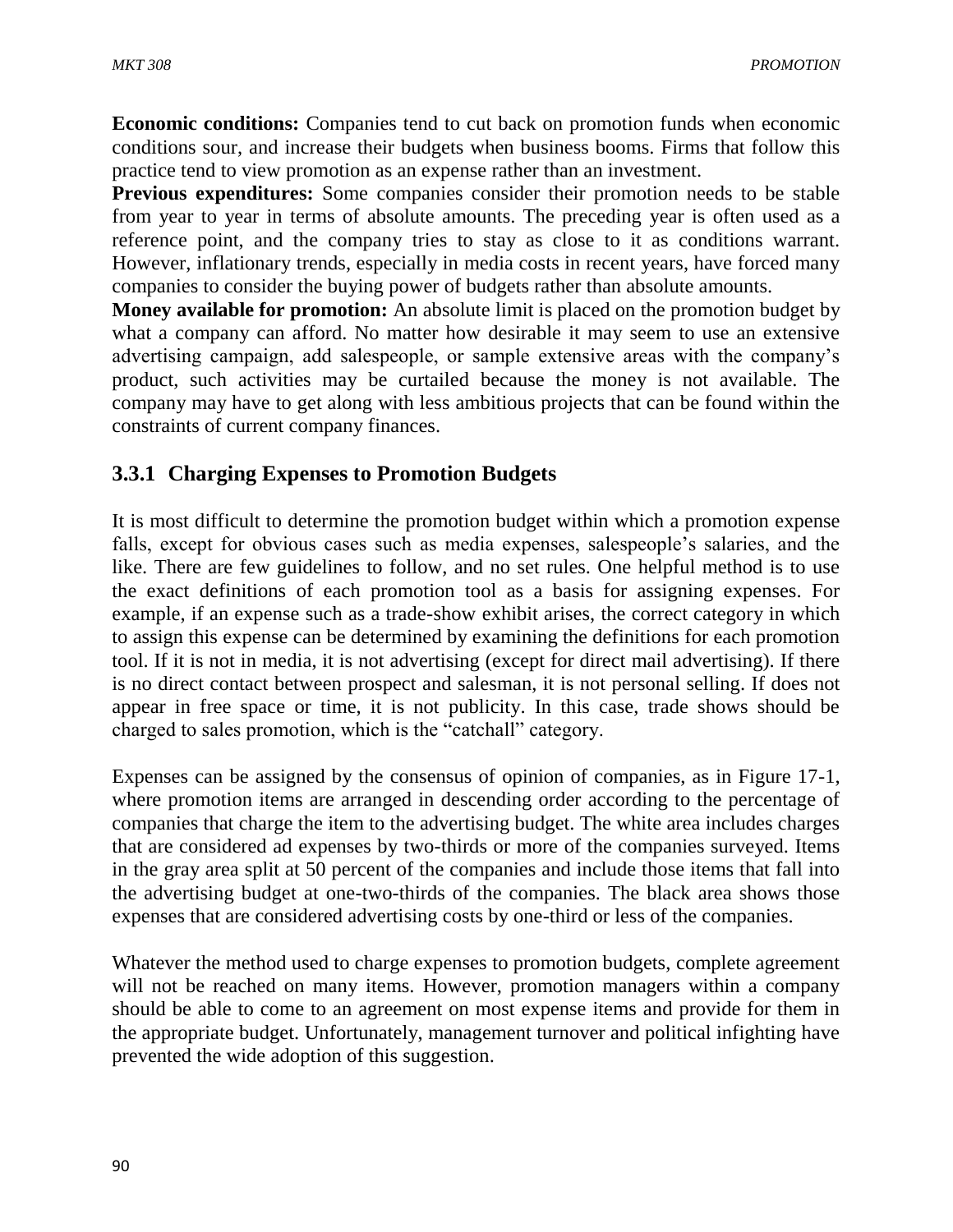## **3.4 Allocating Promotion Funds**

Promotion funds need to be allocated by promotion tool, product, sales territory, and, at times, other factors. Most companies have only limited resources that can be allocated in various items, and the problem arises regarding which ones are to receive heavy support and which are to receive light support, or perhaps none at all.

#### FIGURE 14-2. Printers' Ink White, Black, and Gray Lists of Charges to the Advertising Account

Space and time costs in regular media Advertising consultants Ad-pretesting services Institutional advertising Industry directory listings Readership or audience research Media costs for consumer contests, premium and sampling promotions Ad department travel and entertainment expenses Ad department salaries advertising association dues local cooperative advertising direct mail to consumers subscriptions to periodicals and services for ad department storage of advertising materials Catalogs for consumers Classified telephone directions Space in irregular publications Advertising aids for salesmen Financial advertising Dealer help literature Contributions to industry ad funds Direct mail to dealers and jobbers Office supplies Point-of-sale materials Window display installation costs Charges for services performed by other departments Catalogs for dealers Test-marketing programs Sample requests generated by advertising Costs of exhibits except personnel Ad department share of overhead House organs for customers and dealers Cost of cash value or sampling coupons

Cost of contest entry blanks Cross-advertising enclosures Contest judging and handling fees Depreciation of ad department equipment Mobile exhibits Employee fringe benefits Catalogs for salesmen Packaging consultants Consumer contest awards Premium handling charges House-to-house sample distribution Packaging charges for premium promotions Cost of merchandise for tie-in promotions Product tags Showrooms Testing new labels and packages Package design and artwork Cost of non-self-liquidating premiums Consumer education programs Product publicity Factory signs House organs for salesmen Signs on company-owned vehicles Instruction enclosures Press clipping services Market research (outside produced) Samples of middlemen Recruitment advertising Price sheets Public relations consultants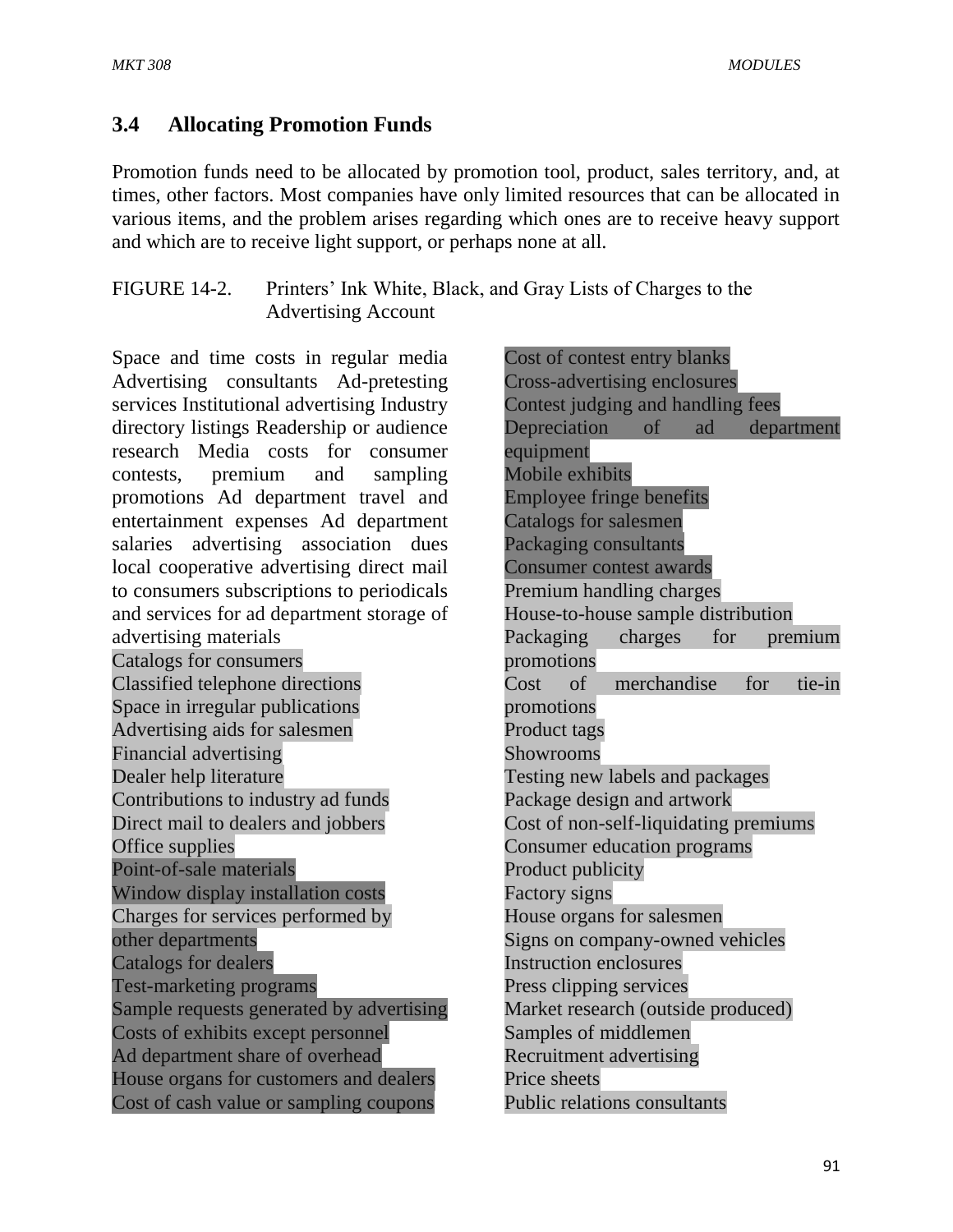| Coupon redemption costs            | Cost of detail or missionary men     |  |
|------------------------------------|--------------------------------------|--|
| Corporate publicity                | Sponsoring recreational activities   |  |
| Market research (company produced) | Product research                     |  |
| Exhibit personnel                  | House organs for employees           |  |
| Gifts of company products          | Entertaining customers and prospects |  |
| Cost of deal merchandise           | Scholarships                         |  |
| Share of corporate salaries        | <b>Plant tours</b>                   |  |
| Cost of guarantee refunds          | <b>Annual reports</b>                |  |
| Share of legal expenses            | Outright<br>donation<br>charity      |  |

**SOURCE:** "Ad Budgets: A Growing Science," Printers' Ink, Vol. CCLXXIII, No.11 (December 16, 1970), 18.

The promotion budget should list the products to be promoted and the amounts and types of promotion dollars to be spent on each. Once the product promotion budget has been developed, it should be weighed against other important company expenditures, such as research and development, to see if it is line or needs to be adjusted.

Promotion budgets should be allocated to sales territories based upon sales potentials. Various considerations influence this allocation, such as purchasing power, population, number of dealer outlets, and so on. Calculating the sales potentials of various territories reduces these factors to an index basis and makes it much easier to allocate funds. If a company's business is seasonal, as in the plant-food industry, careful budgeting by *time period* may be necessary. Not only do the funds have to be ready when needed, but promotion managers may wish to make maximum outlays when sales are at their peak. In the plant-food industry, fall and spring selling seasons usually receive the majority of the promotion budget.

Allocating by *customer type* may be of importance to companies that need to be certain that all promotion targets (consumers, wholesalers, dealers, and so on) are reached by the promotion program. If sales concentrate in outlets such as supermarkets, the company is wise to use personal selling funds to put more pressure on supermarket buyers than on buyers in industries where such concentration does not take place.

## **4.0 CONCLUSION**

The allocation of the advertising budget to products can be used as an example to make these contrasting policies clear. The vice-president of a metals manufacturing firm illustrates playing the winners in his remarks concerning budgeting. In general, we recommend that advertising be justified on the basis of each product's contribution to the division's overall sales and profits. Thus, a highly successful product will get a larger share of the advertising budget because it can support itself.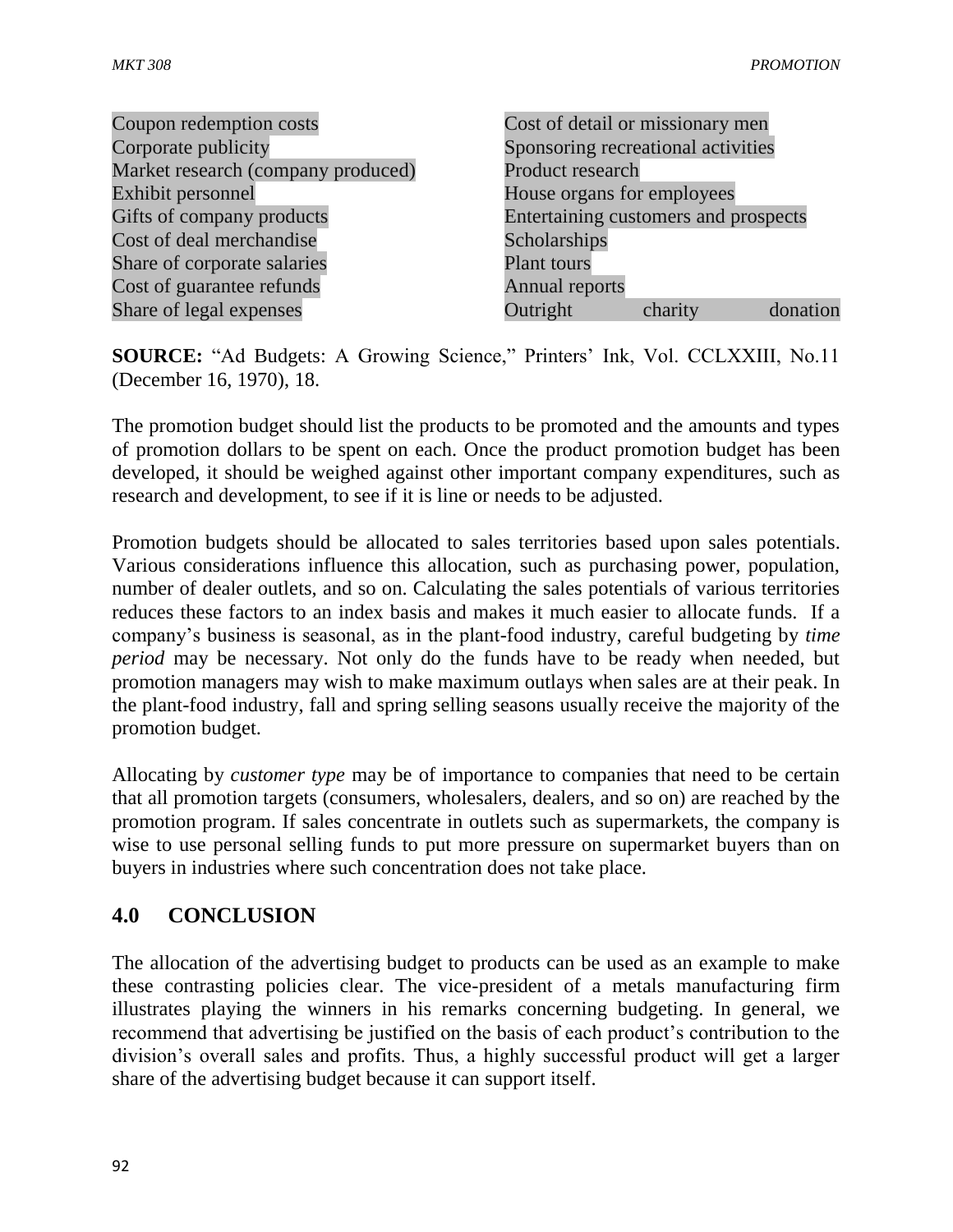# **5.0 SUMMARY**

In this unit, you have learnt that: financial, measuring, and controlling the promotion program.

- determining promotion appropriations and budgets
- understand the factors that influence the size of promotion budgets
- describe charging expenses to promotion budgets and allocating promotion funds
- 6.0 TUTOR-MARKED ASSIGNMENT
- 1. What is the relevance of the financial, measuring, and controlling the promotion program
- 2. Briefly explain factors determining promotion appropriations and budgets
- 3. Mention the factors that influence the size of promotion budgets?

# **7.0 REFERENCES/FURTHER READINGS**

Ahmed-Ogundipe,K. A (2001). The foundation of marketing, Lagos: Percept Limited.

- Asika N and Osuagwu L (1997). Research Methods for Marketing Decisions, Lagos: Malthouse Press Ltd
- Brown, O.S. (1995). *Post-modern Marketing*, London: Routledge.
- Gronroos, C. (1989). 'Defining Marketing: A Market-Oriented Approach'. European Journal of Marketing, 23, 1, pp. 52-60.
- Houston, F.S. (1986). 'The Marketing Concept: What it is and what it is not'. Journal of Marketing, 50, April, pp. 81-7.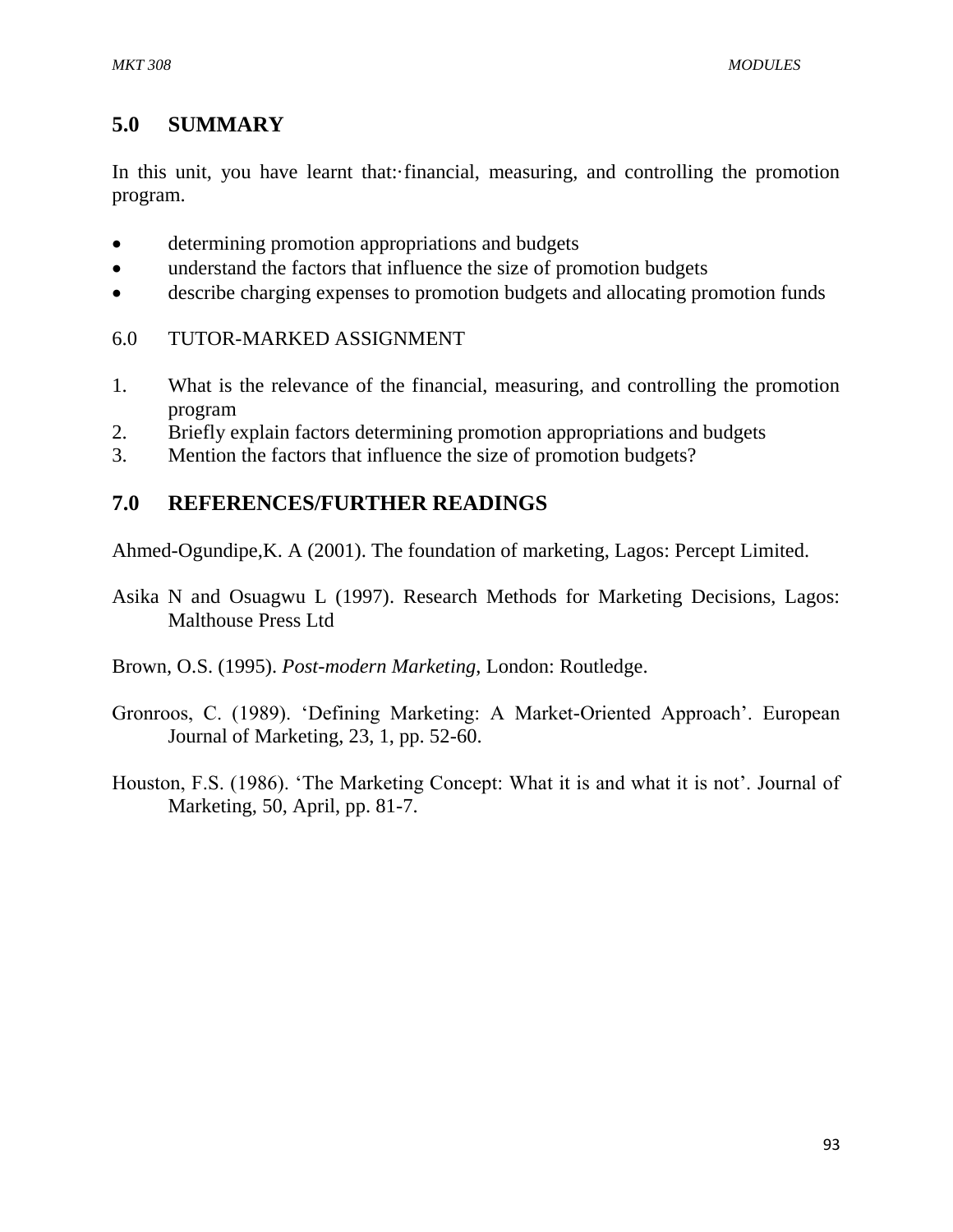# **UNIT 5 ETHICS AND THE PROMOTION PROCESS**

#### **CONTENTS**

- 1.0 Introduction
- 2.0 Objectives
- 3.0 Main Content
	- 3.1 Ethics And The Promotion Process
	- 3.2 Types of Ethics
	- 3.3 Common Types of Unethical Promotion Practices 3.3.1 Reasons for the Lack of Ethical Standards in Promotion
- 4.0 Conclusion
- 5.0 Summary
- 6.0 Tutor-Marked Assignment
- 7.0 References/Further Readings

# **1.0 INTRODUCTION**

The promotion area is accused of more unethical behaviour than any other marketing area. The promotion manager is constantly faced with promotion decisions with ethical overtones. The decisions he makes set the overall ethical promotion environment for his company and are used as guidelines by his subordinates.

## **2.0 OBJECTIVES**

At the end of this unit, you should be able to:

- appreciate ethics in the promotion process
- understand the types of ethics
- identify reasons for the lack of ethical standards in promotion
- be able to impact such knowledge to others.

# **3.0 MAIN CONTENT**

# **3.1 Ethics and the Promotion Process**

Ethics deal with what is right and wrong, with moral duties and obligations, and with a set of moral principles. These principles are founded upon subjective judgments of the culture or a large portion of the population. Morals are reflections of ethical principles and prescribe how people ought to behave. They are subject to change over time.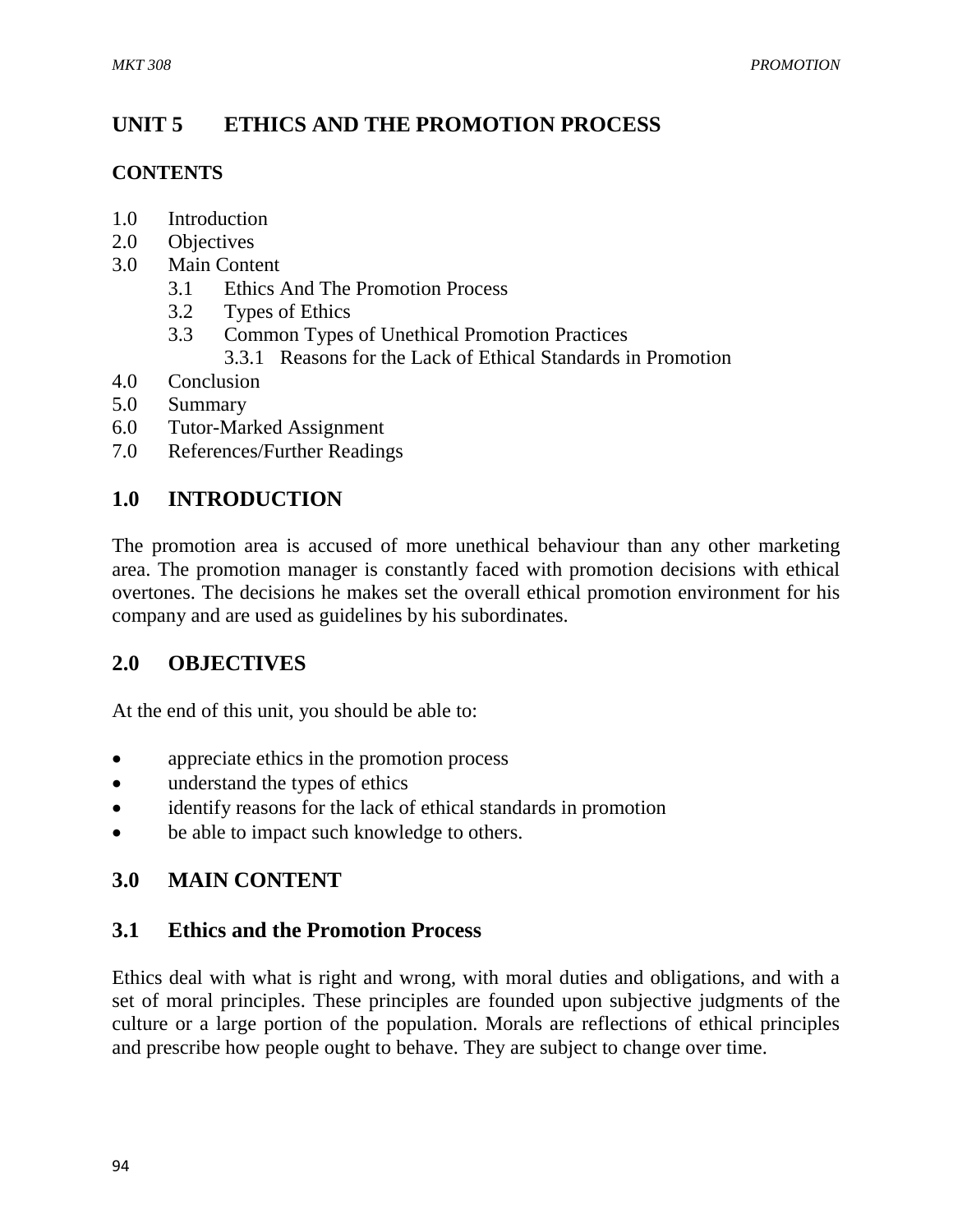Ethics provide standards by which promotion decisions can be judged "right" or "wrong." These standards are applied to such promotional activities as the use of testimonials in advertising, certain persuasive techniques in personal selling, and various sales promotion practices. Unfortunately, as we shall see, there are no universal standards by which to judge as to what is ethical or unethical in promotion, and critics apply their own ethical standards in determining the acceptability of a promotion practice.

## **3.2 Types of Ethics**

Philosophers recognize two types of ethics- absolute ethics and relative ethics. Absolute ethics are inflexible and always apply, regardless of the situation. For example, information given a Catholic priest during confession is considered by the priest to be inviolate and cannot be divulged to others no matter what the circumstances. In contrast, relative ethics are flexible and may be adapted to various situations. A promotion manager may be opposed to the use of testimonials in advertising but may use them to counteract similar advertising by his competitors.

Promotion managers normally operate under a system of relative ethics, because there is no system or code of absolute ethics that would be applicable to the wide range of situations that arise, different types of selling activities, and problems peculiar to each industry. Because businessman do not agree among themselves as to what is or is not ethical in regard to promotion, any ethical standards that exist at the present time are usually set for each firm by its own top marketing executives.

## **3.3 Common Types of Unethical Promotion Practices**

Promotion managers have been guilty of practices that fall into three categories: (1) those that are unethical (and often illegal), (2) those that are open to serious moral questions, and (3) those that need examining.

Unethical promotional practices include such things as fraud, creating erroneous impressions, use of phony testimonials, and misleading brand names and labels. *Fraud* is a deliberate lie by a seller with the intention of deceiving the buyer-for example, a seller's claim that he has a desirable ingredient in his product when, in fact, that ingredient is not present. *Erroneous impressions* can be created by words or illustrations. When a salesman tells a customer that a house paint is mildew-resistant, he does not mean that the paint will not mildew. Likewise, the shaving of a sand-coated piece of Plexiglas on television is much different from shaving sandpaper, especially when the viewer is exhorted to "shave your sandpaper beard" with a leading brand of shaving cream.

**Phony testimonials** have been used so much in promotion that all testimonials are suspect. Usually, a celebrity endorses in glowing terms a product or service that he may never have used, and is paid by the seller for doing so. Deliberately *misleading* the buyer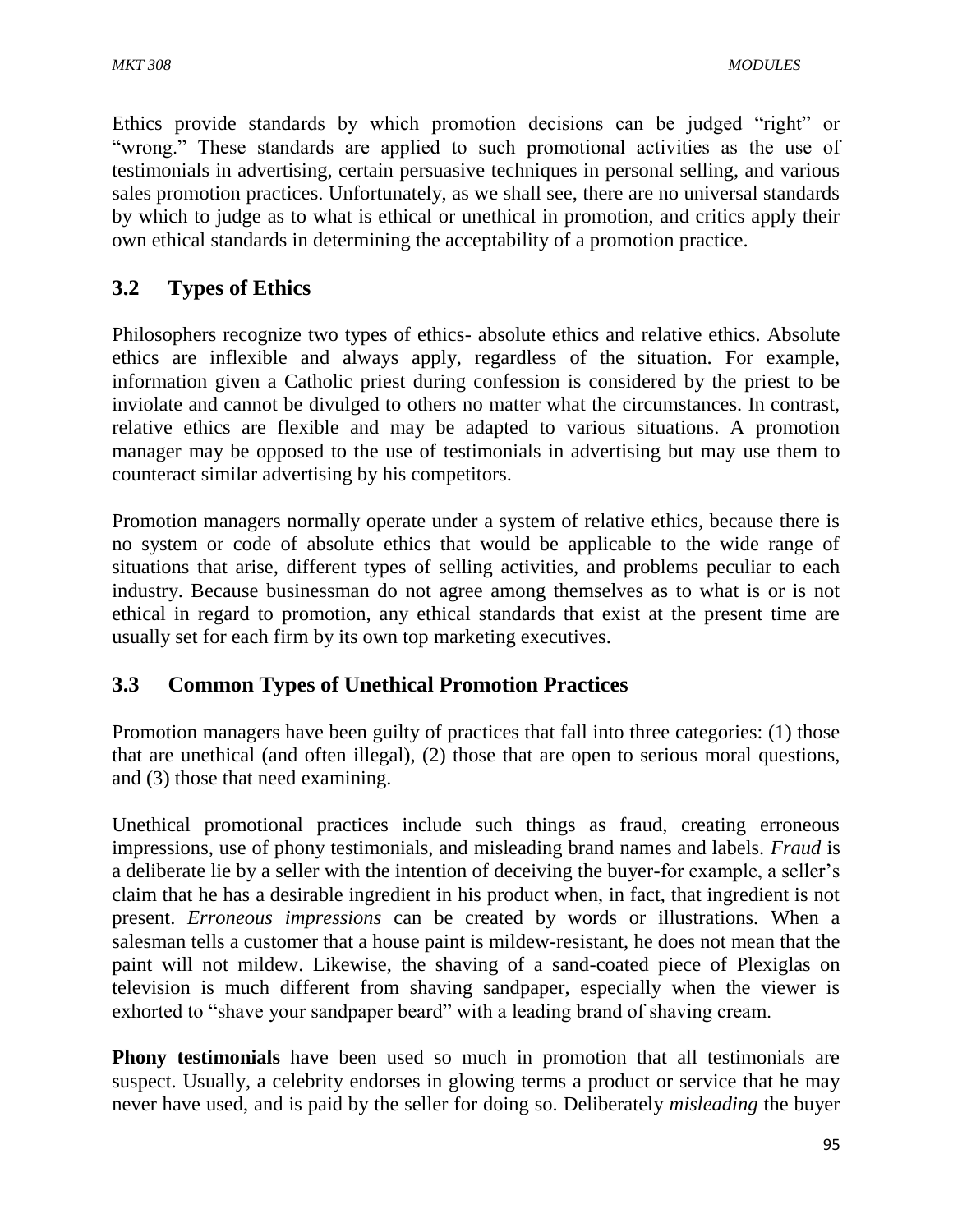by closely approximating the brand name or label of a popular product would be considered unethical by most promotion managers. The Colgate toothpaste label has been copied and its brand name imitated with such words as "Consulate," "Coldent," and "Chident." Motels have tried to attract travelers by using the distinctive colors employed by Howard Johnson's to identify its motels. Perfumes have even been promoted as being made in France, when their production was actually in the United States. Most promotion managers would regard practices such as these to be definitely unethical and would not use them under any circumstances.

Promotion practices such as "trade puffing" and the use of emotional rather than rational appeals are open to serious moral questions. *Trade puffing* is a sort of poetic license by which the sellers of products or services make their goods sound or look better than they actually are. It includes the use of superlatives such as "sensational," "revolutionary," and the like to describe the goods. Defenders of this practice regard it as a fundamental part of persuasion and believe that most buyers can see through exaggerated claims. However, the question arises, "If buyers can see through and discount exaggerated claims, why use such claims in the first place?" The only logical answer is that sellers believe trade puffing helps them sell their goods. If this is true, then trade puffing must create erroneous impressions among buyers and is open to serious question.

The widespread use of *emotional rather than rational appeals* in promoting products and services has been questioned by economists and other social scientists for years. Promotion managers have defended emotional appeals by stating that people buy much faster on an emotional basis than on a rational basis. A common saying regarding this truism is, "The heart is six inches closer to the wallet than the head." Critics argue that consumers would buy more rationally if sellers would furnish them with objective information. Sellers reply that they sell the way consumers want to buy, not the way they (the sellers) think they *should buy.* So the question of which type of appeal to use is a moral issue, with little chance of being resolved in the near future. However, there are indications that the federal government is now learning toward business's providing more objective information than has been true in the past.

## **3.3.1 Reasons for the Lack of Ethical Standards in Promotion**

Permanent, objective, ethical standards are not available for use by most promotion managers. Each manager determines his own standard of promotion ethics based upon his moral training in our society, his sense of what is right or wrong, competitive conditions in his industry, and perhaps some guidance by top management and professional groups. "Ethical decision under private capitalism is a moral decision impelled by social sanction but modified by economic exigency."

Some promotional practices are in need of examination. Two such practices, which are currently being questioned, are promotional emphasis on the material aspects of life at the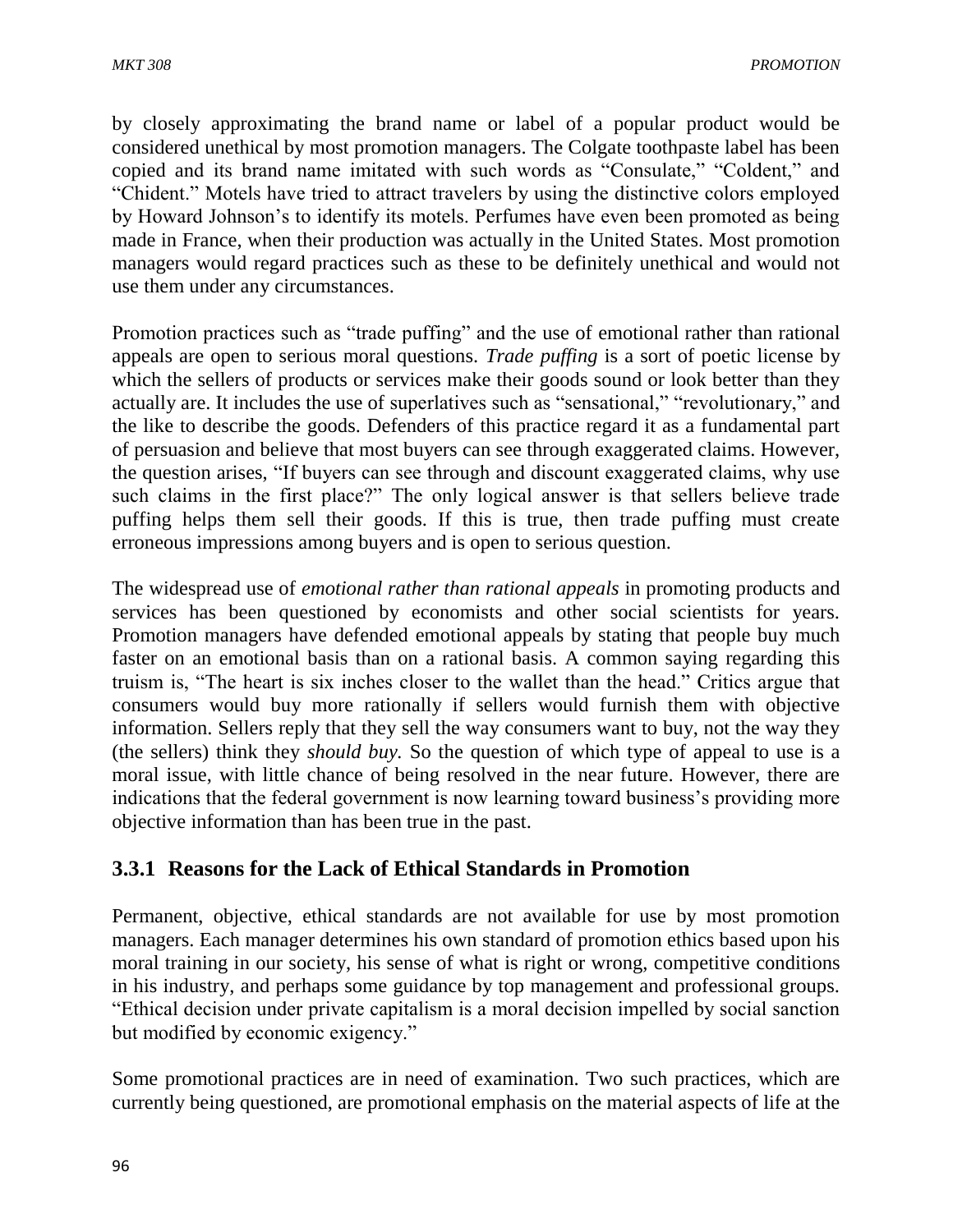expense of spiritual values, and the use of appeals and illustrations that offend the critics' sense of good taste.

Promotion managers have used blatant sex appeals and, at times, illustrations in questionable taste, especially those relating to the physiology of personal health. Sex appeals and physiological illustrations should be handled with care so as not to offend the sensibilities of large numbers of people. If there is any question of good taste, the appeal or illustration should not be used. One classic example of the violation of good taste came about when a deodorant manufacturer used Greek statues with uplifted arms as illustrations in its television advertising to promote its product. The Federal Trade Commission held that the use of these illustrations offended the sensibilities of large groups of people, and if it forced their withdrawal.

Promotion managers sell products and services and are interested mainly in increasing the consumption of their goods. Through such promotion, the standard of living has steadily increased, although economic waste and population have been the price society has had to pay. Some critics believe the time has come for a shift in promotional emphasis from the quantity of goods owned to the improvement of the quality of life. Such an approach would require promotion managers to consider the benefits of promotion of society as a whole, as well as to their individual companies.

# **4.0 CONCLUSION**

Ethical standards become lower as competition increases. The more competitive an industry, the more ethical problems that are encountered. Ethics in the garment industry have been noticeably lacking because of the "dog-eat-dog" conditions prevailing. In contrast, ethics in the electric utility industry have been much better, especially in regard to promotion practices. This should not be constructed as a plea for more government regulation of industry but rather as a warning to highly competitive industries to develop their own ethical standards before the government does it for them.

## **5.0 SUMMARY**

In this unit, you have learnt that: ethics in the promotion process

- understand the types of ethics
- identified reasons for the lack of ethical standards in promotion

## **6.0 TUTOR-MARKED ASSIGNMENT**

- 1. What is ethics in the promotion process?
- 2. iterate the types of ethics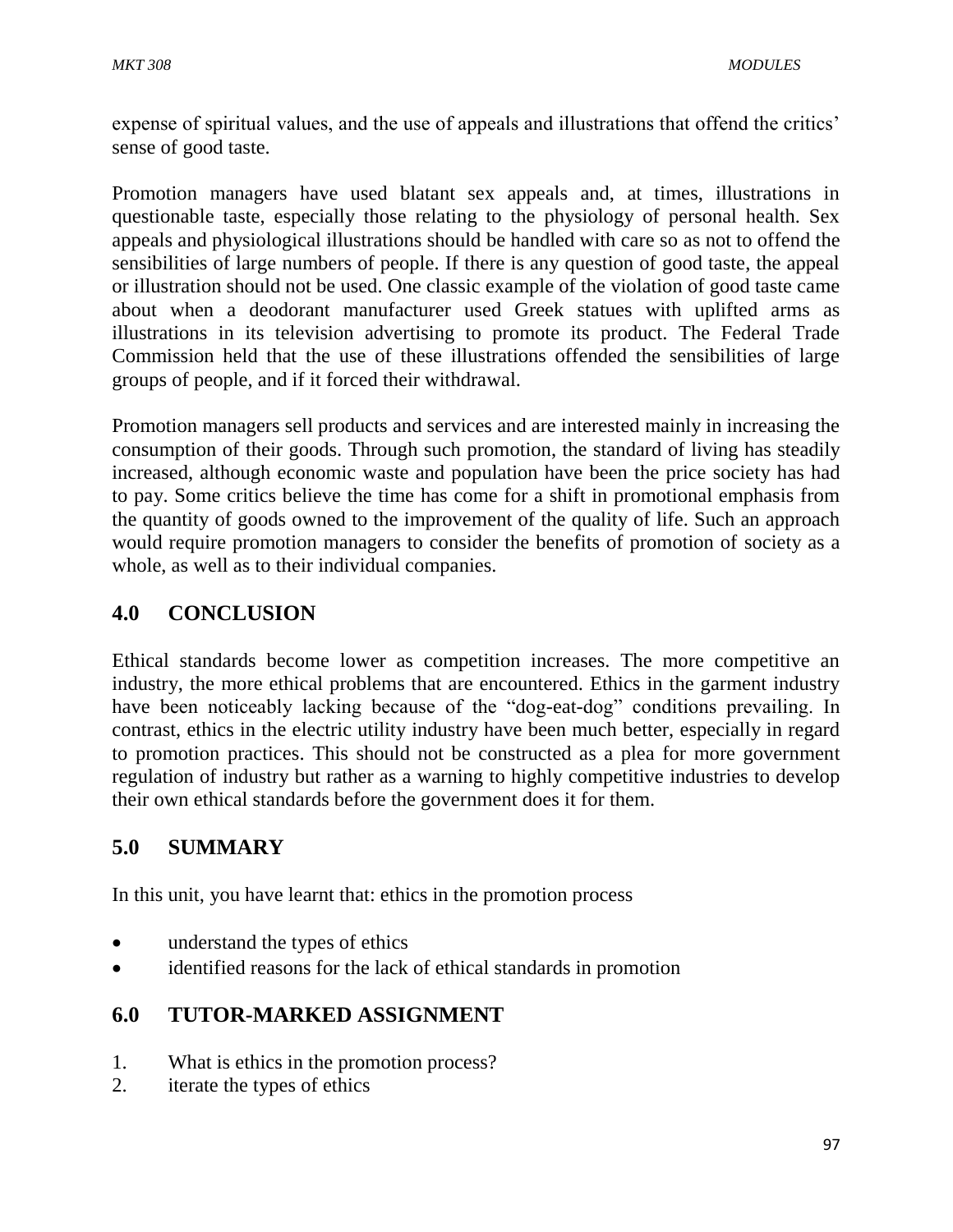3. Briefly explain reasons for the lack of ethical standards in promotion

#### **7.0 REFERENCES/FURTHER READINGS**

Ahmed-Ogundipe,K. A (2001). The foundation of marketing, Lagos: Percept Limited.

- Asika N and Osuagwu L (1997). Research Methods for Marketing Decisions, Lagos: Malthouse Press Ltd
- Brown, O.S. (1995). *Post-modern Marketing*, London: Routledge.
- Gronroos, C. (1989). 'Defining Marketing: A Market-Oriented Approach'. European Journal of Marketing, 23, 1, pp. 52-60.
- Houston, F.S. (1986). 'The Marketing Concept: What it is and what it is not'. Journal of Marketing, 50, April, pp. 81-7.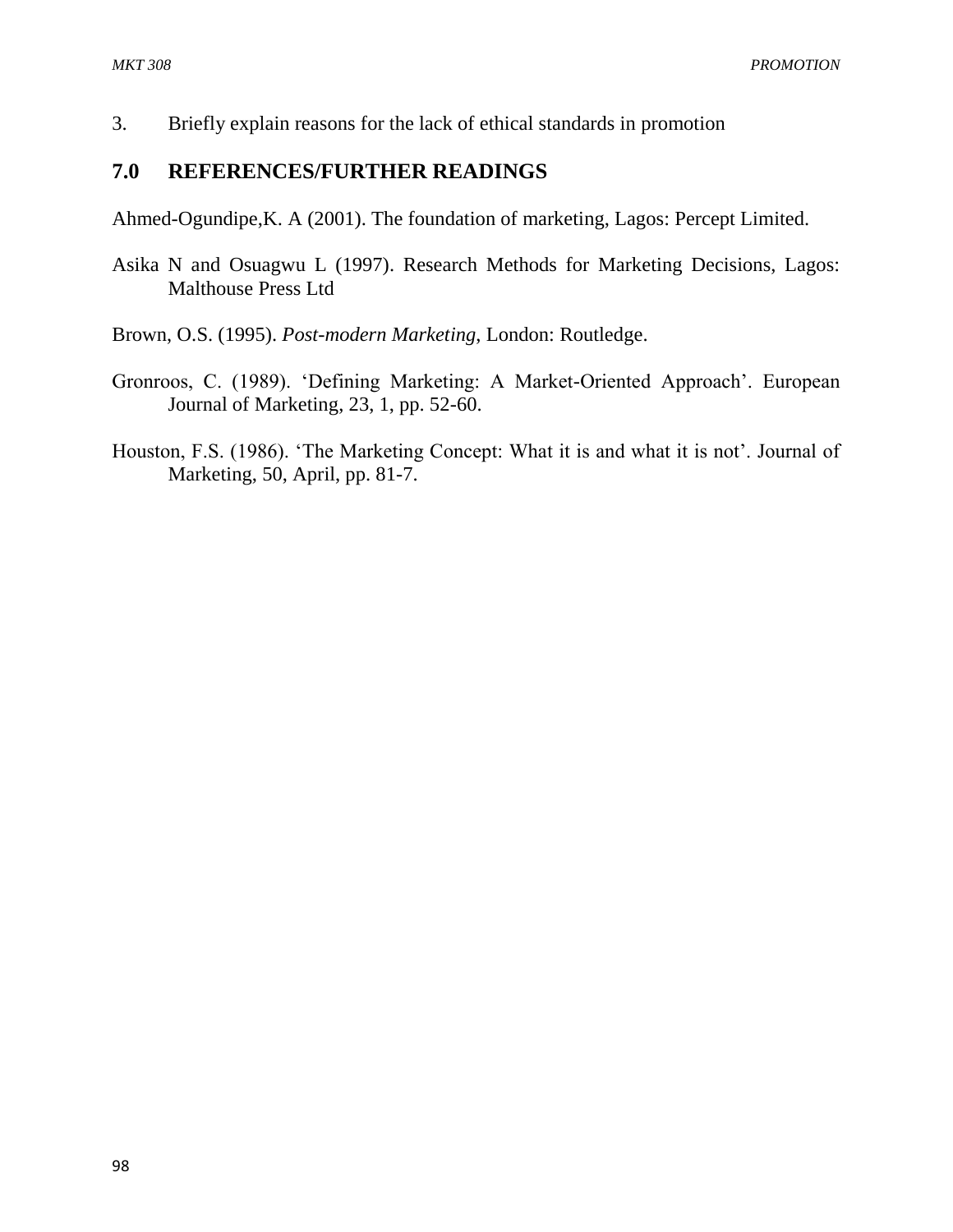## **MODULE 4**

- Unit 1 The Basis for Ethical Decisions
- Unit 2 Consumerism and Promotion
- Unit 3 Evaluating and Controlling Promotion Efforts
- Unit 4 Research Needed on the Promotion Mix

## **UNIT 1 THE BASIS FOR ETHICAL DECISIONS**

#### **CONTENTS**

- 1.0 Introduction
- 2.0 Objectives
- 3.0 Main Content
	- 3.1 The Basis for Ethical Decisions
	- 3.2 Improvements in Promotion Ethics
- 4.0 Conclusion
- 5.0 Summary
- 6.0 Tutor-Marked Assignment
- 7.0 References/Further Readings

# **1.0 INTRODUCTION**

In the last unit 12 we commenced discussion on ethics in the promotion process, understand the types of ethics and identified reasons for the lack of ethical standards in promotion. This unit we shall focus on the basis for ethical decisions and understanding the improvements in promotion ethics

# **2.0 OBJECTIVES**

At the end of this unit, you should be able to:

- appreciate the basis for ethical decisions
- understand the improvements in promotion ethics
- be able to impact such knowledge to others.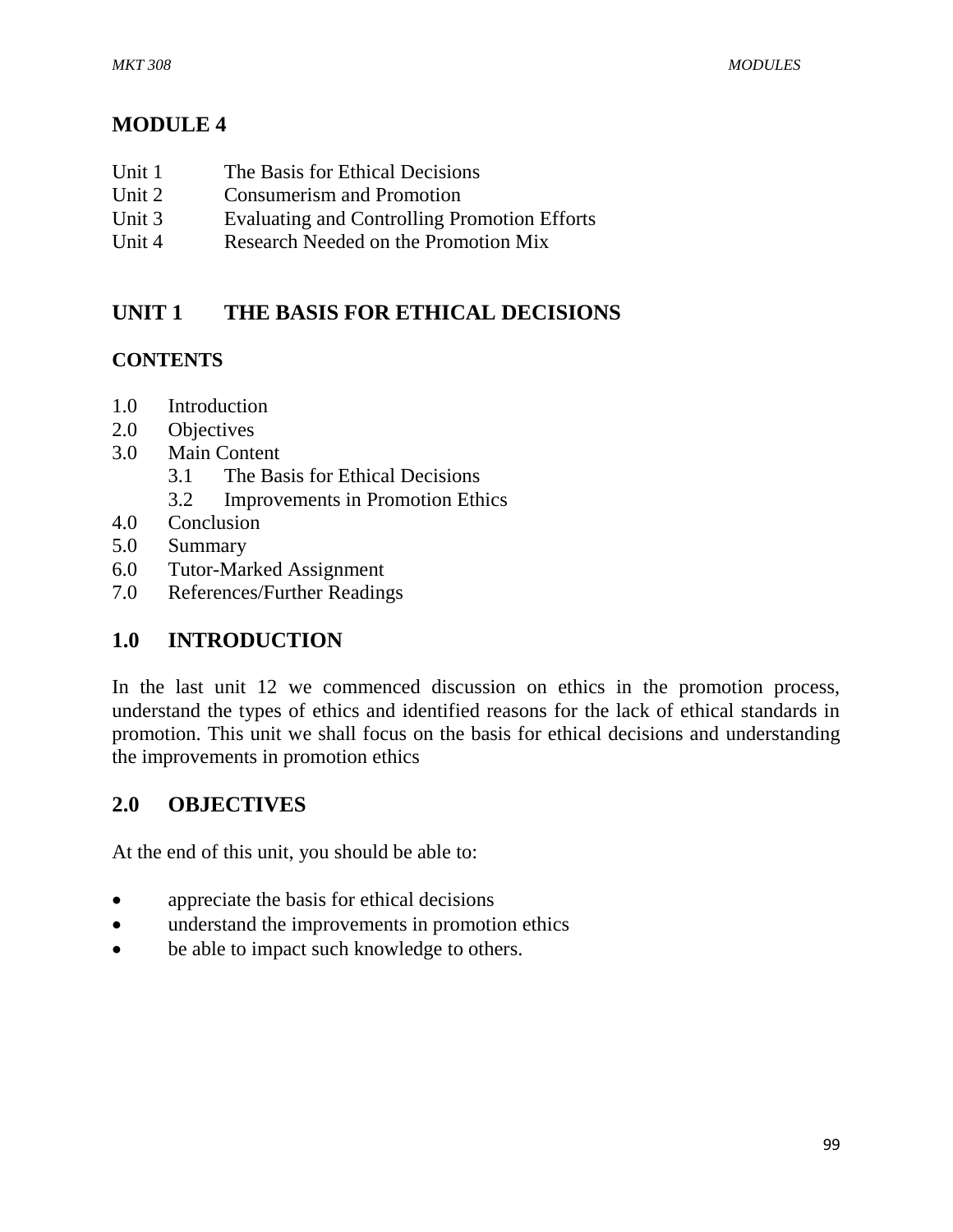# **3.0 MAIN CONTENT**

## **3.1 The Basis for Ethical Decisions**

Ethical decisions regarding promotion are, in the final analysis, in the domain of the promotion manager. In judging the ethics of a promotional activity, he may use one or a combination of four methods: (1) self-interest, (2) legal ethics, (3) voluntary codes, or (4) personal convictions.

**SELF-INTEREST:** This is the lowest level of sensitivity to ethical obligations. Little, if any, thought is given to the expectations of others, and the promotion manager's main motivation is profit for himself and his company. This is the basis on which the general public believes most businessmen operate. The practices of *caveat emptor* and *laissezfaire* are the results of this type of thinking.

**LEGAL ETHICS:** These are the ethics of compulsion, which are embodied in federal, state, and local legislation that prohibits certain types of promotion practices. Legal ethics involving promotion are increasing as consumers demand more protection from unethical practices.

\

**VOLUNTARY CODES:** These ethical codes are voluntarily developed by businessmen working through their trade associations. They represent the ethics of compliance. Promotion managers use group standards to separate ethical from unethical promotion practices. Attempts to set ethical standards through trade associations have not, in general, been very successful.

**PERSONAL CONVICTIONS:** These ethics arise from an integrated sense of personal and social values and respect for law, honesty, fairness, and the like. They concern one's own personal ethics, duties, and obligations to other parties in the marketing process. Such ethics vary with individual promotion managers and are most useful when the manager's personal ethical code coincides with the expectations of those who are affected by his promotion decisions.

A promotion manager might use one of the four methods for judging promotion ethics in one situation and another in a different situation. For instance, legal ethics might dictate that he offer promotion allowances to all buyers on a proportionately equal basis, whereas personal convictions keep him from allowing his salesmen to use high-pressure techniques in closing sales. One of the most immediate and worthwhile steps that marketing can take to improve its public image is the development of ethical standards of practice to aid promotion managers in this largely uncharted area.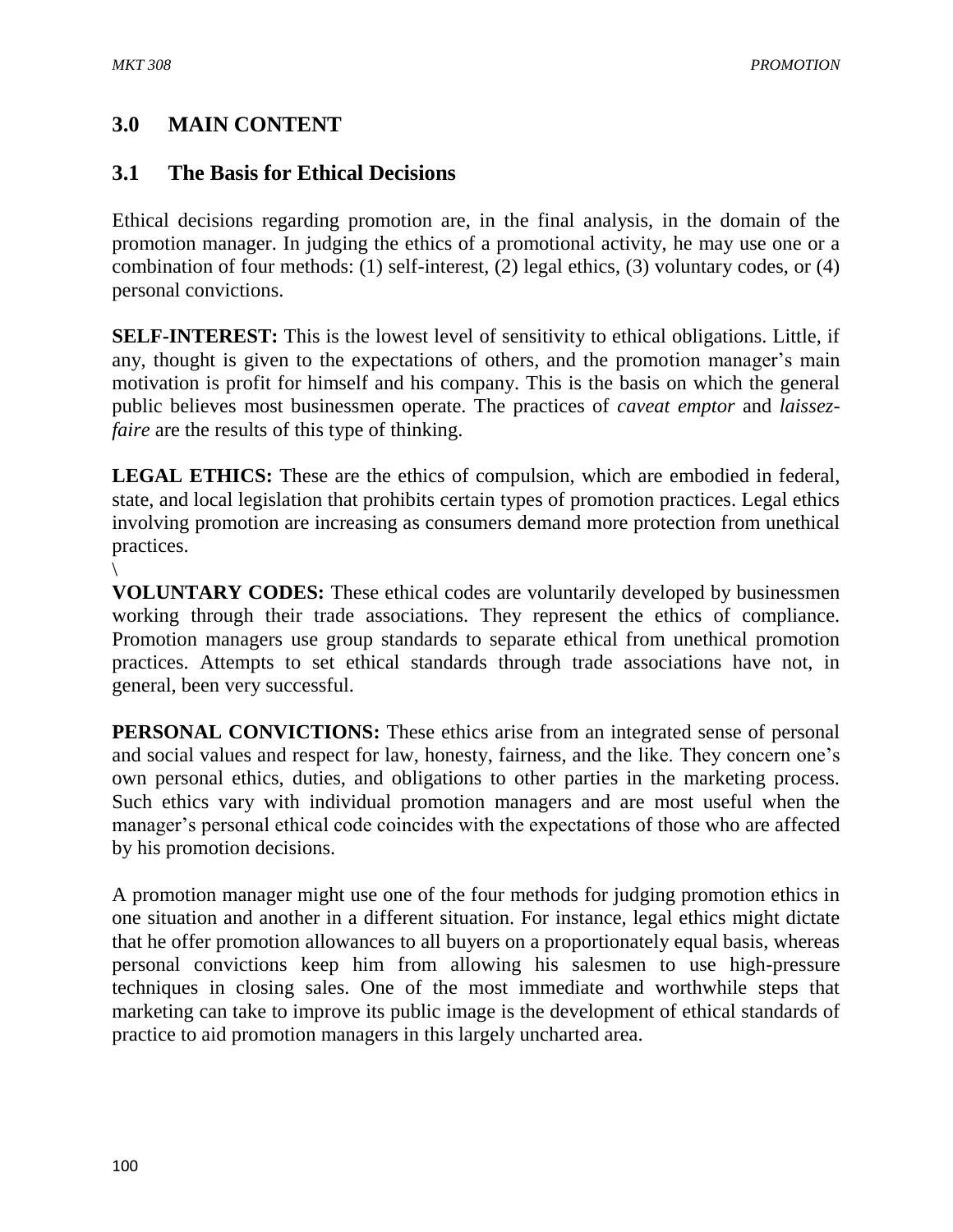### **3.2 Improvements in Promotion Ethics**

A great deal of progress has been made since the turn of the century in improving promotion ethics. In general, one can say that promotion ethics are improving and should continue to improve. Besides the influence of federal, state, and local governments in improving ethics through legislation, Better Business Bureaus, advertising media, advertising organizations, and trade associations have contributed to the improvement.

#### **BETTER BUSINESS BUREAUS**

Most large cities in the United States have their own Better Business Bureaus. Local offices work directly with the National Better Business Bureau, which operates on a boarder basis to help national as well as local concerns eliminate the unfair practices of unethical competitors. Such unethical advertising or selling practices as false claims, bait advertising, and misleading statements are investigated and, if necessary, acted upon.

Individual customers or businesses make complaints to a bureau regarding the unfair practices of unethical competitors. The bureau makes an investigation and, upon verification of the charge, tries persuasion to get the offender to discontinue using such practices. If he does not, the facts are often published. As a last resort, legal action may be taken.

The National Better Business Bureau carries on research, keeps its membership informed on federal and state legislation affecting promotional methods, and publishes useful guides to help firms stay out of legal and ethical difficulties. Two of the most popular of these publications have been *Do's and Don'ts of Advertising Copy and A Guide for Retail Advertising and Selling.* 

#### **ADVERTISING MEDIA**

Advertising media, both print and broadcast, have helped materially in improving advertising ethics. Newspapers, magazines, television stations, and radio stations often rejected advertisements that contain false or misleading claims or are not considered to be in good taste. Many reputable media vehicles, such as the *Milwaukee Journal* and the *Detroit News,* reserve the right to refuse advertisements that do not come up to their ethical standards. Some publishers, such as that of *Good House-keeping* magazine, guarantee the basic accuracy of claims made in advertisements appearing in their publications.

Media organizations such as the National Association of Broadcasters (NAB) have developed good advertising practice codes. The NAB, whose membership includes most of the large television and radio stations, has a Seal of Approval that is issued to stations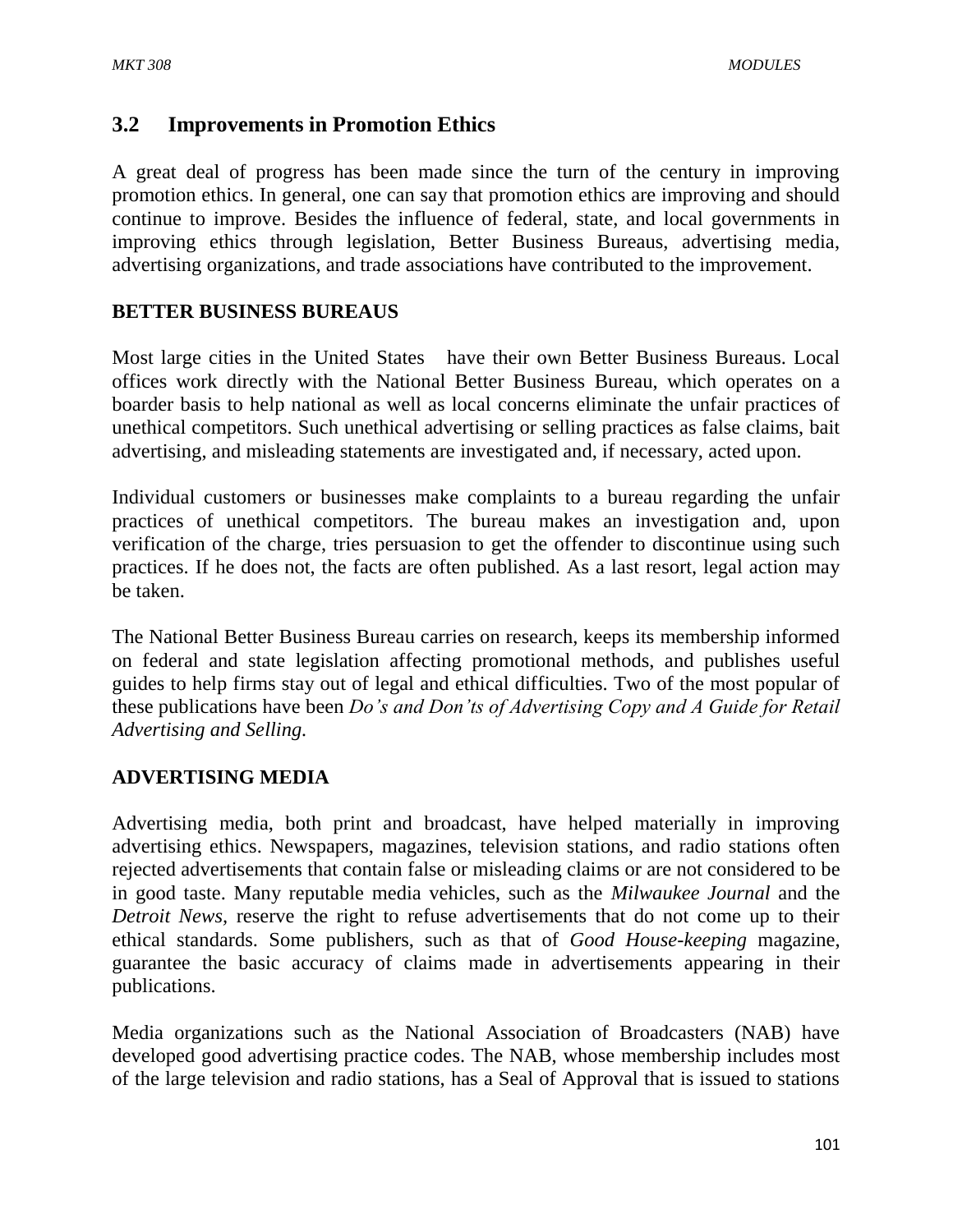subscribing to the NAB Code of Good Practice. This code's strict provisions prohibit such things as deceptive product claims.

#### **ADVERTISING ORGANIZATIONS**

Organizations such as the American Association of Advertising Agencies (AAAA) and the Association of National Advertisers (ANA) have programs designed to reduce to a minimum the amount of objectionable advertising. These two organizations jointly sponsor a plan known as the ANA-AAAA Interchange of Opinion on Objectionable Advertising.

Any advertising agency can send the Interchange a criticism of any advertisement that in the agency's opinion is objectionable in any way. The criticism is reviewed by each member of the Interchange's Committee of the Board of Improvement of Advertising Content, and each member votes by mail on the acceptability of the advertisement. If the committee's vote is negative, the advertising agency that created the advertisement and the advertisement are notified, and a request is made to withdraw the advertisement. If it is not withdrawn, the boards of the ANA and AAAA may undertake disciplinary action, which can lead to expulsion of the offending parties from the organizations.

#### **TRADE ASSOCIATIONS**

By working through trade associations or industry groups, companies may agree to abide by certain standards in regard to their promotion efforts. Examples of industries in which such self-regulation takes place are distilling, drugs, and toilet goods. Competing firms must be aware of violating the antitrust laws when they enter into agreements, even if the agreements are for such a laudatory purpose as improving promotion ethics.

## **4.0 CONCLUSION**

Usually, industry codes are developed concerning ethics in a particular promotion activity, such as advertising. Many of these codes are based upon publications put out by the Federal Trade Commission, such as *Federal Trade Practice Rules.* An example of an industry code is that of the Wine Institute, which prohibits advertisements featuring athletes, appeals to children, or any suggestions that wine is associated with religion.

## **5.0 SUMMARY**

In this unit, you have learnt that: the basis for ethical decisions and the improvements in promotion ethics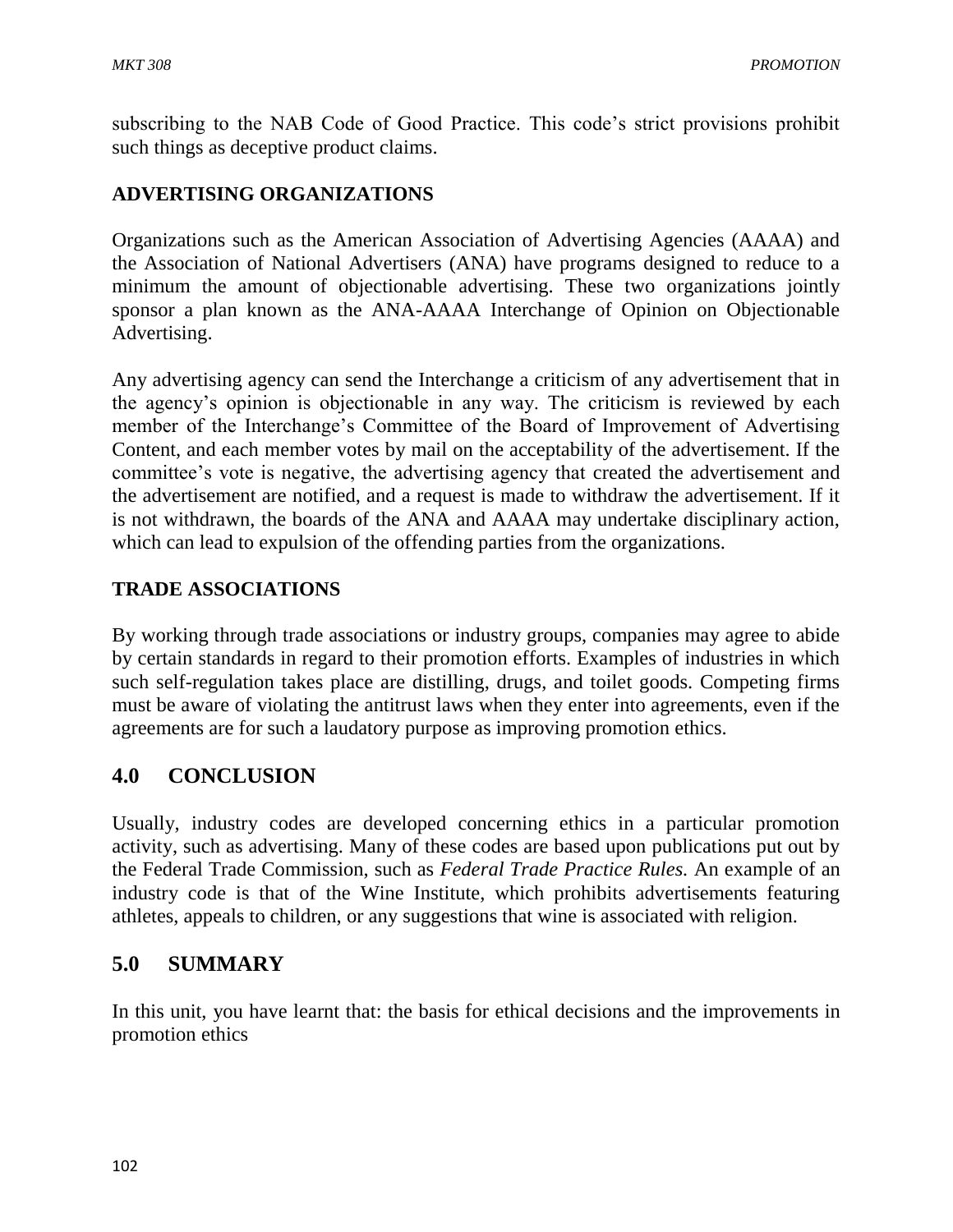## **6.0 TUTOR-MARKED ASSIGNMENT**

- 1. What is the basis for ethical decisions
- 2. Mention the improvements in promotion ethics

# **7.0 REFERENCES/FURTHER READINGS**

Ahmed-Ogundipe,K.A (2001). The foundation of marketing, Lagos: Percept Limited.

- Asika N and Osuagwu L (1997). Research Methods for Marketing Decisions, Lagos: Malthouse Press Ltd.
- Brown, O.S. (1995). *Post-modern Marketing*, London: Routledge.
- Gronroos, C. (1989). 'Defining Marketing: A Market-Oriented Approach'. European Journal of Marketing, 23, 1, pp. 52-60.
- Houston, F.S. (1986). 'The Marketing Concept: What it is and what it is not'. Journal of Marketing, 50, April, pp. 81-7.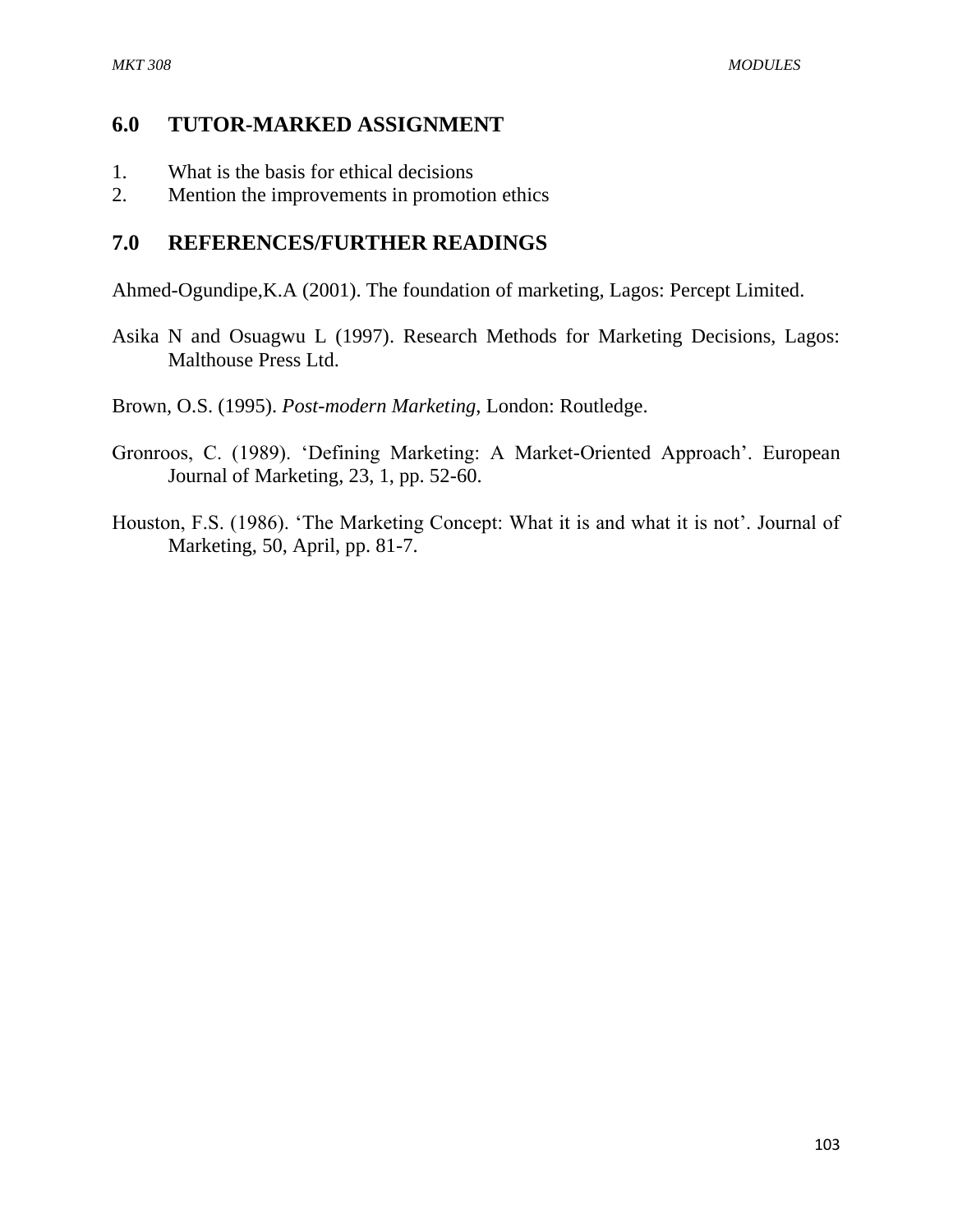# **UNIT 2 CONSUMERISM AND PROMOTION**

## **CONTENTS**

- 1.0 Introduction
- 2.0 Objectives
- 3.0 Main Content
	- 3.1 Consumerism-A Challenge to Promotion
	- 3.2 Government's Role in Consumerism
	- 3.3 Promotion Management's Consumer Responsibilities
- 4.0 Conclusion
- 5.0 Summary
- 6.0 Tutor-Marked Assignment
- 7.0 References/Further Readings

# **1.0 INTRODUCTION**

Consumers are basically dependent on a company's promotion program for factual information to use in buying. Many companies are not providing enough of the right kind of information to enable the consumer to make a rational decision.

# **2.0 OBJECTIVES**

At the end of this unit, you should be able to:

- explain consumerism-a challenge to promotion
- appreciate the Government's role in consumerism
- understand the Promotion management's consumer responsibilities
- be able to impact such knowledge to others.

# **3.0 MAIN CONTENT**

# **3.1 Consumerism—A Challenge to Promotion**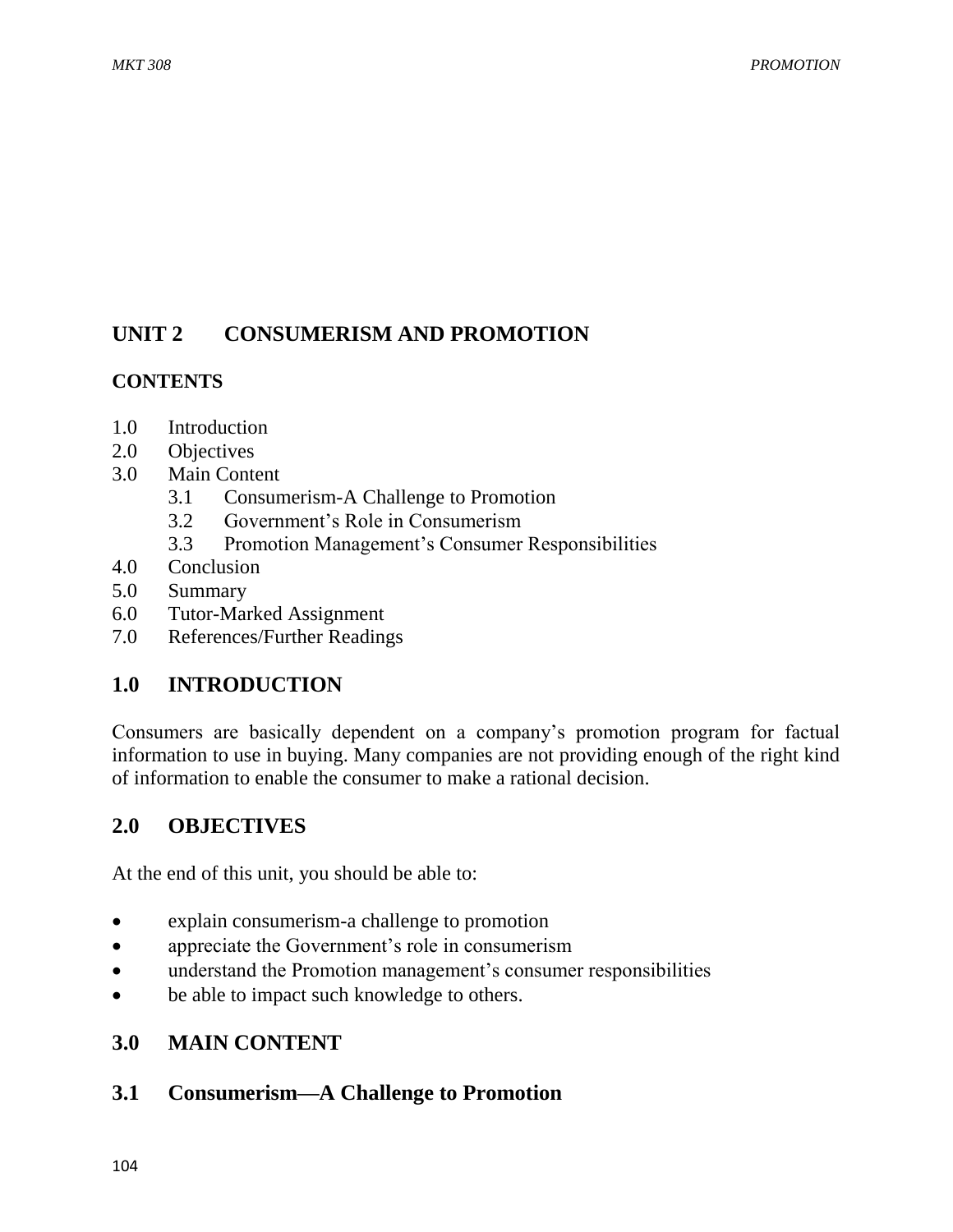Promotion must do more than just be ethical if it is to truly serve the consumer. It must line up on the consumer's side to help him satisfy his needs and wants. Consumerism can be defined as "the organized efforts of consumers seeking redress, requisition and remedy for dissatisfaction they have accumulated in the acquisition of their standard of living.

## **3.2 Government's Role in Consumerism**

Consumerism puts emphasis on protecting the consumer from unethical deceptive, or harmful business practices. Consumers are entitled to expect products that work, the protection of their health and safety, clear warranties, product information that will help them make intelligent choices, and packages and communications that do not mislead or deceive. It is apparent, from the growing number of laws, regulations, and guidelines at all levels of government that are being passed to protect consumers, that manufacturers are not meeting consumer expectations. In early 1970, there were more than 150 bills pending in the Senate and House of Representatives that dealt with consumer protection in United State.

President John F. Kennedy spelled out the federal government's role in consumerism in a directive to the Consumer Advisory Council in 1962. In stating the need for more legislation and administrative action to aid consumers, he set forth the basic rights of consumers as (1) the right to safety, (2) the right to be informed, (3) the right to choose, and (4) the right to be heard.<sup>28</sup> President Nixon created an Officer of Consumer Affairs responsible to the White House to coordinate the consumer activities of more than 39 federal government agencies and departments and work closely with state and local government in matters concerning consumers.

Consumerism is pushing forward on all fronts with full government blessing. Even consumer organizations have joined forces, through the Consumer Federation of America, which coordinates the efforts of the 196 consumer organizations that are members and works actively to promote consumer rights. At the present time, enacted and proposed legislation to aid consumers makes it apparent that most consumer gains will come largely through legislation.

## **3.3 Promotion Management's Consumer Responsibilities**

Consumers are demanding more factual information on which to base their purchases, and open communications between firms and their customers, both of which are major concerns of promotion management. Fraudulent and deceptive practices must be eliminated. Information important to the purchase of products and services must be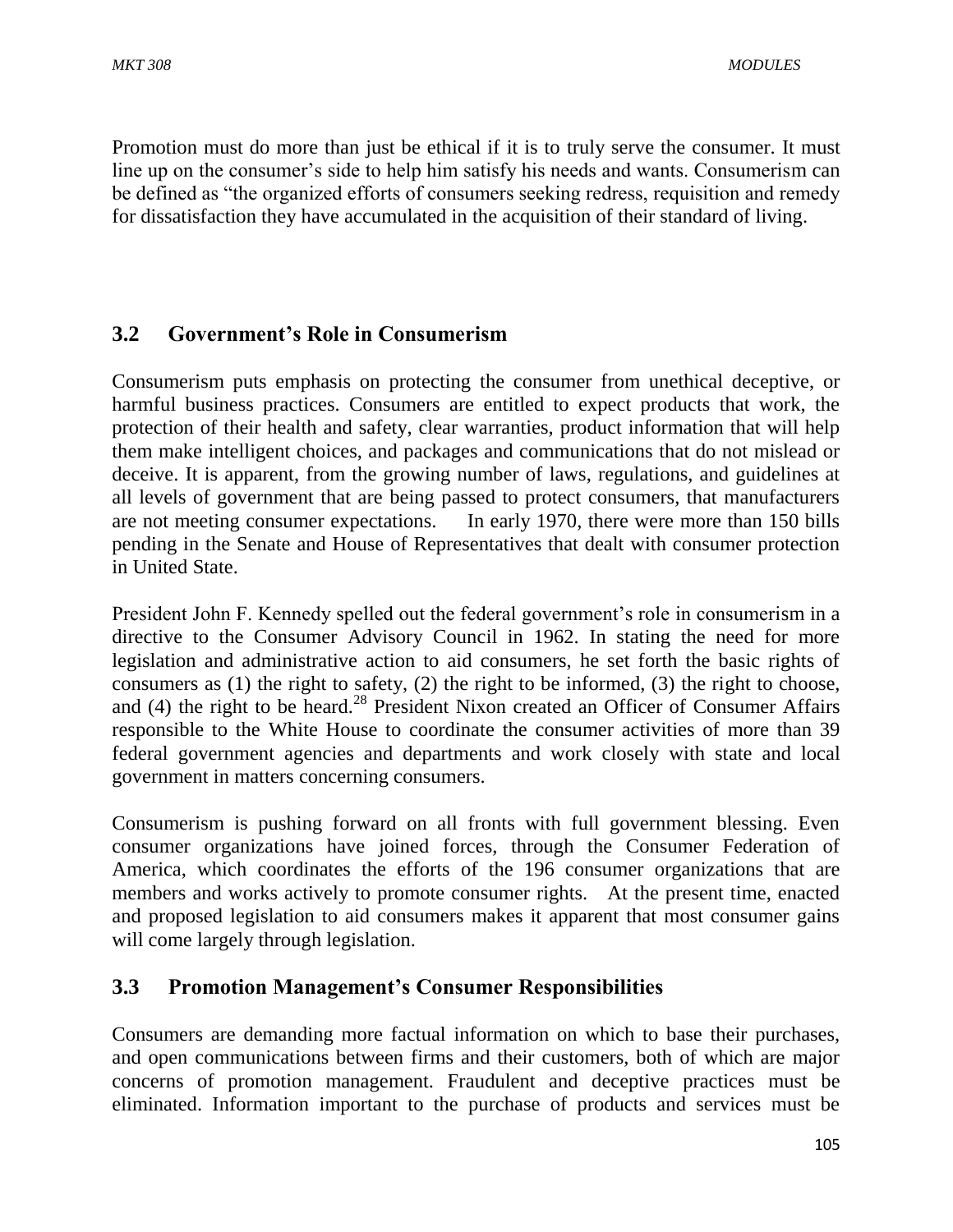provided. Lines of communication must be established that allow consumers to present their points of view directly to businesses. All these steps must be taken or government, at all levels, will pass legislation creating more agencies to serve as a counterbalance to business power.

#### **PROVIDING FACTUAL PRODUCT INFORMATION**

Most of us have been frustrated in our attempts to meet our needs and wants with products that do not live up to expectations based upon product claims. We also suffer from the lack of factual information on products that are new to us or that we buy infrequently. Is a 10-speed bicycle really worth the price differential over a 3-speed bicycle? Which brand of radial automobile tire is likely to yield the lowest per-mile driving cost? Is a 90 percent solid-state television set a less economical buy than a 100 percent solid-state set when repairs and set life are taken into account? Questions such as these must be answered information provided by promotion is to meet the true needs of consumers.

## **4.0 CONCLUSION**

In this unit, you have been exposed to the consumerism in promoting marketing, as well as in the providing factual product information to the customers and markets.

#### **5.0 SUMMARY**

In this unit, you have learnt that: explain consumerism - a challenge to promotion, explained the Government's role in consumerism and described the Promotion management's consumer responsibilities

## **6.0 TUTOR-MARKED ASSIGNMENT**

- 1. Why is the consumerism a challenge to promotion
- 2. Write short note on the Government's role in consumerism
- 3. Discuss the Promotion management's consumer responsibilities
- 4. What questions does marketing try to provide answers?

## **7.0 REFERENCES/FURTHER READINGS**

Brown, O.S. (1995). *Post-modern Marketing*, London: Routledge.

Gronroos, C. (1989). 'Defining Marketing: A Market-Oriented Approach'. European Journal of Marketing, 23, 1, pp. 52-60.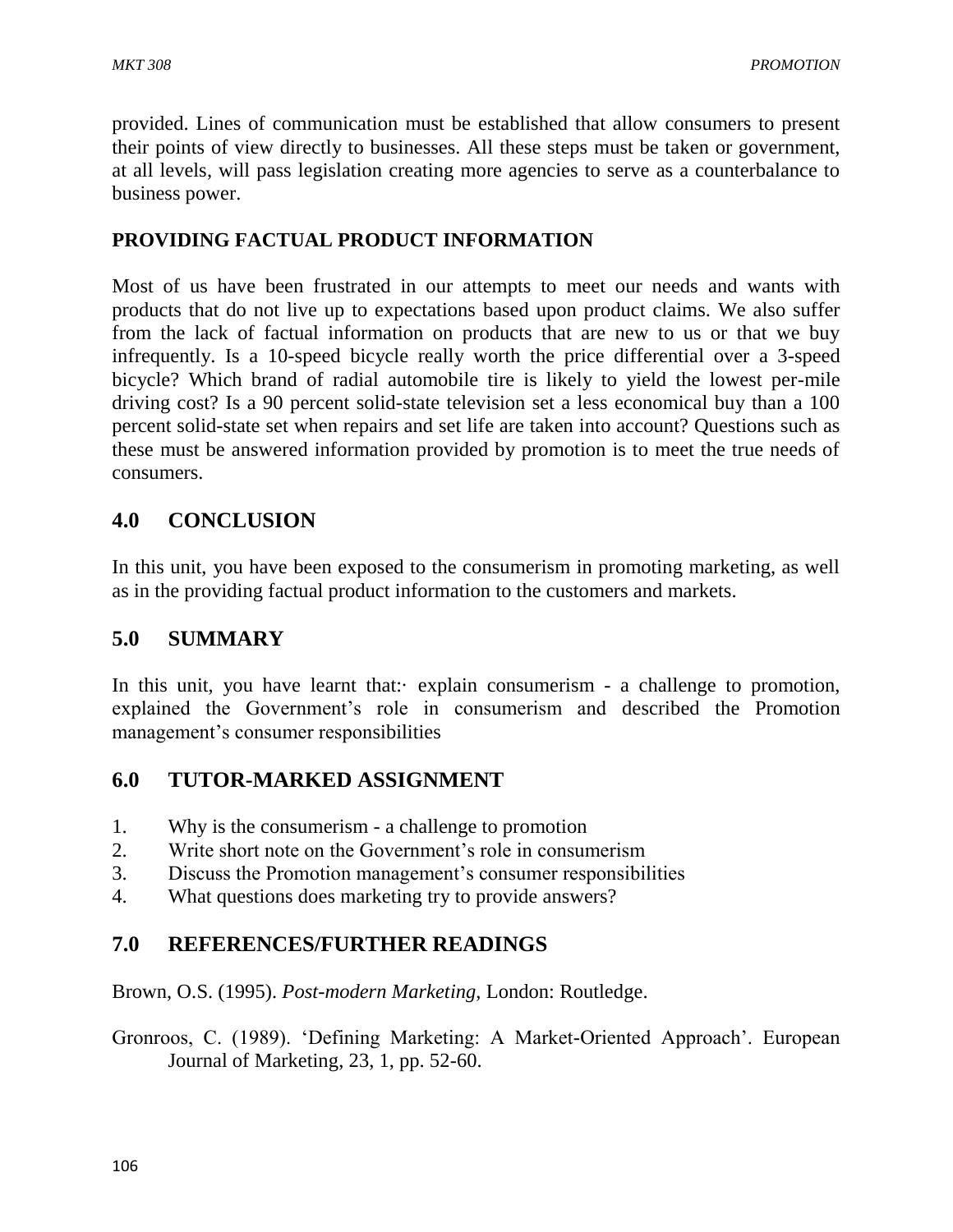Houston, F.S. (1986). 'The Marketing Concept: What it is and what it is not'. Journal of Marketing, 50, April, pp. 81-7.

## **UNIT 3 EVALUATING AND CONTROLLING PROMOTION EFFORTS**

#### **CONTENTS**

- 1.0 Introduction
- 2.0 Objectives
- 3.0 Main Content
	- 3.1 Evaluating and Controlling Promotion Efforts
	- 3.2 Overall Promotion Measures
	- 3.3 Evaluating Sales Promotion
	- 3.4 Controlling Promotion Programs
- 4.0 Conclusion
- 5.0 Summary
- 6.0 Tutor-Marked Assignment
- 7.0 References/Further Reading

## **1.0 INTRODUCTION**

The evaluation and control of promotion is a responsibility of promotion management. The promotion manager must be willing to measure his promotional efforts and make control decisions based on the available information.

#### **2.0 OBJECTIVES**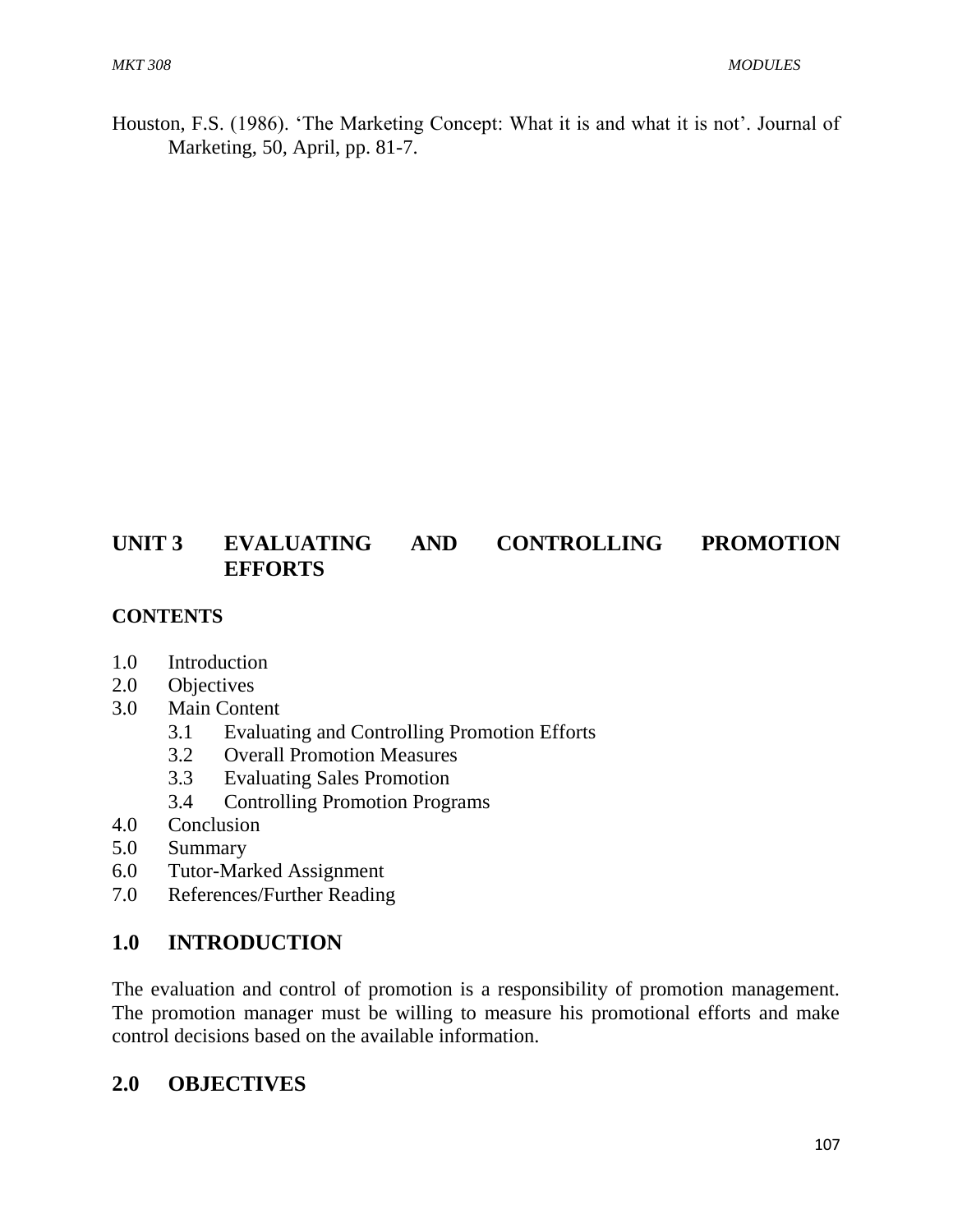At the end of this unit, you should be able to:

- evaluating and controlling promotion efforts
- appraise the overall promotion measures
- evaluating sales promotion
- describe controlling promotion programs
- be able to impact such knowledge to others.

# **3.0 MAIN CONTENT**

## **3.1 Evaluating and Controlling Promotion Efforts**

The major reasons for the evaluation of promotion are to avoid mistakes, to select the best from apparently equal alternatives, to re involves solve differences of opinion, and to add to store of knowledge bearing on promotion efficiency.<sup>16</sup> Control involves determining standards of performance, measuring actual performance against these standards, and taking any necessary corrective action. Control is continuous process that is carried on during the year and not delayed until corrective action is meaningless.

# **3.2 Overall Promotion Measures**

## **NET SALES**

Total net sales (gross sales less returns and allowances) are an important measure of a company's performance. Net sales can be expressed in dollars or units. Net sales by product are commonly used when the company sells more than one product. This year's sales are often compared with last year's and any increase or decrease taken as a barometer of the company's economic health. Likewise, this year's sales can be compared with total sales for each of a number of preceding years to establish a trend line.

Companies commonly compare this year's sales with forecasted sales by month, quarter, or year. Sales can be compared with forecasted sales by sales territory, product, or customer type. The use of sales in this manner is a good starting point for sales analysis. However, the use of total net sales may mask a number of weak points in the company's operation. For example, a company's total sales may be rising each year while the company is losing ground in the marketplace. This can come about because the market for the product is expanding (increasing primary demand) or as the result of inflation. Other measures are needed to guard against the unbridled use of total-sales information.

## **MARKET SHARE**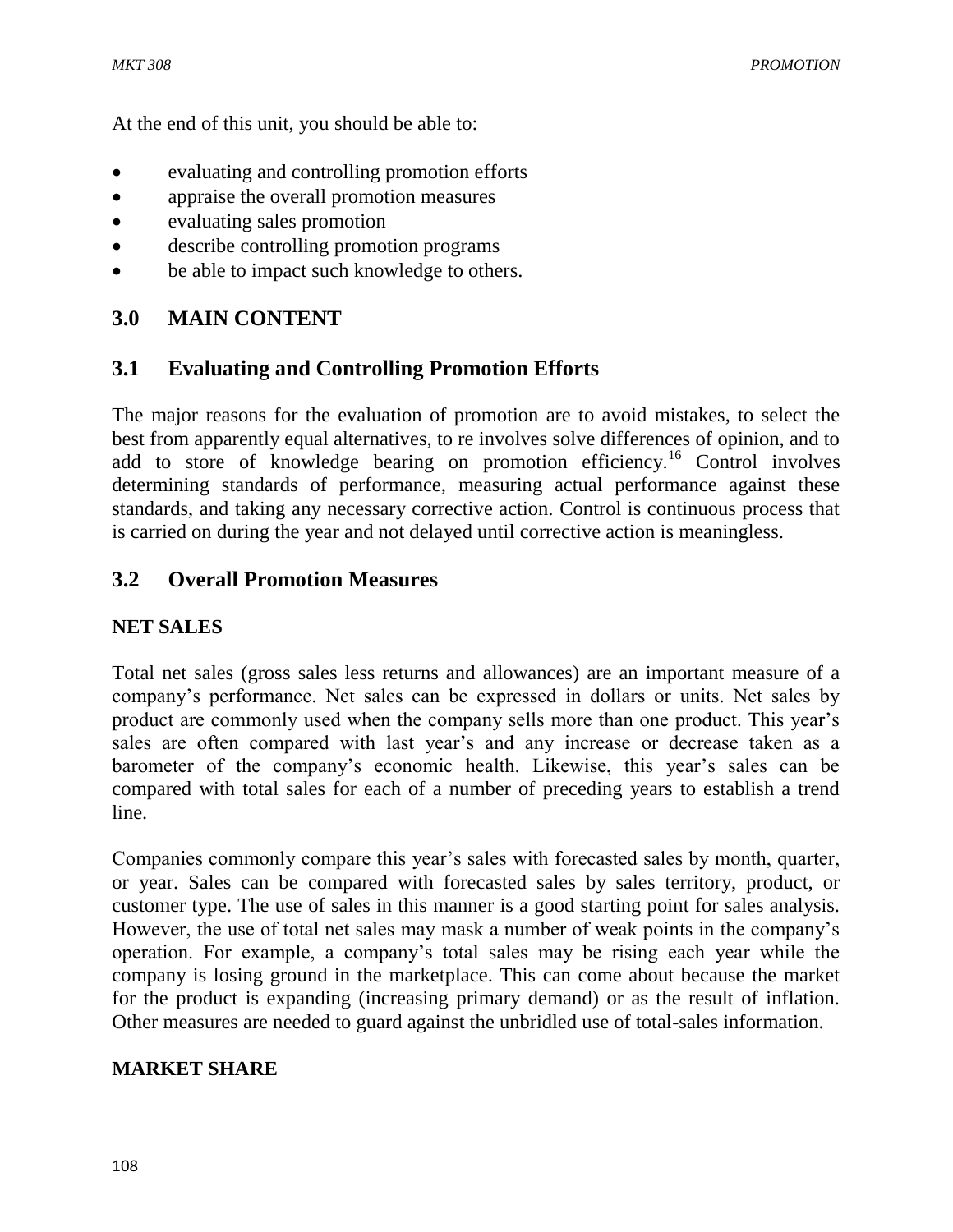A firm can be increasing its sales each year and still be losing ground in the marketplace because it is not maintaining its percentage share of the total market. The use of marketshare figures will reveal any such happenings. Market share is commonly expressed as a percentage figure that compares a company's net sales to the total net sales of the industry or the product category. For instance, if an automobile company's total net sales for the United States are \$900 million, and the automobile industry's total net sales are \$54 billion in the same time period, that company's share of the total U.S. automobile market is 1.66 percent. This calculation is made as follows:

Market share = Total company sales =  $$900,000,000 = 1 = 1.66\%$ Total industry sales \$54,000,000,000 60

Companies often calculate their market shares by product and sales territory, since the total-market figure often conceals important information that can be gained by the use of such submarkets. Total industry sales may be secured from trade associations, the federal government, or other sources. A.C. Nielsen Company and the Markets Research Corporation of America are suppliers of data from submarkets. Nielsen prepares and sells market-share reports based upon audits of retail inventories and purchases from a sample of food, drug, and variety stores. Market-share figures can be secured from this service for brands by region, store type, and other categories. The Markets Research Corporation of America (MRCA) uses a panel of house-wives who record their weekly purchases n a diary supplied by the corporation. Through the diary method, MRCA supplies marketshare figures by occupation of the head of the household, type of households, and a number of other categories.

Total net sales and market-share figures indicate only the effectiveness of the total marketing program, not its component parts such as the promotion mix. For figures that apply specifically to the promotion mix, we must turn to other measures.

## **COST RATIOS**

Cost ratios are calculated in the same way no matter what type of promotion activity is being studied. Cost ratios, often called expense ratios, are calculated by dividing the dollar amount of the expense to be measured by net sales. For example, if a company's advertising expense is \$5 million and its net sales \$50 million for a particular time period, its advertising-expense ratio is 10 percent. Present ratios can be compared with past ratios, trade-association figures, or government-published data. They are very useful in evaluating a firm's performance, since dollars are converted into percentage figures that lend themselves to study over time.

#### **3.3 Evaluating Sales Promotion**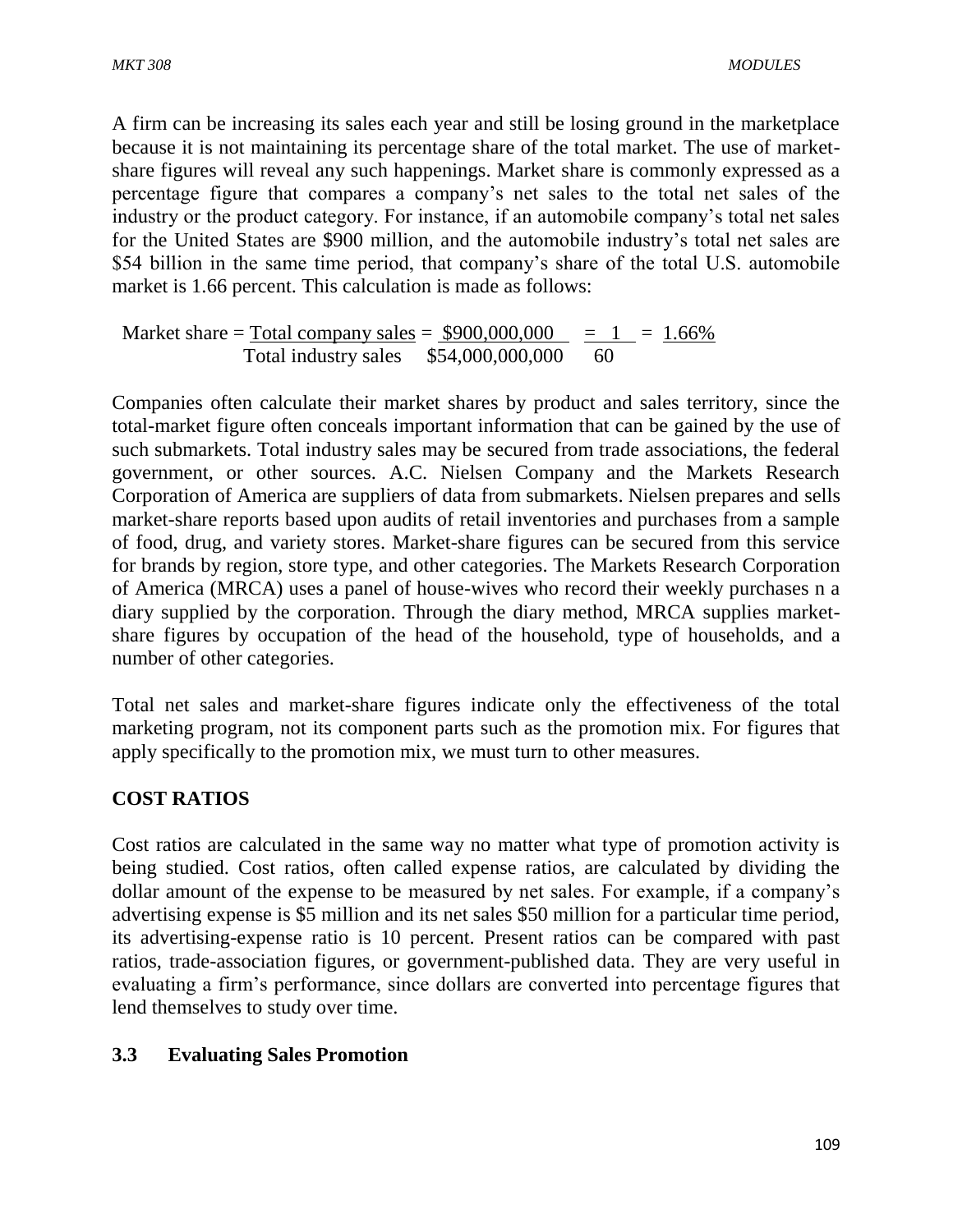Sales promotion is of such variety and occurs in so many forms that it would be impractical to list pretests, concurrent tests, and posttests for each sales promotion device even if such tests were available. However, many of the tests developed for the other promotion tools can be applied to sales promotion. The following is illustrative of such applications.

#### **3.4 Controlling Promotion Programs**

Controlling is not a process that a promotion manager begins at the end of a year (or other time period), but rather one that starts at the beginning. Evaluation and control of promotional activities is constantly under way as advertising programs, personal selling efforts, and the like taking place in the field and information is received. Promotion control involves:

- (1) the development of standards of performance for the promotion activity,
- (2) the measurement of actual performance,
- (3) the comparison of actual with standards,
- (4) the determination of the reasons behind any substantial deviations, and
- (5) the taking of any necessary corrective action.

The control process is perhaps most easily explained through an example of controlling a salesman's activities. Assume that the following standards of sales performance for the fiscal year are determined for the salesman in Territory A: (1) a sales quota of  $N400,000$ . These figures of  $N12,000$ , and  $(2)$  a contribution-to-profit quota of  $N20,000$ . These figures must be broken down into shorter time periods so that effective control can take place. For the month of January, the sales quota for Territory  $A$  is  $N30,000$ , expense quota  $N1,000$ , and contribution-to-profit quota  $N1,400$ .

If, at the end of January, the actual performance is  $N32,000$ ,  $N1,200$ , and  $N900$ respectively, the following analysis can be made:

| <b>Standard</b>      | <b>Expected</b> | <b>Actual</b><br>performance | <b>Deviation</b><br>from<br>quota |
|----------------------|-----------------|------------------------------|-----------------------------------|
| Sales quota          | N30,000         | N32,000                      | $N + 2,000$                       |
| <b>Expense quota</b> | 1,000           | 900                          | $+200$                            |
| Contribution-to-     | 1,400           | 900                          | 500                               |
| profit quota         |                 |                              |                                   |

Obviously, the salesman in Territory A is  $N2,000$  over sales quota, has exceeded his expense quota by N200, and is short on his contribution to profit by N500. However, corrective action should not be taken yet. Perhaps there are good, substantial reasons for deviations from quotas, such as a change in economic conditions in the territory, the opening up of a major new outlet for the product, or a general rise in motel-room prices.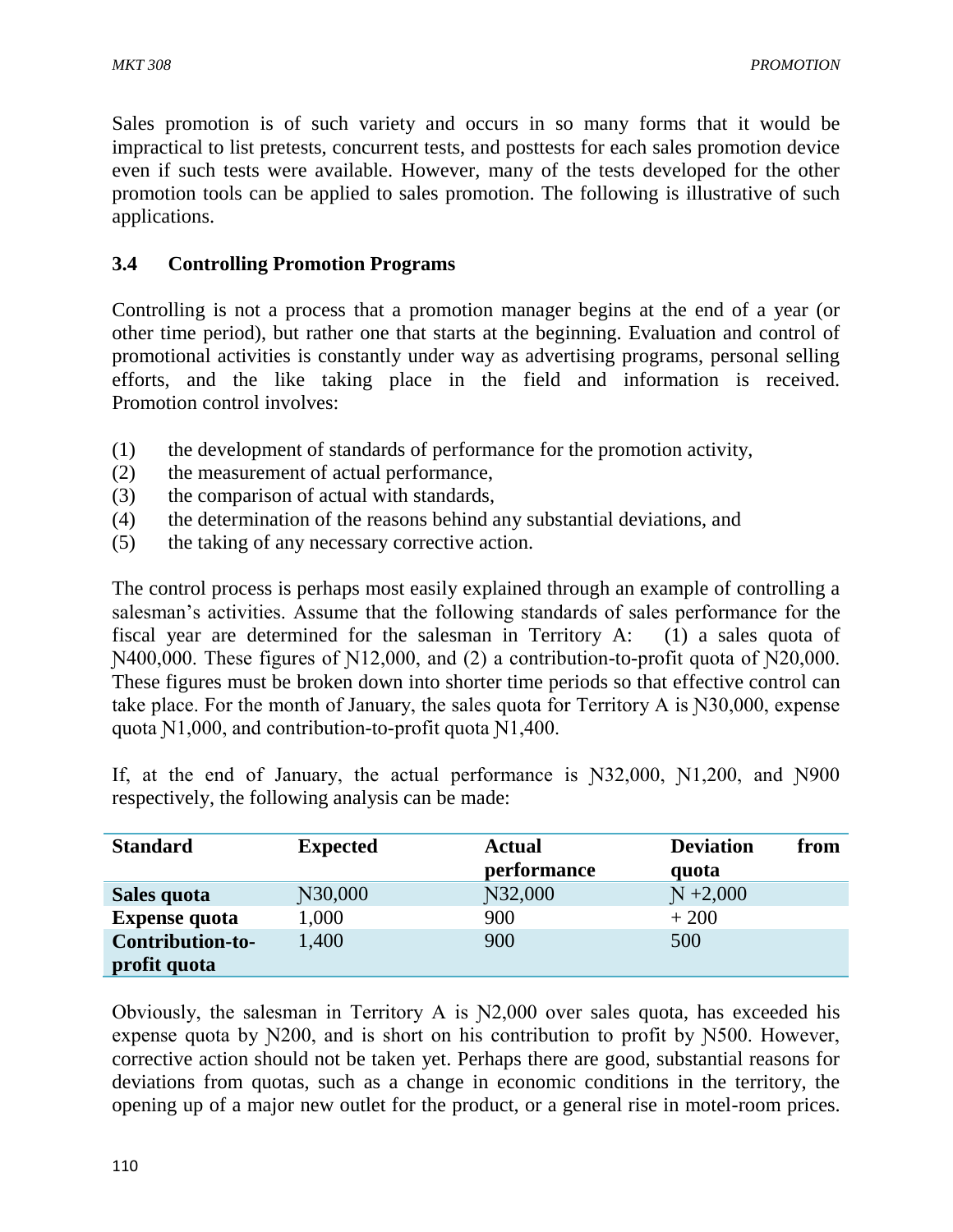The sales manager needs to determine the reasons behind any substantial deviations before going off half-cocked. If deviations can be explained by reasons outside the control of the salesman, then no corrective action may have to be taken, beyond adjusting quotas to take the new conditions into account. However, if the salesman's performance is found to be at fault, the sales manager should discuss the situation with him and suggest corrective actions. For example, the salesman may be told to patronize lower-rate motels, cut down on entertainment expenses, be more judicious in giving away samples, and so forth. Then, the sales manager should closely watch the salesman's performance against quotas for the following month, which in this case would be February.

## **4.0 CONCLUSION**

Promotion managers cannot be haphazard in their control activities. Not only company profits are at stake, but the morale of the sales force as well. Salespeople should not be held accountable for circumstances beyond their control, and quotas should be fairly set and agreed upon by each. Controlling is a basic management responsibility, whether it involves advertising, publicity, personal selling, or sales promotion.

# **5.0 SUMMARY**

In this unit, you have learnt on: evaluating and controlling promotion efforts, appraised the overall promotion measures, evaluating sales promotion and described controlling promotion programs.

## **6.0 TUTOR-MARKED ASSIGNMENT**

- 1. Why evaluating and controlling promotion efforts.
- 2. Appraise the overall promotion measures and evaluating sales promotion.
- 3. Discuss the controlling promotion programs?

## **7.0 REFERENCES/FURTHER READINGS**

Brown, O.S. (1995). *Post-modern Marketing*, London: Routledge.

Gronroos, C. (1989). 'Defining Marketing: A Market-Oriented Approach: European Journal of Marketing, 23, 1, pp. 52-60.

See Linus and Ahmed Ogundipe textbook Pg. 136,138-140.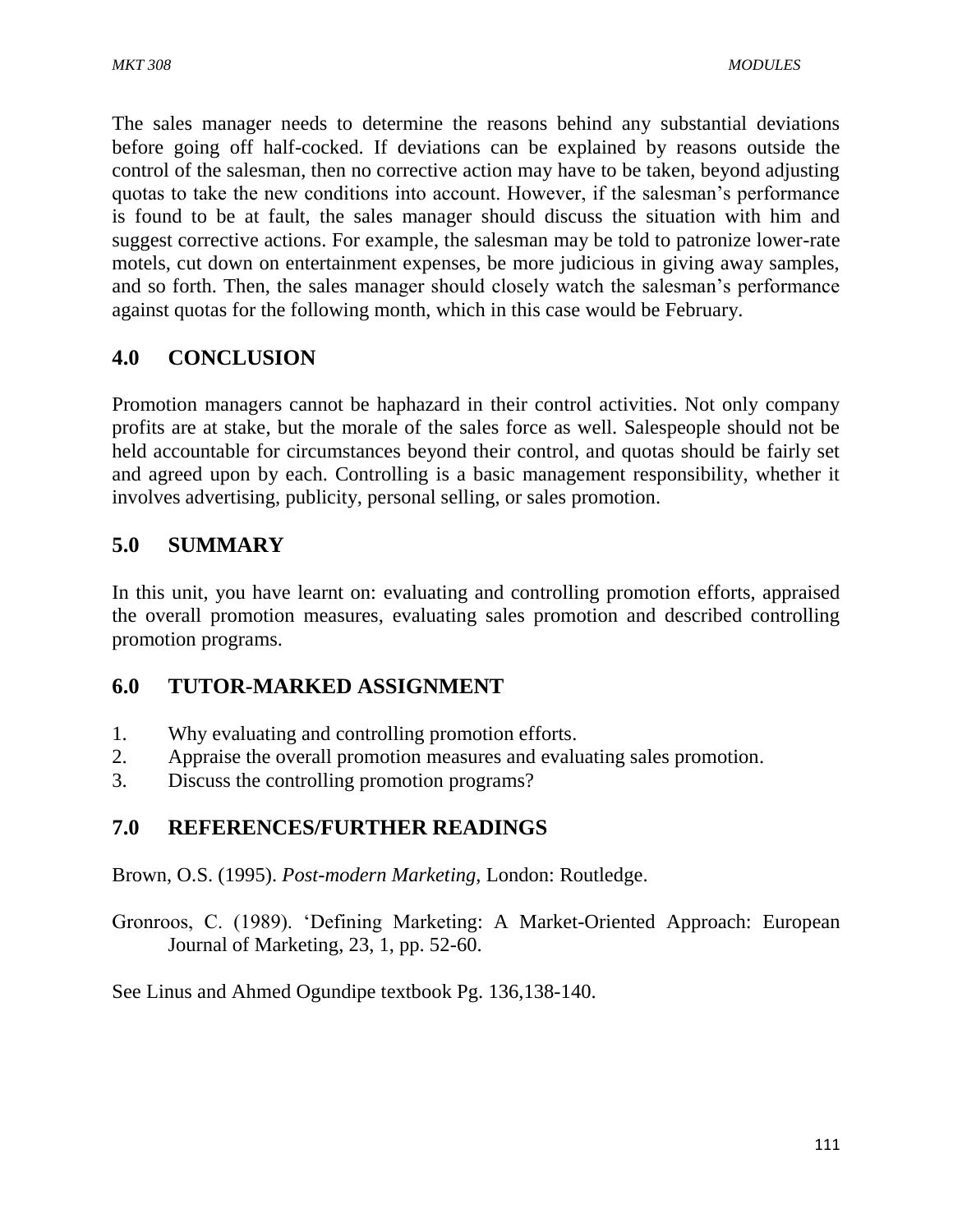# **UNIT 4 RESEARCH NEEDED ON THE PROMOTION MIX**

## **CONTENTS**

- 1.0 Introduction
- 2.0 Objectives
- 3.0 Main Content
	- 3.1 Marketing Research
	- 3.2 More Research Needed on the Promotion Mix
	- 3.3 Sales-Effect Research versus Communications-Effect Research
- 4.0 Conclusion
- 5.0 Summary
- 6.0 Tutor-Marked Assignment
- 7.0 References/Further Readings

## **1.0 INTRODUCTION**

Promotion is essentially a concept that is applied to changing, driven by contemporary business dynamics that recognize the strategic nature of the resources of an organization to meet the challenging needs of customers on whom the organization depends. Thus, customers' needs are the focal point for all marketing activity. Organizations therefore try to identify these needs and develop products that satisfy customers' needs through research process.

## **2.0 OBJECTIVES**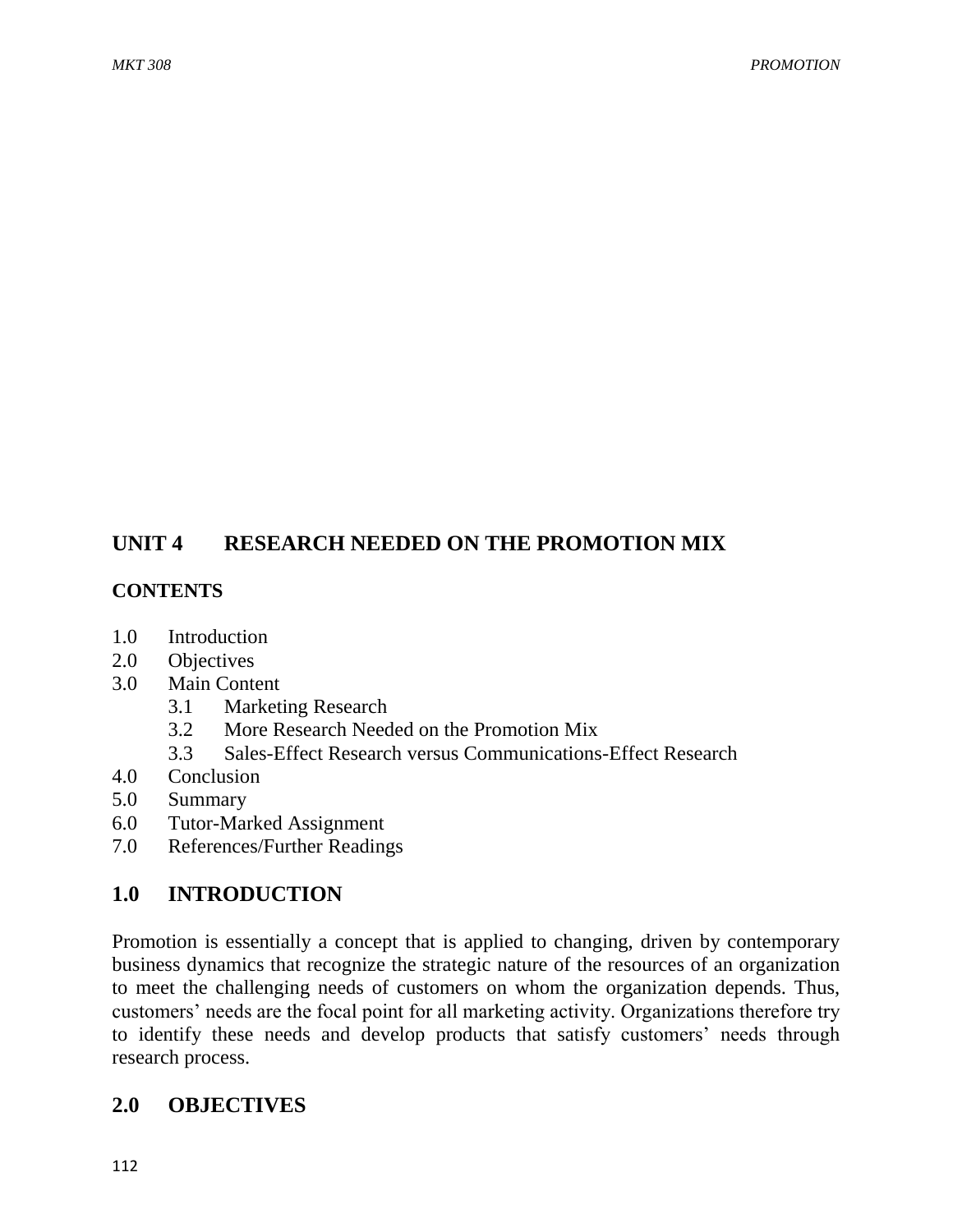At the end of this unit, you should be able to:

- develop a strategic awareness of agricultural marketing
- appreciate the elements of agricultural marketing
- understand the concept of agricultural marketing
- be able to impact such knowledge to others.

# **3.0 MAIN CONTENT**

## **3.1 Marketing Research**

Marketing research has long been recognized as a valuable tool for management decision making in large and medium-sized business firms. For small firms, on the other hand, the practical application of marketing research has been almost non-existent."

Small firms, due to limited resources and expertise, have generally employed intuition rather than marketing research techniques in their attempt to maximize customer satisfaction. The products and services offered are those that the manager feel will satisfy customers, and rarely does he receive any feedback as to the success of his effort. Many a small businessman has continued to alienate customers with a specific objectionable business practice without realizing that the problem even existed.

#### **Benefit of the marketing research**

Evolving out of a past history of management audit is a customer survey techniques that allows most small business firms to examine five important aspects of their customer relation. Specifically, this method provides the smaller enterprise with a means to:

- 1. Determine if it is obtaining a reasonable share of the market,
- 2. Decide if it is carrying product brands best suited to the demands of its specific market.
- 3. Determine if the price range of the firm's merchandise is compatible with the demands of the market.
- 4. Uncovers facets of the business that customer find objectionable, and
- 5. Identify what customers like about the business so these features may be continued and reinforced. As an extra benefit, the survey itself has proven to be an effective advertising technique. Persons surveyed are usually flattered that their opinion are sought, feeling that the firm is striving to offer value and service if it goes to the trouble of measuring customers attitudes. The following are methods in conducting Marketing Research.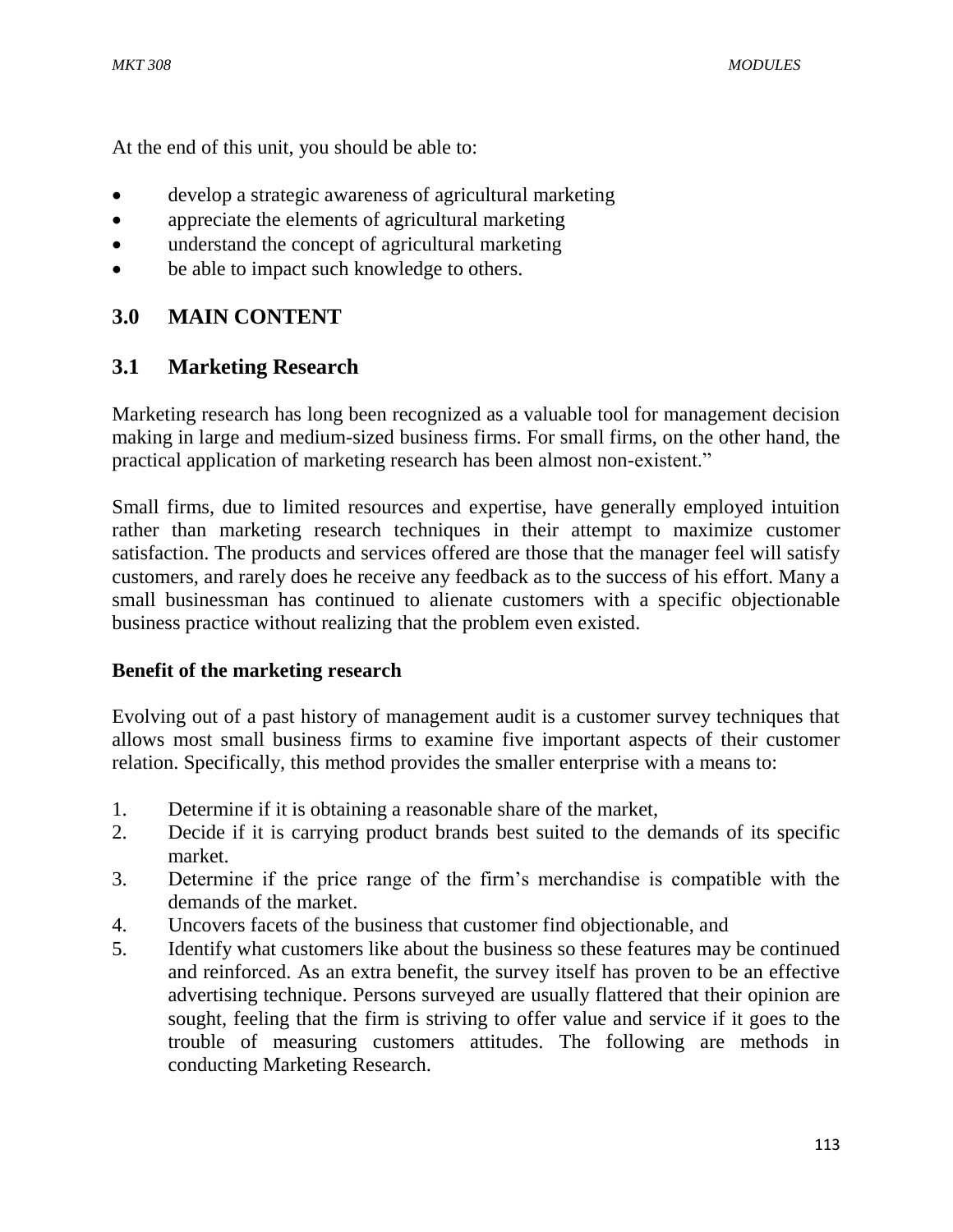#### **Sampling techniques**

The survey technique attempts to obtain as random a sample as possible within practical limitations. Steps in the sampling procedure are as follows:

Draw equally spaced horizontal and vertical lines on a map of the market area. Spacing of the lines should usually range from ¼ to 1 inch depending on the size of the map. Usually more than 100 squares should result from the intersections of the lines. These resulting squares should then be numbered consecutively, eliminating all squares that are business districts and unoccupied land areas.

Determine the percentage of the market to be surveyed. While statistical methods may be used, a more realistic approach for small business firms is to take into consideration cost, time, and size of the market to arrive at a sample size on a judgemental basis. For this type of sample. It is usually a large enough sample to provide sufficiently accurate data while not being too expensive and time-consuming.

On small pieces of paper place numbers from one to the largest number appearing on the consecutively numbered map. A table of random numbers may also be used in place of the numbered slips of paper. From the table of random numbers or the slips of paper, select the numbered squares that are to be used in the sample, in a quantity to the size of the sample.

The members of the research team should be "clean-out" and Courteous. The team should inform customers interviewed that the survey is being performed to measure customer's opinion as part of the firm's continuing efforts to better serve the community.

A standardized pattern for selecting household to survey should be established-such as the first house in the selected area. If an interview cannot be conducted at this house-no one at home, refusal to answer the question, etc. – the interview should then proceed to the next house until a survey has been performed in the randomly selected area.

## **3.2 More Research Needed on the Promotion Mix**

To date, only limited research has been conducted on the promotion mix. In general, such research has yielded valuable generalizations rather than the hard evidence needed to properly design the promotion mix for marketing varying products under different market conditions. Quantification of the problem has yielded little of practical value because of the large number of assumptions that must be made, regardless of the fact that these assumptions do not usually agree with actual conditions as they are found in the marketplace. Businessmen have added little of value to our understanding of the promotion mix, since company records are not usually kept of the different promotion mixes used and their effects on the sales of company products. As practiced today, the design of the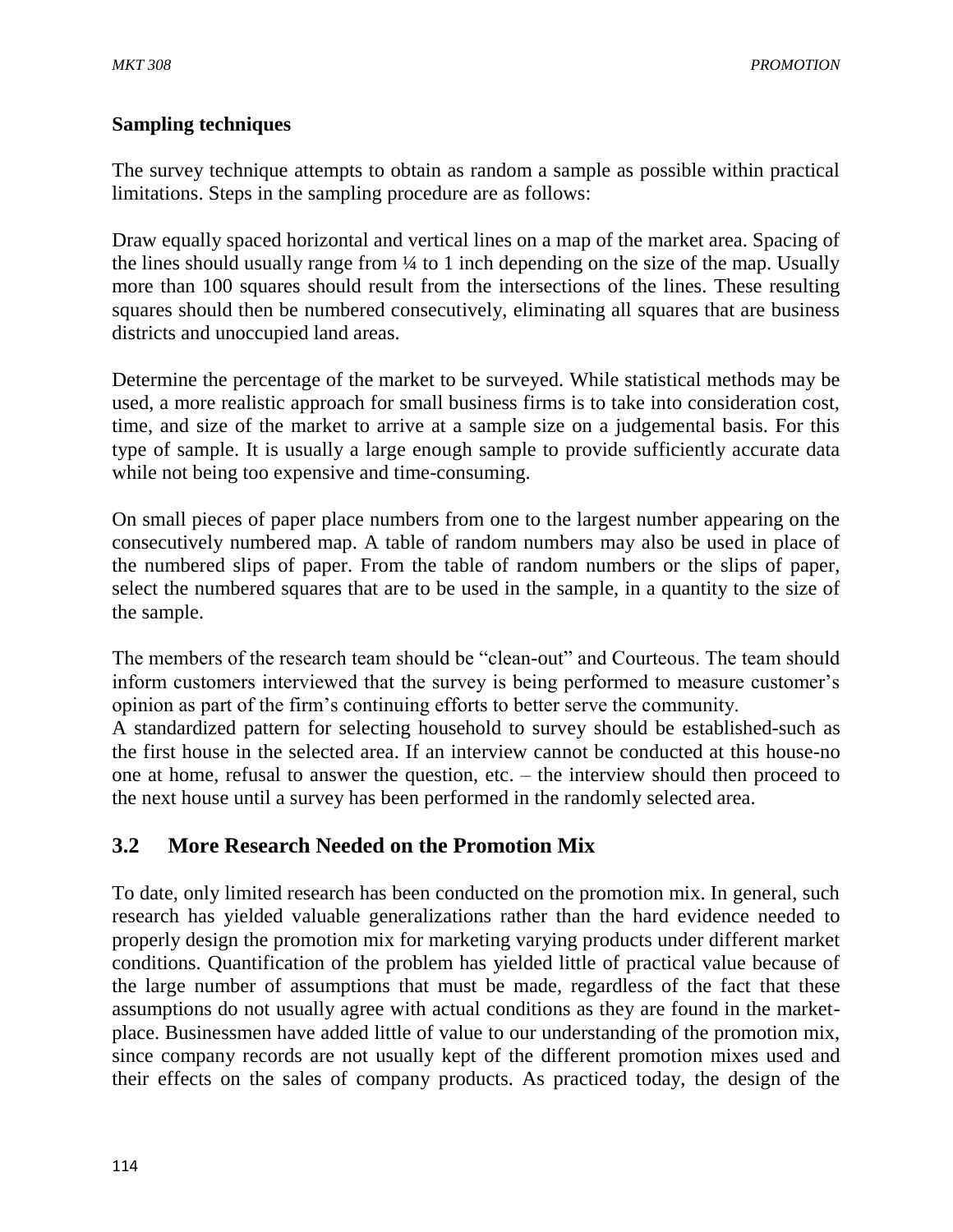promotion mix for a product or service is still largely an art, and no substantial research is under way to improve its status.

## **3.3 Sales-Effect Research versus Communications-Effect Research**

It is difficult, expensive, and often impossible to evaluate mass-communications tools such as advertising and publicity on the basis of sales results. This is because of the difficulty of crediting a buyer's purchase to a specific promotion activity, since a large number of non-controllable factors, such as competitive reactions, the cumulative effect of promotion activities, and economic conditions, combine to affect the results of company promotion efforts. However, there is a division of opinion among promotion managers as to whether sales effects or communications effects should be measured. Dr. Malcom McNiven of du Pont states the case for measuring sales effects when he says, "…advertising in the last analysis, should be judged on the contribution it makes to sales." People on the opposite side believe that the relationships between sales and advertising are too complicated, uncertain, and complex to measure the direct impact of advertising on sales.

If the vice-president of marketing could have his way in measuring advertising's results, he would probably say, "Measure advertising's relationship to sales and profit. Tell me how it costs." Many advertisers settle for less and measure the communications-effect measurements are any more reliable than sales-effect measurements, because communications is not created exclusively by advertising. Measured changes in communications effects, such as awareness and attitude changes, can be the result of other factors, such as price changes, opinion leadership, and word of mouth. This argument is unlikely to be settled soon, unless computers advance to the point where market conditions can be accurately simulated and advertising campaigns can be pretested with a high degree of confidence.

#### **Survey questionnaire**

A survey questionnaire should consist of two basic sections the Customer Buying Profile and the Customer Store Evaluation.

#### **Analysis survey data**

The customers Buying profile measures the firm's potential share of the market, of products brands to the market, and acceptability of product prices. The customer Store Evaluation measures customers acceptance of various facets of the business.

#### **Customer buying profile**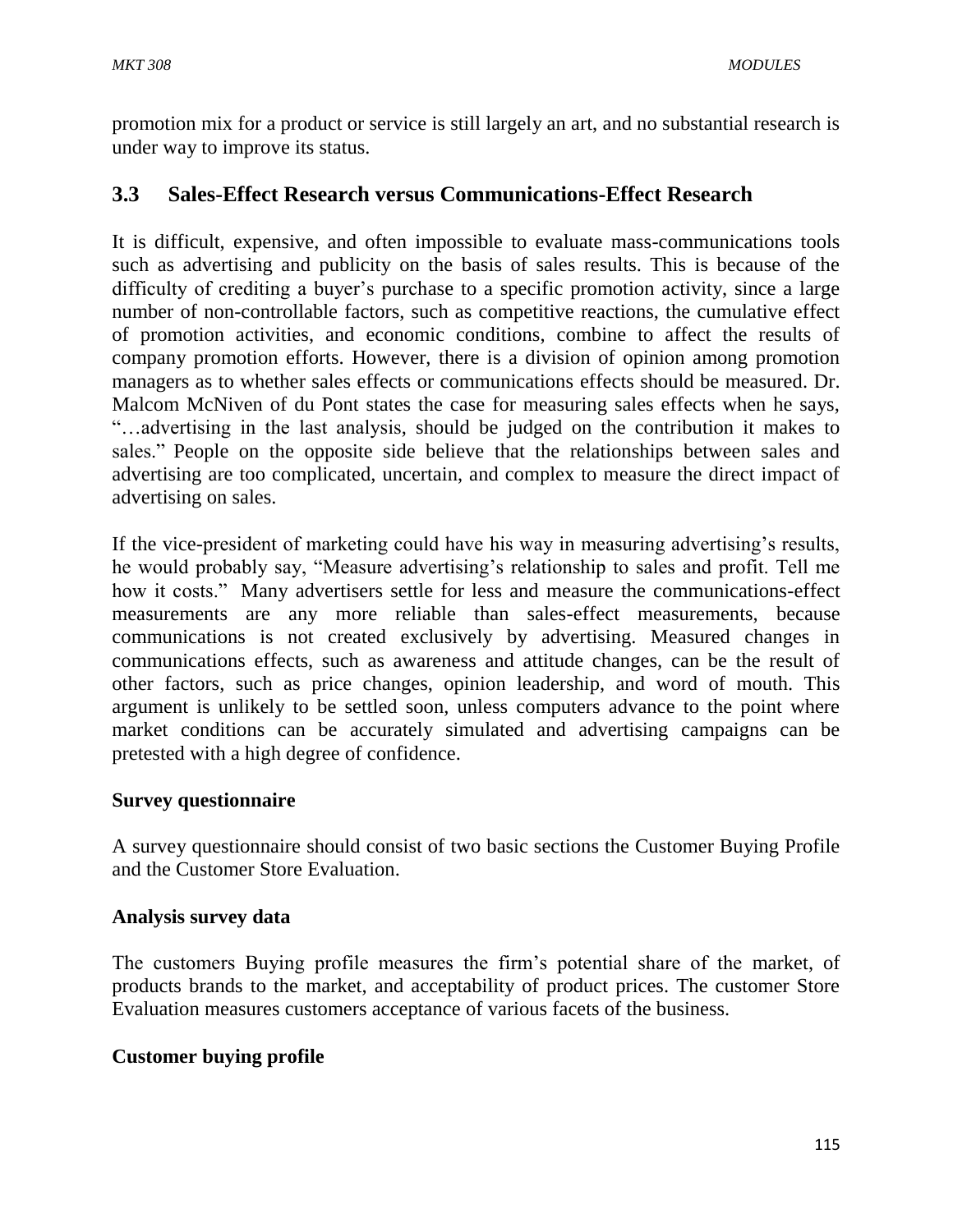In order to determine the firm's potential share of the market using the Customer Buying Profile, each individual survey must be analyzed realistically on a judgement basis to measure what part of the customer's total yearly expenditure for each item the firm should be receiving. The total of all item expenditure estimates is a measure of how much the customer would be expected to spend in the store after considering his brand preference, price preference, and reason for purchasing at different stores. A total of all estimates of all survey divided by the total number of surveys will provide an average per household expenditure the firm should expect to receive.

This average per household expenditure multiplied by the total number of household in the market area will produce the total amount of potential sales of the firm. This figure should then be compared to total yearly sales to determine if there is a significant difference, it is important to discover causes of the deviation. Additional information derived in the "profile" and the "evaluation" will identify most of the causes.

In addition, the customer Buying Profile measures the distribution of consumers preference for different product brands and price range in the firm's market area. An analysis of the firm's market and competition helps determine which brands and price lines offer the greatest sales potential for the store.

#### **Customer store evaluation**

This section of the questionnaire is designed to determine customer attitude toward the store. Total responses to each individual question are measured separately in terms of patterns of response. Visual observations of the distribution of responses are usually sufficient to identify facets of the firm that produce favourable and unfavourable customer attitudes. Statistical techniques may be utilized in the analysis, but in the past these have usually proved to be of little extra value.

After specific phases of customers' attitudes have been identified, the firm is able to adopt policies and practices, which will ensure retention of the firm's strong features. Techniques can be developed to alleviate the weakness found in customer relations.

## **4.0 CONCLUSION**

In this unit, you have been exposed to correct this situation through research, businessmen and academicians must brand together to study the effects of the promotion tools, singly and in combination, on the successful marketing of products and services. Until substantial resources are committed to this area, little progress can be made predicting the success of various promotion mixes for products or services in today's marketplace.

## **5.0 SUMMARY**